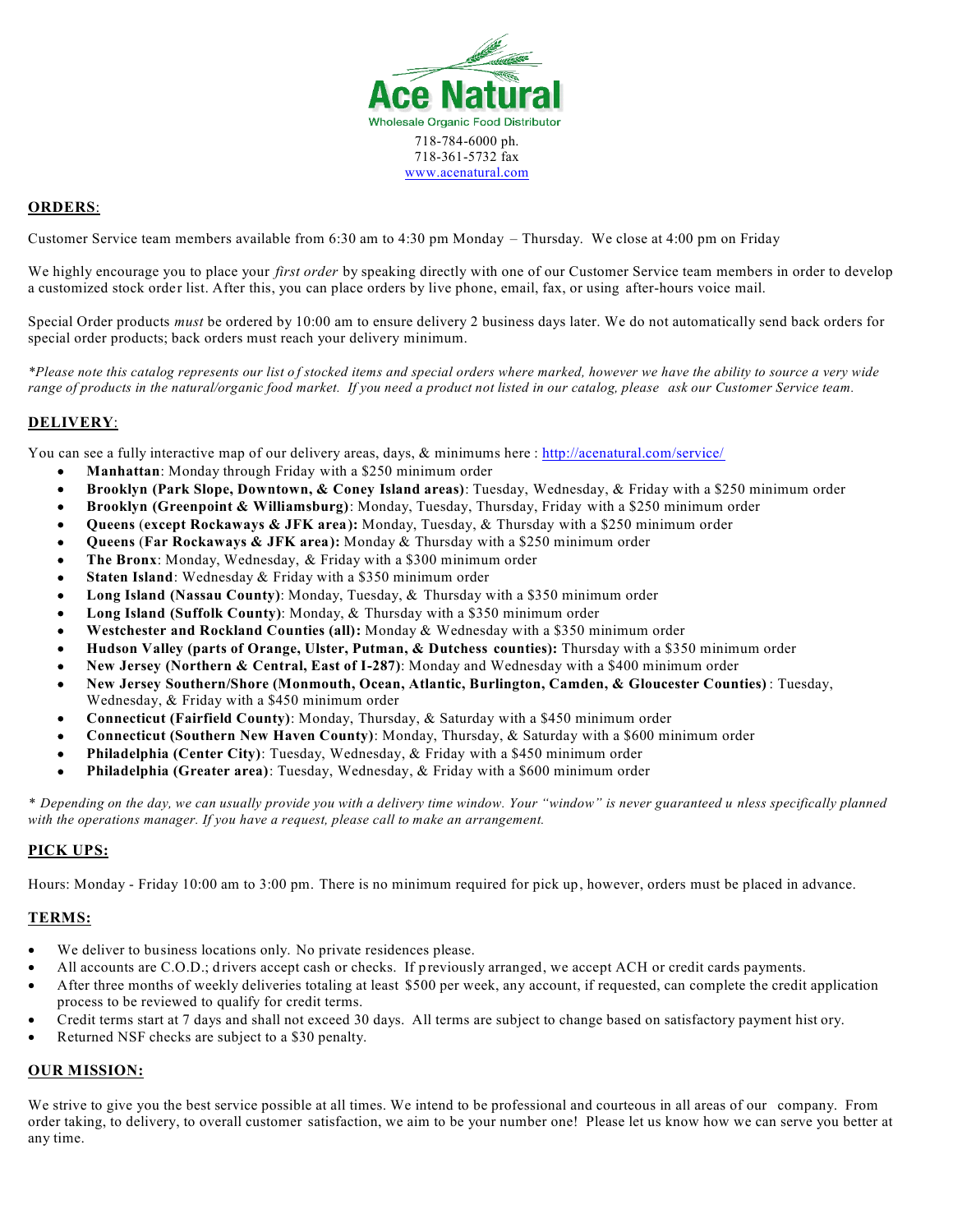|                                                                     | 32 |
|---------------------------------------------------------------------|----|
|                                                                     | 10 |
|                                                                     | 35 |
|                                                                     | 40 |
|                                                                     | 20 |
|                                                                     | 19 |
|                                                                     | 39 |
|                                                                     | 8  |
|                                                                     | 25 |
|                                                                     | 5  |
|                                                                     | 17 |
|                                                                     | 56 |
|                                                                     | 46 |
|                                                                     | 48 |
|                                                                     | 51 |
|                                                                     | 11 |
|                                                                     | 19 |
|                                                                     | 50 |
|                                                                     | 49 |
|                                                                     | 46 |
|                                                                     | 17 |
|                                                                     | 15 |
|                                                                     | 3  |
|                                                                     | 13 |
|                                                                     | 27 |
|                                                                     | 42 |
|                                                                     | 14 |
|                                                                     | 20 |
|                                                                     | 22 |
|                                                                     | 5  |
|                                                                     | 37 |
|                                                                     | 4  |
| المتواطن والمتواصل والمتعارض والمتعارض والمتعارف والمتعارف والمتحدث |    |

Attributes of Item will be to the right of the description:

 $\begin{aligned}\n\text{Organic} &= \text{O} \\
\text{Vegan} &= \text{V} \\
\text{Kosher} &= \text{K}\n\end{aligned}$ 

Gluten Free = GF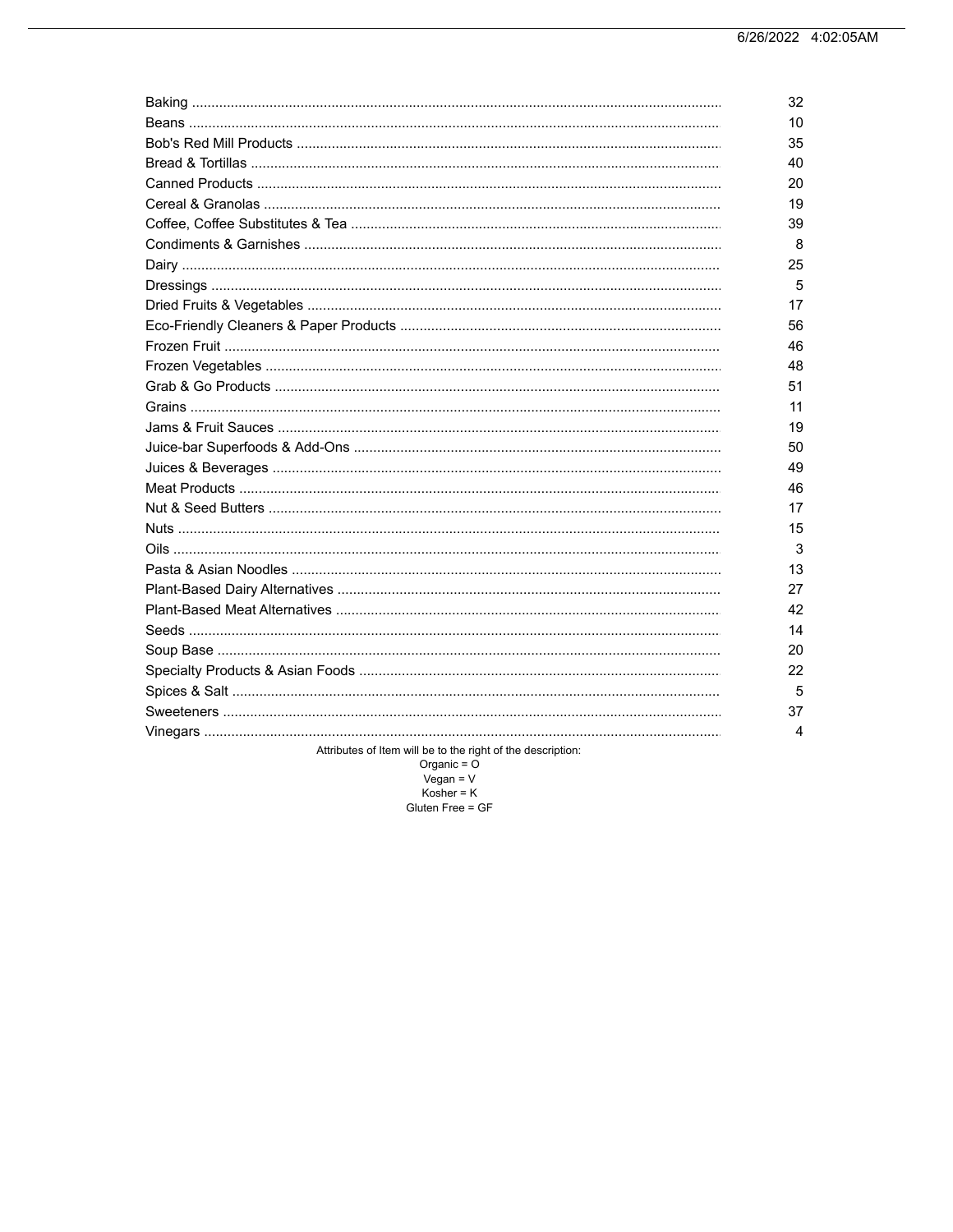| <b>Stock</b><br>Code | Special<br>Order        | Description / Attributes    | <b>Brand</b>    | <b>Size</b>   |
|----------------------|-------------------------|-----------------------------|-----------------|---------------|
| 015502               | Y                       | <b>RACKS FOR DISPLAY</b>    | VISTA HERMOSA   | 1 CT          |
|                      |                         |                             | <b>OILS</b>     |               |
| <b>Stock</b><br>Code | Special<br><b>Order</b> | Description / Attributes    | <u>Brand</u>    | <b>Size</b>   |
| 013226               |                         | AVOCADO REFINED             | <b>BULK</b>     | 1 GAL         |
| 013225               |                         | AVOCADO REFINED             | <b>BULK</b>     | 4/1 GAL       |
| 004586               |                         | CANOLA 75% E.V.O. 25% BLEND | <b>CATANIA</b>  | 6/1 GAL       |
| 004587               |                         | CANOLA EXPELLER PRESSED     | <b>CATANIA</b>  | 35 LBS        |
| 004589               |                         | CANOLA OG                   | <b>CATANIA</b>  | 35 LBS        |
| 008521               |                         | <b>FRY TRIO</b>             | <b>CATANIA</b>  | 35 LBS        |
| 004612               |                         | <b>GRAPESEED</b>            | <b>CATANIA</b>  | 3 LTRS        |
| 008558               |                         | <b>GRAPESEED</b>            | <b>CATANIA</b>  | 4/3 LTR       |
| 004622               |                         | <b>OLIVE EXTRA VIRGIN</b>   | <b>CATANIA</b>  | 1 GAL         |
| 004626               |                         | <b>OLIVE EXTRA VIRGIN</b>   | <b>CATANIA</b>  | 35 LBS        |
| 004627               |                         | <b>OLIVE EXTRA VIRGIN</b>   | <b>CATANIA</b>  | 6/1 GAL       |
| 012870               |                         | <b>OLIVE EXTRA VIRGIN</b>   | ZOE             | 6/1 LTR       |
| 004631               |                         | OLIVE EXTRA VIRGIN OG       | <b>CATANIA</b>  | 35 LBS        |
| 014282               |                         | OLIVE EXTRA VIRGIN OG       | ZOE             | 4/88 FZ       |
| 004630               | Y                       | OLIVE EXTRA VIRGIN OG       | ZOE             | 88 FZ         |
| 004641               |                         | <b>OLIVE PURE</b>           | <b>CATANIA</b>  | 3 LTR         |
| 008563               |                         | <b>OLIVE PURE</b>           | <b>CATANIA</b>  | 35 LBS        |
| 004642               |                         | <b>OLIVE PURE</b>           | <b>CATANIA</b>  | 4/3 LTR       |
| 004648               |                         | <b>PEANUT</b>               | <b>CATANIA</b>  | 35 LBS        |
| 004656               |                         | <b>SAFFLOWER</b>            | CATANIA         | 35 LBS        |
| 010685               |                         | SAFFLOWER OG                | NAPA VALLEY     | <b>35 LBS</b> |
| 004660               |                         | <b>SESAME</b>               | <b>KADOYA</b>   | 10/56 FZ      |
| 004659               |                         | <b>SESAME</b>               | <b>KADOYA</b>   | 56 FZ         |
| 016208               |                         | SESAME REFINED OG           | <b>BULK</b>     | 35 LBS        |
| 016311               |                         | SESAME REFINED OG           | <b>BULK</b>     | <b>DRUM</b>   |
| 004667               |                         | SESAME TOASTED              | <b>CATANIA</b>  | 35 LBS        |
| 008704               |                         | SESAME TOASTED OG           | <b>BULK</b>     | 1 GAL         |
| 010569               |                         | SESAME TOASTED OG           | <b>BULK</b>     | 4/1 GAL       |
| 009320               |                         | SPRAY COCONUT OIL           | <b>SPECTRUM</b> | 6/6 FZ        |
| 005916               |                         | SPRAY SKILLET SUPER CANOLA  | <b>SPECTRUM</b> | 6/16 FZ       |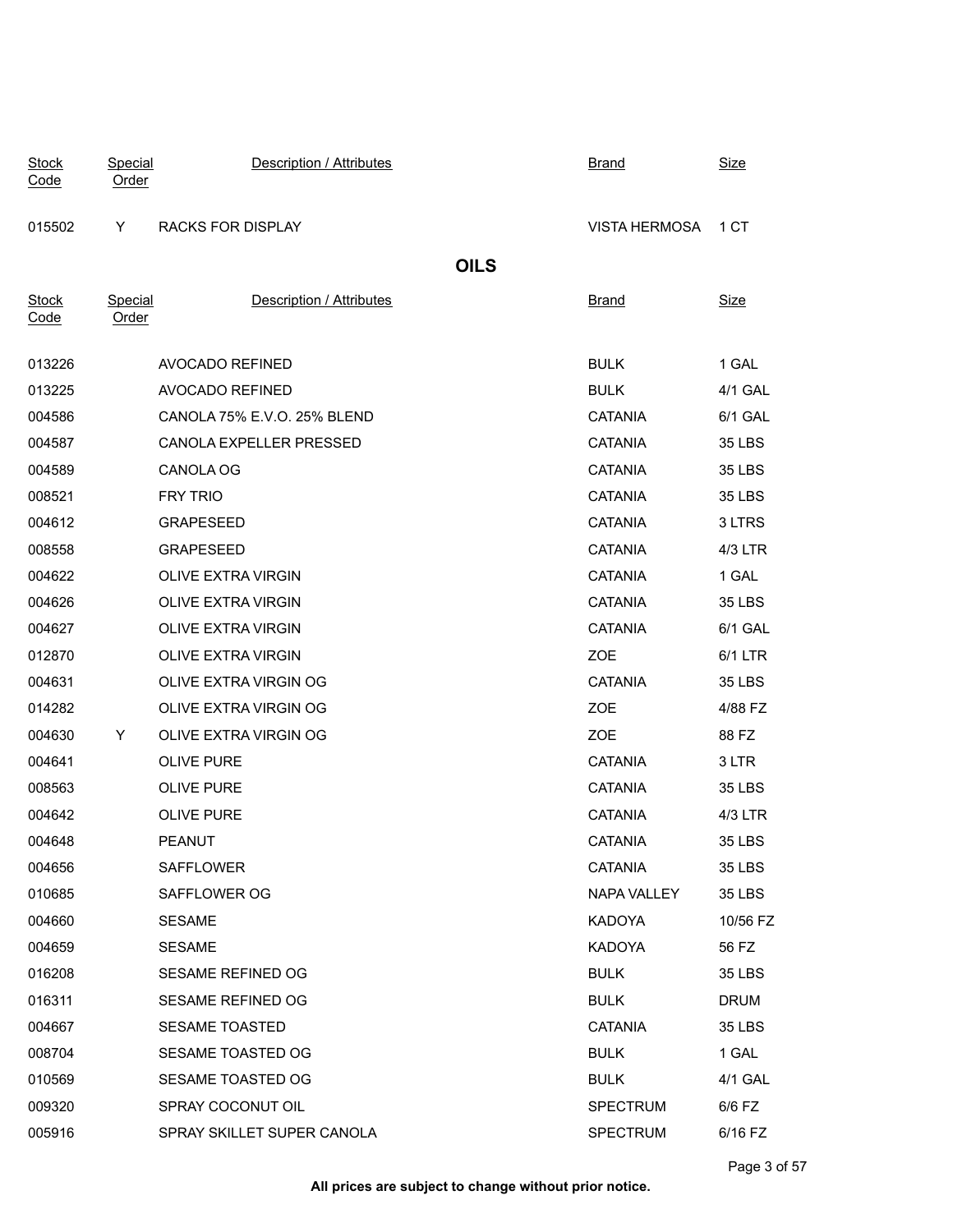# **Stock** Code Special **Description / Attributes** Brand Brand Size Order INSERT INTO TableOfContents VALUES ('1.00',3,'2022-06-26 04:02:05') 014051 SPRAY VEGALENE NON GMO DRY SAND SALENE 6/17 FZ 004680 SUNFLOWER REFINED HI OLEC OG CATANIA 35 LBS **COCONUT PRODUCTS** 004601 OIL COCONUT REFINED CATANIA 50 LBS 015928 OIL COCONUT REFINED OG BULK 5 GAL 007787 OIL COCONUT VIRGIN OG NET BULK 1 GAL DRY-OVER HADRY-OVER HADRY-OVER HADRY-OVER HADRY-OVER HADRY-OVER HA 007792 OIL COCONUT VIRGIN OG BULK 5 GAL DRY-OVK **VINEGARS Stock** Code Special **Description / Attributes** Brand Brand Size order Institute Values into the Contents VALUES ('1.00', 2022-06-26 04:02:05') ('1.00', 2022-06-26 04:02:05') ('1.00') ('1.00') ('1.00') ('1.00') ('1.00') ('1.00') ('1.00') ('1.00') ('1.00') ('1.00') ('1.00') ('1.00') ('1. 006758 Y VINEGAR APPLE CIDER OG NEW SPECTRUM 1 GAL 007890 Y VINEGAR APPLE CIDER OG SPECTRUM 4/1 GAL 016187 VINEGAR APPLE CIDER UNFILT RAW OG DE LA ROSA 2/5 LTR 016285 VINEGAR APPLE CIDER UNFILT RAW OG DRY-OVK DE LA ROSA 5 LTR 006769 VINEGAR BALSAMIC DRY BULK 2/5 LTR 006770 VINEGAR BALSAMIC DRY BULK 5 LTR 010571 VINEGAR BALSAMIC KOSHER OG DRY-OVER DRY-OVER DRY-OVER 2/5 LTR 013272 VINEGAR BALSAMIC KOSHER OG DE LA ROSA 25 LTRS 014145 VINEGAR BALSAMIC WHITE KOSHER OG DRY-OVER LA ROSA 2/5 LTR 008330 VINEGAR BROWN RICE OG SAL DRY-ORD EDEN FOODS 5 GAL 009126 VINEGAR FRENCH WHITE WINE NE ALL AND ROLAND 4/5 LTR 014610 VINEGAR RED WINE KOSHER OG DE LA ROSA 10 LTR 006783 VINEGAR RED WINE OG SPECTRUM 1.32 GAL 010624 Y VINEGAR RED WINE OG SPECTRUM 2/1.32 GAL 008998 VINEGAR RICE MANKAKO WANJA 1 GAL DRY 009437 VINEGAR RICE OG MARUKAN 1 GAL DRY 009436 VINEGAR RICE OG MARUKAN 2/1 GAL 006787 VINEGAR RICE WINE ROLAND 1 GAL DRY-VK 006789 VINEGAR SHERRY WINE NERRY-VINE And DON BRUNO 12/25 FZ 006788 VINEGAR SHERRY WINE NE CONSIDER THE DON BRUNO 25 FZ 012668 Y VINEGAR UME PLUM DRY-K EDEN FOODS 12/10 FZ 013389 VINEGAR UME PLUM IMPORTED CONTROLLED TO BE SEEN FOODS 1 GAL 013390 VINEGAR UME PLUM IMPORTED EDEN FOODS 4/1 GAL 006795 VINEGAR WHITE DISTILLED BULK 1 GAL DRY

**OILS**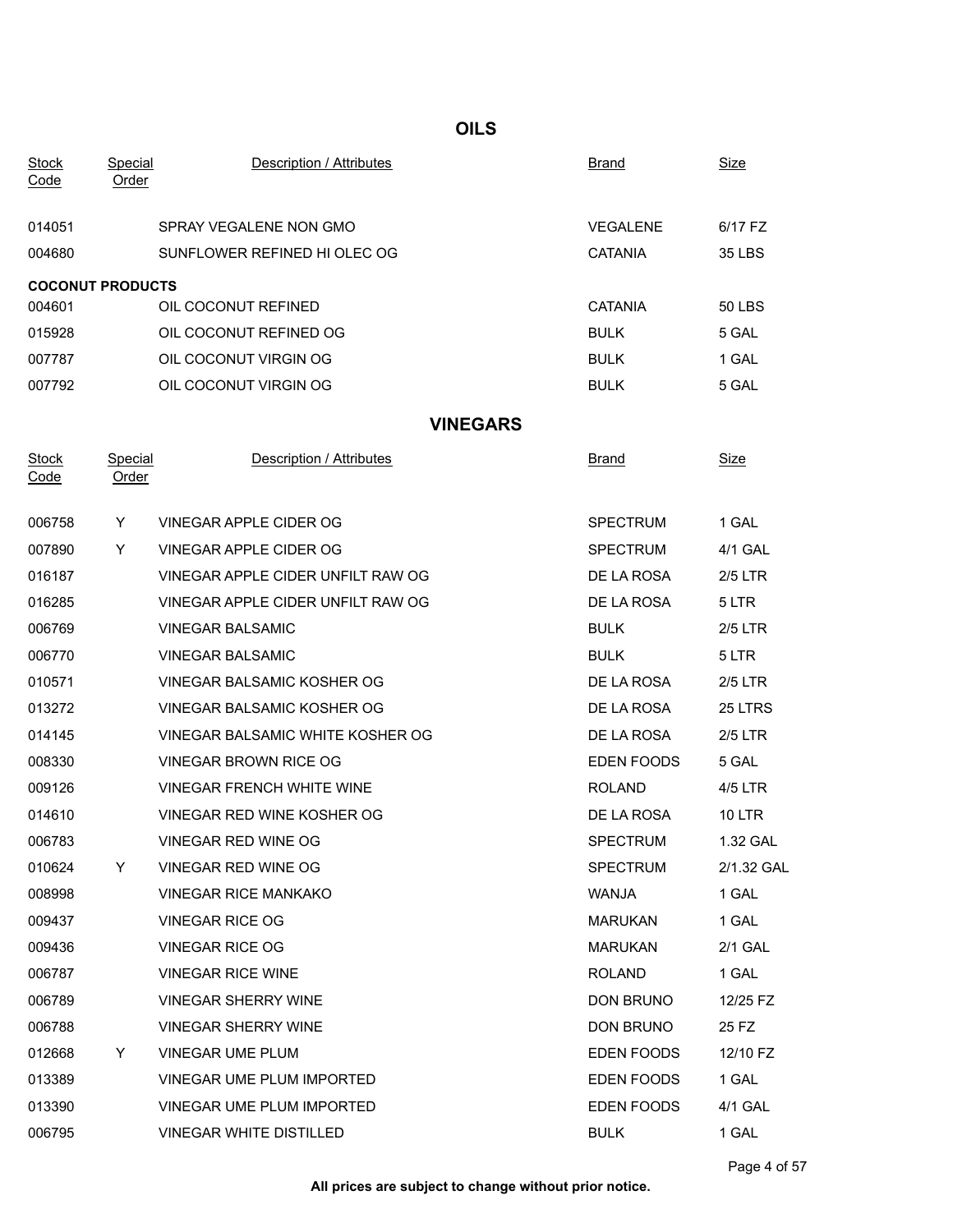## **VINEGARS**

| <b>Stock</b><br>Code      | Special<br>Order        | Description / Attributes             | <u>Brand</u>           | <u>Size</u>     |
|---------------------------|-------------------------|--------------------------------------|------------------------|-----------------|
| 014144                    |                         | VINEGAR WHITE DISTILLED KOSHER OG    | DE LA ROSA             | $2/5$ LTR       |
| 010573                    |                         | VINEGAR WHITE WINE KOSHER OG         | DE LA ROSA             | 2/5 LTR         |
| 006799                    |                         | <b>VINEGAR WHITE WINE OG</b>         | <b>SPECTRUM</b>        | 1.32 GAL        |
| 010625                    |                         | VINEGAR WHITE WINE OG                | <b>SPECTRUM</b>        | 2/1.32 GAL      |
| <b>SHOYU &amp; TAMARI</b> |                         |                                      |                        |                 |
| 015237                    |                         | <b>VINEGAR RICE OG</b>               | <b>WANJA</b>           | 12/10 FZ        |
|                           |                         | <b>DRESSINGS</b>                     |                        |                 |
| <b>Stock</b><br>Code      | Special<br>Order        | Description / Attributes             | Brand                  | <u>Size</u>     |
| 013884                    |                         | CAESAR VEGAN OG                      | FOLLOW YOUR HE 1 GAL   |                 |
| 013732                    |                         | CAESAR VEGAN OG                      | FOLLOW YOUR HE 4/1 GAL |                 |
| 013885                    |                         | RANCH HI OMEGA VEGAN                 | FOLLOW YOUR HE 1 GAL   |                 |
| 013609                    |                         | RANCH HI OMEGA VEGAN                 | FOLLOW YOUR HE 4/1 GAL |                 |
| 013886                    |                         | THOUSAND ISLAND VEGAN                | FOLLOW YOUR HE 1 GAL   |                 |
| 013611                    |                         | THOUSAND ISLAND VEGAN                | FOLLOW YOUR HE 4/1 GAL |                 |
| <b>CHEESE SUBSTITUTE</b>  |                         |                                      |                        |                 |
| 013883                    |                         | <b>BLEU CHEESE VEGAN</b>             | FOLLOW YOUR HE 1 GAL   |                 |
| 013610                    |                         | <b>BLEU CHEESE VEGAN</b>             | FOLLOW YOUR HE 4/1 GAL |                 |
|                           |                         | <b>SPICES &amp; SALT</b>             |                        |                 |
| <b>Stock</b><br>Code      | <b>Special</b><br>Order | Description / Attributes             | <u>Brand</u>           | <u>Size</u>     |
| 005682                    |                         | <b>ALLSPICE GROUND</b>               | <b>FRONTIER</b>        | 1LB             |
| 005686                    |                         | ANISE SEED WHOLE                     | <b>FRONTIER</b>        | 1 <sub>LB</sub> |
| 005687                    |                         | ANISE STAR WHOLE                     | <b>FRONTIER</b>        | 1LB             |
| 005688                    |                         | <b>BASIL LEAF C/S</b>                | <b>FRONTIER</b>        | 1LB             |
| 005689                    |                         | <b>BASIL LEAF C/S OG</b>             | <b>FRONTIER</b>        | 1LB             |
| 005692                    |                         | <b>BAY LEAVES WHOLE</b>              | <b>FRONTIER</b>        | 1LB             |
| 005695                    | Y                       | BELL PEPPERS RED & GRN DICED         | <b>FRONTIER</b>        | 1 <sub>LB</sub> |
| 005696                    |                         | CAJUN SEASONING OG                   | <b>FRONTIER</b>        | 1LB             |
| 005697                    |                         | <b>CARAWAY SEEDS</b>                 | <b>FRONTIER</b>        | 1LB             |
| 005703                    |                         | CARDAMOM SEEDS DECORTICATED GROUND   | <b>FRONTIER</b>        | 1 <sub>LB</sub> |
| 012623                    |                         | CARDAMON SEEDS DECORTICATED WHOLE OG | <b>FRONTIER</b>        | 1LB             |
| 005712                    |                         | CAYENNE GROUND 90,000 HU             | <b>FRONTIER</b>        | 1 <sub>LB</sub> |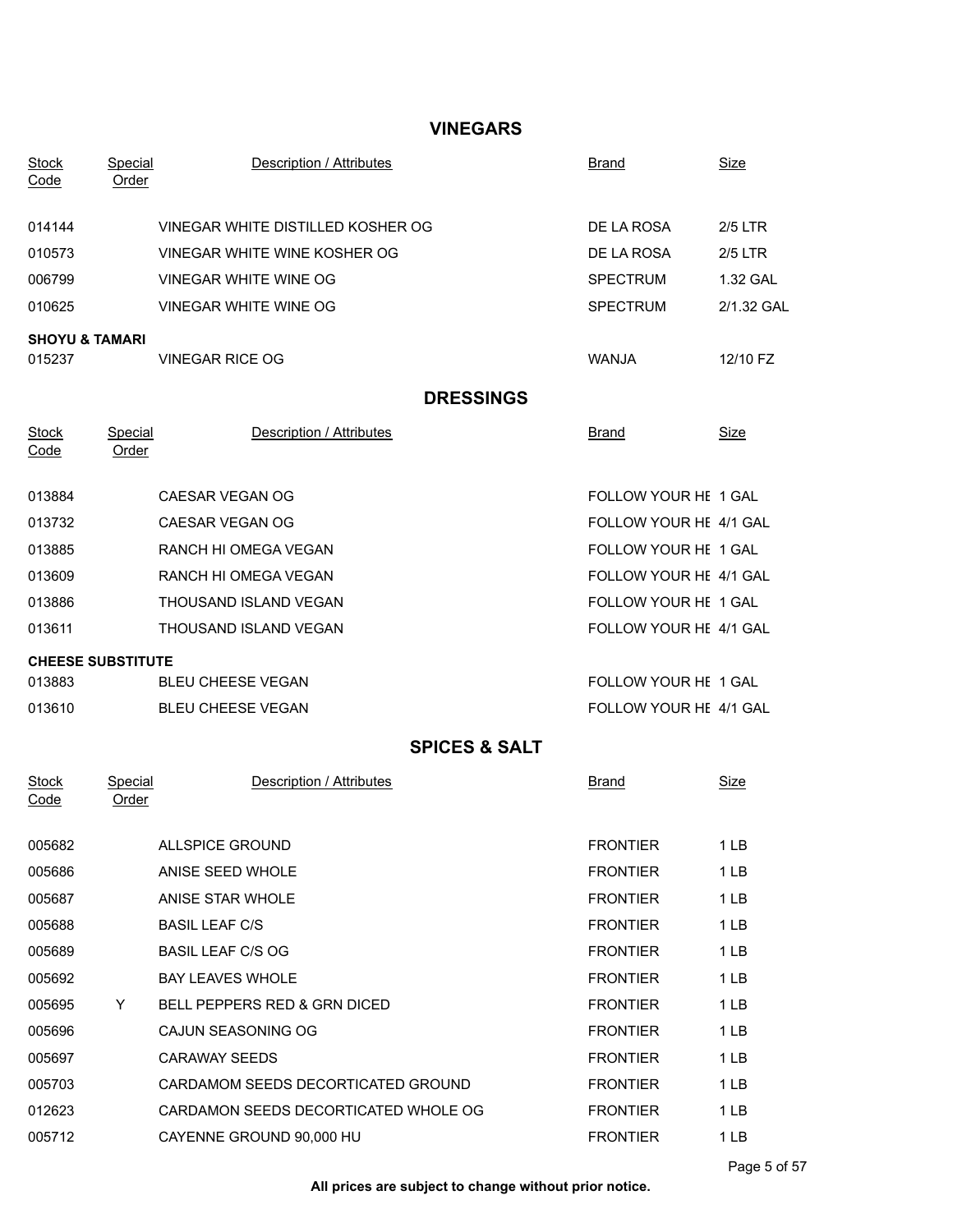## **SPICES & SALT**

| <b>Stock</b><br>Code | <b>Special</b><br>Order | Description / Attributes              | <b>Brand</b>    | <b>Size</b>     |
|----------------------|-------------------------|---------------------------------------|-----------------|-----------------|
| 005710               |                         | CAYENNE GROUND OG                     | <b>FRONTIER</b> | 1 <sub>LB</sub> |
| 005715               |                         | <b>CELERY SEED</b>                    | <b>FRONTIER</b> | 1LB             |
| 005716               |                         | <b>CELERY STALK &amp; LEAF FLAKES</b> | <b>FRONTIER</b> | 1 <sub>LB</sub> |
| 005720               |                         | CHILI POWDER BLEND                    | <b>FRONTIER</b> | 1 <sub>LB</sub> |
| 005721               |                         | CHILI POWDER BLEND OG                 | <b>FRONTIER</b> | 1LB             |
| 005722               |                         | CHILI POWDER FIESTA                   | <b>FRONTIER</b> | 1LB             |
| 008987               | Y.                      | CINNAMON CEYLN GRND OG                | <b>FRONTIER</b> | 1LB             |
| 014516               |                         | CINNAMON CEYLON GROUND FT OG          | <b>FRONTIER</b> | 1LB             |
| 005730               |                         | <b>CINNAMON GROUND KORINTJE</b>       | <b>FRONTIER</b> | 1 <sub>LB</sub> |
| 005729               |                         | <b>CINNAMON GROUND OG</b>             | <b>FRONTIER</b> | 1LB             |
| 005733               |                         | <b>CINNAMON STICKS 2.75"</b>          | <b>FRONTIER</b> | 1LB             |
| 005732               |                         | CINNAMON STICKS 2.75" OG              | <b>FRONTIER</b> | 1 <sub>LB</sub> |
| 011926               | Y.                      | CINNAMON VIETNAM GRND OG              | <b>FRONTIER</b> | 1LB             |
| 007854               | Y.                      | <b>CLOVES GROUND OG</b>               | <b>FRONTIER</b> | 1 LB            |
| 005744               |                         | <b>CORIANDER SEED GROUND</b>          | <b>FRONTIER</b> | 1LB             |
| 005742               |                         | CORIANDER SEED GROUND OG              | <b>FRONTIER</b> | 1 <sub>LB</sub> |
| 005745               |                         | <b>CORIANDER SEED WHOLE</b>           | <b>FRONTIER</b> | 1LB             |
| 005747               |                         | CORIANDER SEED WHOLE OG               | <b>FRONTIER</b> | 1 <sub>LB</sub> |
| 005749               |                         | <b>CUMIN SEED GROUND</b>              | <b>FRONTIER</b> | 1LB             |
| 005750               |                         | <b>CUMIN SEED GROUND OG</b>           | <b>FRONTIER</b> | 1 <sub>LB</sub> |
| 005751               |                         | <b>CUMIN SEED WHOLE</b>               | <b>FRONTIER</b> | 1LB             |
| 005754               |                         | <b>CUMIN SEED WHOLE OG</b>            | <b>FRONTIER</b> | 1LB             |
| 005756               |                         | <b>CURRY POWDER</b>                   | <b>FRONTIER</b> | 1LB             |
| 005759               | Y.                      | <b>CURRY POWDER OG</b>                | <b>FRONTIER</b> | 1LB             |
| 005763               |                         | DILL WEED CS                          | <b>FRONTIER</b> | 1 LB            |
| 005766               |                         | FENNEL SEED GROUND OG                 | <b>FRONTIER</b> | 1 <sub>LB</sub> |
| 005768               |                         | FENNEL SEED WHOLE                     | <b>FRONTIER</b> | 1 <sub>LB</sub> |
| 005771               |                         | FENNEL SEED WHOLE OG                  | <b>FRONTIER</b> | 1 <sub>LB</sub> |
| 005772               |                         | <b>FENUGREEK WHOLE</b>                | <b>FRONTIER</b> | 1 <sub>LB</sub> |
| 014173               | Y                       | <b>GARAM MASALA</b>                   | <b>FRONTIER</b> | 1LB             |
| 005776               |                         | <b>GARAM MASALA OG</b>                | <b>FRONTIER</b> | 1 <sub>LB</sub> |
| 012968               |                         | <b>GARLIC FLAKES</b>                  | <b>FRONTIER</b> | 1LB             |
| 005779               |                         | <b>GARLIC GRANULATED</b>              | <b>FRONTIER</b> | 1 <sub>LB</sub> |
| 005780               |                         | <b>GARLIC GRANULATED OG</b>           | <b>FRONTIER</b> | 1 <sub>LB</sub> |
| 005781               |                         | <b>GARLIC POWDER</b>                  | <b>FRONTIER</b> | 1 <sub>LB</sub> |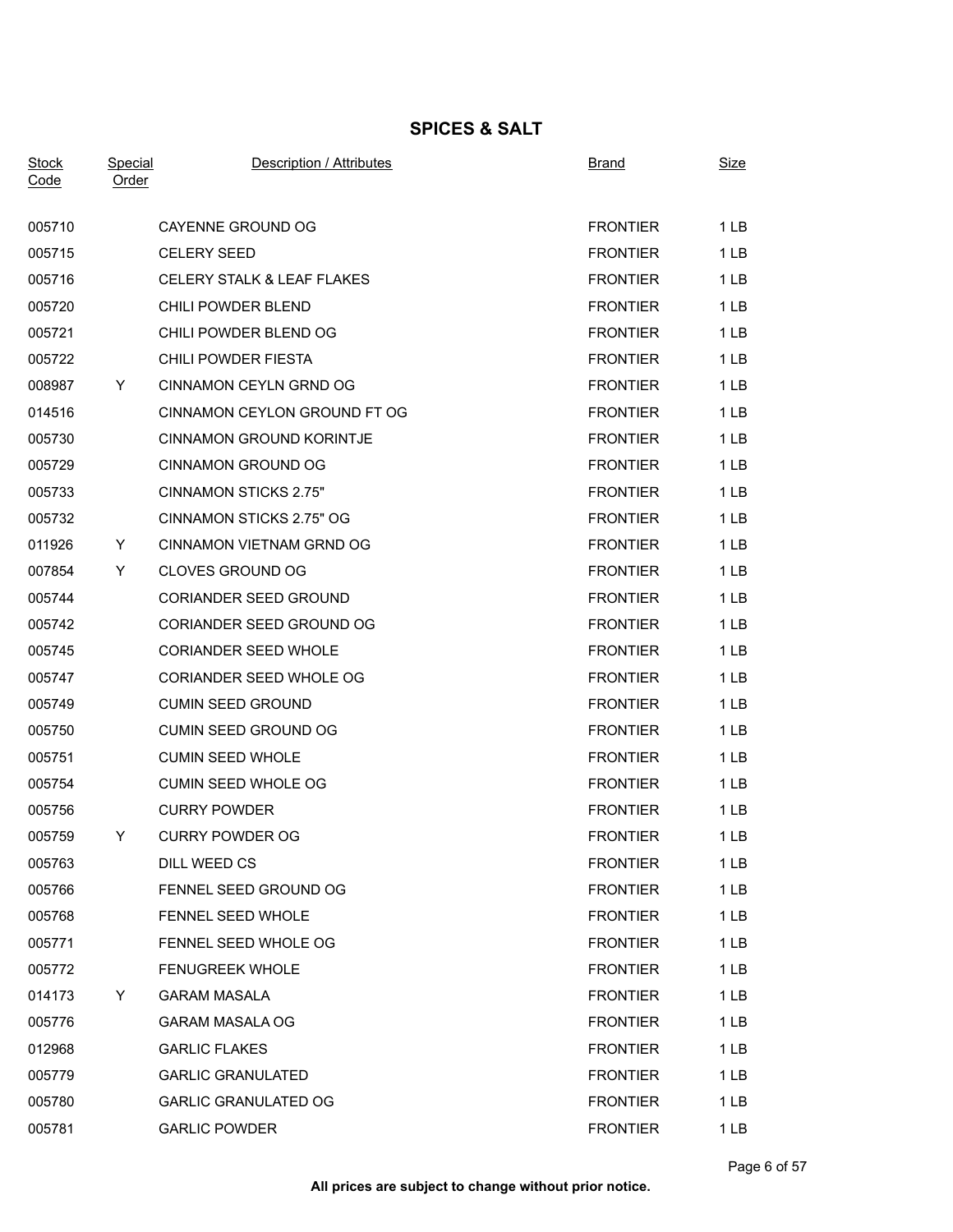## **SPICES & SALT**

| <b>Stock</b><br>Code | <b>Special</b><br>Order | Description / Attributes       | <b>Brand</b>    | <b>Size</b>     |
|----------------------|-------------------------|--------------------------------|-----------------|-----------------|
| 005782               |                         | <b>GARLIC POWDER OG</b>        | <b>FRONTIER</b> | 1 <sub>LB</sub> |
| 005790               |                         | <b>GINGER ROOT GROUND</b>      | <b>FRONTIER</b> | 1 <sub>LB</sub> |
| 005789               |                         | GINGER ROOT GROUND OG          | <b>FRONTIER</b> | 1 <sub>LB</sub> |
| 010206               |                         | <b>ITALIAN SEASONING OG</b>    | <b>FRONTIER</b> | 1 <sub>LB</sub> |
| 005811               |                         | <b>MUSTARD BROWN WHOLE</b>     | <b>FRONTIER</b> | 1 <sub>LB</sub> |
| 005812               |                         | MUSTARD BROWN WHOLE OG         | <b>FRONTIER</b> | 1LB             |
| 005816               |                         | <b>MUSTARD YELLOW GROUND</b>   | <b>FRONTIER</b> | 1 <sub>LB</sub> |
| 005815               |                         | MUSTARD YELLOW GROUND OG       | <b>FRONTIER</b> | 1 <sub>LB</sub> |
| 005817               |                         | MUSTARD YELLOW WHOLE           | <b>FRONTIER</b> | 1 <sub>LB</sub> |
| 005819               |                         | MUSTARD YELLOW WHOLE OG        | <b>FRONTIER</b> | 1LB             |
| 005821               |                         | <b>NUTMEG GROUND</b>           | <b>FRONTIER</b> | 1 <sub>LB</sub> |
| 005820               |                         | NUTMEG GROUND OG               | <b>FRONTIER</b> | 1LB             |
| 005823               | Y.                      | <b>NUTMEG WHOLE</b>            | <b>FRONTIER</b> | 1 <sub>LB</sub> |
| 015993               |                         | ONION CHOPPED                  | <b>FRONTIER</b> | 1 <sub>LB</sub> |
| 005825               |                         | <b>ONION FLAKES</b>            | <b>FRONTIER</b> | 1 <sub>LB</sub> |
| 005826               |                         | <b>ONION POWDER</b>            | <b>FRONTIER</b> | 1 <sub>LB</sub> |
| 005827               |                         | ONION POWDER OG                | <b>FRONTIER</b> | 1LB             |
| 005830               |                         | ONION WHITE GRANULATED         | <b>FRONTIER</b> | 1 <sub>LB</sub> |
| 005831               |                         | ONION WHITE MINCED             | <b>FRONTIER</b> | 1LB             |
| 005832               |                         | OREGANO LEAF C/S MEDITERRANEAN | <b>FRONTIER</b> | 1 <sub>LB</sub> |
| 005837               |                         | PAPRIKA GROUND OG              | <b>FRONTIER</b> | 1LB             |
| 005836               |                         | PAPRIKA HUNGARIAN GROUND       | <b>FRONTIER</b> | 1 <sub>LB</sub> |
| 005838               |                         | PAPRIKA SMOKED                 | <b>WOODLAND</b> | <b>10 LBS</b>   |
| 014343               |                         | PAPRIKA SMOKED OG              | <b>FRONTIER</b> | 1LB             |
| 012557               |                         | PAPRIKA SMOKED SPANISH         | <b>FRONTIER</b> | 1 LB            |
| 005846               | Y.                      | PEPPER ANCHO GROUND            | <b>WOODLAND</b> | 5 LBS           |
| 005847               |                         | PEPPER ANCHO WHOLE             | <b>WOODLAND</b> | 5 LBS           |
| 005851               |                         | PEPPER BLACK MED GROUND        | <b>FRONTIER</b> | 1 <sub>LB</sub> |
| 005852               |                         | PEPPER BLACK MED GROUND OG     | <b>FRONTIER</b> | 1 <sub>LB</sub> |
| 011317               | Y.                      | PEPPER BLCK GRND OG TO GO PKTS | <b>CELTIC</b>   | 2000 CT         |
| 005854               |                         | PEPPER CHIPOTLE GROUND OG      | <b>FRONTIER</b> | 1 LB            |
| 005855               |                         | PEPPER CHIPOTLE MORITA GROUND  | <b>WOODLAND</b> | 4.5 LBS         |
| 005856               |                         | PEPPER CHIPOTLE MORITA WHOLE   | <b>WOODLAND</b> | 5 LBS           |
| 005857               |                         | PEPPER DE ARBOL WHOLE          | <b>WOODLAND</b> | 5 LBS           |
| 005858               |                         | PEPPER GUAJILLO WHOLE          | WOODLAND        | 5 LBS           |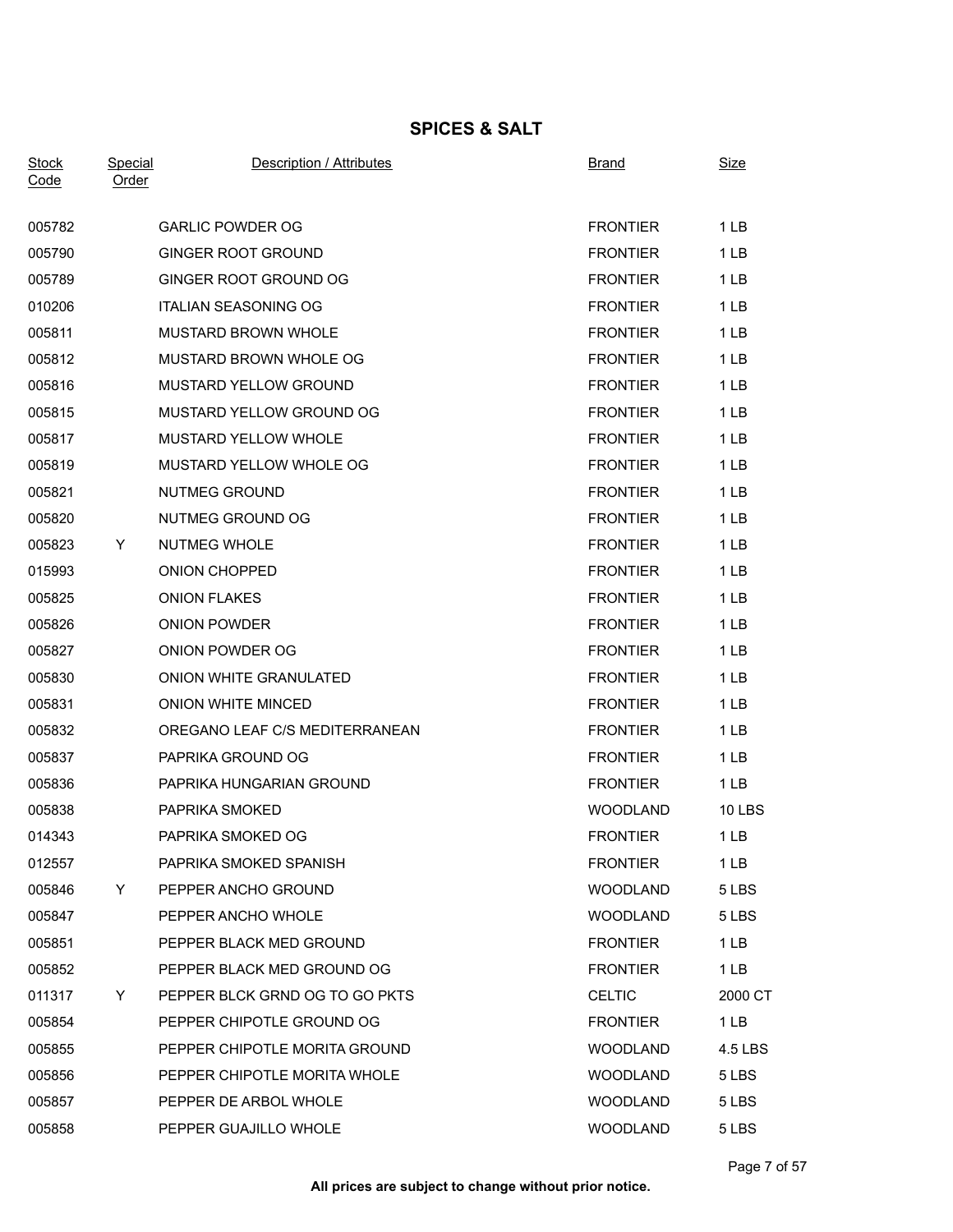## **SPICES & SALT**

| <b>Stock</b><br>Code | <b>Special</b><br>Order | Description / Attributes      | <b>Brand</b>            | <b>Size</b>     |
|----------------------|-------------------------|-------------------------------|-------------------------|-----------------|
| 005859               |                         | PEPPER MULATO WHOLE           | <b>WOODLAND</b>         | 5 LBS           |
| 005860               |                         | PEPPER PASCILLA WHOLE         | <b>WOODLAND</b>         | 5 LBS           |
| 005717               |                         | PEPPER RED CHILI CRUSHED      | <b>FRONTIER</b>         | 1 <sub>LB</sub> |
| 005719               |                         | PEPPER RED CHILI CRUSHED OG   | <b>FRONTIER</b>         | 1 <sub>LB</sub> |
| 005863               |                         | PEPPER THAI CHILI             | <b>WOODLAND</b>         | 5 LBS           |
| 005866               |                         | PEPPER WHITE GROUND OG        | <b>FRONTIER</b>         | 1 <sub>LB</sub> |
| 005871               |                         | PEPPERCORNS BLACK OG          | <b>FRONTIER</b>         | 1 <sub>LB</sub> |
| 005868               |                         | PEPPERCORNS BLACK WHOLE       | <b>FRONTIER</b>         | 1LB             |
| 005872               |                         | PEPPERCORNS PINK WHOLE        | <b>FRONTIER</b>         | 1 <sub>LB</sub> |
| 005878               |                         | PUMPKIN PIE OG                | <b>FRONTIER</b>         | 1LB             |
| 005880               |                         | ROSEMARY LEAF WHOLE           | <b>FRONTIER</b>         | 1 <sub>LB</sub> |
| 005883               |                         | <b>SAFFRON</b>                | <b>WOODLAND</b>         | 1 <sub>OZ</sub> |
| 005886               |                         | <b>SAGE RUBBED</b>            | <b>FRONTIER</b>         | 1 <sub>LB</sub> |
| 007404               |                         | SALT HIMALAYAN PINK           | <b>BULK</b>             | 5 LBS           |
| 010847               |                         | SALT HIMILAYAN PINK           | <b>BULK</b>             | 55 LBS          |
| 005072               |                         | <b>SALT KOSHER</b>            | <b>BULK</b>             | 12/3 LBS        |
| 015478               | Y                       | <b>SALT KOSHER</b>            | DIAMOND CRYSTA 12/4 LBS |                 |
| 005073               |                         | <b>SALT KOSHER</b>            | <b>BULK</b>             | 3 LBS           |
| 005157               |                         | <b>SEA SALT</b>               | <b>BULK</b>             | 50 LBS          |
| 005158               | Y.                      | SEA SALT COARSE               | LA BALEINE              | 26.5 OZ         |
| 005160               | Y.                      | <b>SEA SALT FINE</b>          | LA BALEINE              | 26.5 OZ         |
| 011316               | Y                       | SEA SALT FINE GRND TO GO PKTS | <b>CELTIC</b>           | 2000 CT         |
| 005165               | Y                       | SEA SALT JADE                 | <b>GES</b>              | 1 <sub>LB</sub> |
| 005166               |                         | <b>SEA SALT UNTREATED</b>     | <b>GES</b>              | 55 LBS          |
| 012082               | Y.                      | TACO SEASONING OG             | <b>FRONTIER</b>         | 1 <sub>LB</sub> |
| 005893               |                         | <b>TARRAGON LEAF</b>          | <b>FRONTIER</b>         | 1 <sub>LB</sub> |
| 005896               |                         | THYME LEAF C/S                | <b>FRONTIER</b>         | 1 <sub>LB</sub> |
| 005897               |                         | THYME LEAF WHL OG             | <b>FRONTIER</b>         | 1 <sub>LB</sub> |
| 005904               |                         | TUMERIC ROOT GROUND           | <b>FRONTIER</b>         | 1 <sub>LB</sub> |
| 005905               |                         | TURMERIC ROOT GROUND OG       | <b>FRONTIER</b>         | 1 <sub>LB</sub> |
| 005908               |                         | ZA'ATAR                       | WOODLAND                | 16 OZ           |
|                      |                         |                               |                         |                 |

# **CONDIMENTS & GARNISHES**

| <b>Stock</b> | Special      | ' Attributes<br><b>Jescription</b><br>, | Brand | - -<br>Size |
|--------------|--------------|-----------------------------------------|-------|-------------|
| Code         | <u>Jrder</u> |                                         |       |             |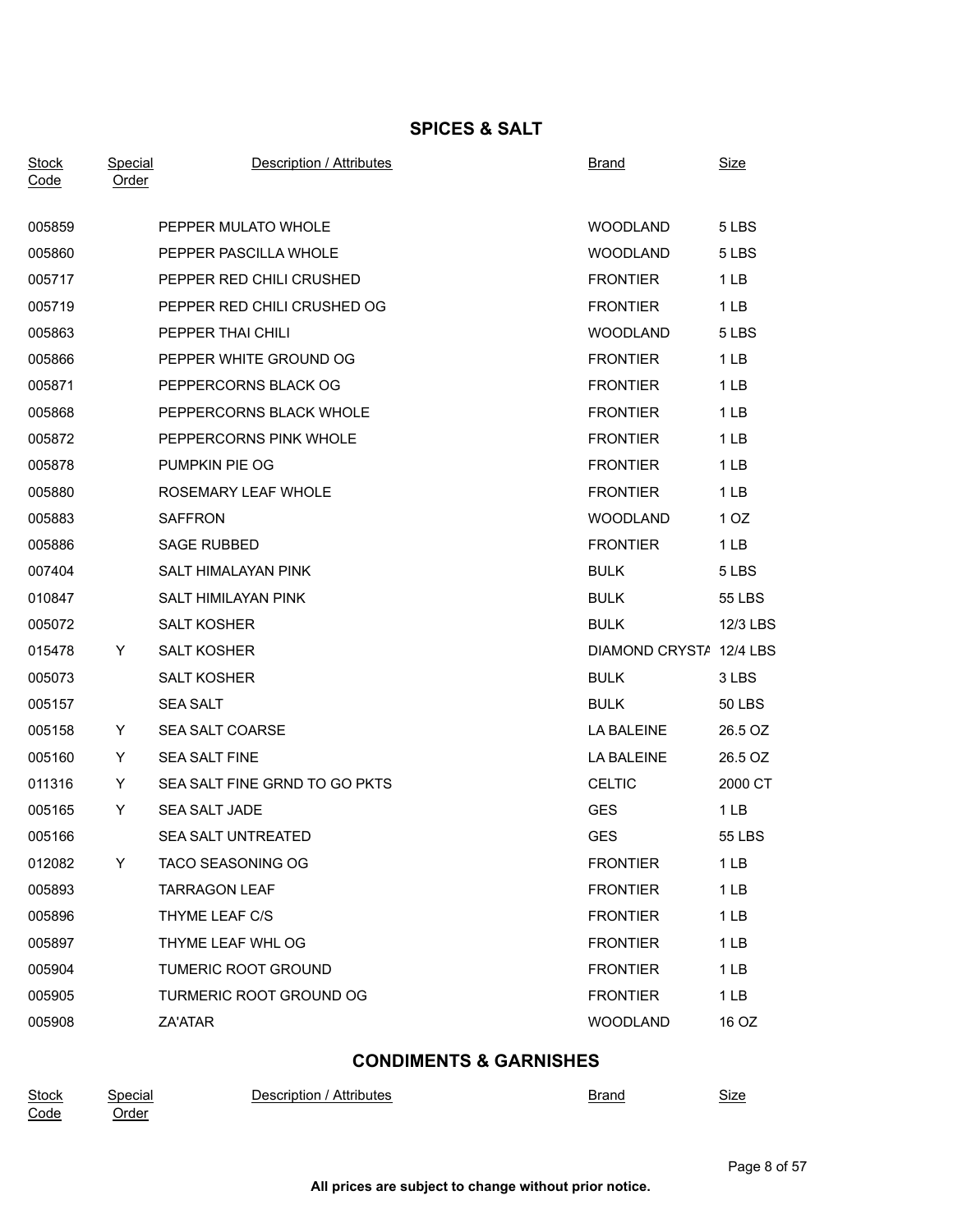## **CONDIMENTS & GARNISHES**

| <b>Stock</b><br>Code | Special<br>Order | Description / Attributes         | Brand                   | <u>Size</u>   |
|----------------------|------------------|----------------------------------|-------------------------|---------------|
| 007720               | Y                | <b>CAPER BERRIES FINE</b>        | <b>ROLAND</b>           | 12/16 OZ      |
| 001043               |                  | <b>CAPERS FANCY</b>              | <b>ROLAND</b>           | 32 OZ         |
| 007710               |                  | <b>CAPERS FANCY</b>              | <b>ROLAND</b>           | 6/32 OZ       |
| 001044               |                  | <b>CAPERS OG</b>                 | <b>MEDORG</b>           | 24/3.5 OZ     |
| 003293               |                  | <b>HORSERADISH EXTRA HOT</b>     | <b>TUKOFF</b>           | 1 GAL         |
| 003972               |                  | <b>KETCHUP OG</b>                | <b>MUIR GLEN</b>        | 6/112 OZ      |
| 003975               | Y.               | KIMCHEE RADISH                   | SUNJA'S                 | 12/16 OZ      |
| 016268               | Y                | <b>MAYONAISE CANOLA</b>          | <b>SPECTRUM</b>         | 30 LBS        |
| 004021               | Y                | <b>MAYONAISE CANOLA</b>          | <b>SPECTRUM</b>         | 4/1 GAL       |
| 004272               |                  | MUSTARD DIJON GRAINY             | <b>ROLAND</b>           | 8.56 LBS      |
| 004273               |                  | MUSTARD DIJON OG                 | MOREHOUSE FOC 1 GAL     |               |
| 008284               |                  | MUSTARD DIJON OG                 | MOREHOUSE FOC 4/1 GAL   |               |
| 015498               | Y.               | MUSTARD DIJON W/CHARDONNAY WINE  | <b>FRENCH'S</b>         | 2/105 OZ      |
| 004274               |                  | <b>MUSTARD SPICY</b>             | <b>GULDENS</b>          | 1 GAL         |
| 004275               |                  | <b>MUSTARD SPICY</b>             | <b>GULDENS</b>          | 4/1 GAL       |
| 004277               |                  | MUSTARD STONEGRND OG             | MOREHOUSE FOC 1 GAL     |               |
| 008041               |                  | MUSTARD STONEGRND OG             | MOREHOUSE FOC 4/1 GAL   |               |
| 007866               | Y.               | OLIVES COCKTAIL MARTINI          | T JOY                   | 12/32 OZ      |
| 004698               | Y                | OLIVES GREEK MIX WITH PITS       | <b>DIVINA</b>           | $2/5$ LBS     |
| 004699               |                  | OLIVES GREEN QUEEN PITTED        | <b>BULK</b>             | 1 GAL         |
| 004702               |                  | OLIVES KALAMATA PITTED           | <b>FANTIS</b>           | <b>10 LBS</b> |
| 004703               |                  | <b>OLIVES KALAMATA PITTED</b>    | <b>FANTIS</b>           | <b>18 LBS</b> |
| 004705               |                  | OLIVES KALAMATA PITTED OG        | <b>BULK</b>             | $2/5$ LBS     |
| 004990               |                  | PICKLES DILL KOSHER OG           | <b>WOODSTOCK</b>        | 6/24 OZ       |
| 005027               | Y.               | <b>RELISH OG</b>                 | <b>WOODSTOCK</b>        | 12/16 OZ      |
| 008575               | Y                | SALSA GARLIC CLNTRO MEDIUM OG    | <b>MUIR GLEN</b>        | 12/16 OZ      |
| 008512               |                  | SAUCE HOISIN NATURAL             | WANJA                   | 1 GAL         |
| 005093               |                  | SAUCE HOT                        | <b>FRANK'S</b>          | 1 GAL         |
| 015472               |                  | SAUCE HOT JALAPENO PEPPER OG     | ORGANIC HARVES 4/128 FZ |               |
| 005135               |                  | SAUCE HOT TABASCO                | <b>TABASCO</b>          | 1 GAL         |
| 005126               |                  | SAUCE PONZU                      | EDEN FOODS              | 6.75 FZ       |
| 005094               |                  | SAUCE SRIRACHA HOT CHILI         | <b>HUY FONG</b>         | 12/28 FZ      |
| 005140               |                  | SAUCE THAI SWEET CHILI           | <b>ROLAND</b>           | 2 LTR         |
| 008513               |                  | SAUCE WORCESTERSHIRE VEGAN GF OG | WANJA                   | 1 GAL         |
| 005148               |                  | SAUCE WORCESTERSHIRE VEGAN GF OG | WIZARD                  | 1 GAL         |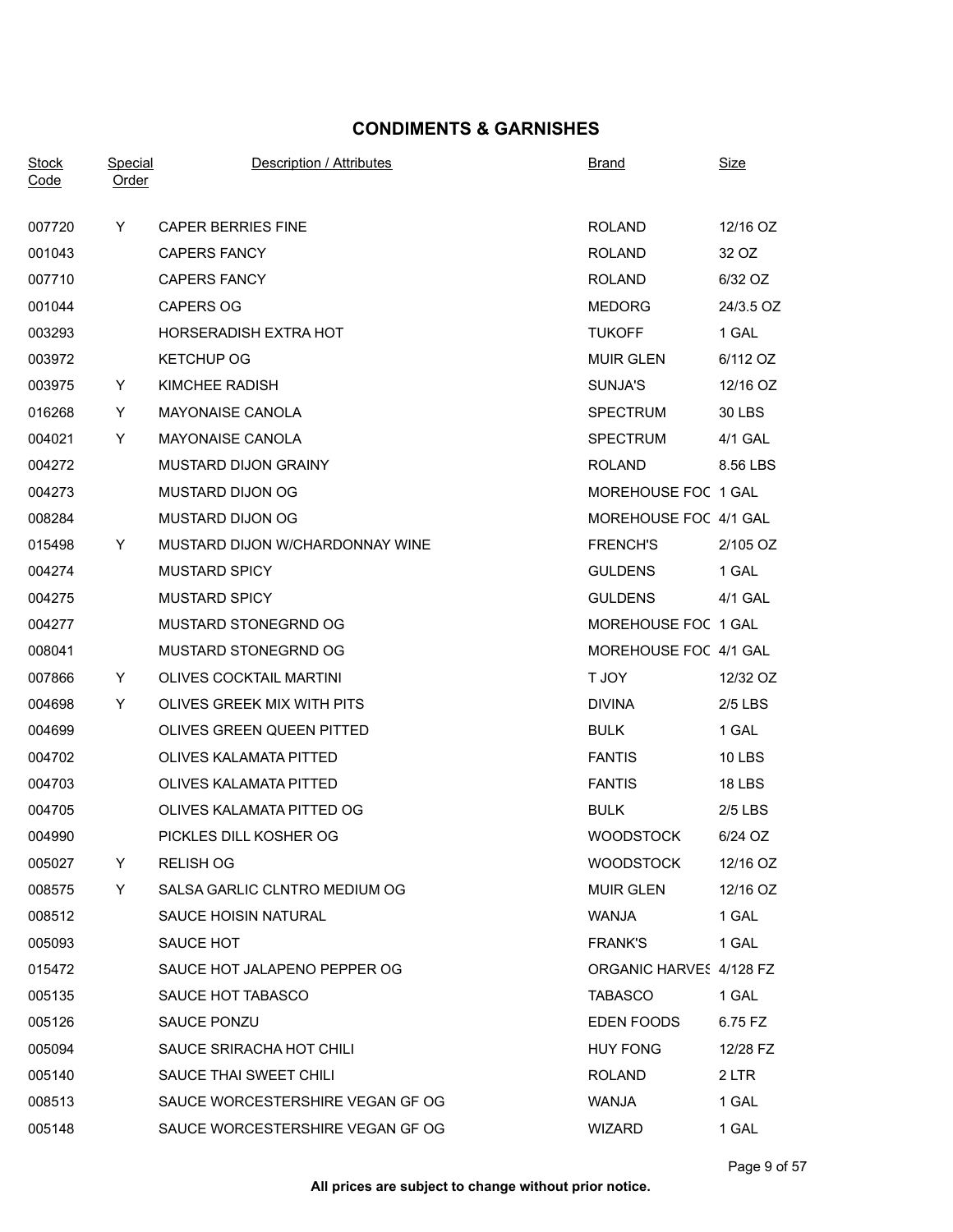### **CONDIMENTS & GARNISHES**

| <b>Stock</b><br>Code      | <b>Special</b><br>Order | Description / Attributes         | <b>Brand</b>           | <b>Size</b>   |
|---------------------------|-------------------------|----------------------------------|------------------------|---------------|
| 010693                    |                         | SAUCE WORCESTERSHIRE VEGAN GF OG | <b>WANJA</b>           | 4/1 GAL       |
| 015241                    |                         | SAUCE WORCESTERSHIRE VG GF OG    | <b>WANJA</b>           | 12/10 FZ      |
| 005152                    |                         | SAUERKRAUT OG                    | EDEN FOODS             | 12/32 OZ      |
| <b>COCONUT PRODUCTS</b>   |                         |                                  |                        |               |
| 015401                    | Y                       | SAUCE TERIYAKI LOW SODIUM OG     | COCONUT SECRE 12/10 FZ |               |
| <b>SHOYU &amp; TAMARI</b> |                         |                                  |                        |               |
| 015238                    |                         | SAUCE SOY OG                     | <b>WANJA</b>           | 12/10 FZ      |
| 015240                    |                         | SAUCE TERIYAKI OG                | <b>WANJA</b>           | 12/10 FZ      |
| 008511                    |                         | SOY SAUCE SHOYU OG               | <b>WANJA</b>           | 5 GAL         |
| <b>TOMATOES</b>           |                         |                                  |                        |               |
| 011921                    | Y                       | SAUCE TOMATO OG                  | <b>MUIR GLEN</b>       | 24/8 FZ       |
| 005144                    |                         | SAUCE TOMATO OG                  | <b>MUIR GLEN</b>       | 6/106 FZ      |
|                           |                         | <b>BEANS</b>                     |                        |               |
| <b>Stock</b><br>Code      | Special<br><b>Order</b> | Description / Attributes         | <b>Brand</b>           | <b>Size</b>   |
| 000442                    |                         | <b>ADUKI OG</b>                  | <b>BULK</b>            | <b>25 LBS</b> |
| 016116                    | Y                       | ANASAZI OG                       | <b>WOODLAND</b>        | <b>10 LBS</b> |
| 000450                    |                         | <b>BLACK EYED PEAS OG</b>        | <b>BULK</b>            | <b>25 LBS</b> |
| 000460                    |                         | <b>BLACK TURTLE USA OG</b>       | <b>BULK</b>            | <b>25 LBS</b> |
| 000468                    |                         | <b>CANNELLINI OG</b>             | <b>BULK</b>            | <b>25 LBS</b> |
| 015760                    |                         | <b>GARBANZO BLACK BUTTE OG</b>   | TIMELESS FOODS 10 LBS  |               |
| 016455                    |                         | GARBANZO OG                      | TIMELESS FOODS 25 LBS  |               |
| 000481                    |                         | GARBANZO USA OG                  | <b>BULK</b>            | <b>25 LBS</b> |
| 000484                    |                         | <b>GREAT NORTHERN OG</b>         | <b>BULK</b>            | 25 LBS        |
| 000491                    |                         | <b>GREEN SPLIT OG</b>            | <b>BULK</b>            | 25 LBS        |
| 000516                    |                         | KIDNEY DARK RED OG               | <b>BULK</b>            | 25 LBS        |
| 012448                    |                         | LENTIL BLACK BELUGA OG           | <b>BULK</b>            | 25 LBS        |
| 000473                    |                         | LENTIL FRENCH INDIGO OG          | <b>BULK</b>            | 25 LBS        |
| 012282                    | Y                       | LENTIL SPROUTED GREEN OG         | <b>BULK</b>            | <b>15 LBS</b> |
| 014163                    |                         | LENTILS BROWN OG                 | <b>BULK</b>            | <b>50 LBS</b> |
| 015762                    |                         | LENTILS CRIMSON PETITE OG        | TIMELESS FOODS 10 LBS  |               |
| 016670                    |                         | LENTILS CRIMSON PETITE OG        | TIMELESS FOODS 25 LBS  |               |
| 000487                    |                         | LENTILS GREEN OG                 | <b>BULK</b>            | 25 LBS        |
| 016559                    |                         | LENTILS GREEN OG                 | TIMELESS FOODS 25 LBS  |               |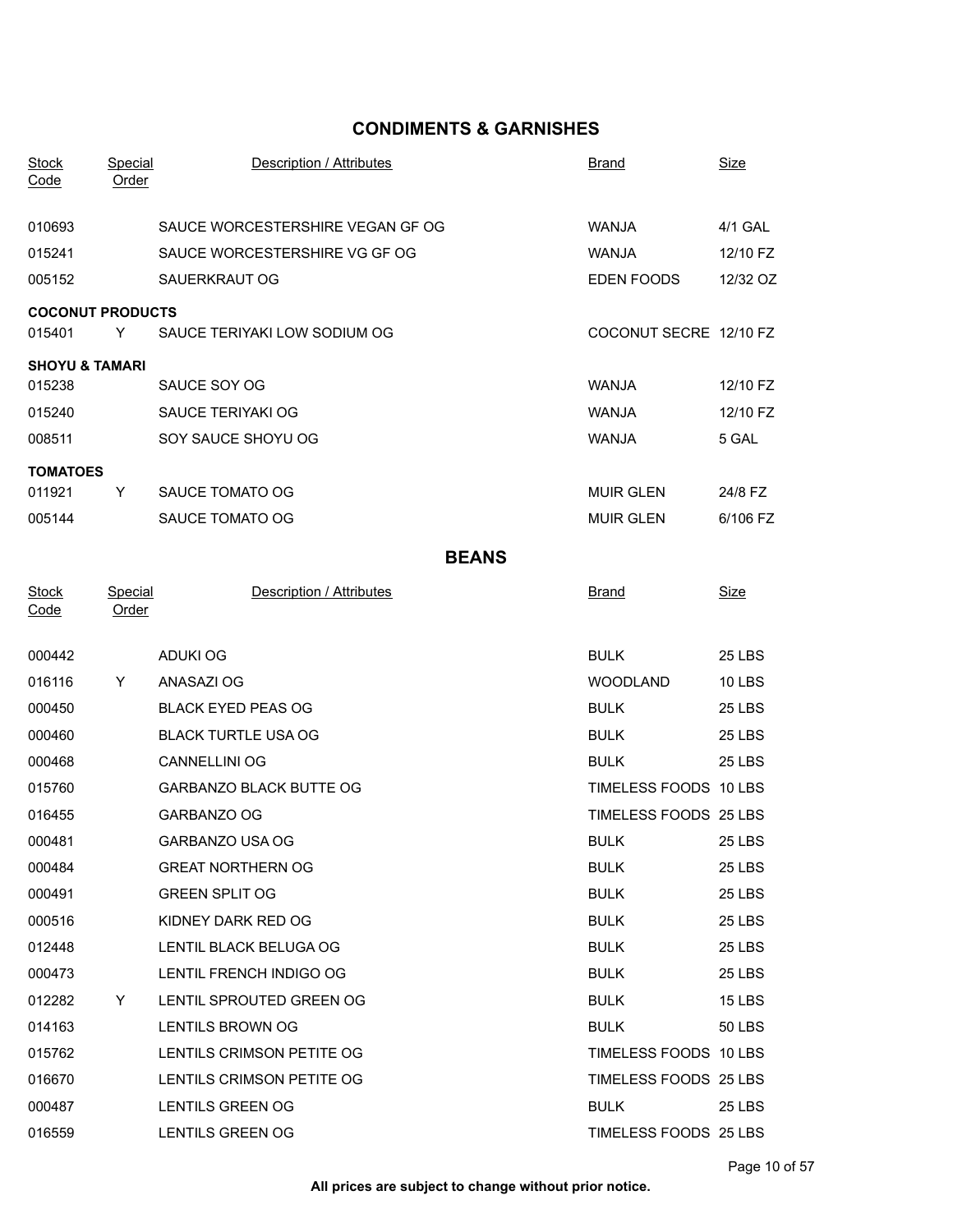### **BEANS**

| <b>Stock</b><br>Code | Special<br>Order        | Description / Attributes             | <b>Brand</b>                | <b>Size</b>   |
|----------------------|-------------------------|--------------------------------------|-----------------------------|---------------|
| 015761               |                         | LENTILS HARVEST GOLD OG              | TIMELESS FOODS 10 LBS       |               |
| 000519               |                         | LENTILS RED SPLIT USA OG             | <b>BULK</b>                 | <b>25 LBS</b> |
| 015763               |                         | LENTILS SPANISH BROWN OG             | TIMELESS FOODS 10 LBS       |               |
| 000500               |                         | LIMA BABY WHITE OG                   | <b>BULK</b>                 | <b>25 LBS</b> |
| 000501               |                         | LIMA GIANT PERUVIAN                  | <b>WOODLAND</b>             | <b>25 LBS</b> |
| 000502               |                         | MUNG OG                              | <b>BULK</b>                 | <b>25 LBS</b> |
| 000505               |                         | NAVY OG                              | <b>BULK</b>                 | <b>25 LBS</b> |
| 000512               |                         | PINTO OG                             | <b>BULK</b>                 | <b>25 LBS</b> |
| 000524               | Y.                      | SOY CLEAR HYLUM USA OG               | <b>BULK</b>                 | 25 LBS        |
| 000525               |                         | YELLOW SPLIT OG                      | <b>BULK</b>                 | <b>25 LBS</b> |
|                      |                         | <b>GRAINS</b>                        |                             |               |
| <b>Stock</b><br>Code | Special<br><b>Order</b> | Description / Attributes             | <u>Brand</u>                | <b>Size</b>   |
| 014230               | Y                       | 7 GRAIN & SEED MIX OG                | CHAMPLAIN VALLI 50 LBS      |               |
| 003028               |                         | AMARANTH OG                          | <b>BULK</b>                 | <b>25 LBS</b> |
| 003030               |                         | BARLEY HULLED BERRIES OG             | CHAMPLAIN VALLI 25 LBS      |               |
| 010908               | Y                       | <b>BARLEY HULLED OG</b>              | <b>BULK</b>                 | <b>25 LBS</b> |
| 003031               | Y                       | <b>BARLEY HULLED OG</b>              | <b>BULK</b>                 | 5 LBS         |
| 003034               | Y                       | <b>BARLEY PEARLED OG</b>             | <b>BULK</b>                 | <b>25 LBS</b> |
| 015939               |                         | BARLEY PURPLE PRAIRIE PEARLED OG     | TIMELESS FOODS 25 LBS       |               |
| 003039               |                         | <b>BUCKWHEAT GROATS RAW OG</b>       | <b>BULK</b>                 | <b>25 LBS</b> |
| 007965               |                         | <b>BUCKWHEAT GROATS WHITE USA OG</b> | <b>BULK</b>                 | <b>25 LBS</b> |
| 003040               |                         | <b>BUCKWHEAT KASHA OG</b>            | <b>BULK</b>                 | <b>25 LBS</b> |
| 003045               |                         | BULGHUR CRACKED WHEAT RED MEDIUM     | <b>BULK</b>                 | 50 LBS        |
| 003052               | Y                       | CORN GRITS YELLOW OG                 | <b>BULK</b>                 | <b>50 LBS</b> |
| 003062               |                         | CORNMEAL OG                          | CHAMPLAIN VALLI 50 LBS      |               |
| 003070               | Y                       | <b>COUSCOUS FRENCH OG</b>            | <b>BULK</b>                 | <b>11 LBS</b> |
| 003068               |                         | COUSCOUS FRENCH W/W OG               | <b>BULK</b>                 | <b>55 LBS</b> |
| 003072               |                         | <b>COUSCOUS ISRAELI</b>              | <b>WOODLAND</b>             | 8 LBS         |
| 015815               |                         | <b>EINKORN BERRIES OG</b>            | <b>FARMER GROUND 25 LBS</b> |               |
| 014763               |                         | <b>FARRO OG</b>                      | <b>BULK</b>                 | 22 LBS        |
| 015003               |                         | <b>FONIO</b>                         | <b>YOLELE</b>               | 10 LBS        |
| 015002               |                         | <b>FONIO</b>                         | YOLELE                      | <b>25 LBS</b> |
| 013772               |                         | JOB'S TEARS OG                       | WOODLAND                    | <b>25 LBS</b> |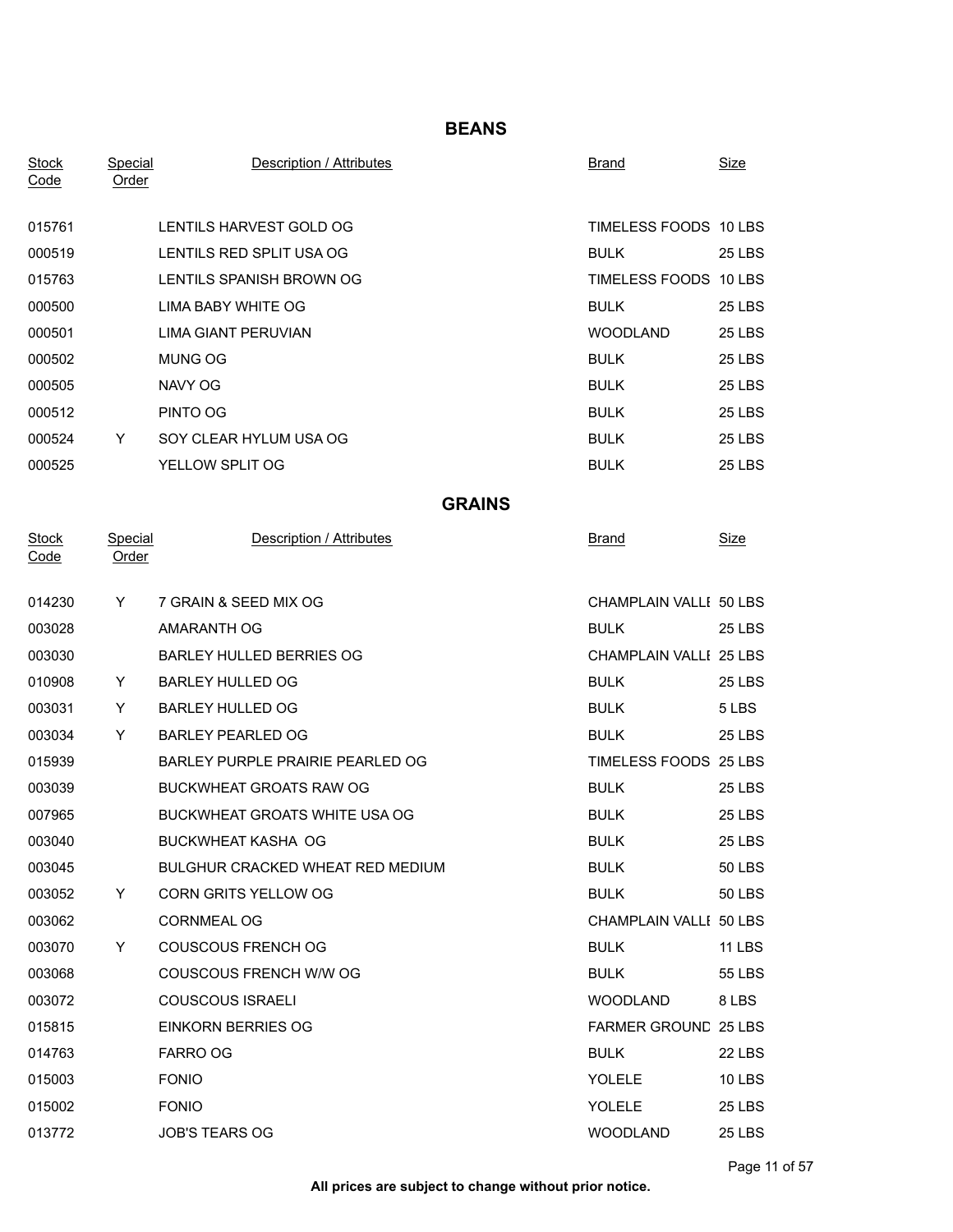#### **GRAINS**

| <b>Stock</b><br>Code | Special<br>Order | Description / Attributes         | <b>Brand</b>    | <b>Size</b>   |
|----------------------|------------------|----------------------------------|-----------------|---------------|
| 003076               | Y.               | KAMUT BERRIES OG                 | <b>BULK</b>     | <b>25 LBS</b> |
| 003081               |                  | <b>MILLET OG</b>                 | <b>BULK</b>     | <b>25 LBS</b> |
| 003088               |                  | OAT BRAN OG                      | <b>BULK</b>     | 50 LBS        |
| 012527               |                  | OATS ROLLED GF                   | <b>BULK</b>     | <b>50 LBS</b> |
| 011289               |                  | OATS ROLLED GF OG                | <b>BULK</b>     | 50 LBS        |
| 003098               |                  | OATS ROLLED OG                   | <b>BULK</b>     | <b>10 LBS</b> |
| 008543               |                  | OATS ROLLED OG                   | <b>BULK</b>     | <b>50 LBS</b> |
| 009416               |                  | OATS ROLLED QUICK OG             | <b>BULK</b>     | <b>50 LBS</b> |
| 012796               |                  | OATS STEEL CUT GF OG             | <b>BULK</b>     | 50 LBS        |
| 010325               |                  | OATS STEEL CUT OG                | <b>BULK</b>     | 5 LBS         |
| 008544               |                  | OATS STEEL CUT OG                | <b>BULK</b>     | <b>50 LBS</b> |
| 003113               |                  | POLENTA FINE INSTANT             | <b>WOODLAND</b> | 10 LBS        |
| 003116               |                  | POPCORN YELLOW OG                | <b>BULK</b>     | <b>25 LBS</b> |
| 003123               |                  | QUINOA BLACK OG                  | <b>BULK</b>     | 25 LBS        |
| 003126               |                  | <b>QUINOA FLAKES OG</b>          | <b>BULK</b>     | <b>25 LBS</b> |
| 003134               |                  | QUINOA RED OG                    | <b>BULK</b>     | 25 LBS        |
| 016650               |                  | QUINOA RED PERU OG               | <b>BULK</b>     | <b>25 LBS</b> |
| 003137               |                  | QUINOA TRI-COLOR OG              | <b>BULK</b>     | <b>25 LBS</b> |
| 016689               |                  | QUINOA TRI-COLOR PERU OG         | <b>BULK</b>     | <b>25 LBS</b> |
| 003130               |                  | QUINOA WHITE OG                  | <b>BULK</b>     | <b>25 LBS</b> |
| 016649               |                  | QUINOA WHITE PERU OG             | <b>BULK</b>     | 25 LBS        |
| 007510               |                  | RICE ARBORIO SUPERFINO IMPORTED  | <b>ROLAND</b>   | <b>11 LBS</b> |
| 008349               |                  | RICE ARBORIO SUPERFINO IMPORTED  | <b>ROLAND</b>   | 4/11 LBS      |
| 003139               |                  | RICE ARBORIO WHITE OG            | <b>LUNDBERG</b> | 25 LBS        |
| 003141               |                  | <b>RICE BASMATI BROWN ECO-FR</b> | <b>LUNDBERG</b> | 25 LBS        |
| 007803               |                  | RICE BASMATI BROWN OG            | <b>LUNDBERG</b> | <b>25 LBS</b> |
| 003147               |                  | <b>RICE BASMATI WHITE OG</b>     | <b>BULK</b>     | 25 LBS        |
| 012406               | Y.               | RICE BHUTANESE RED OG            | LOTUS           | <b>22 LBS</b> |
| 003157               |                  | RICE BROWN MEDIUM GRAIN OG       | <b>POLIT</b>    | <b>25 LBS</b> |
| 003159               |                  | RICE BROWN SHORT GRAIN OG        | <b>POLIT</b>    | <b>25 LBS</b> |
| 003163               |                  | RICE FORBIDDEN BLACK             | <b>LOTUS</b>    | 22 LBS        |
| 003166               |                  | RICE JASMINE BROWN OG            | <b>BULK</b>     | 25 LBS        |
| 013854               |                  | RICE JASMINE BROWN OG            | <b>LUNDBERG</b> | <b>25 LBS</b> |
| 015397               | Y                | RICE JASMINE BROWN OG            | <b>WOODLAND</b> | <b>25 LBS</b> |
| 014965               |                  | RICE JASMINE WHITE OG            | <b>BULK</b>     | 2/20 LBS      |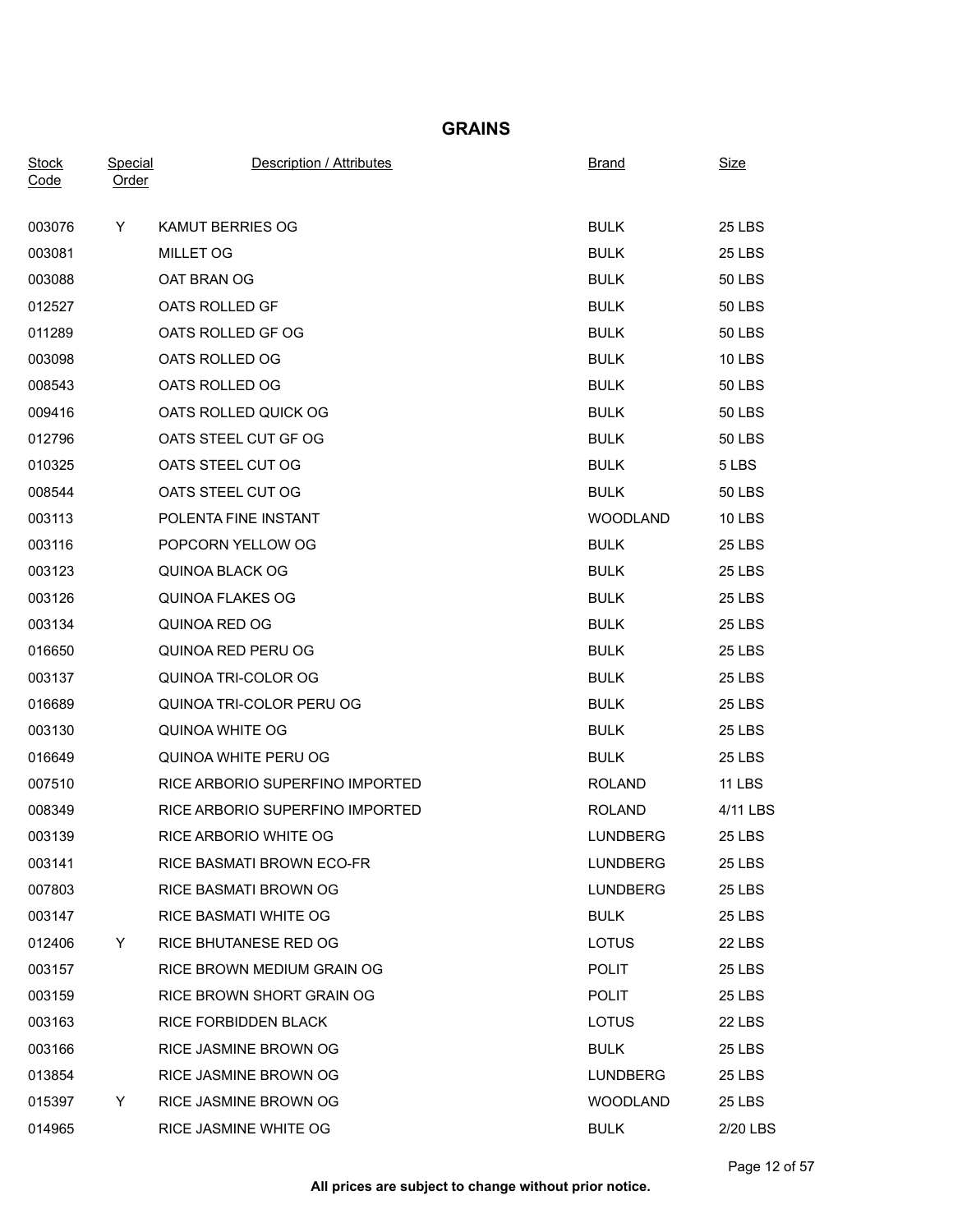### **GRAINS**

| <b>Stock</b><br>Code        | <b>Special</b><br><b>Order</b> | Description / Attributes             | <b>Brand</b>                | <u>Size</u>   |
|-----------------------------|--------------------------------|--------------------------------------|-----------------------------|---------------|
| 003170                      |                                | RICE JASMINE WHITE OG                | <b>BULK</b>                 | <b>25 LBS</b> |
| 003176                      |                                | RICE SUSHI WHITE OG                  | <b>LUNDBERG</b>             | <b>25 LBS</b> |
| 003178                      |                                | RICE SWEET BROWN OG                  | <b>LUNDBERG</b>             | <b>25 LBS</b> |
| 015274                      |                                | RICE WHITE LONG OG                   | <b>BULK</b>                 | <b>25 LBS</b> |
| 007870                      | Y                              | RICE WHITE LONG OG                   | <b>LUNDBERG</b>             | <b>25 LBS</b> |
| 015286                      |                                | <b>RICE WILD BLEND</b>               | <b>WOODLAND</b>             | <b>25 LBS</b> |
| 003186                      |                                | <b>RICE WILD FANCY</b>               | <b>WOODLAND</b>             | <b>10 LBS</b> |
| 003187                      |                                | <b>RICE WILD FANCY</b>               | <b>WOODLAND</b>             | <b>25 LBS</b> |
| 003193                      |                                | <b>RYE BERRIES OG</b>                | CHAMPLAIN VALLI 50 LBS      |               |
| 015816                      |                                | SPELT BERRIES OG                     | FARMER GROUND 25 LBS        |               |
| 003195                      |                                | SPELT BERRIES OG                     | CHAMPLAIN VALLI 25 LBS      |               |
| 015814                      |                                | WHEAT BERRIES HARD RED OG            | <b>FARMER GROUND 25 LBS</b> |               |
|                             |                                | <b>WHEAT BERRIES SOFT OG</b>         | <b>FARMER GROUND 25 LBS</b> |               |
| 015817                      |                                |                                      |                             |               |
| 003198                      |                                | WHEAT BERRIES SOFT WHITE WINTER OG   | EDEN FOODS                  | 5 LBS         |
| 003200                      |                                | WHEAT BERRIES SOFT WHITE WINTER OG   | EDEN FOODS                  | 50 LBS        |
| <b>DRY</b><br>003144        |                                | <b>RICE BASMATI BROWN OG</b>         | BULK                        | <b>25 LBS</b> |
|                             |                                | <b>PASTA &amp; ASIAN NOODLES</b>     |                             |               |
| <b>Stock</b><br><u>Code</u> | Special<br><b>Order</b>        | Description / Attributes             | Brand                       | <u>Size</u>   |
| 012756                      |                                | ELBOWS QUINOA GF OG                  | <b>EDISON GRAIN</b>         | 4/5 LBS       |
| 008726                      |                                | <b>FUSILLI GF OG</b>                 | <b>BIONATURAE</b>           | 12/12 OZ      |
| 012757                      |                                | FUSILLI QUINOA GF OG                 | <b>EDISON GRAIN</b>         | 4/4 LBS       |
| 004809                      |                                | NOODLES BEAN THRD                    | ROLAND                      | 8.8 OZ        |
| 008252                      |                                | NOODLES KELP                         | <b>SEA TANGLE</b>           | 12/12 OZ      |
| 004815                      |                                | NOODLES PAD THAI                     | ROLAND                      | 14 OZ         |
| 007761                      |                                | NOODLES PAD THAI                     | <b>ROLAND</b>               | 30/14 OZ      |
| 012810                      |                                | NOODLES RAMEN BROWN RICE & MILLET OG | <b>LOTUS</b>                | 6/10 OZ       |
| 012539                      |                                | NOODLES RAMEN FORBIDDEN RICE OG      | <b>LOTUS</b>                | 6/10 OZ       |
| 015349                      |                                | NOODLES RAMEN JADE PEARL RICE OG     | LOTUS                       | 6/10 OZ       |
| 007537                      |                                | NOODLES RICE VERMICELLI              | NG FUNG                     | 10.58 OZ      |
| 004822                      |                                | <b>ORZO</b>                          | <b>DAKOTA</b>               | <b>10 LBS</b> |
| 004827                      | Y.                             | PENNE BROWN RICE GF OG               | TINKYADA                    | <b>10 LBS</b> |
| 012753                      |                                | PENNE QUINOA GF OG                   | <b>EDISON GRAIN</b>         | 4/5 LBS       |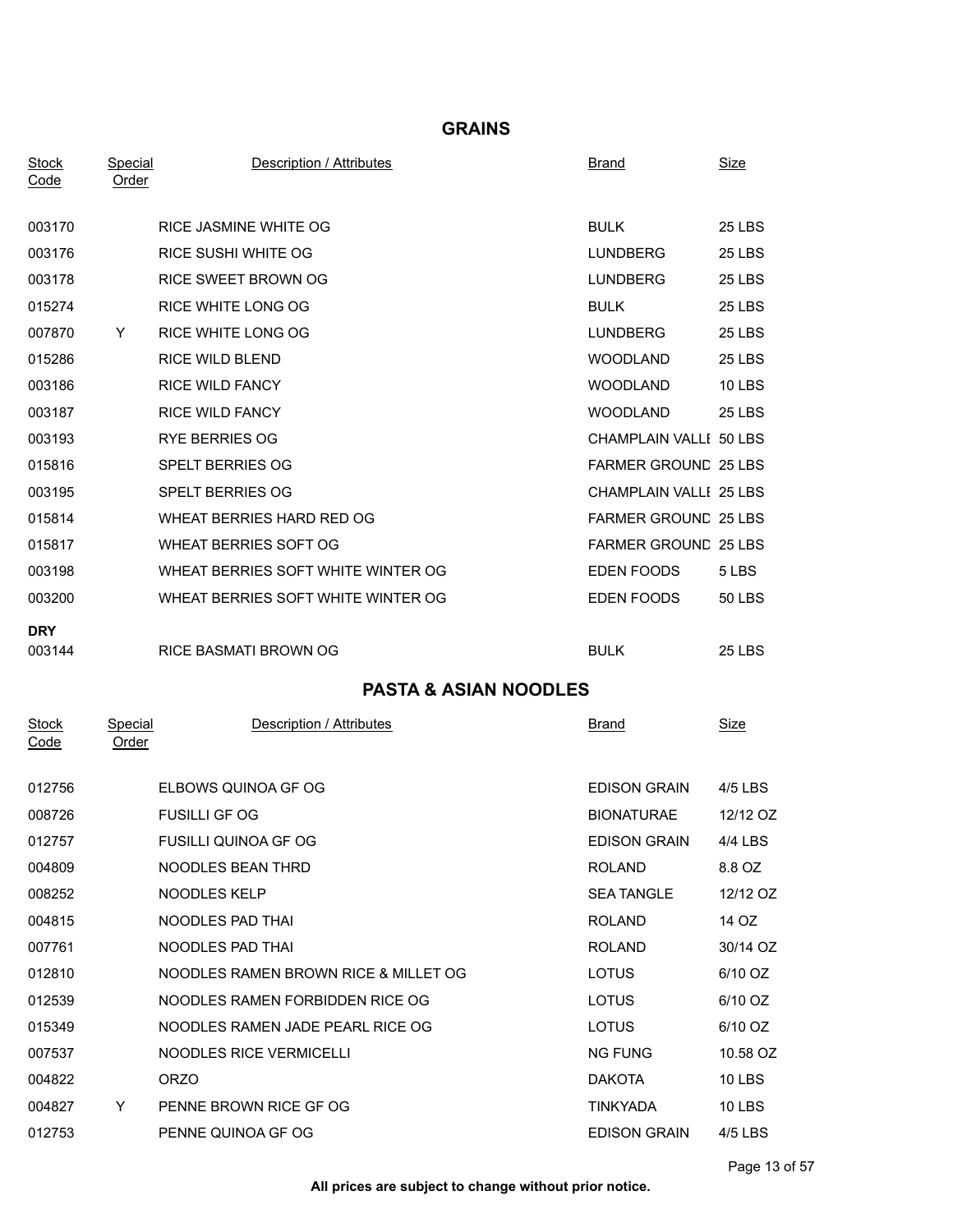## **PASTA & ASIAN NOODLES**

| <b>Stock</b><br>Code | <b>Special</b><br>Order | Description / Attributes    | <b>Brand</b>        | <b>Size</b>     |
|----------------------|-------------------------|-----------------------------|---------------------|-----------------|
| 004833               |                         | PENNE RIGATE GF OG          | <b>BIONATURAE</b>   | 12/12 OZ        |
| 004832               |                         | PENNE RIGATE OG             | <b>BIONATURAE</b>   | 12/16 OZ        |
| 004876               |                         | SOBA 100% BKWHT WF          | EDEN FOODS          | 12/8 OZ         |
| 008592               |                         | SOBA BUCKWHEAT OG           | <b>ROLAND</b>       | 10/12.8 OZ      |
| 004883               |                         | SOBA OG                     | EDEN FOODS          | <b>10 LBS</b>   |
| 004882               |                         | SOBA OG                     | <b>GES OP</b>       | <b>10 LBS</b>   |
| 004889               | Y                       | SPAGHETTI BROWN RICE GF OG  | <b>TINKYADA</b>     | <b>10 LBS</b>   |
| 012754               |                         | SPAGHETTI QUINOA GF OG      | <b>EDISON GRAIN</b> | 4/5 LBS         |
| 008021               | Y.                      | SPIRALS BROWN RICE GF OG    | <b>TINKYADA</b>     | <b>10 LBS</b>   |
| 004922               | Y                       | <b>UDON KOYO OG</b>         | KOYO                | <b>10 LBS</b>   |
| 004923               |                         | <b>UDON OG</b>              | EDEN FOODS          | <b>10 LBS</b>   |
|                      |                         | <b>SEEDS</b>                |                     |                 |
| <b>Stock</b><br>Code | Special<br><b>Order</b> | Description / Attributes    | <b>Brand</b>        | Size            |
| 008538               |                         | CHIA BLACK OG               | <b>BULK</b>         | <b>25 LBS</b>   |
| 005177               |                         | CHIA BLACK OG               | <b>BULK</b>         | 5 LBS           |
| 008031               |                         | CHIA WHITE OG               | <b>BULK</b>         | 5 LBS           |
| 014526               |                         | CHIA WHITE OG               | <b>BULK</b>         | <b>55 LBS</b>   |
| 005188               |                         | FLAX BROWN WHOLE OG         | <b>BULK</b>         | <b>25 LBS</b>   |
| 005187               |                         | FLAX BROWN WHOLE OG         | <b>BULK</b>         | 5 LBS           |
| 007714               |                         | FLAX GOLDEN WHOLE OG        | <b>BULK</b>         | <b>25 LBS</b>   |
| 005183               |                         | <b>FLAX GOLDEN WHOLE OG</b> | <b>BULK</b>         | 5 LBS           |
| 015543               |                         | <b>HEMP OG</b>              | <b>USF</b>          | 33 LBS          |
| 014426               |                         | <b>HEMP OG</b>              | <b>USF</b>          | 44 LBS          |
| 008908               |                         | <b>HEMP OG</b>              | <b>USF</b>          | 5 LBS           |
| 005192               |                         | <b>POPPY</b>                | <b>FRONTIER</b>     | 1 <sub>LB</sub> |
| 005193               |                         | POPPY OG                    | <b>FRONTIER</b>     | 1 LB            |
| 011608               |                         | POPPY OG                    | <b>BULK</b>         | 25 LBS          |
| 009847               |                         | PUMPKIN NATURAL RAW         | <b>BULK</b>         | <b>55 LBS</b>   |
| 005194               |                         | <b>PUMPKIN OG</b>           | <b>BULK</b>         | 5 LBS           |
| 005196               |                         | PUMPKIN OG                  | <b>BULK</b>         | 55 LBS          |
| 011005               |                         | PUMPKIN ROASTED NO SALT     | <b>WRICLEY</b>      | <b>12 LBS</b>   |
| 008207               |                         | SESAME BLACK OG             | <b>BULK</b>         | <b>25 LBS</b>   |
| 005200               |                         | SESAME BLACK OG             | <b>BULK</b>         | 5 LBS           |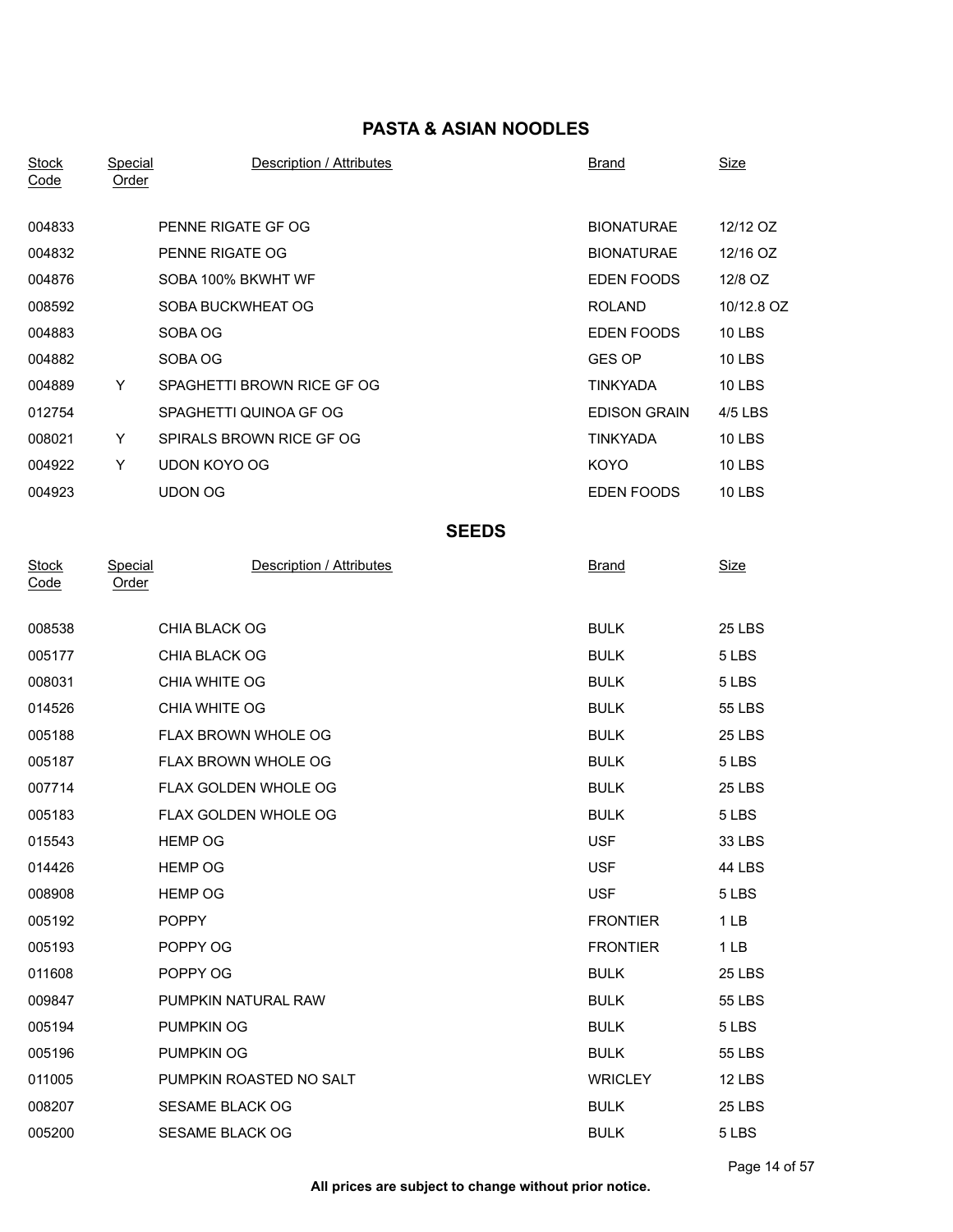### **SEEDS**

| <b>Stock</b><br>Code | <b>Special</b><br>Order | Description / Attributes        |             | <b>Brand</b>   | <b>Size</b>   |
|----------------------|-------------------------|---------------------------------|-------------|----------------|---------------|
|                      |                         |                                 |             |                |               |
| 005202               |                         | SESAME UNHULLED OG              |             | <b>BULK</b>    | <b>25 LBS</b> |
| 005201               |                         | SESAME UNHULLED OG              |             | <b>BULK</b>    | 5 LBS         |
| 007394               |                         | SESAME WHITE HULLED OG          |             | <b>BULK</b>    | <b>25 LBS</b> |
| 005203               |                         | SESAME WHITE HULLED OG          |             | <b>BULK</b>    | 5 LBS         |
| 005207               |                         | SUNFLOWER HULLED OG             |             | <b>BULK</b>    | 5 LBS         |
| 005208               |                         | SUNFLOWER HULLED USA OG         |             | <b>BULK</b>    | 25 LBS        |
|                      |                         |                                 | <b>NUTS</b> |                |               |
| <b>Stock</b><br>Code | Special<br><b>Order</b> | Description / Attributes        |             | <b>Brand</b>   | <b>Size</b>   |
| 013502               |                         | ALMONDS DICED NATURAL           |             | <b>BULK</b>    | <b>25 LBS</b> |
| 004491               |                         | ALMONDS RST/SALT                |             | <b>WRICLEY</b> | 25 LBS        |
| 004502               |                         | ALMONDS SLICED BLANCHED         |             | <b>BULK</b>    | <b>25 LBS</b> |
| 004501               |                         | ALMONDS SLICED BLANCHED         |             | <b>BULK</b>    | 5 LBS         |
| 014725               |                         | ALMONDS SLICED BLANCHED CA OG   |             | <b>BULK</b>    | <b>25 LBS</b> |
| 004503               |                         | ALMONDS SLICED NATURAL          |             | <b>BULK</b>    | 25 LBS        |
| 009816               |                         | ALMONDS SLICED NATURAL          |             | <b>BULK</b>    | 5 LBS         |
| 004508               |                         | ALMONDS SLIVERED BLANCHED       |             | <b>BULK</b>    | 25 LBS        |
| 009485               |                         | ALMONDS SLIVERED BLANCHED       |             | <b>BULK</b>    | 5 LBS         |
| 012055               |                         | ALMONDS WHOLE & BROKEN          |             | <b>WRICLEY</b> | <b>25 LBS</b> |
| 014364               |                         | ALMONDS WHOLE AND BROKEN RAW OG |             | <b>BULK</b>    | 25 LBS        |
| 004486               |                         | ALMONDS WHOLE BLANCHED          |             | <b>BULK</b>    | 25 LBS        |
| 004485               |                         | ALMONDS WHOLE BLANCHED          |             | <b>BULK</b>    | 5 LBS         |
| 014726               |                         | ALMONDS WHOLE BLANCHED CA OG    |             | <b>BULK</b>    | <b>25 LBS</b> |
| 004482               |                         | ALMONDS WHOLE RAW               |             | <b>BULK</b>    | 5 LBS         |
| 004483               |                         | ALMONDS WHOLE RAW               |             | <b>BULK</b>    | 50 LBS        |
| 015503               |                         | ALMONDS WHOLE STEAM PAST OG     |             | <b>BULK</b>    | 50 LBS        |
| 004516               |                         | <b>BRAZIL RAW OG</b>            |             | <b>BULK</b>    | 44 LBS        |
| 007672               |                         | <b>BRAZIL RAW OG</b>            |             | <b>BULK</b>    | 5 LBS         |
| 010311               |                         | CASHEW PIECES LARGE RAW         |             | <b>BULK</b>    | 50 LBS        |
| 004521               |                         | CASHEW PIECES LARGE RAW OG      |             | <b>BULK</b>    | 50 LBS        |
| 004517               |                         | <b>CASHEW PIECES RAW</b>        |             | <b>BULK</b>    | 5 LBS         |
| 008318               |                         | CASHEWS RAW WHOLE 320 OG        |             | <b>BULK</b>    | <b>50 LBS</b> |
| 004523               |                         | CASHEWS RAW WHOLE OG            |             | <b>BULK</b>    | 5 LBS         |
| 009479               |                         | CASHEWS ROASTED NO SALT 240     |             | <b>WRICLEY</b> | <b>15 LBS</b> |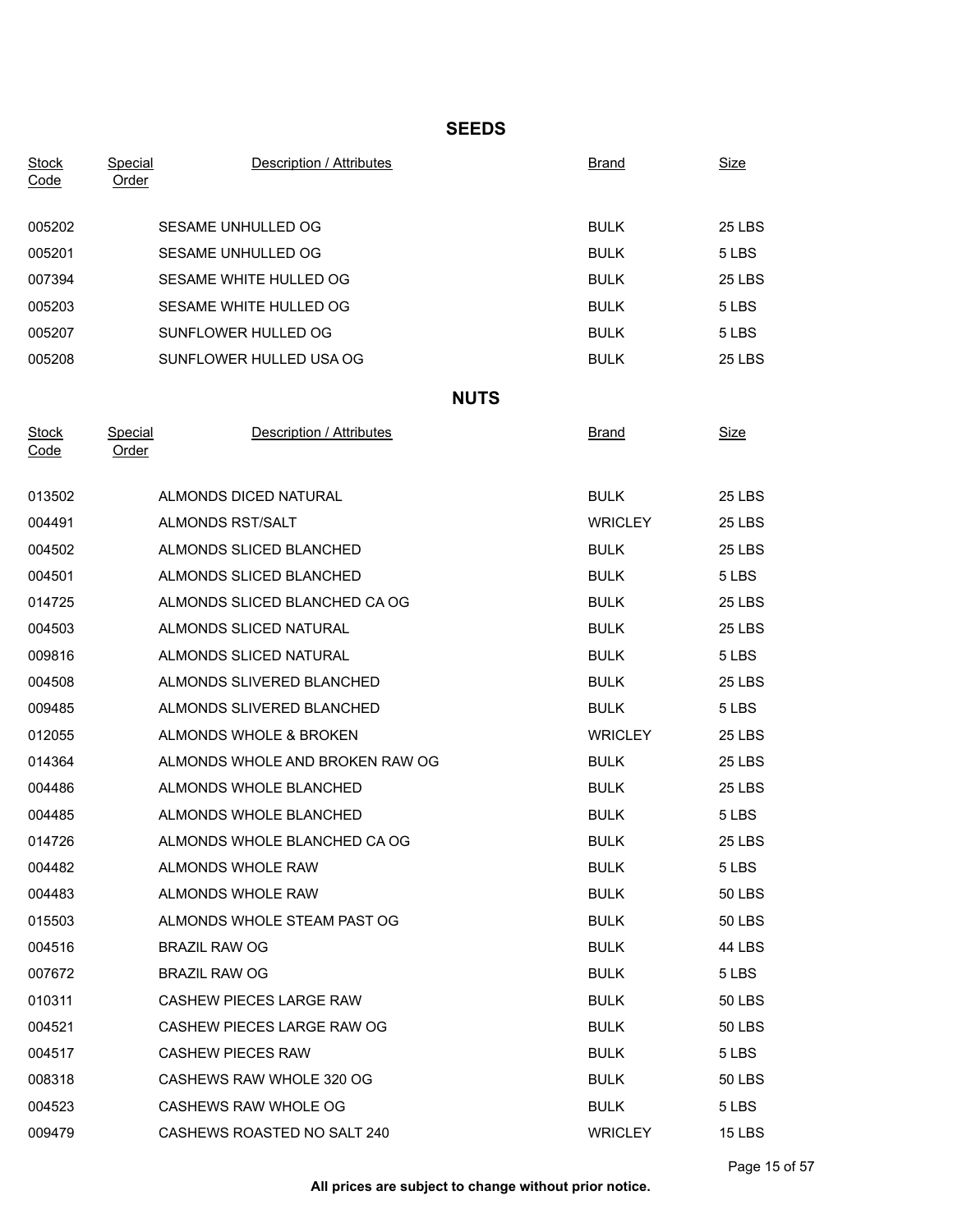## **NUTS**

| <b>Stock</b><br>Code | Special<br>Order | <b>Description / Attributes</b>        | <b>Brand</b>                 | <u>Size</u>   |
|----------------------|------------------|----------------------------------------|------------------------------|---------------|
| 009642               |                  | CASHEWS ROASTED SALTED 240             | <b>WRICLEY</b>               | <b>15 LBS</b> |
| 004529               |                  | CASHEWS WHOLE XLG ROASTED NS           | <b>BULK</b>                  | <b>25 LBS</b> |
| 004530               |                  | CASHEWS WHOLE XLG ROASTED SLTD         | <b>BULK</b>                  | <b>25 LBS</b> |
| 004535               |                  | <b>HAZELNUTS OG</b>                    | <b>BULK</b>                  | 5 LBS         |
| 004537               |                  | HAZELNUTS WHOLE BLANCHED ROASTED NS    | <b>WRICLEY</b>               | <b>25 LBS</b> |
| 004540               |                  | <b>MACADAMIA RAW PIECES</b>            | <b>BULK</b>                  | <b>25 LBS</b> |
| 004539               |                  | <b>MACADAMIA RAW PIECES</b>            | <b>BULK</b>                  | 5 LBS         |
| 004542               |                  | <b>MACADAMIA WHOLE</b>                 | <b>BULK</b>                  | <b>25 LBS</b> |
| 004541               |                  | <b>MACADAMIA WHOLE</b>                 | <b>BULK</b>                  | 5 LBS         |
| 010334               |                  | PEANUT BUTTER STOCK DRY ROASTED NS     | <b>WRICLEY</b>               | <b>25 LBS</b> |
| 004559               |                  | PEANUTS BLANCHED SALTED X-LARGE        | <b>WRICLEY</b>               | <b>15 LBS</b> |
| 004553               |                  | PEANUTS DRY ROASTED NS OG              | <b>BULK</b>                  | 30 LBS        |
| 004552               |                  | PEANUTS DRY ROASTED NS OG              | <b>BULK</b>                  | 5 LBS         |
| 004564               |                  | PECAN HALVES                           | <b>BULK</b>                  | 30 LBS        |
| 004563               |                  | PECAN HALVES                           | <b>BULK</b>                  | 5 LBS         |
| 004561               |                  | PECAN HALVES & PCS OG                  | <b>BULK</b>                  | 30 LBS        |
| 004566               |                  | PECAN PIECES                           | <b>BULK</b>                  | 30 LBS        |
| 004565               |                  | PECAN PIECES                           | <b>BULK</b>                  | 5 LBS         |
| 004569               |                  | PINENUTS OG                            | <b>BULK</b>                  | 27.5 LBS      |
| 004568               |                  | PINENUTS OG                            | <b>BULK</b>                  | 5 LBS         |
| 010769               |                  | PINENUTS OG                            | <b>BULK</b>                  | 55 LBS        |
| 004570               |                  | PISTACHIOS IN SHELLS LS                | <b>BULK</b>                  | <b>25 LBS</b> |
| 007527               |                  | PISTACHIOS SHELLED NS 80%              | <b>BULK</b>                  | 30 LBS        |
| 007528               |                  | <b>PISTACHIOS SHELLED NS 80%</b>       | <b>BULK</b>                  | 5 LBS         |
| 012867               |                  | PISTACHIOS SHELLED NS 90%              | <b>BULK</b>                  | 22 LBS        |
| 004576               |                  | <b>WALNUTS HALVES &amp; PCS</b>        | <b>BULK</b>                  | <b>25 LBS</b> |
| 004578               |                  | WALNUTS HALVES & PCS OG                | <b>BULK</b>                  | 25 LBS        |
| 004577               |                  | WALNUTS HALVES & PCS OG                | <b>BULK</b>                  | 5 LBS         |
| 013475               |                  | WALNUTS PCS LT GRANULES                | <b>BULK</b>                  | 30 LBS        |
| 010122               |                  | <b>WALNUTS PCS LT MEDIUM</b>           | <b>BULK</b>                  | <b>30 LBS</b> |
| <b>SNACKS</b>        |                  |                                        |                              |               |
| 016415               |                  | SNACKS CASHEWS WHL RSTD GARLIC HERB OC | <b>GRANDY ORGANI( 10 LBS</b> |               |
| 016416               |                  | SNACKS CASHEWS WHL RSTD MAPLE OG       | <b>GRANDY ORGANI( 10 LBS</b> |               |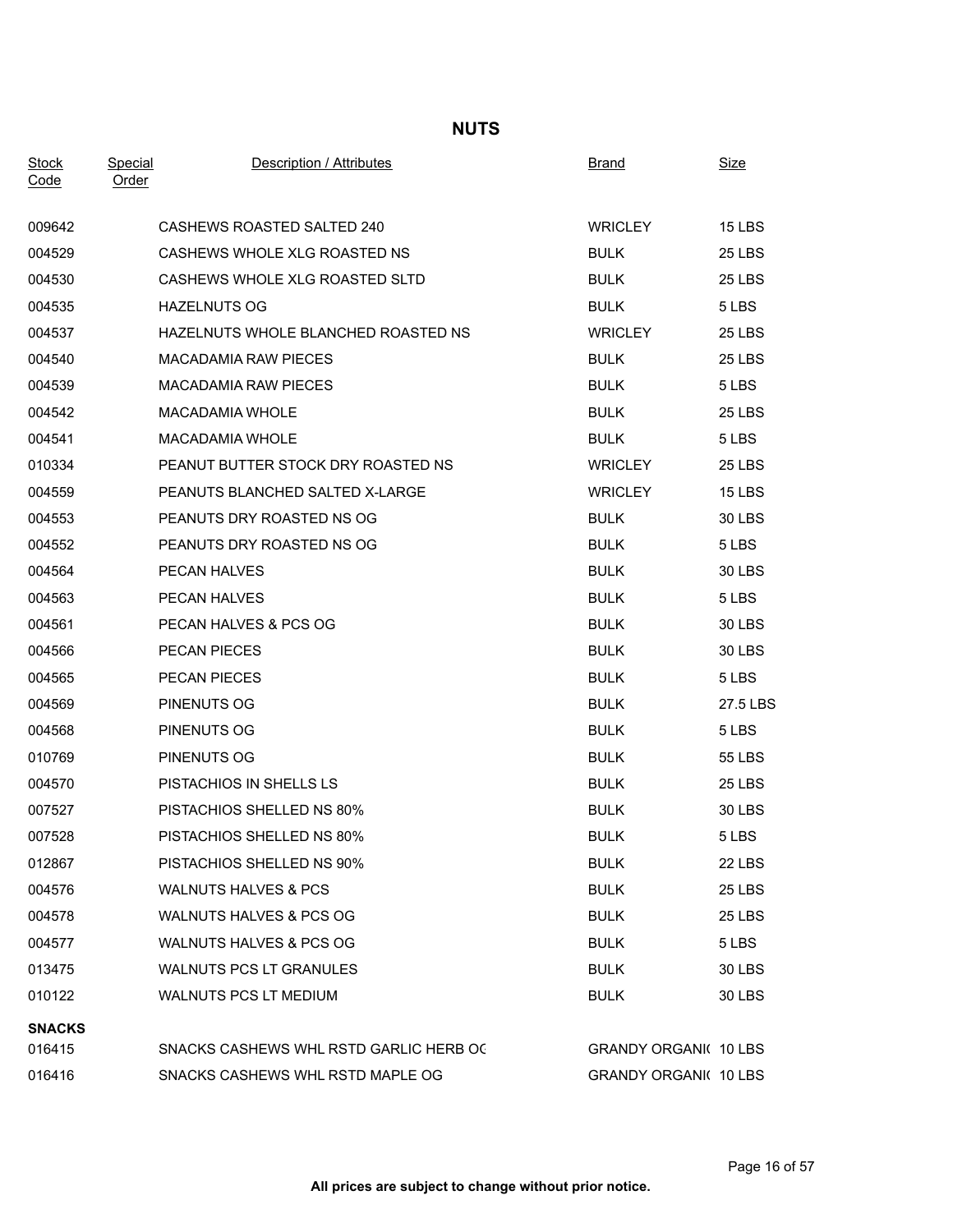## **NUT & SEED BUTTERS**

| <b>Stock</b><br>Code | Special<br>Order | Description / Attributes           | <b>Brand</b>      | <u>Size</u>   |  |
|----------------------|------------------|------------------------------------|-------------------|---------------|--|
| 004432               |                  | ALMOND LTLY TSTD SMOOTH            | <b>ONCE AGAIN</b> | 9 LBS         |  |
| 008117               |                  | ALMOND LTLY TSTD SMOOTH NS OG      | <b>ONCE AGAIN</b> | 35 LBS        |  |
| 010439               |                  | ALMOND LTLY TSTD SMOOTH NS OG      | <b>ONCE AGAIN</b> | 9 LBS         |  |
| 010411               |                  | ALMOND ROASTED SMOOTH              | <b>WRICLEY</b>    | <b>28 LBS</b> |  |
| 011825               |                  | ALMOND ROASTED SMOOTH              | <b>WRICLEY</b>    | 3 LBS         |  |
| 008238               |                  | ALMOND ROASTED SMOOTH NS           | <b>ONCE AGAIN</b> | <b>35 LBS</b> |  |
| 004428               |                  | ALMOND ROASTED SMOOTH NS           | <b>ONCE AGAIN</b> | 9 LBS         |  |
| 004438               | <b>CASHEW</b>    |                                    | <b>ONCE AGAIN</b> | 9 LBS         |  |
| 016504               |                  | NUT POWDER ALMOND                  | JOI               | 2.82 LBS      |  |
| 016497               |                  | PASTE BASE ALMOND                  | JOI               | 8 LBS         |  |
| 016502               |                  | PASTE BASE ALMOND OG               | JOI               | 8 LBS         |  |
| 016501               |                  | PASTE BASE CASHEW                  | JOI               | 8 LBS         |  |
| 016503               |                  | PASTE BASE CASHEW OG               | JOI               | 8 LBS         |  |
| 009809               |                  | PEANUT CHUNKY NS                   | <b>WRICLEY</b>    | <b>28 LBS</b> |  |
| 016671               |                  | PEANUT CREAMY NO STIR OG           | <b>ONCE AGAIN</b> | 9 LBS         |  |
| 004454               |                  | PEANUT CRUNCHY OG                  | <b>ONCE AGAIN</b> | 9 LBS         |  |
| 004464               |                  | PEANUT SMOOTH NS                   | <b>WRICLEY</b>    | <b>28 LBS</b> |  |
| 004466               |                  | PEANUT SMOOTH NS                   | <b>ONCE AGAIN</b> | 9 LBS         |  |
| 004459               |                  | PEANUT SMOOTH NS OG                | <b>ONCE AGAIN</b> | 35 LBS        |  |
| 004460               |                  | PEANUT SMOOTH NS OG                | <b>ONCE AGAIN</b> | 9 LBS         |  |
| 007733               |                  | PEANUT SMOOTH SALTED               | <b>ONCE AGAIN</b> | 9 LBS         |  |
| 014507               |                  | SUNFLOWER BUTTER NS SF OG          | <b>ONCE AGAIN</b> | 35 LBS        |  |
| 005173               |                  | SUNFLOWER SMOOTH W/SUGAR & SALT OG | <b>ONCE AGAIN</b> | 9 LBS         |  |
| 012951               |                  | <b>TAHINI BLACK</b>                | <b>ROLAND</b>     | 6/12.35 OZ    |  |
| 014658               |                  | <b>TAHINI BLACK OG</b>             | <b>BULK</b>       | 1 GAL         |  |
| 008703               | <b>TAHINI OG</b> |                                    | <b>BULK</b>       | 1 GAL         |  |
| 008406               | <b>TAHINI OG</b> |                                    | <b>BULK</b>       | 5 GAL         |  |
| 006251               | <b>TAHINI OG</b> |                                    | <b>ONCE AGAIN</b> | 9 LBS         |  |

# **DRIED FRUITS & VEGETABLES**

| <b>Stock</b><br>Code | Special<br>Order | Description / Attributes | <b>Brand</b> | Size          |
|----------------------|------------------|--------------------------|--------------|---------------|
| 002375               |                  | APRICOTS UNSULF OG       | <b>BULK</b>  | <b>28 LBS</b> |
| 002374               |                  | APRICOTS UNSULF OG       | <b>BULK</b>  | 5 LBS         |
| 008013               | Y                | BANANA WHOLE OG          | <b>BULK</b>  | 6 LBS         |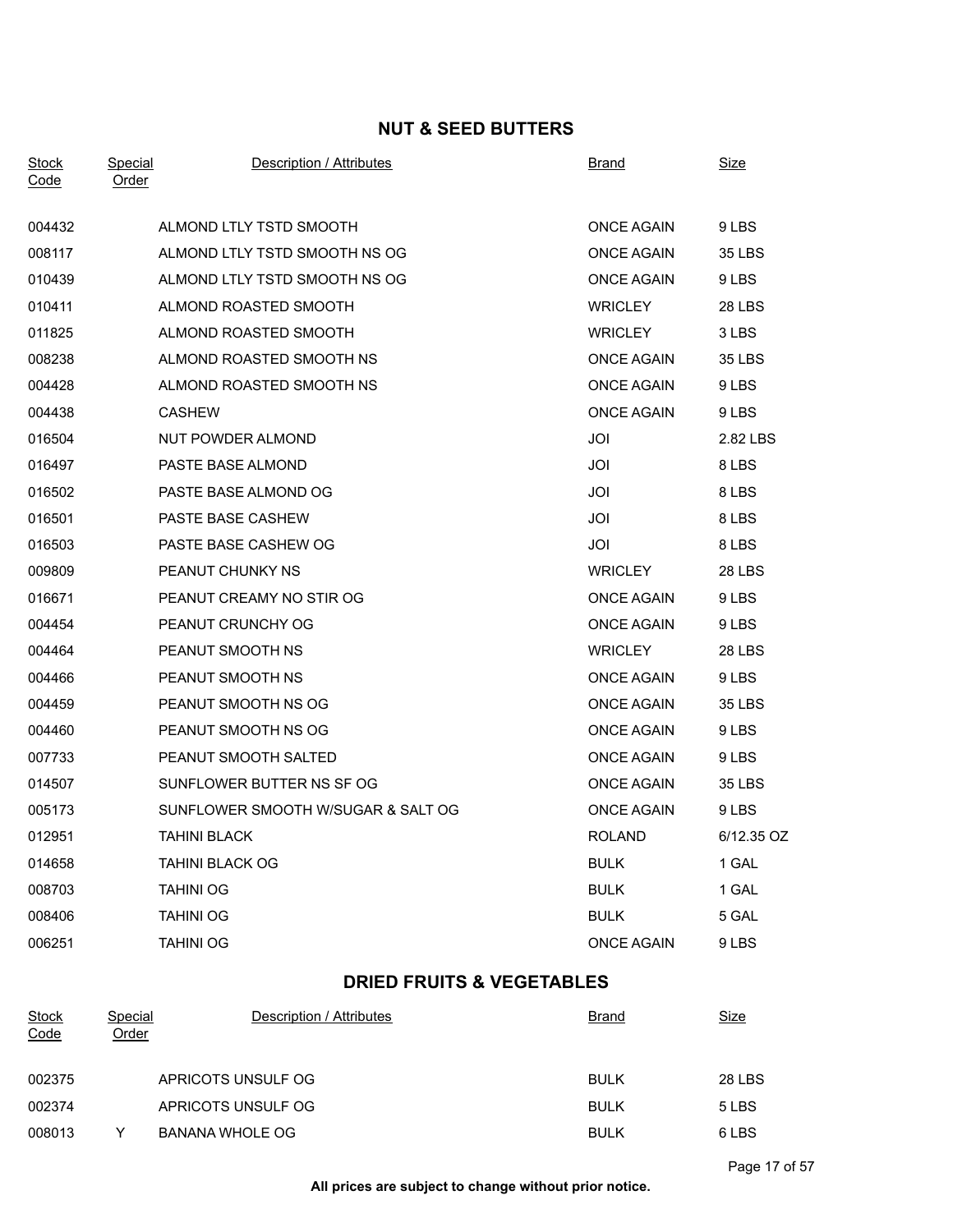## **DRIED FRUITS & VEGETABLES**

| <b>Stock</b><br>Code | Special<br>Order | <b>Description / Attributes</b>  | <b>Brand</b>     | Size            |
|----------------------|------------------|----------------------------------|------------------|-----------------|
| 002380               | Y.               | BLUEBERRIES SWEETENED NO SO      | <b>BULK</b>      | <b>10 LBS</b>   |
| 002387               |                  | <b>CHERRIES TART SWEETENED</b>   | <b>BULK</b>      | <b>10 LBS</b>   |
| 008120               |                  | <b>CHERRIES TART SWEETENED</b>   | <b>BULK</b>      | 5 LBS           |
| 011773               |                  | COCONUT CHIP TOASTED UNSWTND OG  | <b>BULK</b>      | <b>25 LBS</b>   |
| 002392               |                  | COCONUT CHIPS UNSWTND OG         | <b>BULK</b>      | <b>25 LBS</b>   |
| 002398               |                  | COCONUT MED UNSWTND OG           | <b>BULK</b>      | <b>25 LBS</b>   |
| 002396               |                  | COCONUT MED UNSWTND OG           | <b>BULK</b>      | 5 LBS           |
| 002402               |                  | <b>CRANBERRIES SWT</b>           | <b>BULK</b>      | <b>25 LBS</b>   |
| 002401               |                  | <b>CRANBERRIES SWT</b>           | <b>BULK</b>      | 5 LBS           |
| 002404               |                  | <b>CRANBERRIES SWT OG</b>        | <b>BULK</b>      | <b>25 LBS</b>   |
| 002406               |                  | <b>CURRANTS</b>                  | <b>BULK</b>      | <b>30 LBS</b>   |
| 002405               |                  | <b>CURRANTS</b>                  | <b>BULK</b>      | 5 LBS           |
| 002407               | Y.               | <b>CURRANTS OG</b>               | <b>BULK</b>      | 30 LBS          |
| 014475               |                  | <b>DATE PASTE</b>                | <b>BULK</b>      | 50 LBS          |
| 014474               |                  | DATE PASTE OG                    | <b>BULK</b>      | 50 LBS          |
| 010823               |                  | DATES DEGLET NOUR PITTED OG      | <b>BULK</b>      | 19.8 LBS        |
| 002409               |                  | DATES DEGLET PITTED CA OG        | <b>BULK</b>      | <b>15 LBS</b>   |
| 002412               |                  | DATES MEDJOOL LARGE OG           | <b>BULK</b>      | <b>11 LBS</b>   |
| 002417               | Y.               | <b>FIGS MISSION BLACK OG</b>     | <b>BULK</b>      | 30 LBS          |
| 002416               |                  | FIGS MISSION BLACK OG            | <b>BULK</b>      | 5 LBS           |
| 002419               |                  | FIGS TURK UNSULPHURED OG         | <b>BULK</b>      | <b>28 LBS</b>   |
| 009874               |                  | GINGER CRYSTALLIZED DICED NO SO2 | <b>BULK</b>      | <b>11 LBS</b>   |
| 009769               |                  | GINGER CRYSTALLIZED DICED NO SO2 | <b>BULK</b>      | 4/11 LBS        |
| 010451               |                  | <b>GOJI BERRIES OG</b>           | <b>BULK</b>      | <b>10 LBS</b>   |
| 004261               |                  | MUSHROOM POWDR PORCINI           | <b>WOODLAND</b>  | <b>10 LBS</b>   |
| 004264               |                  | MUSHROOMS DRIED PORCINI          | <b>ROLAND</b>    | 1 <sub>LB</sub> |
| 007509               |                  | MUSHROOMS DRIED PORCINI          | <b>NEW TIGER</b> | 1 LB            |
| 016511               |                  | MUSHROOMS SHITAKE SLICED         | <b>NEW TIGER</b> | 5 LBS           |
| 004268               |                  | MUSHROOMS SHITAKE WHOLE          | <b>NEW TIGER</b> | 5 LBS           |
| 009636               | Y.               | PAPAYA DICED LOW SGR NO SO2      | <b>BULK</b>      | 44 LBS          |
| 002449               |                  | PINEAPPLE LOW SGR UNSULPHERED    | <b>BULK</b>      | <b>11 LBS</b>   |
| 002456               | Y.               | PRUNES ASHLOCK PITTED OG         | <b>BULK</b>      | 5 LBS           |
| 014494               |                  | RAISINS GOLDEN SULTANAS OG       | <b>BULK</b>      | 27.5 LBS        |
| 002466               |                  | <b>RAISINS SEEDLESS OG</b>       | <b>BULK</b>      | 5 LBS           |
| 002467               |                  | RAISINS SEEDLESS THOMPSON USA OG | <b>BULK</b>      | 30 LBS          |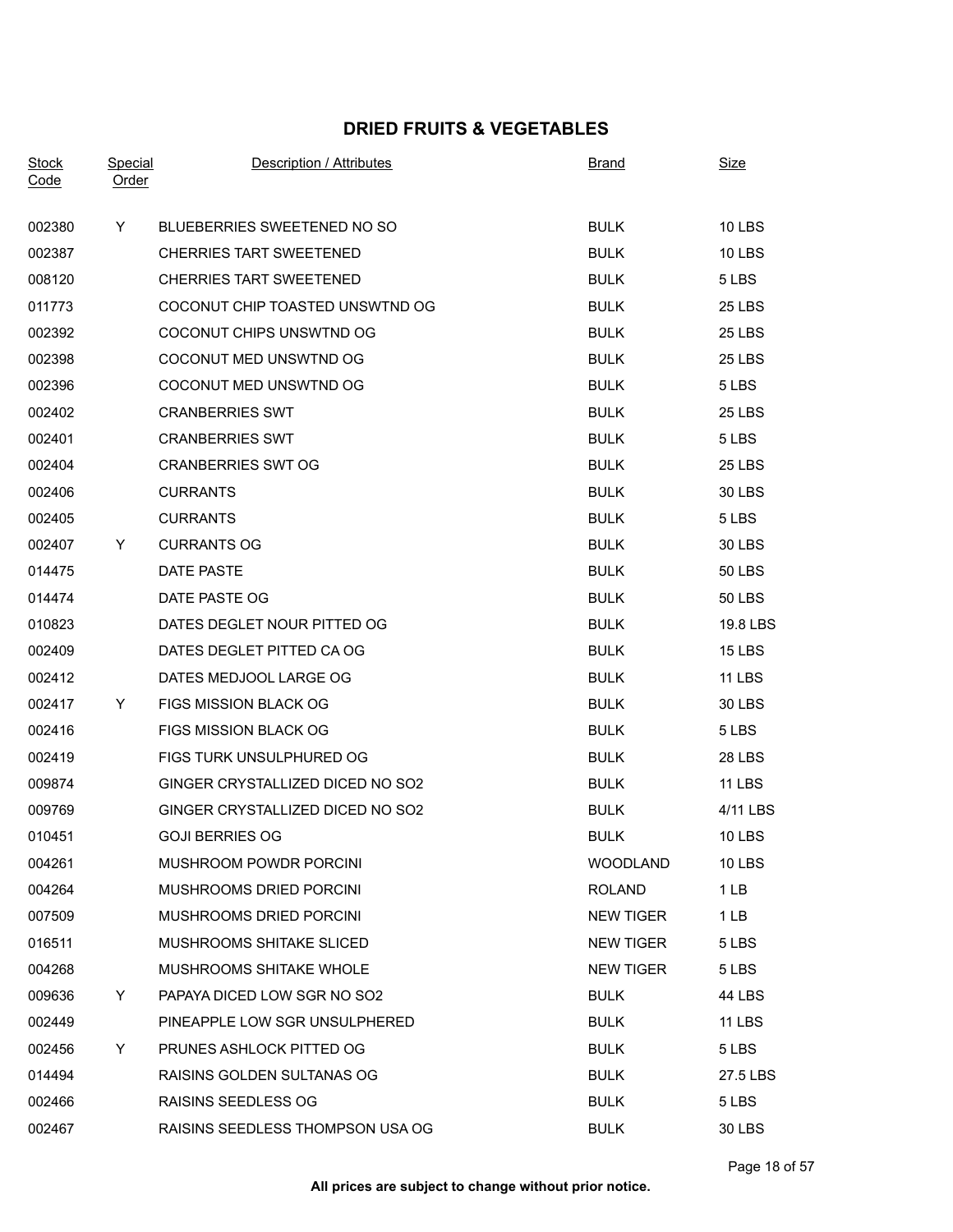## **DRIED FRUITS & VEGETABLES**

| <b>Stock</b><br>Code | Special<br>Order | <b>Description / Attributes</b> | <b>Brand</b>      | <b>Size</b>   |
|----------------------|------------------|---------------------------------|-------------------|---------------|
| 006704               |                  | <b>TOMATOES SUNDRIED HALVES</b> | <b>ROLAND</b>     | 2 LBS         |
| 008292               |                  | TOMATOES SUNDRIED HALVES OG     | <b>BULK</b>       | 22 LBS        |
|                      |                  | <b>JAMS &amp; FRUIT SAUCES</b>  |                   |               |
| <b>Stock</b><br>Code | Special<br>Order | Description / Attributes        | <b>Brand</b>      | Size          |
| 000021               | Y                | APPLE SAUCE OG                  | <b>SANTA CRUZ</b> | 12/23 OZ      |
| 000022               |                  | APPLE SAUCE OG                  | <b>EDEN FOODS</b> | 12/25 OZ      |
| 003572               |                  | <b>JAM APPLE BUTTER OG</b>      | EDEN FOODS        | 12/17 OZ      |
| 003582               |                  | <b>JAM BLUEBERRY BRS-SWTND</b>  | <b>SUZANNES</b>   | <b>10 LBS</b> |
| 003608               |                  | <b>JAM RASPBERRY BRS-SWTND</b>  | <b>SUZANNES</b>   | <b>10 LBS</b> |
| 014120               |                  | <b>JAM RASPBERRY BRS-SWTND</b>  | <b>SUZANNES</b>   | <b>50 LBS</b> |
| 003620               |                  | <b>JAM STRAWBERRY BRS-SWTND</b> | <b>SUZANNES</b>   | <b>10 LBS</b> |
| 014121               |                  | <b>JAM STRAWBERRY BRS-SWTND</b> | <b>SUZANNES</b>   | 50 LBS        |
| 003625               | Y                | <b>JAM STRAWBERRY OG</b>        | <b>CROFTERS</b>   | 15.4 LBS      |
|                      |                  | <b>CEREAL &amp; GRANOLAS</b>    |                   |               |
| <b>Stock</b>         | Special          | Description / Attributes        | <b>Brand</b>      | Size          |

| 012059 |   | CRISPED BROWN RICE GF OG             | <b>BULK</b>                   | <b>25 LBS</b> |
|--------|---|--------------------------------------|-------------------------------|---------------|
| 014493 | Y | <b>GRANOLA ANCIENT GRAIN ORIG OG</b> | PURELY ELIZABET 2/5 LBS       |               |
| 003215 | Y | GRANOLA APPLE RSN WALNUT OG          | <b>NEWENG</b>                 | <b>25 LBS</b> |
| 003228 |   | <b>GRANOLA BLUEBERRY</b>             | <b>GOLDTEMP</b>               | <b>25 LBS</b> |
| 014656 |   | <b>GRANOLA BLUEBERRY VEGAN GF OG</b> | <b>NATURALVERT</b>            | <b>25 LBS</b> |
| 015407 |   | <b>GRANOLA CLASSIC OG</b>            | <b>GRANDY ORGANI</b> 2/5 LBS  |               |
| 014464 |   | <b>GRANOLA CLASSIC WF SF OG</b>      | <b>GRANDY ORGANI</b> 2/5 LBS  |               |
| 016414 |   | GRANOLA COCONOLA DK CHOC OG          | GRANDY ORGANIC 10 LBS         |               |
| 016413 |   | GRANOLA COCONOLA ORIG OG             | <b>GRANDY ORGANI(2/5 LBS)</b> |               |
| 016412 |   | <b>GRANOLA CRISPY TOPPER OG</b>      | <b>GRANDY ORGANI(10 LBS)</b>  |               |
| 003239 | Y | <b>GRANOLA FRNCH VAN ALMND</b>       | <b>GOLDTEMP</b>               | <b>25 LBS</b> |
| 011734 | Y | <b>GRANOLA GINGER ZINGER OG</b>      | NATURE'S PATH                 | <b>25 LBS</b> |
| 010358 |   | GRANOLA HEMP PLUS WE OG              | NATURE'S PATH                 | 25 I BS       |
| 016662 |   | <b>GRANOLA HEMP VEGAN GF OG</b>      | <b>NATURALVERT</b>            | <b>25 LBS</b> |
| 016411 |   | <b>GRANOLA HONEY OAT GF OG</b>       | <b>GRANDY ORGANI(10 LBS)</b>  |               |
| 003251 | Y | <b>GRANOLA MAPLE ALMOND</b>          | <b>GOLDTEMP</b>               | <b>25 LBS</b> |
|        |   |                                      |                               |               |

**Code** 

Order INSERT INTO TableOfContents VALUES ('1.00',3,'2022-06-26 04:02:05')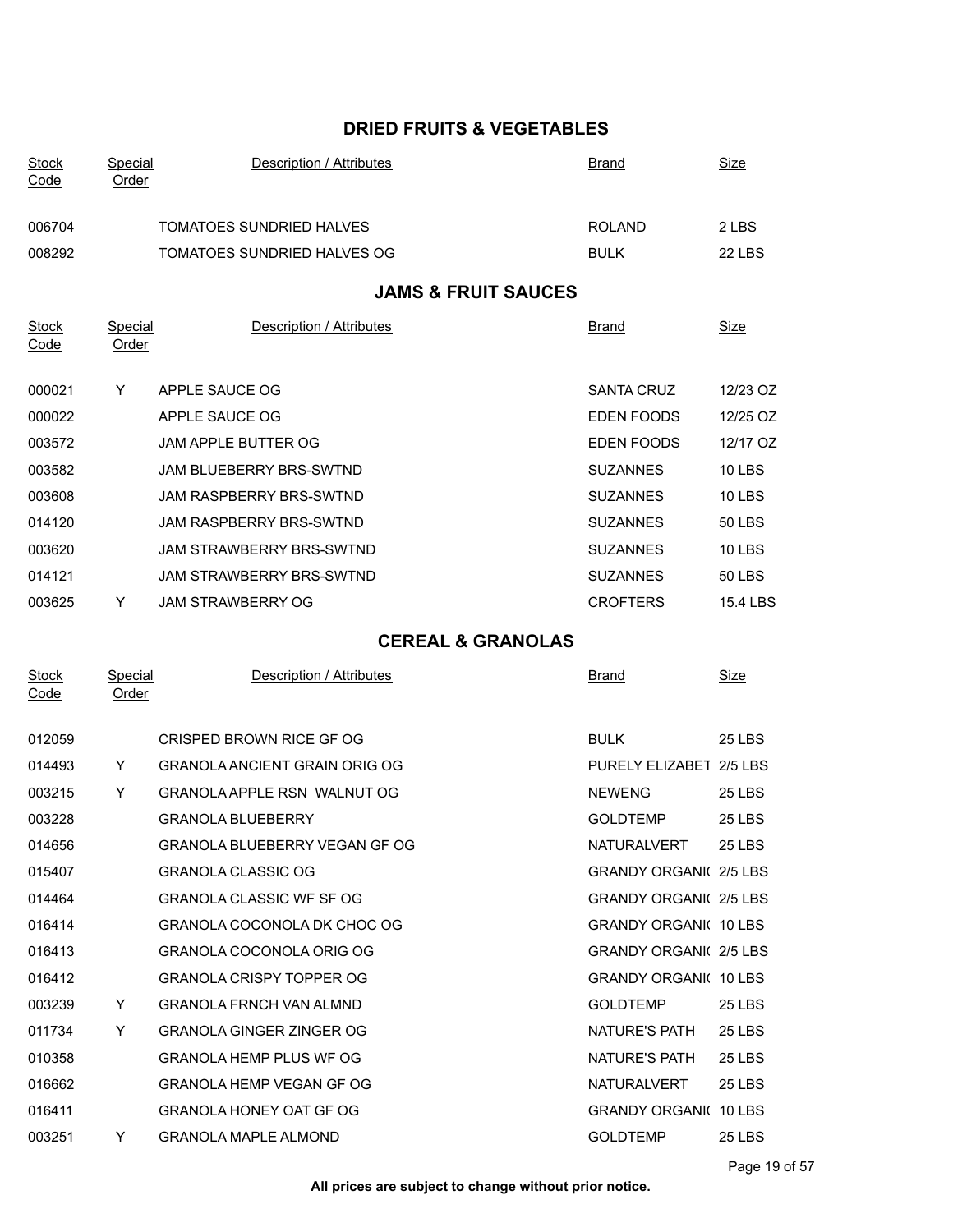## **CEREAL & GRANOLAS**

| <b>Stock</b><br>Code        | <b>Special</b><br>Order        | Description / Attributes                | <b>Brand</b>                 | <u>Size</u>     |  |  |  |
|-----------------------------|--------------------------------|-----------------------------------------|------------------------------|-----------------|--|--|--|
| 014655                      |                                | <b>GRANOLA ORIGINAL VEGAN GF OG</b>     | <b>NATURALVERT</b>           | <b>25 LBS</b>   |  |  |  |
| 015757                      |                                | GRANOLA RASPBERRY CACAO VEGAN GF OG     | <b>NATURALVERT</b>           | <b>25 LBS</b>   |  |  |  |
| 003270                      | Y                              | <b>GRANOLA STRAW/RASP L/F</b>           | <b>GOLDTEMP</b>              | <b>25 LBS</b>   |  |  |  |
| 003272                      | Y                              | <b>GRANOLA SUPER NUTTY</b>              | <b>GOLDTEMP</b>              | <b>25 LBS</b>   |  |  |  |
| 011609                      |                                | QUINOA CRISPIES OG                      | <b>BULK</b>                  | <b>12 LBS</b>   |  |  |  |
| <b>SNACKS</b>               |                                |                                         |                              |                 |  |  |  |
| 012364                      |                                | <b>GRANOLA TRAIL MIX ANTIOXIDANT OG</b> | <b>GRANDY ORGANI( 10 LBS</b> |                 |  |  |  |
| 012387                      |                                | <b>GRANOLA TRAIL MIX CHOC ALMOND OG</b> | <b>GRANDY ORGANI 10 LBS</b>  |                 |  |  |  |
|                             |                                | <b>SOUP BASE</b>                        |                              |                 |  |  |  |
| <b>Stock</b><br>Code        | <b>Special</b><br><b>Order</b> | Description / Attributes                | Brand                        | Size            |  |  |  |
| 010353                      | Y                              | <b>BEEF BASE</b>                        | <b>BETTER</b>                | 6/8 FZ          |  |  |  |
| 010947                      |                                | <b>BROTH CHICKEN FLAVOR POWDER</b>      | <b>FRONTIER</b>              | 1LB             |  |  |  |
| 000737                      |                                | <b>BROTH CHICKEN OG</b>                 | <b>PACIFIC</b>               | 12/32 FZ        |  |  |  |
| 011128                      |                                | BROTH VEGETABLE LS OG                   | <b>PACIFIC</b>               | 12/32 FZ        |  |  |  |
| 000746                      |                                | <b>BROTH VEGETABLE OG</b>               | <b>PACIFIC</b>               | 12/32 FZ        |  |  |  |
| 000747                      |                                | <b>BROTH VEGETABLE POWDER</b>           | <b>FRONTIER</b>              | 1 <sub>LB</sub> |  |  |  |
| 015987                      | Y                              | <b>CHICKEN BASE</b>                     | <b>BETTER</b>                | $6/1$ LB        |  |  |  |
| 015986                      | Y                              | <b>VEGETABLE BASE</b>                   | <b>BETTER</b>                | 6/1 LB          |  |  |  |
| 000745                      |                                | <b>VEGETABLE BASE OG</b>                | <b>BETTER</b>                | 6/8 FZ          |  |  |  |
| <b>FROZEN</b>               |                                |                                         |                              |                 |  |  |  |
| 015728                      |                                | SOUP ANCIENT GRAIN MINESTRONE OG        | <b>BLOUNT</b>                | 4/4 LBS         |  |  |  |
| 015737                      |                                | SOUP CHICKEN TORTILLA OG                | <b>BLOUNT</b>                | 4/4 LBS         |  |  |  |
| 015727                      |                                | SOUP KALE TURKEY SAUSAGE                | <b>BLOUNT</b>                | 4/4 LBS         |  |  |  |
| 015726                      |                                | SOUP TUSCAN WHITE BEAN                  | <b>BLOUNT</b>                | 4/4 LBS         |  |  |  |
|                             | <b>CANNED PRODUCTS</b>         |                                         |                              |                 |  |  |  |
| <b>Stock</b><br><u>Code</u> | <b>Special</b><br><b>Order</b> | Description / Attributes                | <b>Brand</b>                 | <u>Size</u>     |  |  |  |
| <b>BEANS</b>                |                                |                                         |                              |                 |  |  |  |
| 000439                      |                                | <b>ADUKI OG</b>                         | EDEN FOODS                   | 12/15 OZ        |  |  |  |
| 015507                      |                                | <b>BLACK EYED PEAS OG</b>               | <b>BIOITALIA</b>             | 12/14 OZ        |  |  |  |
| 000447                      |                                | <b>BLACK OG</b>                         | EDEN FOODS                   | 12/15 OZ        |  |  |  |
| 012719                      |                                | <b>BLACK OG</b>                         | EDEN FOODS                   | 12/29 OZ        |  |  |  |
| 000448                      |                                | <b>BLACK OG</b>                         | EDEN FOODS                   | 6/108 OZ        |  |  |  |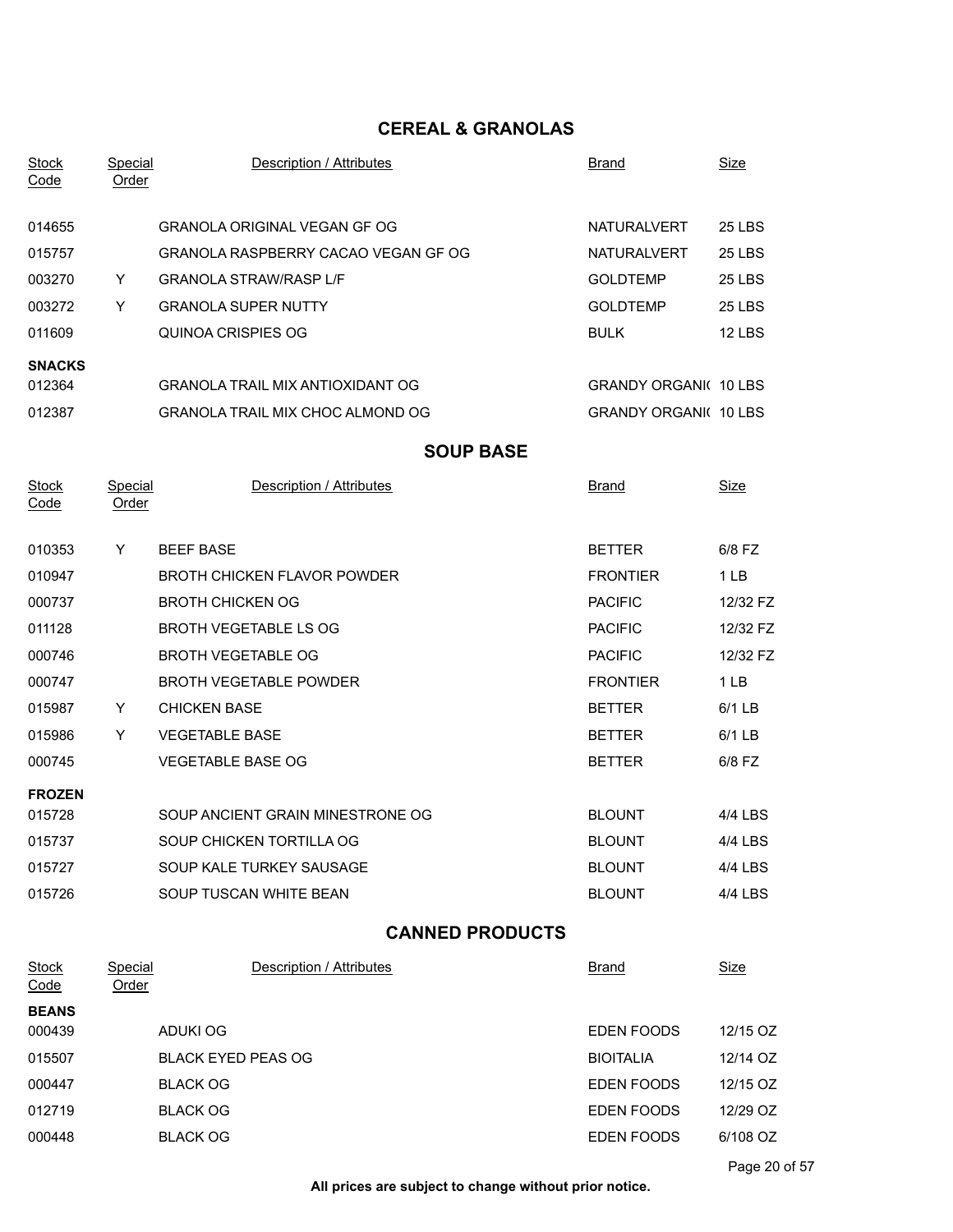## **CANNED PRODUCTS**

| <b>Stock</b><br>Code                 | <b>Special</b><br>Order | Description / Attributes        | <b>Brand</b>            | <b>Size</b> |
|--------------------------------------|-------------------------|---------------------------------|-------------------------|-------------|
| <b>BEANS</b>                         |                         |                                 |                         |             |
| 000463                               |                         | <b>BUTTER/LIMA OG</b>           | EDEN FOODS              | 12/15 OZ    |
| 000464                               |                         | <b>CANNELLINI OG</b>            | EDEN FOODS              | 12/15 OZ    |
| 000466                               |                         | <b>CANNELLINI OG</b>            | EDEN FOODS              | 6/108 OZ    |
| 013495                               |                         | GARBANZO OG                     | <b>BIOITALIA</b>        | 12/14 OZ    |
| 000476                               |                         | GARBANZO OG                     | EDEN FOODS              | 12/15 OZ    |
| 000478                               |                         | GARBANZO OG                     | EDEN FOODS              | 6/108 OZ    |
| 015273                               |                         | KIDNEY OG                       | <b>BIOITALIA</b>        | 12/14 OZ    |
| 000493                               |                         | KIDNEY OG                       | EDEN FOODS              | 12/15 OZ    |
| 000494                               |                         | KIDNEY OG                       | EDEN FOODS              | 6/108 OZ    |
| 000504                               |                         | NAVY OG                         | EDEN FOODS              | 12/15 OZ    |
| 000508                               |                         | PINTO OG                        | EDEN FOODS              | 6/108 OZ    |
| <b>FISH</b><br>006734                | Y                       | TUNA ALBACORE IN WATER          | <b>CROWN</b>            | 12/12 FZ    |
| 006738                               |                         | TUNALT CHUNK TONGOL             | CHEF SEL                | 6/66.5 OZ   |
|                                      |                         |                                 |                         |             |
| <b>MISC. FRUITS &amp; VEGETABLES</b> |                         | ARTICHOKE HEARTS QRTD           | <b>ROLAND</b>           | 12/13.75 OZ |
| 000033                               |                         |                                 |                         |             |
| 011019                               |                         | ARTICHOKE HEARTS QRTD           | NATIVE FOREST           | 6/5.5 LBS   |
| 000034                               |                         | ARTICHOKE HEARTS QRTD           | <b>ROLAND</b>           | 6/88 OZ     |
| 004938                               |                         | CHIPOLTLE ADOBO SAUCE           | <b>WOODLAND</b>         | 24/7 OZ     |
| 016338                               |                         | <b>CRANBERRY SAUCE OG</b>       | FARMER'S MARKE 12/15 OZ |             |
| 014449                               |                         | <b>HEARTS OF PALM</b>           | <b>ROLAND</b>           | 6/14 OZ     |
| 003284                               |                         | HEARTS OF PALM OG               | NATIVE FOREST           | 12/14 OZ    |
| 008392                               | Y                       | PUMPKIN PIE MIX OG              | FARMER'S MARKE 12/15 OZ |             |
| 005021                               |                         | PUMPKIN PURE OG                 | FARMER'S MARKE 12/15 OZ |             |
| 004941                               |                         | ROASTED RED PEPPERS             | <b>BULK</b>             | 6/106 OZ    |
| <b>TOMATOES</b>                      |                         |                                 |                         |             |
| 006678                               |                         | <b>TOMATO CRUSHED OG</b>        | <b>MUIR GLEN</b>        | 6/104 OZ    |
| 014442                               |                         | TOMATO DICED IN JUICE OG        | <b>SAN BENITO</b>       | 6/#10 CAN   |
| 014440                               |                         | TOMATO GROUND UNPEELED OG       | <b>SAN BENITO</b>       | 6/#10 CAN   |
| 006683                               | Y                       | <b>TOMATO PASTE OG</b>          | <b>MUIR GLEN</b>        | 24/6 OZ     |
| 014443                               |                         | <b>TOMATO PASTE OG</b>          | <b>SAN BENITO</b>       | 6/#10 CAN   |
| 006684                               |                         | <b>TOMATO PASTE OG</b>          | MUIR GLEN               | 6/112 OZ    |
| 014444                               |                         | <b>TOMATO SAUCE OG</b>          | <b>SAN BENITO</b>       | 6/#10 CAN   |
| 014441                               |                         | TOMATO WHOLE PEELED IN JUICE OG | <b>SAN BENITO</b>       | 6/#10 CAN   |
| 013285                               | Y.                      | TOMATOES CRUSHED FIRE-RS OG     | <b>MUIR GLEN</b>        | 12/14.5 OZ  |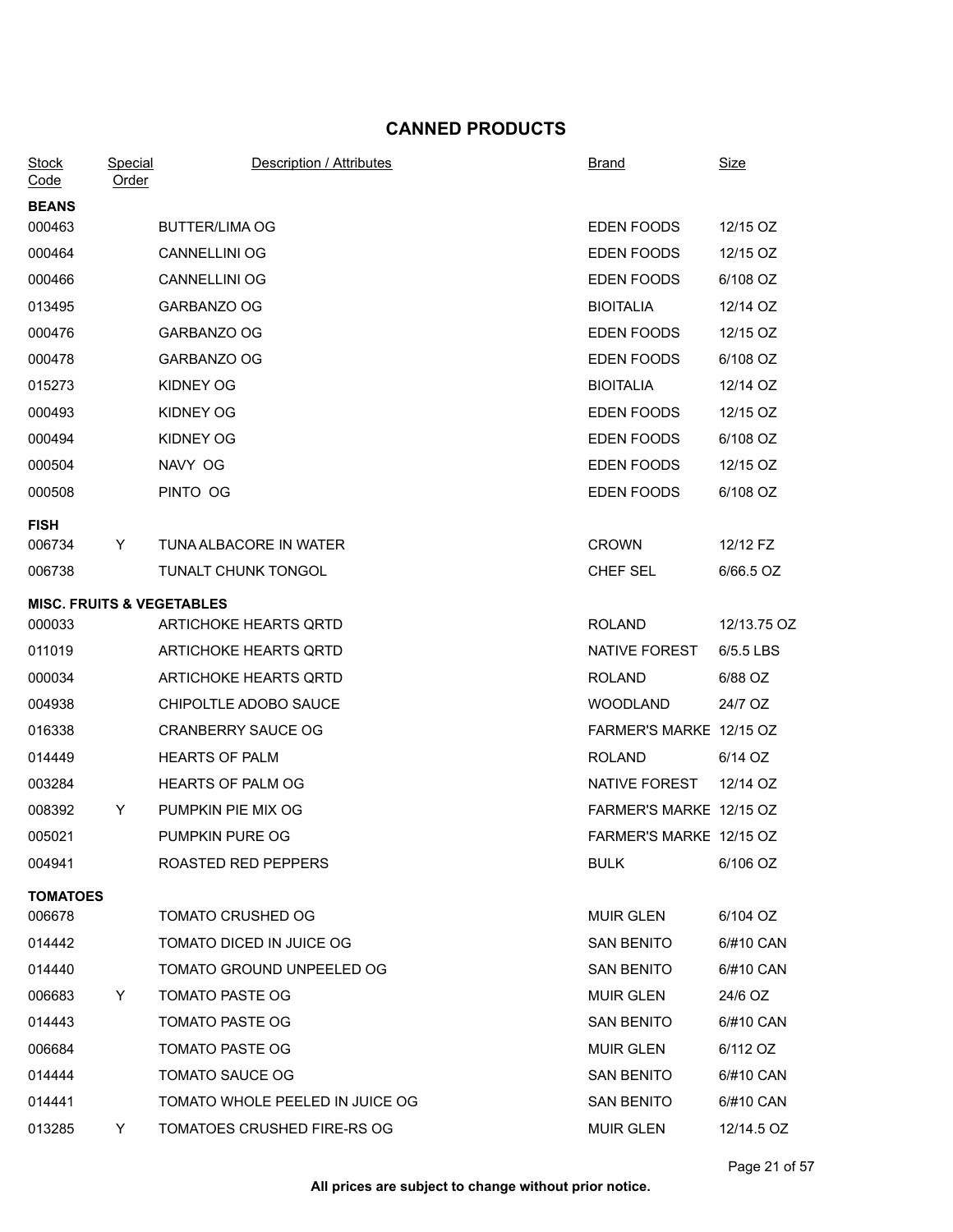## **CANNED PRODUCTS**

| <b>TOMATOES</b><br>006689<br>TOMATOES CRUSHED FIRE-RS OG<br><b>MUIR GLEN</b><br>12/28 OZ<br>TOMATOES DICED FIRE-RS OG<br>12/28 OZ<br>006694<br>Y<br><b>MUIR GLEN</b><br><b>TOMATOES DICED OG</b><br>6/102 OZ<br>006699<br><b>MUIR GLEN</b><br>011807<br>TOMATOES SAN MARZANO CHOPPD OG<br><b>CARMELINA</b><br>6/91 OZ<br>011808<br>TOMATOES SAN MARZANO WHOLE OG<br><b>CARMELINA</b><br>6/91 OZ<br>TOMATOES WHL PEELED FIRE-RS OG<br><b>MUIR GLEN</b><br>6/28 OZ<br>006709<br>Y<br>TOMATOES WHOLE PEELED OG<br>006714<br><b>MUIR GLEN</b><br>6/102 OZ<br><b>SPECIALTY PRODUCTS &amp; ASIAN FOODS</b><br>Description / Attributes<br>Special<br>Size<br><b>Stock</b><br>Brand<br>Code<br><u>Order</u><br><b>BRAGGS</b><br>12/16 FZ<br>000011<br>AMINO ACIDS<br>Y<br><b>BRAGGS</b><br>000012<br>AMINO ACIDS<br>12/32 FZ<br><b>BRAGGS</b><br>000010<br>AMINO ACIDS<br>32 FZ<br><b>COCONUT PRODUCTS</b><br>1 GAL<br>014346<br>COCONUT AMINOS OG<br><b>BULK</b><br><b>COCONUT AMINOS OG</b><br><b>BULK</b><br>013988<br>5 GAL<br><b>COCONUT AMINOS OG</b><br>COCONUT SECRE 6/16.9 FZ<br>009684<br>Y<br>COCONUT CREAM OG<br><b>NATIVE FOREST</b><br>009408<br>12/5.4 FZ<br>COCONUT CREAM OG<br>NATIVE FOREST<br>011309<br>6/6.26 LBS<br>COCONUT CREAMED OG<br>LET'S DO<br>013972<br>4/6.6 LBS<br>COCONUT MILK 18% UHT OG<br>LET'S DO<br>014482<br>44 LBS<br>001547<br><b>COCONUT MILK LITE OG</b><br><b>THAI KITCHEN</b><br>12/13.66 FZ<br>Y<br>COCONUT MILK OG<br>12/13.5 FZ<br>001546<br>NATIVE FOREST<br>001550<br>COCONUT MILK OG<br>THAI KITCHEN<br>12/13.66 FZ<br>001551<br><b>COCONUT MILK OG</b><br>NATIVE FOREST<br>6/6.26 LBS<br>011748<br>COCONUT MILK POWDER VEGAN<br><b>BULK</b><br>33 LBS<br>013905<br>COCONUT MILK SIMPLE OG<br>NATIVE FOREST<br>6/6.26 LBS<br><b>COPRA</b><br>014467<br>COCONUT MILK THAI PURE FROZEN<br>12/1 LTR<br><b>BULK</b><br>014347<br>COCONUT NECTAR OG<br>5 GAL<br>COCONUT NECTAR RAW OG<br>013431<br><b>COPRA</b><br>26.40 LBS<br>013641<br>COCONUT WATER YOUNG THAI OG<br><b>COPRA</b><br>12/1 LTR<br>010340<br>COCONUT WATER YOUNG THAI RAW FRZN OG<br><b>COPRA</b><br>4/170 FZ<br><b>MISC</b> | <b>Stock</b><br>Code | Special<br>Order | Description / Attributes | <b>Brand</b> | <b>Size</b> |
|--------------------------------------------------------------------------------------------------------------------------------------------------------------------------------------------------------------------------------------------------------------------------------------------------------------------------------------------------------------------------------------------------------------------------------------------------------------------------------------------------------------------------------------------------------------------------------------------------------------------------------------------------------------------------------------------------------------------------------------------------------------------------------------------------------------------------------------------------------------------------------------------------------------------------------------------------------------------------------------------------------------------------------------------------------------------------------------------------------------------------------------------------------------------------------------------------------------------------------------------------------------------------------------------------------------------------------------------------------------------------------------------------------------------------------------------------------------------------------------------------------------------------------------------------------------------------------------------------------------------------------------------------------------------------------------------------------------------------------------------------------------------------------------------------------------------------------------------------------------------------------------------------------------------------------------------------------------------------------------------------------------------------------------------------------------------------------------------------------------------------------------|----------------------|------------------|--------------------------|--------------|-------------|
|                                                                                                                                                                                                                                                                                                                                                                                                                                                                                                                                                                                                                                                                                                                                                                                                                                                                                                                                                                                                                                                                                                                                                                                                                                                                                                                                                                                                                                                                                                                                                                                                                                                                                                                                                                                                                                                                                                                                                                                                                                                                                                                                      |                      |                  |                          |              |             |
|                                                                                                                                                                                                                                                                                                                                                                                                                                                                                                                                                                                                                                                                                                                                                                                                                                                                                                                                                                                                                                                                                                                                                                                                                                                                                                                                                                                                                                                                                                                                                                                                                                                                                                                                                                                                                                                                                                                                                                                                                                                                                                                                      |                      |                  |                          |              |             |
|                                                                                                                                                                                                                                                                                                                                                                                                                                                                                                                                                                                                                                                                                                                                                                                                                                                                                                                                                                                                                                                                                                                                                                                                                                                                                                                                                                                                                                                                                                                                                                                                                                                                                                                                                                                                                                                                                                                                                                                                                                                                                                                                      |                      |                  |                          |              |             |
|                                                                                                                                                                                                                                                                                                                                                                                                                                                                                                                                                                                                                                                                                                                                                                                                                                                                                                                                                                                                                                                                                                                                                                                                                                                                                                                                                                                                                                                                                                                                                                                                                                                                                                                                                                                                                                                                                                                                                                                                                                                                                                                                      |                      |                  |                          |              |             |
|                                                                                                                                                                                                                                                                                                                                                                                                                                                                                                                                                                                                                                                                                                                                                                                                                                                                                                                                                                                                                                                                                                                                                                                                                                                                                                                                                                                                                                                                                                                                                                                                                                                                                                                                                                                                                                                                                                                                                                                                                                                                                                                                      |                      |                  |                          |              |             |
|                                                                                                                                                                                                                                                                                                                                                                                                                                                                                                                                                                                                                                                                                                                                                                                                                                                                                                                                                                                                                                                                                                                                                                                                                                                                                                                                                                                                                                                                                                                                                                                                                                                                                                                                                                                                                                                                                                                                                                                                                                                                                                                                      |                      |                  |                          |              |             |
|                                                                                                                                                                                                                                                                                                                                                                                                                                                                                                                                                                                                                                                                                                                                                                                                                                                                                                                                                                                                                                                                                                                                                                                                                                                                                                                                                                                                                                                                                                                                                                                                                                                                                                                                                                                                                                                                                                                                                                                                                                                                                                                                      |                      |                  |                          |              |             |
|                                                                                                                                                                                                                                                                                                                                                                                                                                                                                                                                                                                                                                                                                                                                                                                                                                                                                                                                                                                                                                                                                                                                                                                                                                                                                                                                                                                                                                                                                                                                                                                                                                                                                                                                                                                                                                                                                                                                                                                                                                                                                                                                      |                      |                  |                          |              |             |
|                                                                                                                                                                                                                                                                                                                                                                                                                                                                                                                                                                                                                                                                                                                                                                                                                                                                                                                                                                                                                                                                                                                                                                                                                                                                                                                                                                                                                                                                                                                                                                                                                                                                                                                                                                                                                                                                                                                                                                                                                                                                                                                                      |                      |                  |                          |              |             |
|                                                                                                                                                                                                                                                                                                                                                                                                                                                                                                                                                                                                                                                                                                                                                                                                                                                                                                                                                                                                                                                                                                                                                                                                                                                                                                                                                                                                                                                                                                                                                                                                                                                                                                                                                                                                                                                                                                                                                                                                                                                                                                                                      |                      |                  |                          |              |             |
|                                                                                                                                                                                                                                                                                                                                                                                                                                                                                                                                                                                                                                                                                                                                                                                                                                                                                                                                                                                                                                                                                                                                                                                                                                                                                                                                                                                                                                                                                                                                                                                                                                                                                                                                                                                                                                                                                                                                                                                                                                                                                                                                      |                      |                  |                          |              |             |
|                                                                                                                                                                                                                                                                                                                                                                                                                                                                                                                                                                                                                                                                                                                                                                                                                                                                                                                                                                                                                                                                                                                                                                                                                                                                                                                                                                                                                                                                                                                                                                                                                                                                                                                                                                                                                                                                                                                                                                                                                                                                                                                                      |                      |                  |                          |              |             |
|                                                                                                                                                                                                                                                                                                                                                                                                                                                                                                                                                                                                                                                                                                                                                                                                                                                                                                                                                                                                                                                                                                                                                                                                                                                                                                                                                                                                                                                                                                                                                                                                                                                                                                                                                                                                                                                                                                                                                                                                                                                                                                                                      |                      |                  |                          |              |             |
|                                                                                                                                                                                                                                                                                                                                                                                                                                                                                                                                                                                                                                                                                                                                                                                                                                                                                                                                                                                                                                                                                                                                                                                                                                                                                                                                                                                                                                                                                                                                                                                                                                                                                                                                                                                                                                                                                                                                                                                                                                                                                                                                      |                      |                  |                          |              |             |
|                                                                                                                                                                                                                                                                                                                                                                                                                                                                                                                                                                                                                                                                                                                                                                                                                                                                                                                                                                                                                                                                                                                                                                                                                                                                                                                                                                                                                                                                                                                                                                                                                                                                                                                                                                                                                                                                                                                                                                                                                                                                                                                                      |                      |                  |                          |              |             |
|                                                                                                                                                                                                                                                                                                                                                                                                                                                                                                                                                                                                                                                                                                                                                                                                                                                                                                                                                                                                                                                                                                                                                                                                                                                                                                                                                                                                                                                                                                                                                                                                                                                                                                                                                                                                                                                                                                                                                                                                                                                                                                                                      |                      |                  |                          |              |             |
|                                                                                                                                                                                                                                                                                                                                                                                                                                                                                                                                                                                                                                                                                                                                                                                                                                                                                                                                                                                                                                                                                                                                                                                                                                                                                                                                                                                                                                                                                                                                                                                                                                                                                                                                                                                                                                                                                                                                                                                                                                                                                                                                      |                      |                  |                          |              |             |
|                                                                                                                                                                                                                                                                                                                                                                                                                                                                                                                                                                                                                                                                                                                                                                                                                                                                                                                                                                                                                                                                                                                                                                                                                                                                                                                                                                                                                                                                                                                                                                                                                                                                                                                                                                                                                                                                                                                                                                                                                                                                                                                                      |                      |                  |                          |              |             |
|                                                                                                                                                                                                                                                                                                                                                                                                                                                                                                                                                                                                                                                                                                                                                                                                                                                                                                                                                                                                                                                                                                                                                                                                                                                                                                                                                                                                                                                                                                                                                                                                                                                                                                                                                                                                                                                                                                                                                                                                                                                                                                                                      |                      |                  |                          |              |             |
|                                                                                                                                                                                                                                                                                                                                                                                                                                                                                                                                                                                                                                                                                                                                                                                                                                                                                                                                                                                                                                                                                                                                                                                                                                                                                                                                                                                                                                                                                                                                                                                                                                                                                                                                                                                                                                                                                                                                                                                                                                                                                                                                      |                      |                  |                          |              |             |
|                                                                                                                                                                                                                                                                                                                                                                                                                                                                                                                                                                                                                                                                                                                                                                                                                                                                                                                                                                                                                                                                                                                                                                                                                                                                                                                                                                                                                                                                                                                                                                                                                                                                                                                                                                                                                                                                                                                                                                                                                                                                                                                                      |                      |                  |                          |              |             |
|                                                                                                                                                                                                                                                                                                                                                                                                                                                                                                                                                                                                                                                                                                                                                                                                                                                                                                                                                                                                                                                                                                                                                                                                                                                                                                                                                                                                                                                                                                                                                                                                                                                                                                                                                                                                                                                                                                                                                                                                                                                                                                                                      |                      |                  |                          |              |             |
|                                                                                                                                                                                                                                                                                                                                                                                                                                                                                                                                                                                                                                                                                                                                                                                                                                                                                                                                                                                                                                                                                                                                                                                                                                                                                                                                                                                                                                                                                                                                                                                                                                                                                                                                                                                                                                                                                                                                                                                                                                                                                                                                      |                      |                  |                          |              |             |
|                                                                                                                                                                                                                                                                                                                                                                                                                                                                                                                                                                                                                                                                                                                                                                                                                                                                                                                                                                                                                                                                                                                                                                                                                                                                                                                                                                                                                                                                                                                                                                                                                                                                                                                                                                                                                                                                                                                                                                                                                                                                                                                                      |                      |                  |                          |              |             |
|                                                                                                                                                                                                                                                                                                                                                                                                                                                                                                                                                                                                                                                                                                                                                                                                                                                                                                                                                                                                                                                                                                                                                                                                                                                                                                                                                                                                                                                                                                                                                                                                                                                                                                                                                                                                                                                                                                                                                                                                                                                                                                                                      |                      |                  |                          |              |             |
|                                                                                                                                                                                                                                                                                                                                                                                                                                                                                                                                                                                                                                                                                                                                                                                                                                                                                                                                                                                                                                                                                                                                                                                                                                                                                                                                                                                                                                                                                                                                                                                                                                                                                                                                                                                                                                                                                                                                                                                                                                                                                                                                      |                      |                  |                          |              |             |
|                                                                                                                                                                                                                                                                                                                                                                                                                                                                                                                                                                                                                                                                                                                                                                                                                                                                                                                                                                                                                                                                                                                                                                                                                                                                                                                                                                                                                                                                                                                                                                                                                                                                                                                                                                                                                                                                                                                                                                                                                                                                                                                                      |                      |                  |                          |              |             |
|                                                                                                                                                                                                                                                                                                                                                                                                                                                                                                                                                                                                                                                                                                                                                                                                                                                                                                                                                                                                                                                                                                                                                                                                                                                                                                                                                                                                                                                                                                                                                                                                                                                                                                                                                                                                                                                                                                                                                                                                                                                                                                                                      |                      |                  |                          |              |             |
|                                                                                                                                                                                                                                                                                                                                                                                                                                                                                                                                                                                                                                                                                                                                                                                                                                                                                                                                                                                                                                                                                                                                                                                                                                                                                                                                                                                                                                                                                                                                                                                                                                                                                                                                                                                                                                                                                                                                                                                                                                                                                                                                      |                      |                  |                          |              |             |
|                                                                                                                                                                                                                                                                                                                                                                                                                                                                                                                                                                                                                                                                                                                                                                                                                                                                                                                                                                                                                                                                                                                                                                                                                                                                                                                                                                                                                                                                                                                                                                                                                                                                                                                                                                                                                                                                                                                                                                                                                                                                                                                                      |                      |                  |                          |              |             |
|                                                                                                                                                                                                                                                                                                                                                                                                                                                                                                                                                                                                                                                                                                                                                                                                                                                                                                                                                                                                                                                                                                                                                                                                                                                                                                                                                                                                                                                                                                                                                                                                                                                                                                                                                                                                                                                                                                                                                                                                                                                                                                                                      |                      |                  |                          |              |             |
|                                                                                                                                                                                                                                                                                                                                                                                                                                                                                                                                                                                                                                                                                                                                                                                                                                                                                                                                                                                                                                                                                                                                                                                                                                                                                                                                                                                                                                                                                                                                                                                                                                                                                                                                                                                                                                                                                                                                                                                                                                                                                                                                      |                      |                  |                          |              |             |
| THE JACKFRUIT C 5/30.5 OZ<br>015625<br>JACKFRUIT NAKED<br>Y.                                                                                                                                                                                                                                                                                                                                                                                                                                                                                                                                                                                                                                                                                                                                                                                                                                                                                                                                                                                                                                                                                                                                                                                                                                                                                                                                                                                                                                                                                                                                                                                                                                                                                                                                                                                                                                                                                                                                                                                                                                                                         |                      |                  |                          |              |             |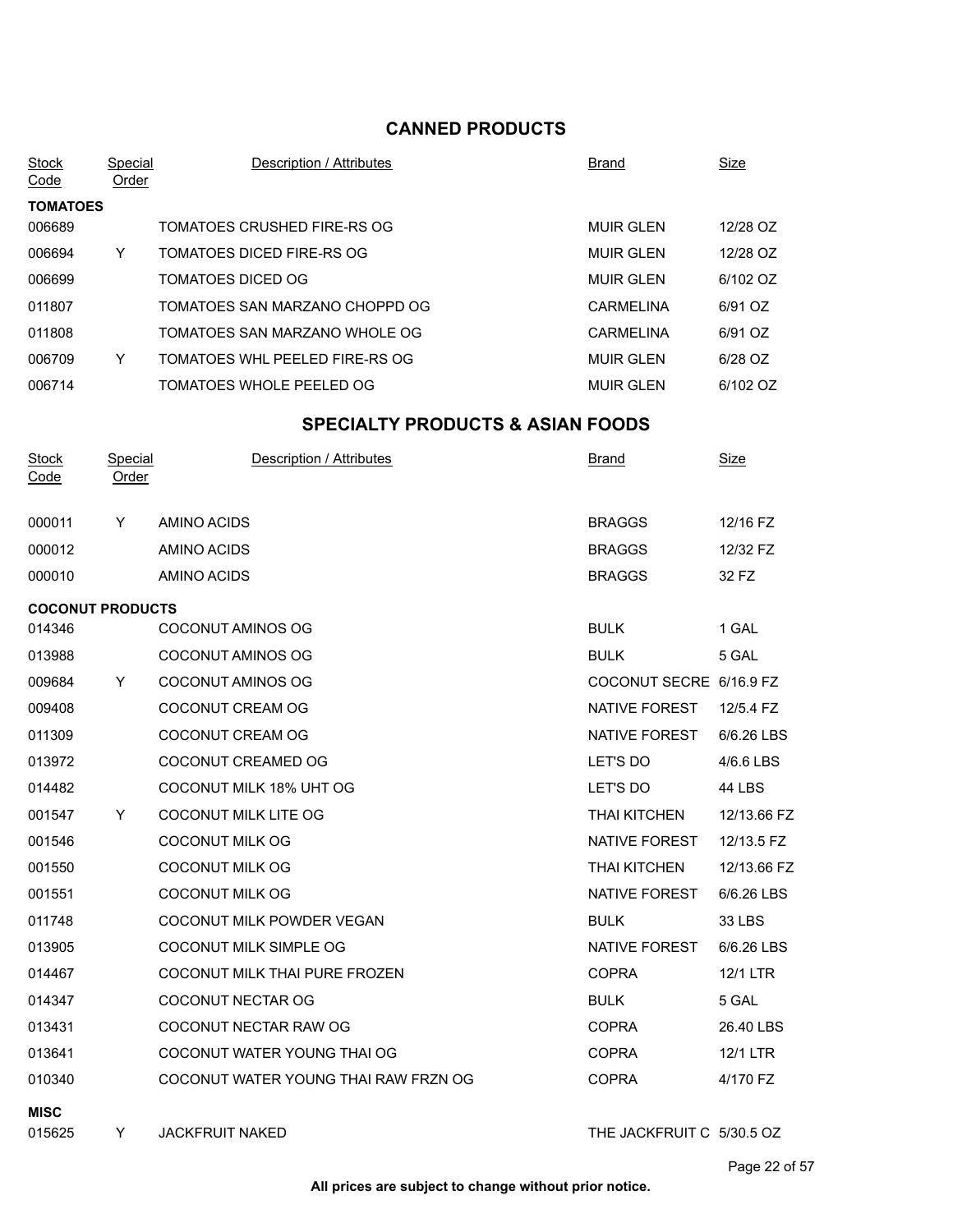## **SPECIALTY PRODUCTS & ASIAN FOODS**

| <b>Stock</b><br>Code<br>MISC. | <b>Special</b><br>Order | Description / Attributes             | <b>Brand</b>             | <u>Size</u>   |
|-------------------------------|-------------------------|--------------------------------------|--------------------------|---------------|
| 000003                        |                         | <b>AGAR POWDER</b>                   | <b>BULK</b>              | 1LB           |
| 010231                        |                         | <b>AGAR POWDER</b>                   | <b>BULK</b>              | 5 LBS         |
| 000528                        |                         | <b>BONITO FLAKES</b>                 | EDEN FOODS               | 1.05 OZ       |
| 008631                        |                         | <b>FROZEN WRAPPERS DUMPLING</b>      | O.MASCO                  | 24/12 OZ      |
| 007154                        |                         | FROZEN WRAPPERS WONTON WHITE         | O.MASCO                  | 24/14 OZ      |
| 012578                        |                         | <b>JACKFRUIT ORIGINAL</b>            | UPTON'S NATURA 5/2.2 LBS |               |
| 010720                        |                         | <b>JACKFRUIT YOUNG OG</b>            | NATIVE FOREST            | 6/#10 CAN     |
| 014146                        |                         | <b>JACKFRUIT YOUNG PIECES OG</b>     | <b>EDWARD SONS</b>       | 5/4.4 LBS     |
| 016161                        | Y                       | JACKFRUIT YOUNG SODIUM FREE OG       | NATIVE FOREST            | 6/#10 CAN     |
| 003990                        | Y                       | KUZU OG                              | <b>GES</b>               | <b>11 LBS</b> |
| 012155                        |                         | <b>MIRIN</b>                         | EDEN FOODS               | 10.5 FZ       |
| 004175                        |                         | <b>MIRIN</b>                         | EDEN FOODS               | 4.75 GAL      |
| 007873                        | Y.                      | PASTE CHILI SAMBAL OELEK             | <b>HUY FONG</b>          | 12/18 OZ      |
| 006271                        |                         | <b>TAMARIND PASTE</b>                | <b>WOODLAND</b>          | 16 OZ         |
| 007763                        |                         | <b>TAMARIND PASTE</b>                | <b>WOODLAND</b>          | 8/16 OZ       |
| 006272                        | Y                       | <b>TAPIOCA MEDIUM PEARL WHOLE</b>    | <b>FRONTIER</b>          | 1LB           |
| 006741                        |                         | <b>UME PASTE</b>                     | EDEN FOODS               | 7 OZ          |
| 014251                        |                         | WAFFLE ICE CREAM BOWLS               | JOY                      | 60 CT         |
| 007023                        |                         | <b>WASABI KOSHER</b>                 | EDEN FOODS               | 2.2 LBS       |
| 005927                        |                         | WRAPPERS SPRING ROLL 12 INCHES       | <b>RED ROSE</b>          | 12 OZ         |
| 005926                        |                         | <b>WRAPPERS SPRING ROLL 8 INCHES</b> | <b>RED ROSE</b>          | 12 OZ         |
| 007885                        |                         | <b>WRAPPERS SPRING ROLL 8 INCHES</b> | <b>RED ROSE</b>          | 50/12 OZ      |
| 008752                        | Y                       | WRAPPERS SPRING ROLL BROWN RICE      | <b>STAR ANISE</b>        | 6/8 OZ        |
| <b>MISO</b>                   |                         |                                      |                          |               |
| 004189                        |                         | MISO BROWN RICE OG                   | <b>MISO MASTER</b>       | 15 LBS        |
| 007655                        |                         | MISO BROWN RICE OG                   | <b>MISO MASTER</b>       | 4 LBS         |
| 012126                        |                         | MISO BROWN RICE OG                   | <b>MISO MASTER</b>       | 6/4 LBS       |
| 004190                        |                         | MISO CHICKPEA OG                     | <b>MISO MASTER</b>       | <b>15 LBS</b> |
| 004191                        |                         | MISO CHICKPEA OG                     | <b>MISO MASTER</b>       | 4 LBS         |
| 004192                        |                         | MISO CHICKPEA OG                     | <b>MISO MASTER</b>       | 40 LBS        |
| 010695                        |                         | MISO CHICKPEA OG                     | <b>MISO MASTER</b>       | 6/4 LBS       |
| 007390                        |                         | MISO RED OG                          | <b>MISO MASTER</b>       | 4 LBS         |
| 004198                        |                         | MISO RED OG                          | <b>MISO MASTER</b>       | 40 LBS        |
| 004200                        |                         | MISO RED OG                          | <b>MISO MASTER</b>       | 6/4 LBS       |
| 004204                        |                         | MISO WHITE MELLOW OG                 | <b>MISO MASTER</b>       | <b>15 LBS</b> |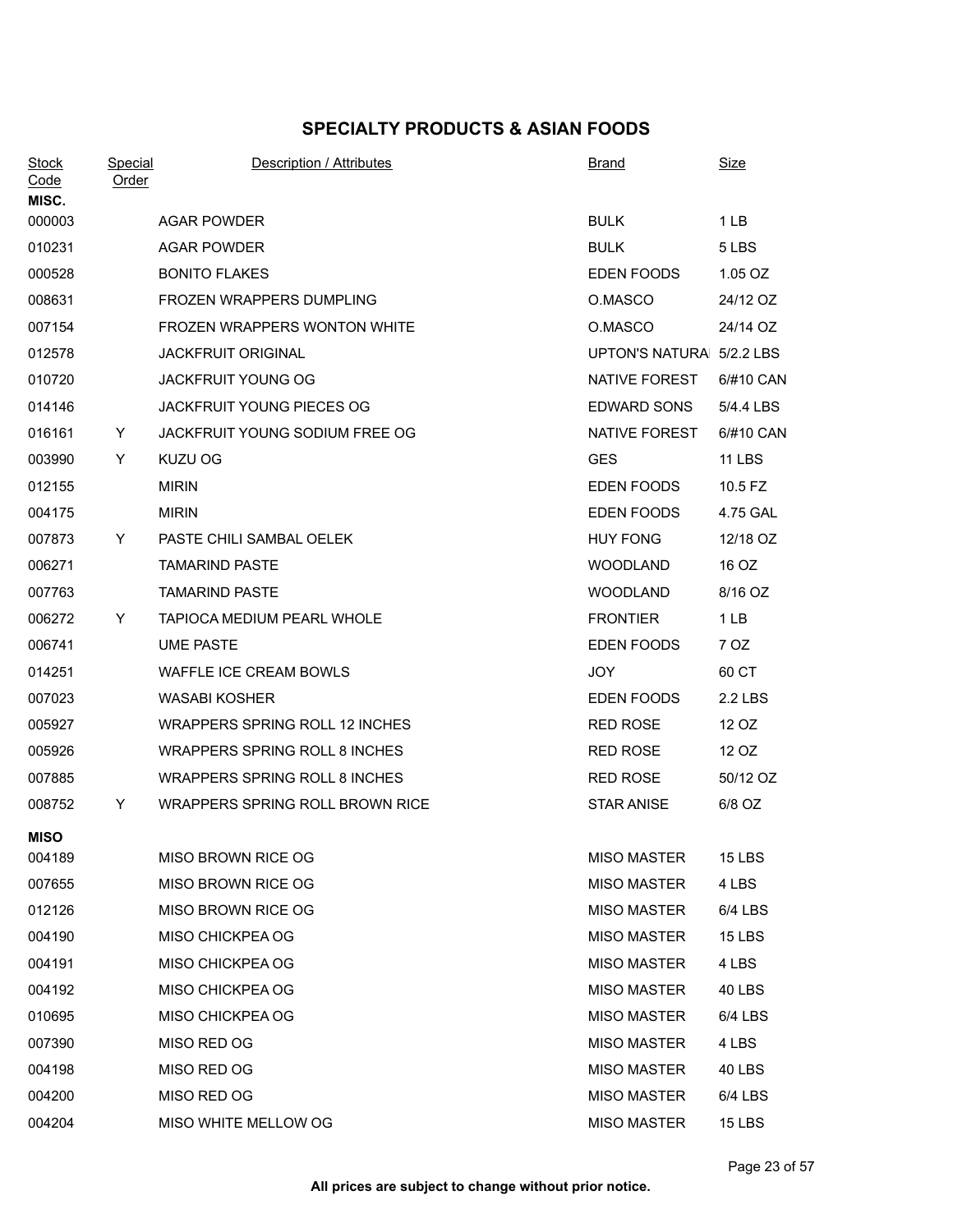## **SPECIALTY PRODUCTS & ASIAN FOODS**

| <b>Stock</b><br>Code      | <b>Special</b><br>Order | Description / Attributes       | <b>Brand</b>        | <u>Size</u>   |
|---------------------------|-------------------------|--------------------------------|---------------------|---------------|
| <b>MISO</b>               |                         |                                |                     |               |
| 007907                    |                         | MISO WHITE MELLOW OG           | <b>MISO MASTER</b>  | 4 LBS         |
| 004205                    |                         | MISO WHITE MELLOW OG           | <b>MISO MASTER</b>  | 40 LBS        |
| 009979                    |                         | MISO WHITE MELLOW OG           | <b>MISO MASTER</b>  | 6/4 LBS       |
| 004207                    |                         | MISO WHITE SWEET TRADITIONL OG | <b>MISO MASTER</b>  | <b>15 LBS</b> |
| 004209                    |                         | MISO WHITE SWEET TRADITIONL OG | <b>MISO MASTER</b>  | 4 LBS         |
| 004208                    |                         | MISO WHITE SWEET TRADITIONL OG | <b>MISO MASTER</b>  | 40 LBS        |
| 004210                    |                         | MISO WHITE SWEET TRADITIONL OG | <b>MISO MASTER</b>  | 6/4 LBS       |
| <b>SEAWEED</b>            |                         |                                |                     |               |
| 011044                    |                         | ALARIA LEAF OG                 | <b>MAINE CO</b>     | 2 LBS         |
| 000026                    |                         | <b>ARAME</b>                   | <b>GES</b>          | 1 KILO        |
| 014790                    |                         | <b>DULSE FLAKES OG</b>         | <b>MAINE CO</b>     | 5 LBS         |
| 003977                    |                         | <b>KOMBU</b>                   | <b>GES</b>          | 1 KILO        |
| 014197                    |                         | <b>KOMBU</b>                   | <b>MAINE CO</b>     | 5 LBS         |
| 015379                    |                         | <b>KOMBU</b>                   | <b>EMERALD COVE</b> | 6/1.76 OZ     |
| 013453                    |                         | NORI SUSHI RAW OG              | E.C.O.              | 50 SHEETS     |
| 004425                    |                         | NORI SUSHI TOASTED OG          | <b>EMERALD COVE</b> | 50 SHEETS     |
| 015376                    |                         | NORI SUSHI TOASTED OG          | <b>EMERALD COVE</b> | 6/10 SHEETS   |
| 015377                    |                         | NORI SUSHI UNTOASTED OG        | <b>EMERALD COVE</b> | 6/10 SHEETS   |
| 007021                    |                         | <b>WAKAME</b>                  | <b>GES</b>          | 1 KILO        |
| 015378                    |                         | <b>WAKAME</b>                  | <b>EMERALD COVE</b> | 6/1.76 OZ     |
| <b>SHOYU &amp; TAMARI</b> |                         |                                |                     |               |
| 015235                    |                         | <b>MIRIN</b>                   | WANJA               | 12/15 FZ      |
| 015236                    |                         | PONZU CITRUS OG                | <b>WANJA</b>        | 12/10 OZ      |
| 015339                    | Y                       | <b>SAUCE HOISIN GF</b>         | SANJ                | 6/64 OZ       |
| 005232                    | Y                       | SHOYU NAMA OG                  | <b>OHSAWA</b>       | 32 FZ         |
| 005233                    |                         | SHOYU OG                       | SANJ                | 5 GAL         |
| 015239                    |                         | <b>TAMARI GF OG</b>            | WANJA               | 12/10 FZ      |
| 012213                    |                         | TAMARI PORTION PKTS WF GF OG   | SANJ                | 200/.25 OZ    |
| 006267                    |                         | <b>TAMARI WF GF</b>            | SANJ                | 5 GAL         |
| 008509                    |                         | TAMARI WF GF OG                | WANJA               | 1 GAL         |
| 008510                    |                         | <b>TAMARI WF GF OG</b>         | WANJA               | 4/1 GAL       |
| 006268                    |                         | TAMARI WF GF OG                | SANJ                | 5 GAL         |
| 008508                    |                         | TAMARI WF GF OG                | WANJA               | 5 GAL         |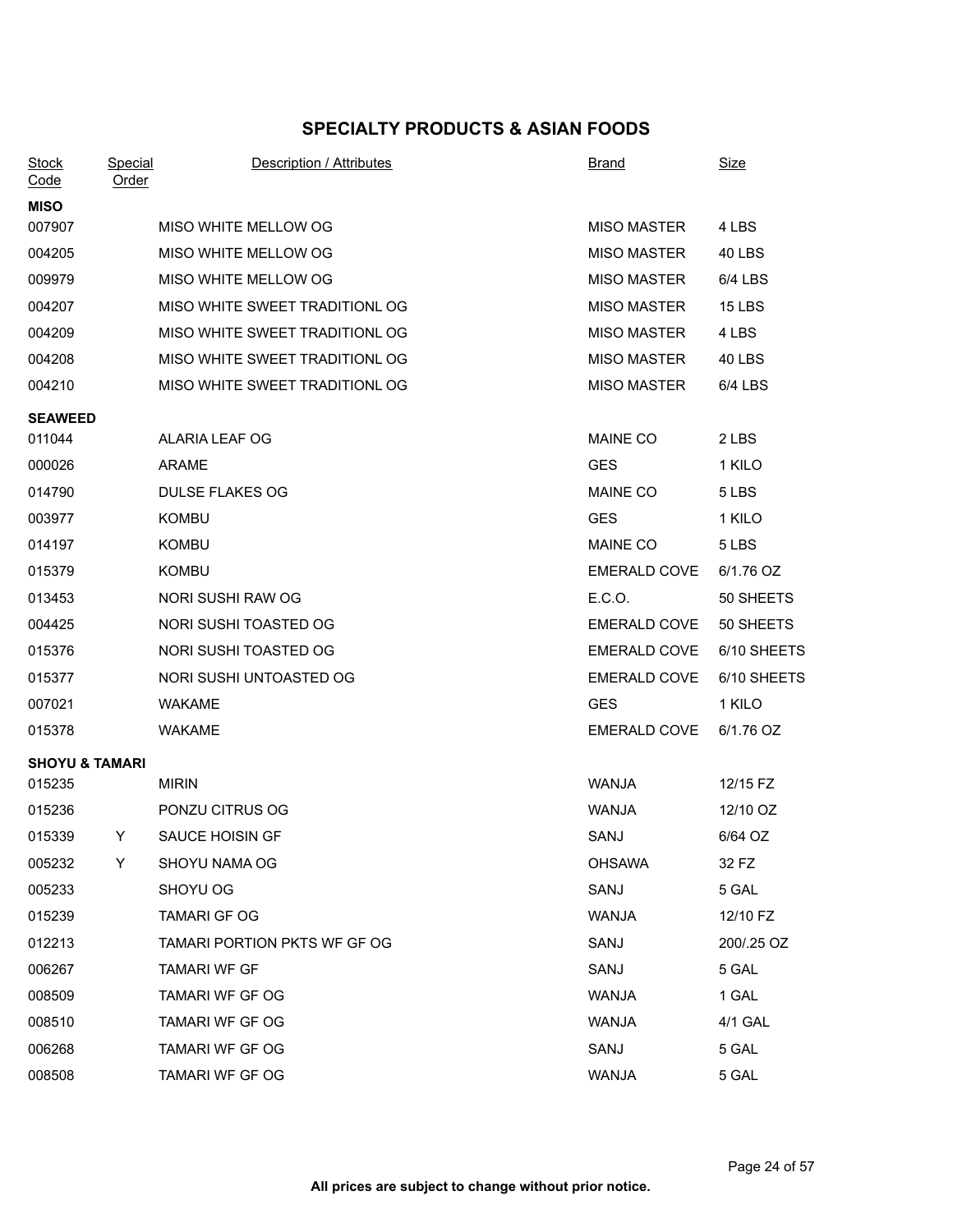## **DAIRY**

| <b>Stock</b><br>Code     | Special<br>Order | Description / Attributes            | Brand                          | <u>Size</u> |
|--------------------------|------------------|-------------------------------------|--------------------------------|-------------|
| <b>CHEESE</b>            |                  |                                     |                                |             |
| 001184                   |                  | CHEDDAR MILD BLOCK OG               | ORGANIC VALLEY 5 LBS RNDM      |             |
| 010217                   |                  | <b>CREAM BARS OG</b>                | ORGANIC VALLEY 12/8 OZ         |             |
| 015506                   | Y                | <b>CREAM CHEESE</b>                 | PHILADELPHIA                   | 30 LBS      |
| 010040                   |                  | <b>CREAM CHEESE TUBS OG</b>         | ORGANIC VALLEY 12/8 OZ         |             |
| 001215                   |                  | <b>FETA DOMESTIC</b>                | <b>FANTIS</b>                  | 10 LBS      |
| 001220                   |                  | <b>GOAT FRESH</b>                   | BULK                           | $2/4$ LBS   |
| 015613                   |                  | MOZZARELLA PART SKIM OG             | ORGANIC VALLEY 6 LBS RNDM BLC  |             |
| 001239                   |                  | MOZZARELLA PART SKIM OG             | ORGANIC VALLEY 6.5 LBS RNDM BL |             |
| 001260                   |                  | PARM SHRED CUPS OG                  | ORGANIC VALLEY 12/4 OZ         |             |
| 001269                   |                  | RICOTTA OG                          | ORGANIC VALLEY 6/15 OZ         |             |
| 001272                   |                  | <b>STRINGLES OG</b>                 | ORGANIC VALLEY 24/1 OZ         |             |
| <b>EGGS &amp; BUTTER</b> |                  |                                     |                                |             |
| 000784                   |                  | <b>BUTTER BLOCK CLTRD NS OG</b>     | ORGANIC VALLEY 1 LB            |             |
| 000786                   |                  | BUTTER BLOCK CLTRD NS OG            | ORGANIC VALLEY 36/1 LB         |             |
| 002132                   |                  | EGG WHITES LIQUID OG                | ORGANIC VALLEY 12/16 FZ        |             |
| 002126                   |                  | EGG YOLKS SUGARED FROZEN OG         | ORGANIC VALLEY 30 LBS          |             |
| 014787                   |                  | EGGS LARGE CARTON PACK CAGE FREE OG | ALDERFER                       | 15/DOZEN    |
| 002131                   |                  | EGGS LARGE LOOSE PACK CAGE FREE OG  | ALDERFER                       | 15/DOZEN    |
| 015120                   |                  | EGGS MEDIUM BROWN PLASTIC CARTON OG | <b>ALDERFER</b>                | 10/18 PACK  |
| 002133                   |                  | EGGS MEDIUM LOOSE PACK CAGE FREE OG | ALDERFER                       | 15/DOZEN    |
| 002138                   |                  | EGGS XLARGE LOOSE PACK CAGE FREE OG | <b>ALDERFER</b>                | 15/DOZEN    |
| <b>ICE CREAM</b>         |                  |                                     |                                |             |
| 013202                   |                  | <b>BANANA CREAM PIE</b>             | <b>BLUE MARBLE</b>             | 3 GAL       |
| 016284                   |                  | <b>BANOFFEE</b>                     | <b>BLUE MARBLE</b>             | 3 GAL       |
| 015935                   |                  | <b>BLUE MARBLE</b>                  | <b>BLUE MARBLE</b>             | 3 GAL       |
| 013781                   |                  | <b>BREAD &amp; ROSES</b>            | <b>BLUE MARBLE</b>             | 3 GAL       |
| 013294                   |                  | <b>BUTTER PECAN</b>                 | <b>BLUE MARBLE</b>             | 3 GAL       |
| 015934                   |                  | CARDAMOM                            | <b>BLUE MARBLE</b>             | 3 GAL       |
| 015499                   |                  | CHOC CHOC CHIP                      | <b>BLUE MARBLE</b>             | 3 GAL       |
| 012743                   |                  | <b>CHOCOLATE</b>                    | <b>BLUE MARBLE</b>             | 3 GAL       |
| 012733                   |                  | CHOCOLATE OG                        | <b>BLUE MARBLE</b>             | 1.3 GAL     |
| 012768                   |                  | <b>CINNAMON DARK CHOC</b>           | <b>BLUE MARBLE</b>             | 3 GAL       |
| 013919                   |                  | COFFEE NITRO COLD BREW              | <b>BLUE MARBLE</b>             | 3 GAL       |
| 014549                   |                  | COOKIE NITRO COLD BREW              | <b>BLUE MARBLE</b>             | 3 GAL       |
| 012744                   |                  | <b>COOKIES &amp; CREAM</b>          | <b>BLUE MARBLE</b>             | 3 GAL       |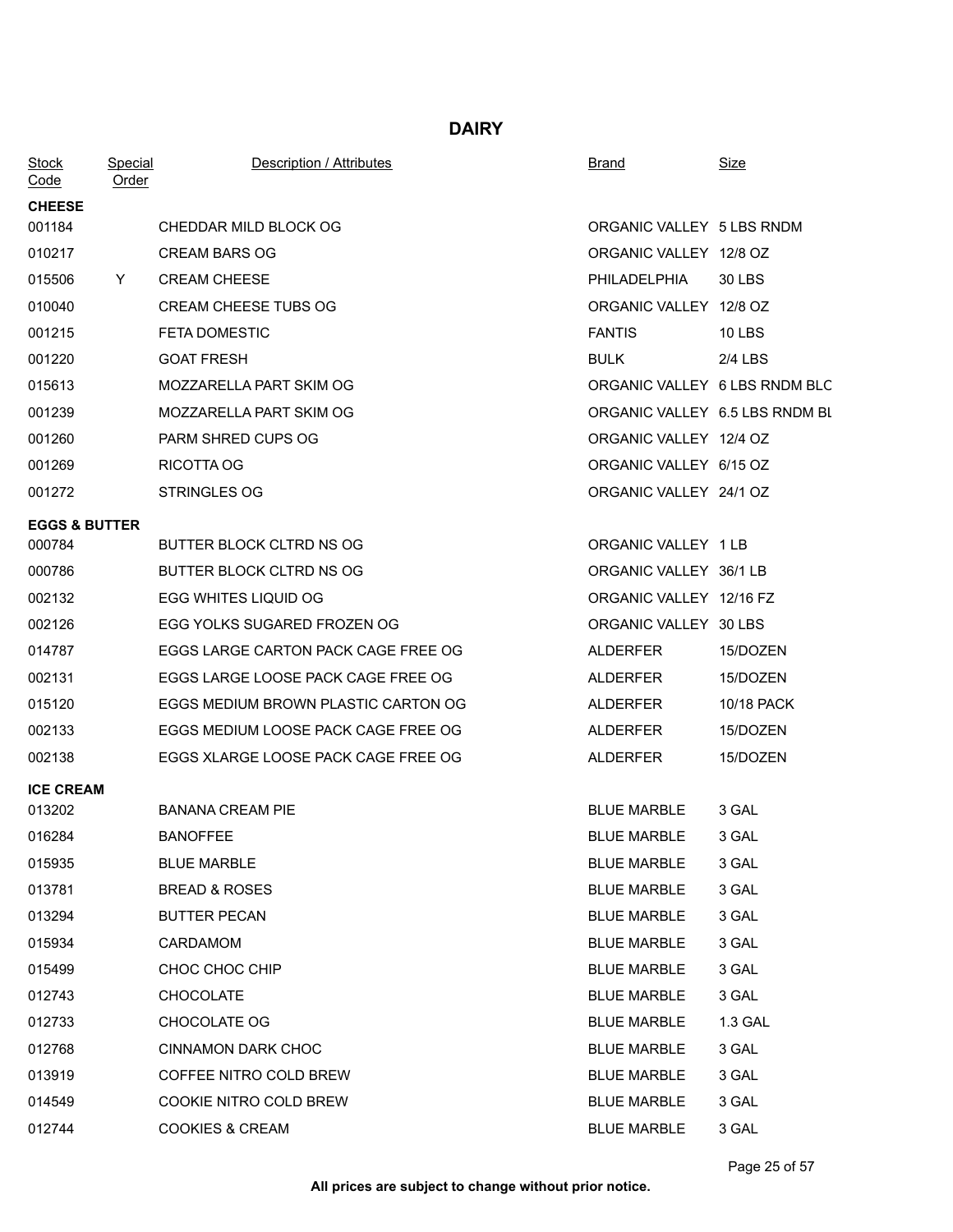### **DAIRY**

| <b>Stock</b><br>Code | <b>Special</b><br><b>Order</b> | Description / Attributes           | <b>Brand</b>            | <u>Size</u> |
|----------------------|--------------------------------|------------------------------------|-------------------------|-------------|
| <b>ICE CREAM</b>     |                                |                                    |                         |             |
| 016663               |                                | ICE CREAM THE SALTY DOG            | <b>BLUE MARBLE</b>      | 3 GAL       |
| 015933               |                                | <b>KEY LIME COOKIE</b>             | <b>BLUE MARBLE</b>      | 3 GAL       |
| 013200               |                                | MAPLE                              | <b>BLUE MARBLE</b>      | 3 GAL       |
| 013295               |                                | <b>MATCHA GREEN TEA</b>            | <b>BLUE MARBLE</b>      | 3 GAL       |
| 012767               |                                | <b>MIDNIGHT MINT COOKIE</b>        | <b>BLUE MARBLE</b>      | 3 GAL       |
| 013993               |                                | PEANUT BUTTER CONFETTI             | <b>BLUE MARBLE</b>      | 3 GAL       |
| 014438               |                                | PISTACHIO ALMONDINE                | <b>BLUE MARBLE</b>      | 3 GAL       |
| 013782               |                                | <b>RASPBERRY CHIP</b>              | <b>BLUE MARBLE</b>      | 3 GAL       |
| 012745               |                                | <b>SEA SALT CARAMEL</b>            | <b>BLUE MARBLE</b>      | 3 GAL       |
| 013257               |                                | <b>SMOOTH MINT</b>                 | <b>BLUE MARBLE</b>      | 3 GAL       |
| 012748               |                                | SOFT SERVE CHOCOLATE BASE MIX OG   | <b>BLUE MARBLE</b>      | 2.5 GAL     |
| 012747               |                                | SOFT SERVE SWEET CREAM BASE MIX OG | <b>BLUE MARBLE</b>      | 2.5 GAL     |
| 012769               |                                | SORBET RASPBERRY LIME OG           | <b>BLUE MARBLE</b>      | 3 GAL       |
| 013201               |                                | SORBET SPICED CIDER                | <b>BLUE MARBLE</b>      | 3 GAL       |
| 013583               |                                | SORBET STRAWBERRY OG               | <b>BLUE MARBLE</b>      | 3 GAL       |
| 012766               |                                | <b>STRAWBERRY</b>                  | <b>BLUE MARBLE</b>      | 3 GAL       |
| 012738               |                                | SWEET CREAM OG                     | <b>BLUE MARBLE</b>      | 1.3 GAL     |
| 013198               |                                | SWEET CREAM OG                     | <b>BLUE MARBLE</b>      | 3 GAL       |
| 014785               |                                | VANILLA                            | <b>BLUE MARBLE</b>      | 3 GAL       |
| 014437               |                                | VANILLA CHOC CHIP                  | <b>BLUE MARBLE</b>      | 3 GAL       |
| 013921               |                                | WHITE HARD IC BASE MIX             | <b>BLUE MARBLE</b>      | 2.5 GAL     |
| 016404               |                                | WHITE PEPPER CARAMEL               | <b>BLUE MARBLE</b>      | 3 GAL       |
| <b>MILK</b>          |                                |                                    |                         |             |
| 014928               |                                | MILK ASEPTIC LOWFAT 1% CHOC OG     | ORGANIC VALLEY 24/8 FZ  |             |
| 004114               |                                | MILK ASEPTIC LOWFAT 1% PLAIN OG    | ORGANIC VALLEY 24/8 FZ  |             |
| 010950               |                                | MILK ASEPTIC WHOLE PLAIN OG        | ORGANIC VALLEY 12/8 FZ  |             |
| 004120               | Y                              | MILK BUTTERMILK CULT 1% HTST OG    | ORGANIC VALLEY 12/32 FZ |             |
| 008667               | Y                              | MILK CONDENSED SWT                 | <b>CALI FARMS</b>       | 24/14 FZ    |
| 004122               | Y                              | MILK CONDENSED SWT OG              | <b>CALI FARMS</b>       | 24/14 FZ    |
| 004124               | Y                              | <b>MILK EVAPORATED</b>             | <b>CALI FARMS</b>       | 24/12 FZ    |
| 004130               |                                | MILK HALF & HALF UHT OG            | ORGANIC VALLEY 12/16 FZ |             |
| 004131               |                                | MILK HALF & HALF UHT OG            | ORGANIC VALLEY 12/32 FZ |             |
| 004132               |                                | MILK HALF & HALF UHT OG            | ORGANIC VALLEY 6/64 FZ  |             |
| 004134               |                                | MILK HEAVY WHIP CREAM UHT OG       | ORGANIC VALLEY 12/16 FZ |             |
| 015082               |                                | MILK LOW FAT 1% UHT OG             | ORGANIC VALLEY 4/128 FZ |             |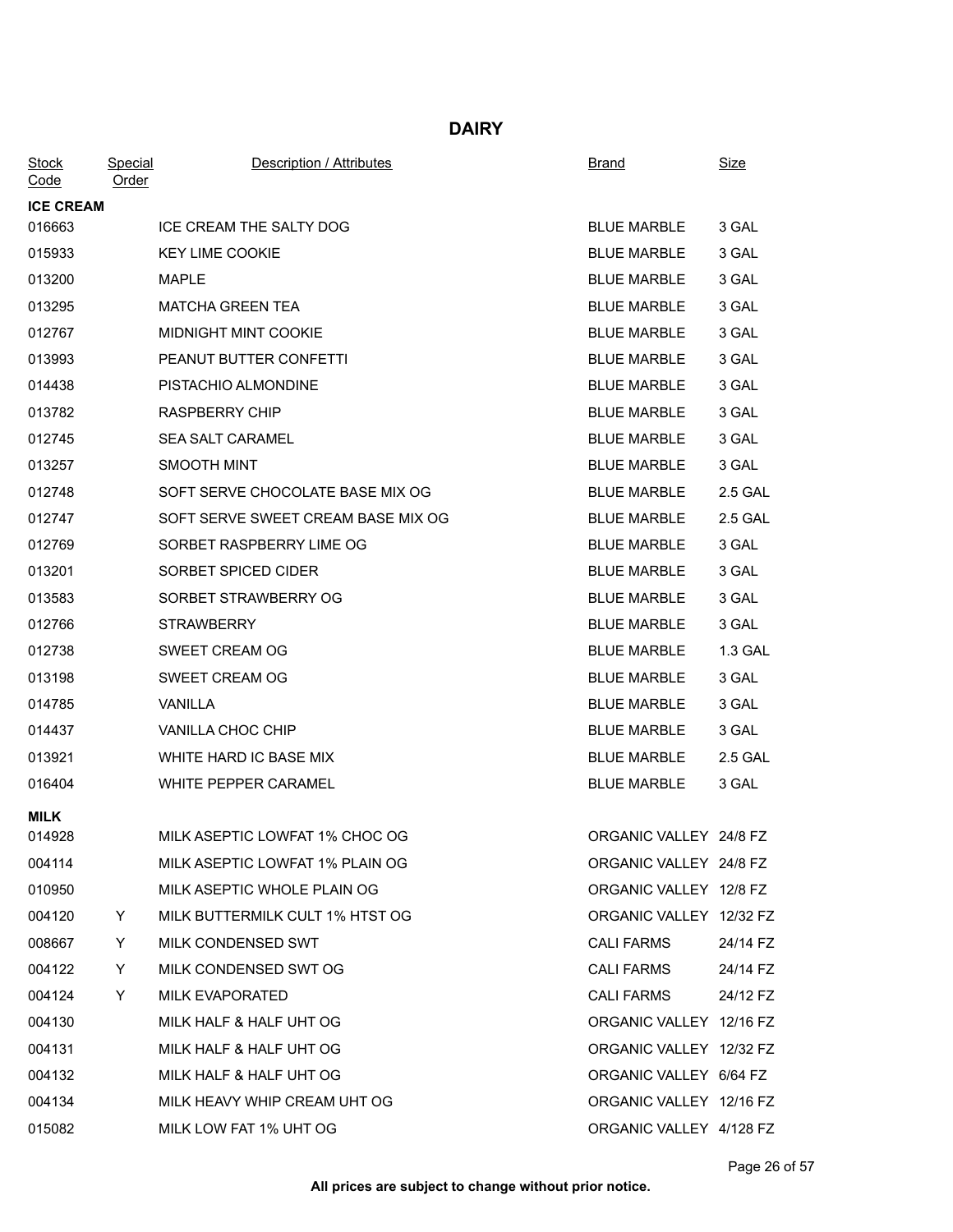### **DAIRY**

| <b>Stock</b><br><u>Code</u>    | <b>Special</b><br><u>Order</u> | Description / Attributes              | <b>Brand</b>            | <b>Size</b> |
|--------------------------------|--------------------------------|---------------------------------------|-------------------------|-------------|
| MILK                           |                                |                                       |                         |             |
| 015137                         |                                | MILK LOWFAT 1% UHT OG                 | ORGANIC VALLEY 6/64 FZ  |             |
| 004143                         |                                | MILK NONFAT SKIM UHT OG               | ORGANIC VALLEY 12/32 FZ |             |
| 004144                         |                                | MILK NONFAT SKIM UHT OG               | ORGANIC VALLEY 6/64 FZ  |             |
| 004145                         |                                | MILK POWDER NONFAT OG                 | ORGANIC VALLEY 5 LBS    |             |
| 004146                         |                                | MILK POWDER NONFAT OG                 | ORGANIC VALLEY 50 LBS   |             |
| 004148                         |                                | MILK RDCD FAT CHOC OG                 | <b>HORIZON</b>          | 12/8 FZ     |
| 004153                         |                                | MILK RDCD FAT ORIG OG                 | <b>HORIZON</b>          | 12/8 FZ     |
| 004155                         | Y.                             | MILK RDCD FAT STR OG                  | <b>HORIZON</b>          | 12/8 OZ     |
| 004159                         | Y                              | MILK RDCD FAT VAN OG                  | <b>HORIZON</b>          | 12/8 FZ     |
| 015083                         |                                | MILK REDUCED FAT 2% UHT OG            | ORGANIC VALLEY 4/128 FZ |             |
| 004162                         |                                | MILK REDUCED FAT 2% UHT OG            | ORGANIC VALLEY 6/64 FZ  |             |
| 015234                         |                                | MILK WHOLE OMEGA 3 UHT OG             | ORGANIC VALLEY 6/64 OZ  |             |
| 004172                         |                                | MILK WHOLE UHT OG                     | ORGANIC VALLEY 12/32 FZ |             |
| 015084                         |                                | MILK WHOLE UHT OG                     | ORGANIC VALLEY 4/128 FZ |             |
| 004173                         |                                | MILK WHOLE UHT OG                     | ORGANIC VALLEY 6/64 FZ  |             |
| <b>SOUR CREAM &amp; YOGURT</b> |                                |                                       |                         |             |
| 005484                         |                                | SOUR CREAM LOWFAT 2% OG               | ORGANIC VALLEY 6/16 OZ  |             |
| 010872                         |                                | YOGURT GREEK NF PLAIN                 | <b>CHOBANI</b>          | 6/32 OZ     |
| 015693                         |                                | YOGURT GREEK WM PLAIN                 | <b>CHOBANI</b>          | 6/32 OZ     |
| 007295                         |                                | YOGURT NF PLAIN OG                    | <b>STONYFIELD</b>       | 6/32 OZ     |
| 007296                         |                                | YOGURT NF VANILLA OG                  | <b>STONYFIELD</b>       | 6/32 OZ     |
| 007374                         |                                | YOGURT WM PLAIN OG                    | <b>STONYFIELD</b>       | 6/32 OZ     |
|                                |                                | <b>PLANT-BASED DAIRY ALTERNATIVES</b> |                         |             |
| <b>Stock</b><br><u>Code</u>    | Special<br>Order               | Description / Attributes              | Brand                   | <u>Size</u> |
| <b>ICE CREAM</b>               |                                |                                       |                         |             |
| 013584                         |                                | SORBET LEMON OG                       | <b>BLUE MARBLE</b>      | 3 GAL       |
|                                | $$                             |                                       |                         |             |

#### **PLANT-BASED BEVERAGES**

| 009260 | ALMOND BARISTA ORIGINAL               | <b>PACIFIC</b>      | 12/32 FZ |
|--------|---------------------------------------|---------------------|----------|
| 016762 | ALMOND MILK BREEZE BARISTA            | <b>BLUE DIAMOND</b> | 12/32 FZ |
| 001854 | ALMOND MILK BREEZE CHOCOLATE          | <b>BLUE DIAMOND</b> | 12/32 FZ |
| 011471 | ALMOND MILK BREEZE CHOCOLATE UNSWEETE | <b>BLUE DIAMOND</b> | 12/32 FZ |
| 001855 | ALMOND MILK BREEZE ORIG UNSWEETENED   | <b>BLUE DIAMOND</b> | 12/32 FZ |
| 001856 | ALMOND MILK BREEZE ORIGINAL           | <b>BLUE DIAMOND</b> | 12/32 FZ |
| 007765 | ALMOND MILK BREEZE VAN UNSWEETENED    | <b>BLUE DIAMOND</b> | 12/32 FZ |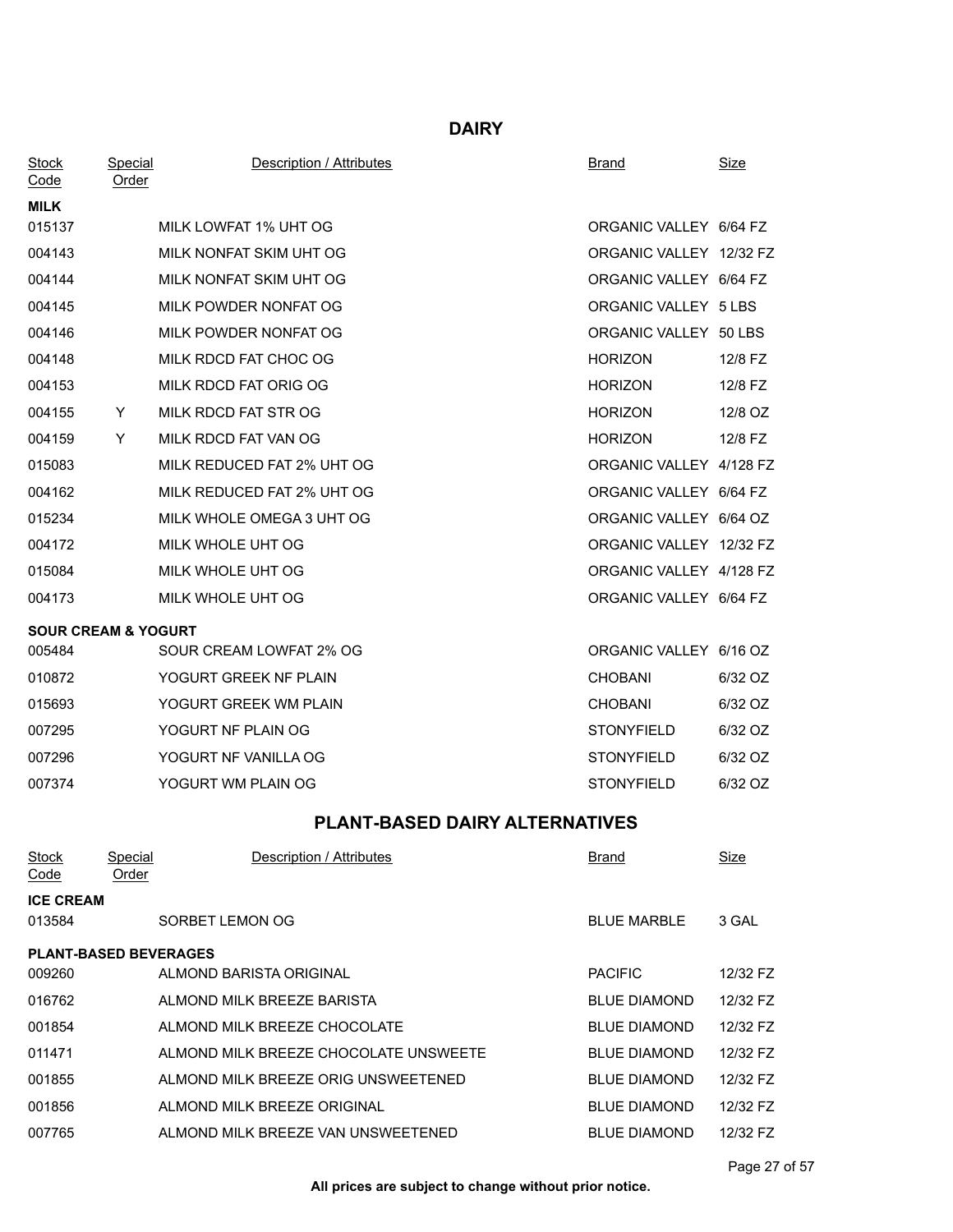| <b>Stock</b><br>Code         | Special<br><u>Order</u> | Description / Attributes              | <b>Brand</b>           | <b>Size</b> |
|------------------------------|-------------------------|---------------------------------------|------------------------|-------------|
| <b>PLANT-BASED BEVERAGES</b> |                         |                                       |                        |             |
| 008320                       |                         | ALMOND MILK BREEZE VANILLA            | <b>BLUE DIAMOND</b>    | 12/32 FZ    |
| 001858                       | Y.                      | ALMOND MILK FRESH ORIG UNSWEETENED    | <b>BLUE DIAMOND</b>    | 6/64 FZ     |
| 014281                       |                         | ALMOND MILK FRESH ORIG UNSWEETENED OG | THREE TREES            | 6/28 FZ     |
| 008188                       | Y                       | ALMOND MILK FRESH VANILLA UNSWEETENED | <b>BLUE DIAMOND</b>    | 6/64 FZ     |
| 001864                       |                         | ALMOND MILK ORIGINAL OG               | <b>PACIFIC</b>         | 12/32 FZ    |
| 001860                       |                         | ALMOND MILK UNSWEETENED ORIG OG       | <b>PACIFIC</b>         | 12/32 FZ    |
| 001861                       |                         | ALMOND MILK UNSWEETENED VAN OG        | <b>PACIFIC</b>         | 12/32 FZ    |
| 001865                       |                         | ALMOND MILK VANILLA OG                | <b>PACIFIC</b>         | 12/32 FZ    |
| 013637                       |                         | ALMOND MILKED UNSWEETENED             | <b>ELMHURST</b>        | 6/32 FZ     |
| 013374                       |                         | <b>CASHEW MILKED ORIGINAL</b>         | <b>ELMHURST</b>        | 6/32 FZ     |
| 016732                       | Y.                      | CASHEW MILKED UNSWEETENED             | <b>ELMHURST</b>        | 6/32 FZ     |
| 010861                       |                         | <b>COCONUT BARISTA ORIGINAL</b>       | <b>PACIFIC</b>         | 12/32 FZ    |
| 008865                       | Y.                      | COCONUT CREAMER ORIGINAL              | SO DELICIOUS           | 12/32 FZ    |
| 001868                       |                         | COCONUT MILK FRESH PLAIN OG           | SO DELICIOUS           | 6/64 FZ     |
| 007875                       |                         | COCONUT MILK FRESH UNSWEETENED        | SO DELICIOUS           | 6/64 FZ     |
| 010449                       |                         | COCONUT MILK ORIG ASPTC OG            | SO DELICIOUS           | 12/32 FZ    |
| 001870                       |                         | COCONUT MILK UNSWEET ASEPTIC OG       | SO DELICIOUS           | 12/32 FZ    |
| 007501                       | Y.                      | COCONUT MILK VANILLA ASPTC OG         | SO DELICIOUS           | 12/32 FZ    |
| 001883                       |                         | EDENSOY EXTRA ORIGINAL OG             | EDEN FOODS             | 12/32 FZ    |
| 001887                       |                         | <b>EDENSOY ORIGINAL OG</b>            | EDEN FOODS             | 12/32 FZ    |
| 001889                       |                         | EDENSOY UNSWEETENED OG                | EDEN FOODS             | 12/32 FZ    |
| 001892                       | Y.                      | EDENSOY VANILLA OG                    | EDEN FOODS             | 12/32 FZ    |
| 015623                       | Y                       | HEAVY WHIPPED CREAM ORIG              | <b>SILK</b>            | 12/16 FZ    |
| 008571                       |                         | HEMP MILK ORIG UNSWEETENED            | <b>PACIFIC</b>         | 12/32 FZ    |
| 008155                       |                         | <b>HEMP MILK ORIGINAL</b>             | <b>PACIFIC</b>         | 12/32 FZ    |
| 008229                       |                         | <b>HEMP MILK VANILLA</b>              | <b>PACIFIC</b>         | 12/32 FZ    |
| 014769                       | Y.                      | MACADAMIA MILK ORIGINAL               | MILKADAMIA             | 6/32 FZ     |
| 012465                       | Y.                      | MACADAMIA MILK UNSWEETENED            | MILKADAMIA             | 6/32 FZ     |
| 014107                       | Y                       | MACADAMIA MILK UNSWEETENED VANILLA    | MILKADAMIA             | 6/32 FZ     |
| 016482                       |                         | MYLK BARISTA BLEND OF PLANTS OG       | MYRACLE KITCHE 6/32 FZ |             |
| 016481                       |                         | MYLK LOW FAT BLEND OF PLANTS OG       | MYRACLE KITCHE 6/32 FZ |             |
| 016480                       |                         | MYLK WHOLE BLEND OF PLANTS OG         | MYRACLE KITCHE 6/32 FZ |             |
| 013934                       |                         | OAT BARISTA ORIGINAL                  | <b>PACIFIC</b>         | 12/32 FZ    |
| 016205                       |                         | OAT CREAMER FRENCH VANILLA            | <b>ELMHURST</b>        | 6/16 FZ     |
| 016206                       |                         | OAT CREAMER UNSWEETENED               | <b>ELMHURST</b>        | 6/16 FZ     |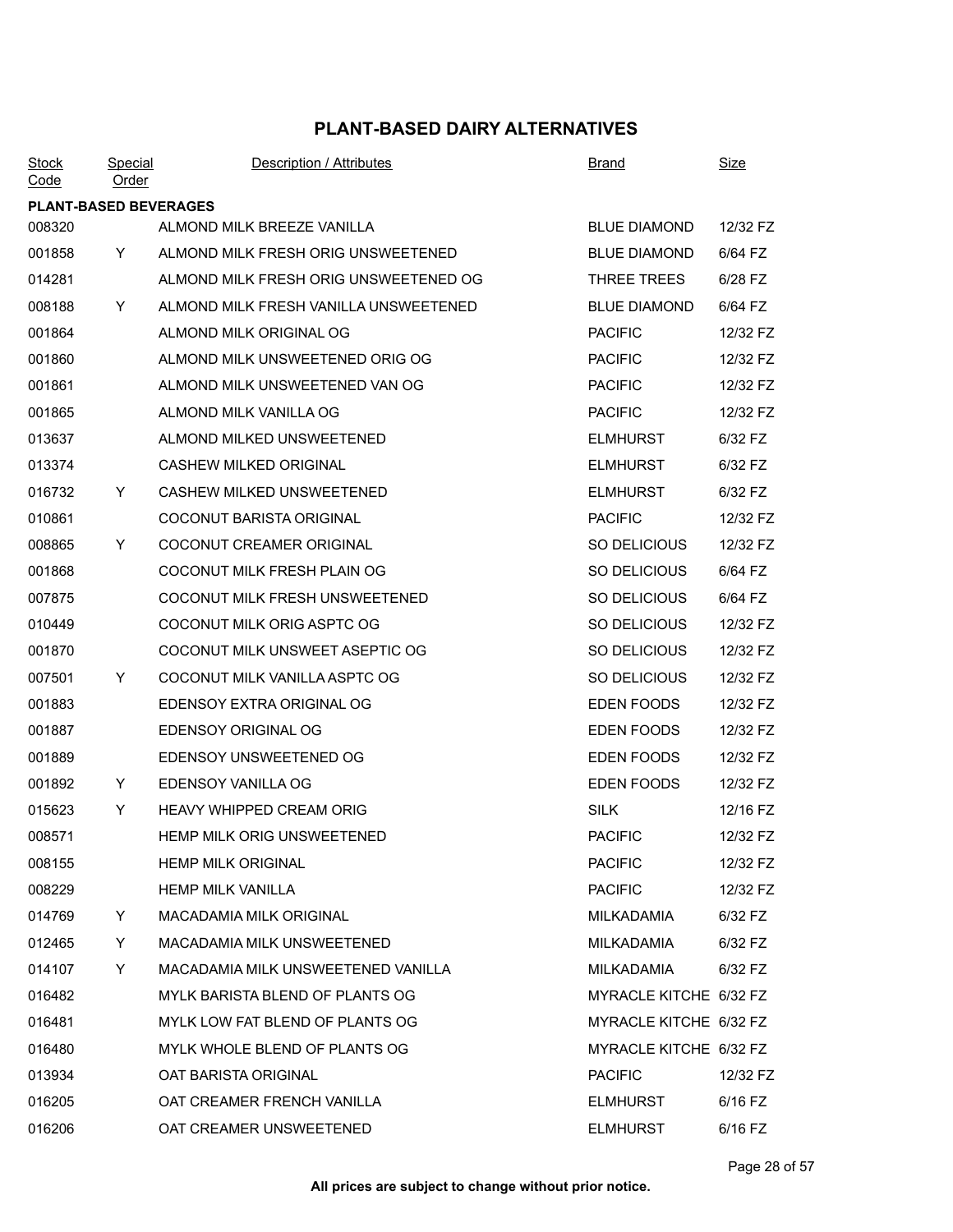| <b>Stock</b><br>Code         | Special<br><u>Order</u> | Description / Attributes              | <b>Brand</b>              | <b>Size</b>   |
|------------------------------|-------------------------|---------------------------------------|---------------------------|---------------|
| <b>PLANT-BASED BEVERAGES</b> |                         |                                       |                           |               |
| 015288                       |                         | OAT M*LK BARISTA ORIG OG              | <b>MINOR FIGURES</b>      | 6/32 FZ       |
| 001903                       |                         | OAT MILK ORIG OG                      | <b>PACIFIC</b>            | 12/32 FZ      |
| 001904                       |                         | OAT MILK VANILLA OG                   | <b>PACIFIC</b>            | 12/32 FZ      |
| 014284                       |                         | OAT MILKED BARISTA                    | <b>ELMHURST</b>           | 6/32 FZ       |
| 013518                       |                         | OAT MILKED ORIGINAL                   | <b>ELMHURST</b>           | 6/32 FZ       |
| 013933                       |                         | <b>RICE BARISTA ORIGINAL</b>          | <b>PACIFIC</b>            | 12/32 FZ      |
| 014306                       | Y.                      | RICE DREAM ENRCH ORIG OG              | <b>IMAGINE</b>            | 12/32 FZ      |
| 001911                       |                         | RICE DREAM HORCHATA                   | <b>IMAGINE</b>            | 6/32 FZ       |
| 001915                       |                         | <b>RICE DREAM ORIGINAL OG</b>         | <b>IMAGINE</b>            | 12/32 FZ      |
| 001923                       |                         | RICE DREAM VANILLA ENRICHED           | <b>IMAGINE</b>            | 12/32 FZ      |
| 001926                       |                         | RICE DRINK LF PLAIN                   | <b>PACIFIC</b>            | 12/32 FZ      |
| 001947                       |                         | SILK NON-DAIRY ASPTC PLAIN            | <b>SILK</b>               | 6/32 FZ       |
| 001982                       |                         | <b>SOY BARISTA ORIGINAL</b>           | <b>PACIFIC</b>            | 12/32 FZ      |
| 001983                       |                         | SOY BARISTA VANILLA                   | <b>PACIFIC</b>            | 12/32 FZ      |
| 001966                       |                         | <b>SOY CREAMER</b>                    | <b>SILK</b>               | 12/32 FZ      |
| 010692                       | Y.                      | SOY CREAMER VANILLA                   | <b>SILK</b>               | 12/32 FZ      |
| 010653                       |                         | SOY MILK UNSWEETNED OG                | <b>SILK</b>               | 6/64 FZ       |
| 001949                       |                         | SOY NON-DAIRY ASPTC UNSWEETENED OG    | <b>SILK</b>               | 6/32 FZ       |
| 013821                       |                         | SOYMILK PLAIN FRESH OG                | ROLLING HILLS             | 6/64 FZ       |
| <b>PLANT-BASED CHEESE</b>    |                         |                                       |                           |               |
| 010913                       |                         | AMERCAN VEGAN SOY-FREE SLICES         | FOLLOW YOUR HE 14/2.2 LBS |               |
| 005494                       |                         | AMERICAN SLICES                       | <b>TOFUTTI</b>            | 12/8 OZ       |
| 012065                       |                         | AMERICAN VEGAN SOY-FREE               | FOLLOW YOUR HE 5/5.51 LBS |               |
| 001254                       |                         | <b>CHEDDAR SHREDS</b>                 | <b>DAIYA</b>              | 3/5 LBS       |
| 001252                       |                         | <b>CHEDDAR SHREDS</b>                 | <b>DAIYA</b>              | 5 LBS         |
| 015984                       |                         | <b>CHEDDAR SHREDS</b>                 | <b>VIOLIFE</b>            | 5/2 LBS       |
| 014313                       |                         | <b>CHEDDAR SLICES</b>                 | <b>VIOLIFE</b>            | 2.2 LBS       |
| 015602                       |                         | <b>CHEDDAR SLICES</b>                 | <b>VIOLIFE</b>            | 5/2.2 LBS     |
| 014277                       |                         | CHEDDAR VEGAN SOY-FREE BLOCK          | <b>VIOLIFE</b>            | 27.5 LBS      |
| 013283                       |                         | CHEDDAR VEGAN SOY-FREE SHREDS         | FOLLOW YOUR HE 3/5 LBS    |               |
| 015983                       |                         | CHEESE SAUCE VEGAN CHEDDAR            | <b>WAYFARE</b>            | <b>20 LBS</b> |
| 015562                       |                         | CHEESE SAUCE VEGAN CHEDDAR NACHO WITH | <b>WAYFARE</b>            | <b>20 LBS</b> |
| 014577                       |                         | CHEESE VEGAN SAUCE CREAMY ORIG        | CHAO                      | $2/5$ LBS     |
| 014275                       |                         | <b>CREAM CHEESE</b>                   | <b>VIOLIFE</b>            | 6.6 LBS       |
| 005503                       |                         | CREAM CHEESE NON-HYDROGENATED OILS    | <b>TOFUTTI</b>            | 12/8 OZ       |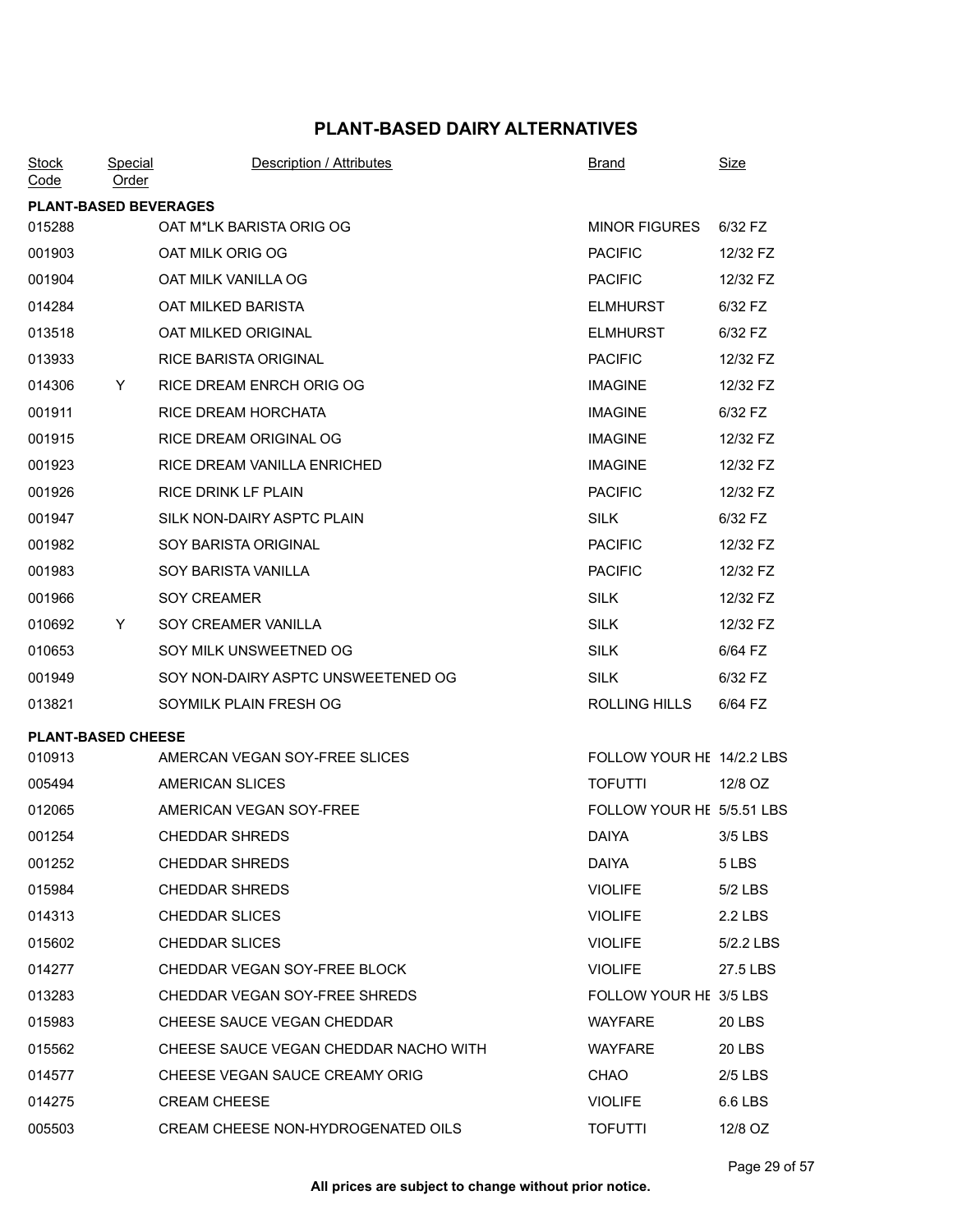| <b>Stock</b><br>Code | Special<br><b>Order</b>   | Description / Attributes             | <b>Brand</b>           | Size        |
|----------------------|---------------------------|--------------------------------------|------------------------|-------------|
|                      | <b>PLANT-BASED CHEESE</b> |                                      |                        |             |
| 005504               |                           | CREAM CHEESE NON-HYDROGENATED OILS   | <b>TOFUTTI</b>         | 30 LBS      |
| 014311               |                           | <b>FETA CHEESE</b>                   | <b>VIOLIFE</b>         | 2.65 LBS    |
| 014279               |                           | <b>FETA CHEESE</b>                   | <b>VIOLIFE</b>         | 8/2.65 LBS  |
| 001259               |                           | MOZZARELLA SHREDS                    | <b>DAIYA</b>           | 3/5 LBS     |
| 001257               |                           | <b>MOZZARELLA SHREDS</b>             | <b>DAIYA</b>           | 5 LBS       |
| 013182               |                           | <b>MOZZARELLA SHREDS</b>             | <b>VIOLIFE</b>         | 5/2 LBS     |
| 005516               |                           | MOZZARELLA SLICES                    | <b>TOFUTTI</b>         | 12/8 OZ     |
| 013183               |                           | MOZZARELLA VEGAN SOY-FREE BLOCK      | <b>VIOLIFE</b>         | 27.5 LBS    |
| 014312               |                           | PARMESAN GRATED CHEESE               | <b>VIOLIFE</b>         | 1.10 LBS    |
| 014278               |                           | PARMESAN GRATED CHEESE               | <b>VIOLIFE</b>         | 10/1.10 LBS |
| 005522               | Y.                        | PARMESAN SOY                         | <b>GALAXY</b>          | 4 OZ        |
| 016644               |                           | PIZZA SHREDS VEGAN                   | <b>PLEESE</b>          | 4/2.5 LBS   |
| 014315               |                           | PROVOLONE SLICES                     | <b>VIOLIFE</b>         | 2.2 LBS     |
| 015603               |                           | PROVOLONE SLICES                     | <b>VIOLIFE</b>         | 5/2.2 LBS   |
| 014314               |                           | SMOKED PROVOLONE SLICES              | <b>VIOLIFE</b>         | 2.2 LBS     |
| 015621               |                           | SMOKED PROVOLONE SLICES              | <b>VIOLIFE</b>         | 5/2.2 LBS   |
| 011840               |                           | <b>VEGAN PARM GRATED</b>             | FOLLOW YOUR HE 8/5 OZ  |             |
| 011839               |                           | <b>VEGAN PARM SHREDDED</b>           | FOLLOW YOUR HE 3/5 LBS |             |
| 011882               |                           | <b>VEGAN PARM SHREDDED</b>           | FOLLOW YOUR HE 5 LBS   |             |
|                      |                           | <b>PLANT-BASED CONDIMENTS</b>        |                        |             |
| 006751               |                           | <b>VEGENAISE ORIGINAL</b>            | FOLLOW YOUR HE 1 GAL   |             |
| 006752               |                           | <b>VEGENAISE ORIGINAL</b>            | FOLLOW YOUR HE 4/1 GAL |             |
| 007931               |                           | <b>VEGENAISE ORIGINAL</b>            | FOLLOW YOUR HE 5 GAL   |             |
| 006753               |                           | <b>VEGENAISE ORIGINAL OG</b>         | FOLLOW YOUR HE 1 GAL   |             |
| 008156               |                           | <b>VEGENAISE ORIGINAL OG</b>         | FOLLOW YOUR HE 4/1 GAL |             |
| 013608               |                           | <b>VEGENAISE SOY FREE</b>            | FOLLOW YOUR HE 4/1 GAL |             |
| 007874               |                           | <b>VEGENAISE SOY FREE</b>            | FOLLOW YOUR HE 5 GAL   |             |
|                      |                           | <b>PLANT-BASED EGGS &amp; BUTTER</b> |                        |             |
| 015342               | Y.                        | <b>BUTTER PLANT BASED</b>            | FORA FOODS             | 30/1 LB     |
| 014523               |                           | BUTTER STICKS VEGAN NO SALT OG       | MELT                   | 36/1 LB     |
| 014524               |                           | BUTTER STICKS VEGAN SALTED OG        | MELT                   | 36/1 LB     |
| 015820               |                           | BUTTER VEGAN CULTURED SALTED OG      | MIYOKO'S CREAM 2/3 LBS |             |
| 014520               |                           | BUTTER VEGAN NO SALT OG              | MELT                   | 30 LBS      |
| 014522               |                           | BUTTER VEGAN NO SALT OG              | MELT                   | 5 LBS       |
| 015187               |                           | BUTTER VEGAN RICH & CREAMY OG        | MELT                   | 12/13 OZ    |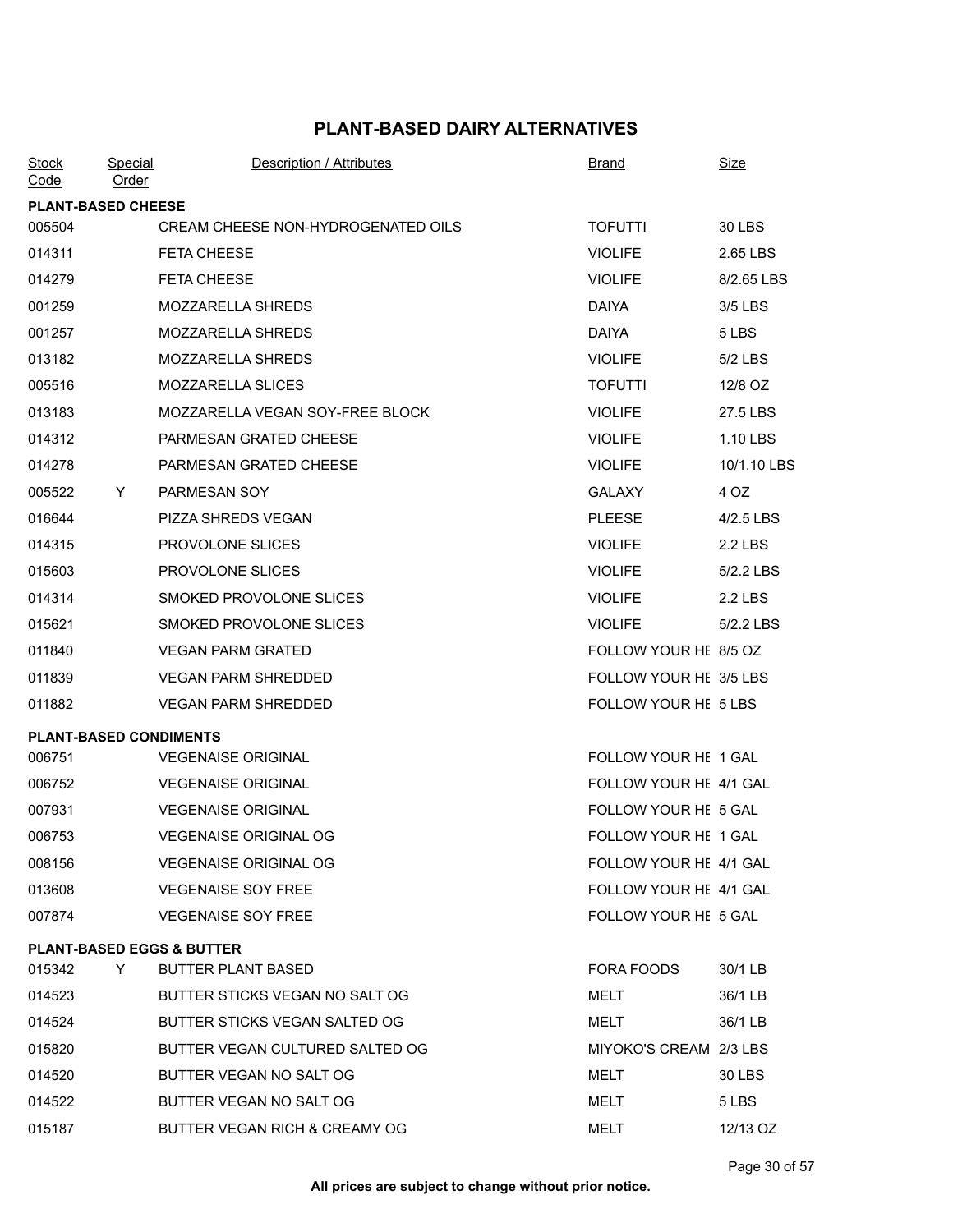| <b>Stock</b><br>Code         | Special<br>Order | Description / Attributes                   | <u>Brand</u>           | <b>Size</b>   |
|------------------------------|------------------|--------------------------------------------|------------------------|---------------|
|                              |                  | <b>PLANT-BASED EGGS &amp; BUTTER</b>       |                        |               |
| 014517                       |                  | BUTTER VEGAN SALTED OG                     | <b>MELT</b>            | 30 LBS        |
| 014521                       |                  | BUTTER VEGAN SALTED OG                     | MELT                   | 5 LBS         |
| 015188                       |                  | BUTTER VEGAN SALTED STICKS OG              | MELT                   | 12/16 OZ      |
| 011764                       | Y                | COCONUT SPREAD OG                          | EARTH BALANCE 6/10 OZ  |               |
| 002116                       |                  | <b>EGG REPLACER</b>                        | <b>ENER-G</b>          | 16 OZ         |
| 002117                       |                  | <b>EGG REPLACER GF</b>                     | ENER-G                 | 12/16 OZ      |
| 002120                       |                  | <b>EGG REPLACER GF</b>                     | ENER-G                 | <b>50 LBS</b> |
| 014055                       |                  | FROZEN EGG LIQUID PLANT BASED              | <b>JUST EGG</b>        | 15/2 LBS      |
| 014089                       |                  | FROZEN EGG PATTY FOLDED PLANT BASED        | <b>JUST EGG</b>        | 120/2 OZ      |
| 003997                       |                  | <b>MARGARINE BUTTERY 4 STICKS</b>          | EARTH BALANCE 18/16 OZ |               |
| 004011                       |                  | MARGARINE BUTTERY SPRD WHIPPED OG          | EARTH BALANCE 12/13 OZ |               |
| 009214                       |                  | MARGARINE BUTTERY STICK SOY FREE           | EARTH BALANCE 18/16 OZ |               |
| 004002                       | Y                | <b>MARGARINE NATURAL</b>                   | <b>EARTH BALANCE</b>   | 18/15 OZ      |
| 004003                       |                  | <b>MARGARINE NATURAL</b>                   | EARTH BALANCE 6/45 OZ  |               |
| 004004                       |                  | MARGARINE NATURAL SF                       | EARTH BALANCE 30 LBS   |               |
| <b>PLANT-BASED ICE CREAM</b> |                  |                                            |                        |               |
| 014601                       |                  | <b>BREAD &amp; ROSES OG</b>                | <b>BLUE MARBLE</b>     | 3 GAL         |
| 014604                       |                  | BROOKLYN BLACK & WHITE COOKIE OG           | <b>BLUE MARBLE</b>     | 3 GAL         |
| 002537                       |                  | CHOCOLATE CHIP COOKIE                      | <b>TEMPT</b>           | 3 GAL         |
| 002548                       |                  | <b>CHOCOLATE FAIR TRADE</b>                | <b>TEMPT</b>           | 3 GAL         |
| 013952                       |                  | COCONUT VANILLA                            | <b>BLUE MARBLE</b>     | 3 GAL         |
| 002558                       |                  | <b>COFFEE FAIR TRADE</b>                   | <b>TEMPT</b>           | 3 GAL         |
| 002577                       |                  | <b>FRENCH VANILLA</b>                      | <b>TEMPT</b>           | 3 GAL         |
| 002586                       |                  | MINT CHOCOLATE CHIP                        | <b>TEMPT</b>           | 3 GAL         |
| 014602                       |                  | MINT CHOCOLATE CONFETTI OG                 | <b>BLUE MARBLE</b>     | 3 GAL         |
| 012657                       |                  | PEACH COBBLER                              | <b>TEMPT</b>           | 3 GAL         |
| 012656                       |                  | PINEAPPLE                                  | <b>TEMPT</b>           | 3 GAL         |
| 002598                       |                  | <b>PUMPKIN PIE</b>                         | TEMPT                  | 3 GAL         |
| 014603                       |                  | RASPBERRY CHOCOLATE CONFETTI OG            | <b>BLUE MARBLE</b>     | 3 GAL         |
| 002610                       |                  | <b>STRAWBERRY</b>                          | <b>TEMPT</b>           | 3 GAL         |
| 012658                       |                  | <b>TRIPPLE THREAT</b>                      | <b>TEMPT</b>           | 3 GAL         |
| 002619                       |                  | VANILLA CREAMY OG                          | SO DELICIOUS           | 6/32 OZ       |
|                              |                  | <b>PLANT-BASED SOUR CREAM &amp; YOGURT</b> |                        |               |
| 011787                       |                  | SOY SOUR CREAM                             | FOLLOW YOUR HE 4/16 OZ |               |
| 014616                       |                  | YOGURT COCONUT MILK PLAIN                  | ANITA'S YOGURT 2 GAL   |               |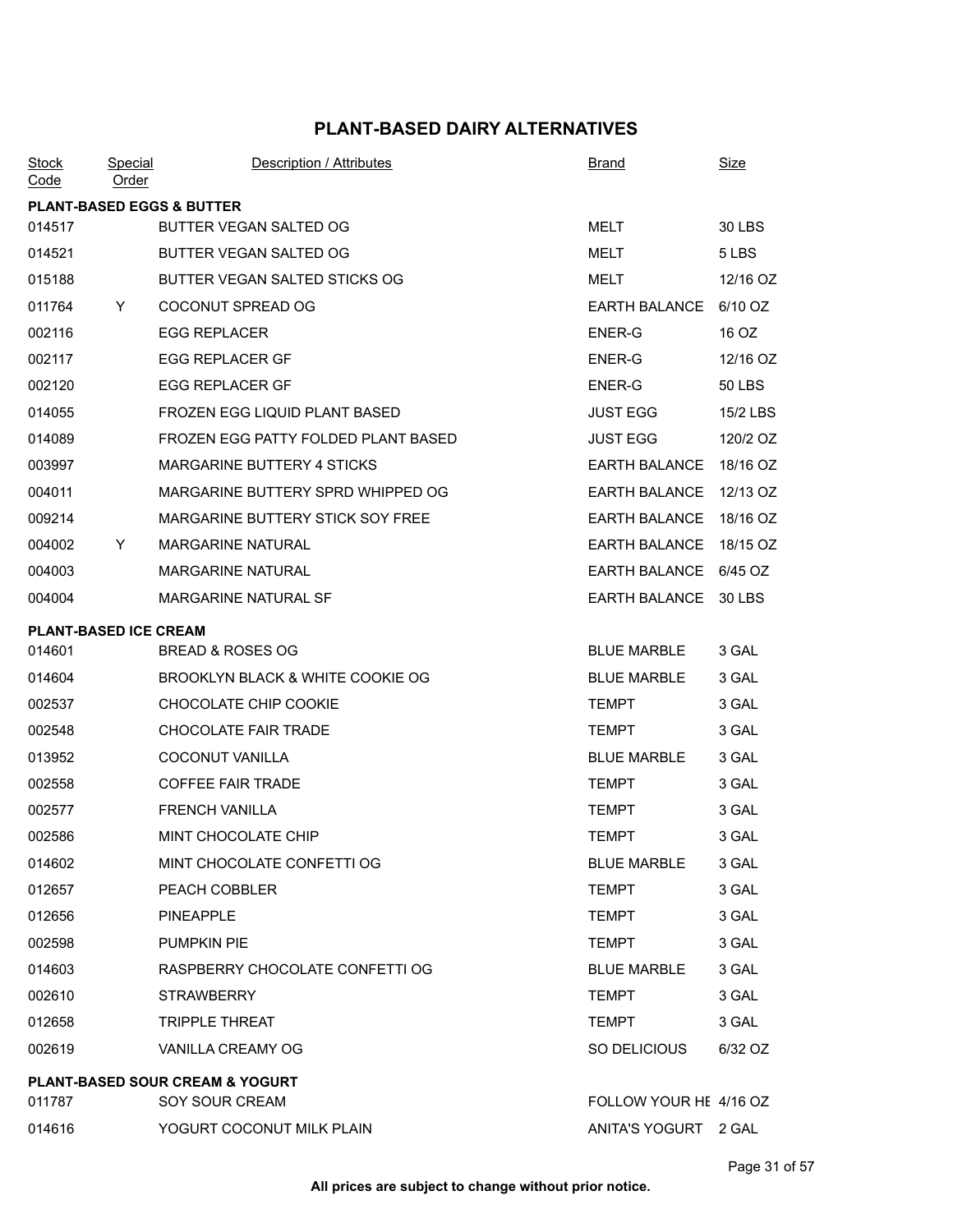| <b>Stock</b><br>$\overline{\textsf{Code}}$ | Special<br><u>Order</u> | Description / Attributes                   | <b>Brand</b> | <b>Size</b> |
|--------------------------------------------|-------------------------|--------------------------------------------|--------------|-------------|
|                                            |                         | <b>PLANT-BASED SOUR CREAM &amp; YOGURT</b> |              |             |
| 008754                                     |                         | YOGURT COCONUT MILK PLAIN OG               | SO DELICIOUS | 6/24 FZ     |
| 014321                                     |                         | YOGURT COCONUT OG                          | <b>COYO</b>  | 4 GAL       |
| 015302                                     | Y                       | YOGURT OAT MILK BLUBERRY                   | NANCY'S      | 6/6 FZ      |
| 014991                                     | Y                       | YOGURT OAT MILK PLAIN                      | NANCY'S      | $6/24$ FZ   |
| 015300                                     | Y                       | YOGURT OAT MILK PLAIN                      | NANCY'S      | 6/6 FZ      |
| 015301                                     | Y                       | YOGURT OAT MILK VANILLA                    | NANCY'S      | 6/6 FZ      |
| 014599                                     | Y                       | YOGURT PLANT BASED MANGO                   | LAVVA        | 12/5.3 OZ   |
| 014641                                     | Y                       | YOGURT PLANT BASED ORIGINAL                | LAVVA        | 6/16 OZ     |
| 014593                                     | Y                       | YOGURT PLANT BASED ORIGINAL                | LAVVA        | 6/16 OZ     |
| 014595                                     | Y                       | YOGURT PLANT BASED RASPBERRY               | LAVVA        | 12/5.3 OZ   |
| 014594                                     | Y                       | YOGURT PLANT BASED STRAWBERRY              | LAVVA        | 12/5.3 OZ   |
| 014598                                     | Y                       | YOGURT PLANT BASED VANILLA                 | LAVVA        | 12/5.3 OZ   |
| 014642                                     | Y                       | YOGURT PLANT BASED VANILLA                 | LAVVA        | 6/16 OZ     |

# **BAKING**

|   | Description / Attributes    | <b>Brand</b>       | Size            |
|---|-----------------------------|--------------------|-----------------|
|   |                             |                    |                 |
|   | <b>ARROWROOT</b>            | <b>BULK</b>        | <b>10 LBS</b>   |
|   | <b>ARROWROOT</b>            | <b>BULK</b>        | 55 LBS          |
|   | BAKING POWDER ALUMINUM FREE | <b>FRONTIER</b>    | 5 LBS           |
|   | <b>BAKING SODA</b>          | <b>FRONTIER</b>    | 1LB             |
|   | <b>CORNSTARCH OG</b>        | <b>FRONTIER</b>    | 1LB             |
|   | <b>CREAM OF TARTAR</b>      | <b>FRONTIER</b>    | 1 <sub>LB</sub> |
|   | <b>GLYCERIN REFINED</b>     | <b>BULK</b>        | 1 GAL           |
| Y | <b>PECTIN</b>               | <b>WEM</b>         | 1LB             |
| Y | PIE SHELLS 6" FROZEN        | <b>DEWY MEADOW</b> | 30 CT           |
| Y | PIE SHELLS 9" FROZEN        | <b>DEWY MEADOW</b> | 24 CT           |
| Y | PIE TOPPERS 6" FROZEN       | <b>DEWY MEADOW</b> | 60 CT           |
|   | POTATO STARCH GF            | <b>BULK</b>        | 55.2 LBS        |
|   | SHORTENING PALM OIL         | <b>DAABON</b>      | <b>50 LBS</b>   |
|   | SHORTENING PALM OIL OG      | <b>SPECTRUM</b>    | 12/24 OZ        |
|   | SHORTENING PALM OIL OG      | <b>SPECTRUM</b>    | 24 OZ           |
|   | SHORTENING PALM OIL OG      | <b>DAABON</b>      | 33 LBS          |
|   | YEAST BAKING ACTIVE DRY     | <b>BULK</b>        | 2 LBS           |
|   | Order<br><b>BAKING AIDS</b> | Special            |                 |

#### **CHOCOLATE, COCOA, CACAO & CAROB**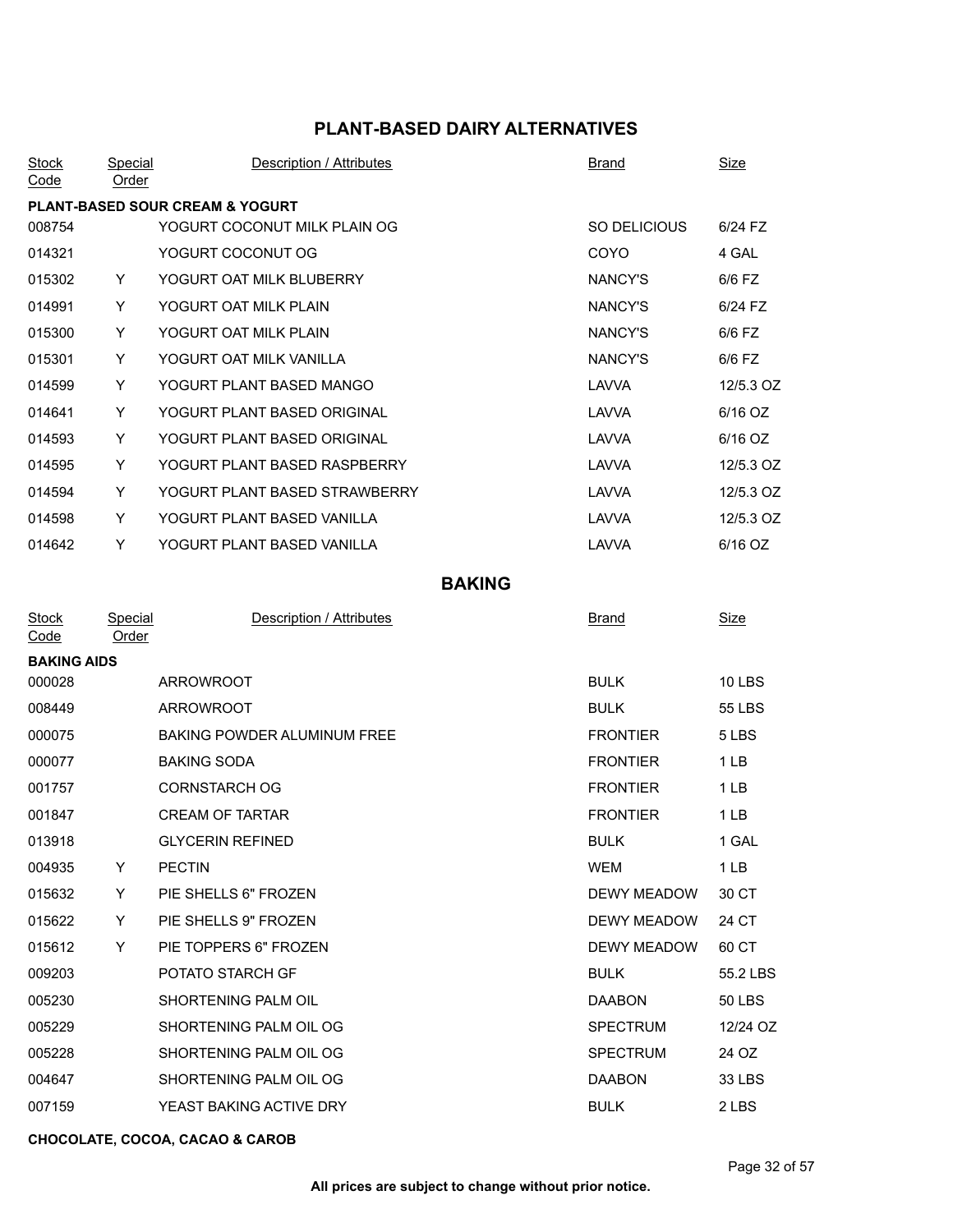## **BAKING**

| <b>Order</b> | Description / Attributes               | <b>Brand</b>                                                                          | Size          |
|--------------|----------------------------------------|---------------------------------------------------------------------------------------|---------------|
|              |                                        |                                                                                       |               |
|              | CACAO NIBS RAW OG                      | <b>USF</b>                                                                            | 33 LBS        |
|              | CACAO NIBS RAW OG                      | <b>BULK</b>                                                                           | 5 LBS         |
|              | CACAO POWDER RAW OG                    | <b>BULK</b>                                                                           | 5 LBS         |
|              | CACAO POWDER RAW OG                    | <b>USF</b>                                                                            | 55 LBS        |
|              | <b>CAROB POWDER</b>                    | <b>FRONTIER</b>                                                                       | 1LB           |
|              | CHOCOLATE CHIPS COCONUT SUGAR DARK 48% | <b>AGOSTONI</b>                                                                       | 40 LBS        |
|              | CHOCOLATE CHIPS DARK 45% 2000 CT OG    | <b>AGOSTONI</b>                                                                       | 40 LBS        |
|              | CHOCOLATE CHIPS DARK 45% 2000 CT OG    | <b>AGOSTONI</b>                                                                       | 5 LBS         |
|              | CHOCOLATE CHIPS MINI DF GF SEMISWT     | <b>ENJOY LIFE</b>                                                                     | 4/5 LBS       |
|              | CHOCOLATE CHIPS MINI DF GF SEMISWT     | <b>ENJOY LIFE</b>                                                                     | 5 LBS         |
|              | CHOCOLATE CHIPS MINI DF GF SEMISWT     | <b>ENJOY LIFE</b>                                                                     | <b>50 LBS</b> |
|              | CHOCOLATE CHUNKS DF GF SEMISWT         | <b>ENJOY LIFE</b>                                                                     | 50 LBS        |
|              | CHOCOLATE CHUNKS WHITE 1000CT OG       | <b>AGOSTONI</b>                                                                       | 40 LBS        |
|              | CHOCOLATE DARK BITTERSWEET             | CALLEBAU                                                                              | <b>11 LBS</b> |
|              | CHOCOLATE MORSELS DF GF DARK           | <b>ENJOY LIFE</b>                                                                     | <b>50 LBS</b> |
|              | CHOCOLATE WAFERS DARK 60% OG           | <b>AGOSTONI</b>                                                                       | 40 LBS        |
|              | CHOCOLATE WAFERS DARK 70% OG           | <b>AGOSTONI</b>                                                                       | 40 LBS        |
| Y.           | CHOCOLATE WHITE BELGIAN                | <b>BULK</b>                                                                           | <b>11 LBS</b> |
|              | COCOA DUTCHED POWDER OG                | <b>BULK</b>                                                                           | <b>25 LBS</b> |
|              | COCOA POWDER OG                        | <b>BULK</b>                                                                           | 5 LBS         |
|              | COCOA POWDER OG                        | <b>BULK</b>                                                                           | <b>50 LBS</b> |
|              |                                        |                                                                                       |               |
|              | EXTRACT ALMOND TYPE FLAVOR OG          | <b>GREENMT</b>                                                                        | 1 GAL         |
|              | EXTRACT ALMOND TYPE FLAVOR OG          | <b>GREENMT</b>                                                                        | 1 PT          |
|              | <b>EXTRACT COFFEE FLAVOR</b>           | <b>GREENMT</b>                                                                        | 1 QT          |
| Y            | <b>EXTRACT COFFEE FLAVOR</b>           | <b>GREENMT</b>                                                                        | 1 QT          |
|              | EXTRACT HAZELNUT                       | <b>GREENMT</b>                                                                        | 1 QT          |
|              | EXTRACT LEMON FLAVOR OG                | <b>FRONTIER</b>                                                                       | 16 FZ         |
|              | <b>EXTRACT LEMON OG</b>                | <b>GREENMT</b>                                                                        | 1 QT          |
|              | <b>EXTRACT ORANGE OG</b>               | <b>GREENMT</b>                                                                        | 1 QT          |
|              | EXTRACT PEPPERMINT FLAVOR OG           | <b>FRONTIER</b>                                                                       | 16 FZ         |
|              | EXTRACT SMOKE LIQUID NATURAL           | <b>GREENMT</b>                                                                        | 1 GAL         |
|              | EXTRACT SMOKE LIQUID NATURAL           | <b>GREENMT</b>                                                                        | 1 QT          |
|              | EXTRACT VANILLA PURE OG                | B.L.E.                                                                                | 4/1 GAL       |
| Y.           | EXTRACT VANILLA PURE OG                | B.L.E.                                                                                | DRUM          |
|              |                                        | <b>Special</b><br>CHOCOLATE, COCOA, CACAO & CAROB<br><b>EXTRACTS &amp; FLAVORINGS</b> |               |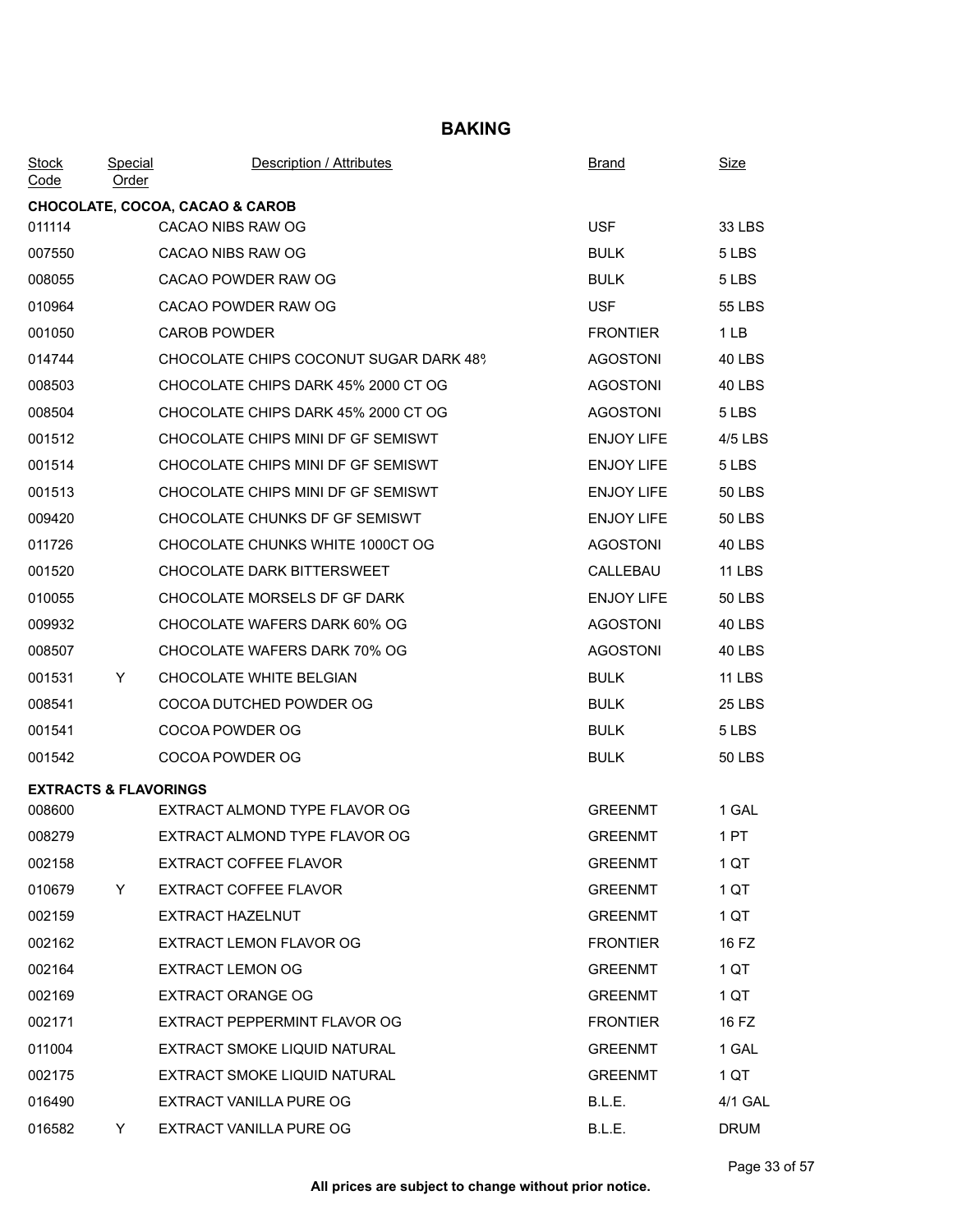## **BAKING**

| <b>Stock</b><br>Code             | <u>Special</u><br>Order | Description / Attributes        | Brand                         | <u>Size</u>   |  |  |
|----------------------------------|-------------------------|---------------------------------|-------------------------------|---------------|--|--|
| <b>EXTRACTS &amp; FLAVORINGS</b> |                         |                                 |                               |               |  |  |
| 002189                           |                         | EXTRACT VANILLA PURE SNGLE FOLD | B.L.E.                        | 1 GAL         |  |  |
| 002188                           |                         | EXTRACT VANILLA PURE SNGLE FOLD | B.L.E.                        | 1 QT          |  |  |
| 006745                           |                         | <b>VANILLA BEANS</b>            | B.L.E.                        | 1 LB          |  |  |
| <b>FLOUR</b>                     |                         |                                 |                               |               |  |  |
| 010156                           |                         | ALL PURPOSE GF                  | CUP 4 CUP                     | <b>25 LBS</b> |  |  |
| 015451                           |                         | ALL PURPOSE OG                  | <b>FARMER GROUND 25 LBS</b>   |               |  |  |
| 015458                           |                         | ALL PURPOSE WHOLE WHEAT OG      | FARMER GROUND 25 LBS          |               |  |  |
| 002221                           |                         | ALMOND BLANCHED GF              | <b>BULK</b>                   | 25 LBS        |  |  |
| 014727                           |                         | ALMOND BLANCHED MEAL OG         | <b>BULK</b>                   | 25 LBS        |  |  |
| 009742                           |                         | ALMOND NATURAL GF               | <b>BULK</b>                   | 25 LBS        |  |  |
| 012677                           |                         | AMARANTH GF OG                  | <b>FIREBIRD</b>               | <b>50 LBS</b> |  |  |
| 002229                           |                         | <b>BARLEY OG</b>                | <b>CHAMPLAIN VALLI 25 LBS</b> |               |  |  |
| 002278                           |                         | BREAD HI GLUTEN WHITE OG        | CHAMPLAIN VALLI 50 LBS        |               |  |  |
| 015230                           |                         | BREAD HI GLUTEN WHITE W/GERM OG | CHAMPLAIN VALLI 50 LBS        |               |  |  |
| 002232                           |                         | BREAD W/W OG                    | CHAMPLAIN VALLI 50 LBS        |               |  |  |
| 015459                           |                         | BREAD WHOLE WHEAT OG            | <b>FARMER GROUND 25 LBS</b>   |               |  |  |
| 014768                           |                         | <b>BROWN RICE FINE GF</b>       | W FOODS                       | <b>50 LBS</b> |  |  |
| 010298                           |                         | <b>BROWN RICE GF</b>            | <b>FIREBIRD</b>               | <b>50 LBS</b> |  |  |
| 010297                           |                         | <b>BROWN RICE GF OG</b>         | <b>FIREBIRD</b>               | <b>50 LBS</b> |  |  |
| 014733                           |                         | <b>BROWN RICE SUPER FINE GF</b> | W FOODS                       | <b>50 LBS</b> |  |  |
| 002246                           |                         | <b>BUCKWHEAT OG</b>             | <b>CHAMPLAIN VALLI 25 LBS</b> |               |  |  |
| 013494                           |                         | <b>CASSAVA GF</b>               | <b>BULK</b>                   | 55.2 LBS      |  |  |
| 014617                           |                         | COCONUT FLOUR GF OG             | <b>BULK</b>                   | 22 LBS        |  |  |
| 014732                           |                         | <b>CORNMEAL YELLOW GF</b>       | W FOODS                       | <b>50 LBS</b> |  |  |
| 015457                           |                         | EINKORN WHOLE OG                | <b>FARMER GROUND 25 LBS</b>   |               |  |  |
| 016560                           | Y                       | <b>FLAXSEED MEAL GOLDEN</b>     | <b>WOODLAND</b>               | <b>10 LBS</b> |  |  |
| 002207                           |                         | <b>FLAXSEED MEAL GOLDEN</b>     | <b>WOODLAND</b>               | <b>25 LBS</b> |  |  |
| 016755                           |                         | FLOUR ARTISAN SELECT OG         | KING ARTHUR                   | <b>50 LBS</b> |  |  |
| 015452                           |                         | FLOUR BREAD HIGH EXTRACTION OG  | <b>FARMER GROUND 25 LBS</b>   |               |  |  |
| 015453                           |                         | FLOUR BREAD HIGH EXTRACTION OG  | <b>FARMER GROUND 50 LBS</b>   |               |  |  |
| 011950                           | Y                       | FLOUR GF TAPIOCA STARCH OG      | <b>BULK</b>                   | 55 LBS        |  |  |
| 016369                           |                         | FLOUR MEASURE FOR MEASURE GF    | <b>KING ARTHUR</b>            | <b>50 LBS</b> |  |  |
| 015005                           |                         | <b>FONIO</b>                    | YOLELE                        | <b>10 LBS</b> |  |  |
| 015004                           |                         | <b>FONIO</b>                    | YOLELE                        | 50 LBS        |  |  |
| 014637                           |                         | GARBANZO GF OG                  | <b>FIREBIRD</b>               | 50 LBS        |  |  |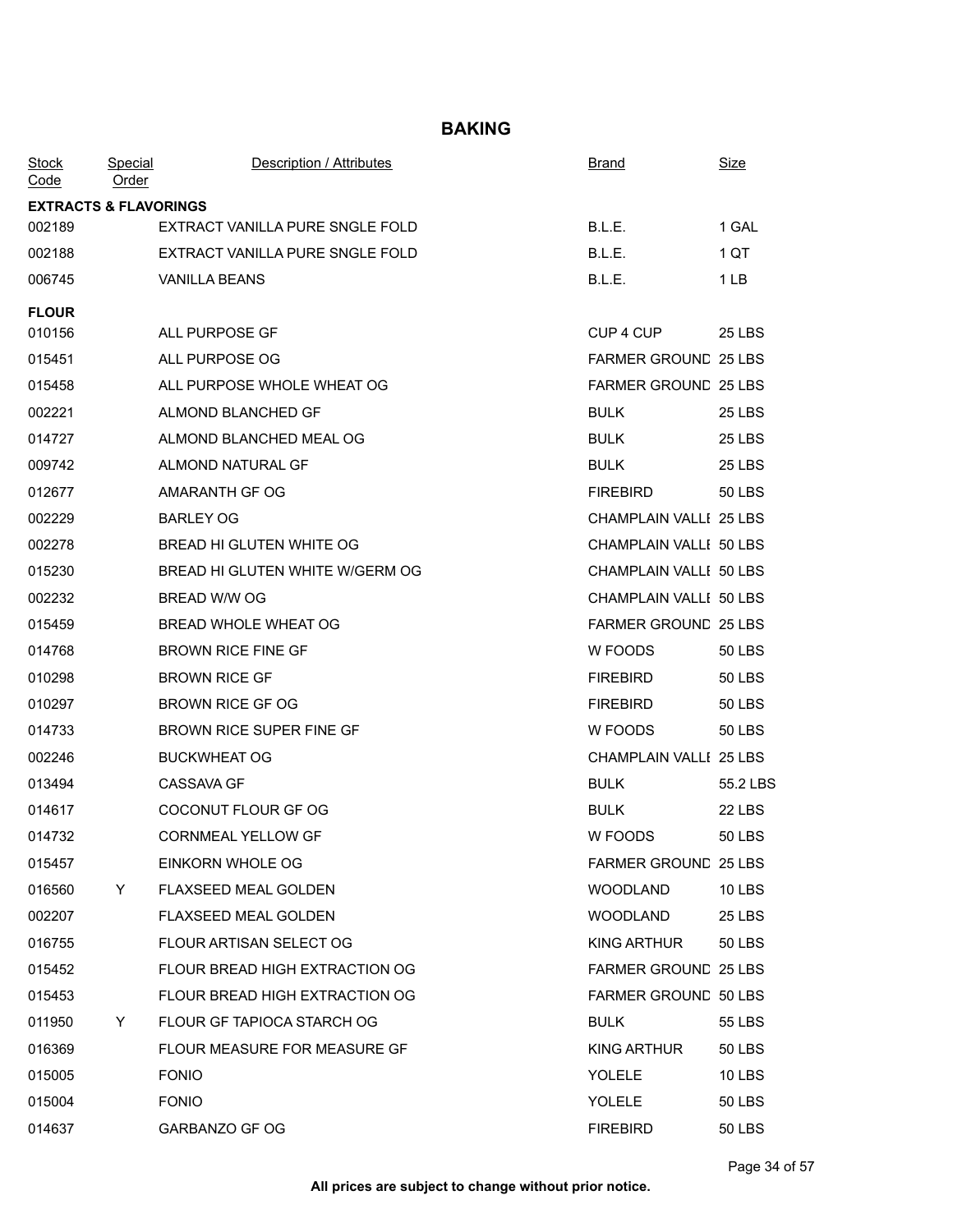**BAKING**

| <b>Stock</b><br>Code | Special<br>Order | <b>Description / Attributes</b> | <b>Brand</b>                | <b>Size</b>   |
|----------------------|------------------|---------------------------------|-----------------------------|---------------|
| <b>FLOUR</b>         |                  |                                 |                             |               |
| 015454               |                  | <b>GR/POLENTA OG</b>            | FARMER GROUND 25 LBS        |               |
| 013090               |                  | <b>GREEN BANANA FLOUR GF OG</b> | <b>BULK</b>                 | <b>22 LBS</b> |
| 002274               |                  | <b>HARD RED SPRING OG</b>       | EDEN FOODS                  | <b>50 LBS</b> |
| 012579               |                  | <b>MILLET GF</b>                | <b>FIREBIRD</b>             | <b>50 LBS</b> |
| 012530               |                  | OAT GF                          | <b>BULK</b>                 | 50 LBS        |
| 015617               | Y                | OAT GF                          | <b>BULK</b>                 | 50 LBS        |
| 012829               |                  | OAT GF OG                       | <b>BULK</b>                 | 50 LBS        |
| 011247               |                  | <b>OO GLUTEN FREE</b>           | <b>CAPUTO</b>               | <b>11 LBS</b> |
| 011246               |                  | OO PIZZERIA                     | <b>CAPUTO</b>               | 55 LBS        |
| 002290               |                  | PASTRY W/W OG                   | CHAMPLAIN VALLI 50 LBS      |               |
| 015456               |                  | PASTRY WHITE OG                 | <b>FARMER GROUND 25 LBS</b> |               |
| 002299               |                  | PASTRY WHITE OG                 | CHAMPLAIN VALLI 50 LBS      |               |
| 016336               | Y                | PECAN FLOUR                     | <b>BULK</b>                 | 30 LBS        |
| 015455               |                  | RYE OG                          | FARMER GROUND 25 LBS        |               |
| 002313               |                  | RYE OG                          | CHAMPLAIN VALLI 50 LBS      |               |
| 014731               |                  | SORGHUM GF                      | W FOODS                     | 50 LBS        |
| 011949               |                  | SORGHUM GF OG                   | <b>FIREBIRD</b>             | 50 LBS        |
| 002329               |                  | SPELT WHITE OG                  | CHAMPLAIN VALLI 50 LBS      |               |
| 002334               |                  | SPELT WHOLE OG                  | CHAMPLAIN VALLI 50 LBS      |               |
| 009092               |                  | <b>TAPIOCA STARCH GF</b>        | <b>BULK</b>                 | 55.2 LBS      |
| 002347               |                  | UNBLEACHED WHITE NO GERM OG     | CHAMPLAIN VALLI 50 LBS      |               |
| 002351               |                  | UNBLEACHED WHITE W/GERM OG      | CHAMPLAIN VALLI 50 LBS      |               |
| 014729               |                  | WHITE RICE MEDIUM COARSE GF     | W FOODS                     | <b>50 LBS</b> |
| 014730               |                  | WHITE RICE MEDIUM FINE GF       | W FOODS                     | <b>50 LBS</b> |
| 014998               |                  | WHITE RICE MEDIUM SUPERFINE GF  | W FOODS                     | <b>50 LBS</b> |
|                      |                  |                                 |                             |               |

# **BOB'S RED MILL PRODUCTS**

| <b>Stock</b><br>Code | Special<br>Order       | Description / Attributes | Brand                 | <u>Size</u> |  |  |  |
|----------------------|------------------------|--------------------------|-----------------------|-------------|--|--|--|
|                      | <b>BRM BAKING AIDS</b> |                          |                       |             |  |  |  |
| 000029               |                        | ARROWROOT STARCH GF      | <b>BOB'S RED MILL</b> | 25 LBS      |  |  |  |
| 008059               |                        | <b>CORNSTARCH GF</b>     | <b>BOB'S RED MILL</b> | 25 LBS      |  |  |  |
| 014964               |                        | <b>GUAR GUM GF</b>       | <b>BOB'S RED MILL</b> | 5/8 OZ      |  |  |  |
| 005008               |                        | POTATO STARCH GF         | <b>BOB'S RED MILL</b> | 25 LBS      |  |  |  |
| 007155               |                        | <b>XANTHAN GF</b>        | <b>BOB'S RED MILL</b> | 5 LBS       |  |  |  |

**BRM CEREAL**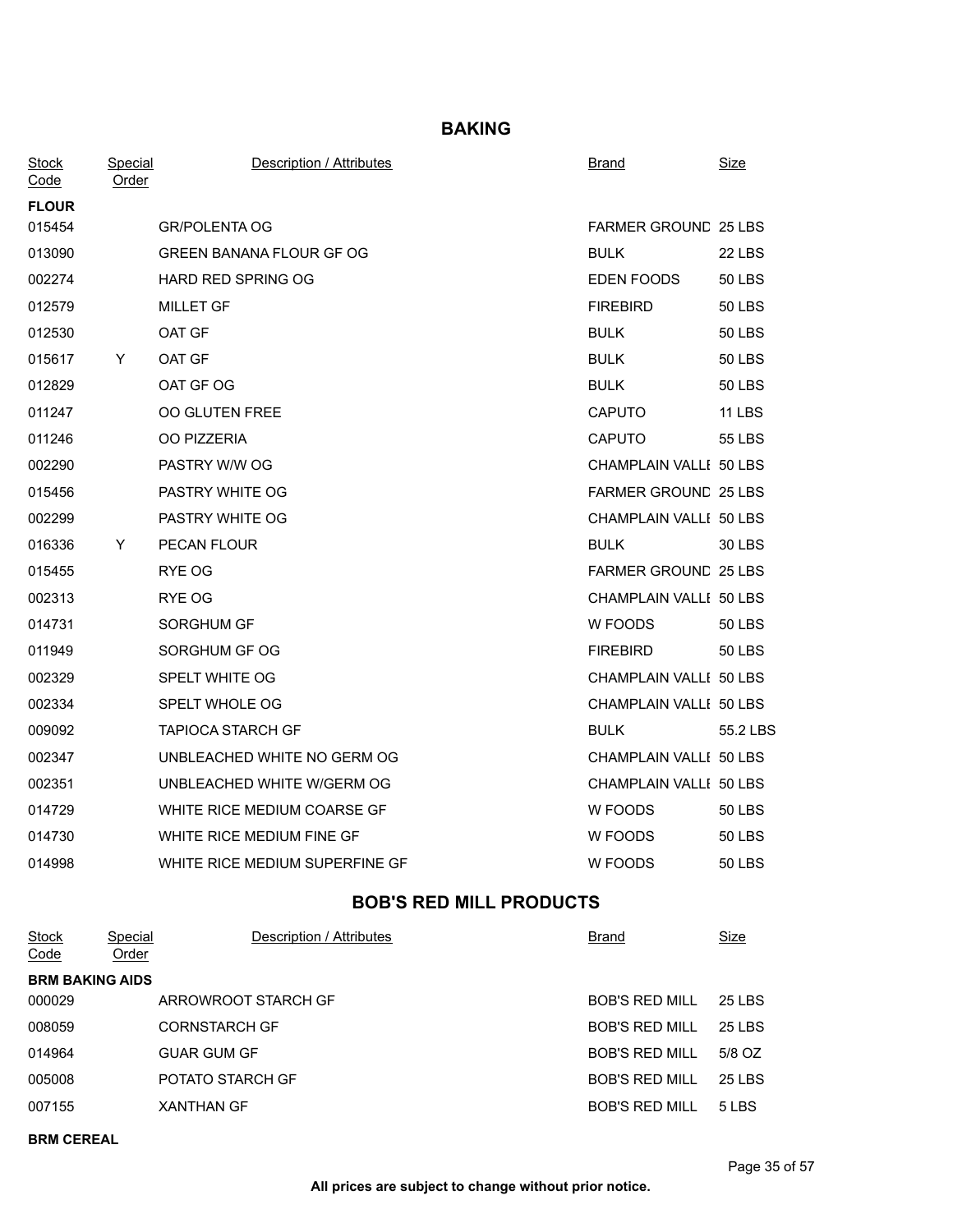## **BOB'S RED MILL PRODUCTS**

| <b>Stock</b><br>Code | Special<br>Order | Description / Attributes        | Brand                 | Size          |
|----------------------|------------------|---------------------------------|-----------------------|---------------|
| <b>BRM CEREAL</b>    |                  |                                 |                       |               |
| 009728               |                  | CEREAL 10 GRAIN ROLLED          | <b>BOB'S RED MILL</b> | <b>25 LBS</b> |
| 001056               | Y.               | <b>CEREAL 5 GRAIN ROLLED</b>    | <b>BOB'S RED MILL</b> | 25 LBS        |
| 001058               |                  | <b>CEREAL 7 GRAIN ROLLED</b>    | <b>BOB'S RED MILL</b> | 25 LBS        |
| 013432               |                  | <b>GRANOLA HONEY OAT</b>        | <b>BOB'S RED MILL</b> | 25 LBS        |
| <b>BRM FLOUR</b>     |                  |                                 |                       |               |
| 009741               |                  | 1:1 BAKING FLOUR GF             | <b>BOB'S RED MILL</b> | <b>25 LBS</b> |
| 002260               |                  | ALL PURP BAKING GF              | <b>BOB'S RED MILL</b> | <b>25 LBS</b> |
| 007891               |                  | ALMOND BLANCHED MEAL GF         | <b>BOB'S RED MILL</b> | <b>25 LBS</b> |
| 008202               |                  | AMARANTH OG                     | <b>BOB'S RED MILL</b> | 25 LBS        |
| 007526               |                  | <b>BROWN RICE GF</b>            | <b>BOB'S RED MILL</b> | 25 LBS        |
| 010233               |                  | <b>CORN OG</b>                  | <b>BOB'S RED MILL</b> | <b>25 LBS</b> |
| 010859               |                  | <b>FLOUR SEMOLINA</b>           | <b>BOB'S RED MILL</b> | 25 LBS        |
| 009272               |                  | <b>GARBANZO GF</b>              | <b>BOB'S RED MILL</b> | 25 LBS        |
| 007904               |                  | GARBANZO/FAVA GF                | <b>BOB'S RED MILL</b> | 25 LBS        |
| 010703               |                  | <b>GLUTEN VITAL WHEAT</b>       | <b>BOB'S RED MILL</b> | 25 LBS        |
| 007748               |                  | <b>MILLET GF</b>                | <b>BOB'S RED MILL</b> | <b>25 LBS</b> |
| 009746               |                  | OAT GF                          | <b>BOB'S RED MILL</b> | 25 LBS        |
| 012164               |                  | PALEO BAKING                    | <b>BOB'S RED MILL</b> | <b>25 LBS</b> |
| 013560               |                  | PASTRY WHOLE WHEAT OG           | <b>BOB'S RED MILL</b> | 25 LBS        |
| 012991               |                  | POTATO FLAKES                   | <b>BOB'S RED MILL</b> | <b>25 LBS</b> |
| 002304               |                  | POTATO GF                       | <b>BOB'S RED MILL</b> | 25 LBS        |
| 002261               |                  | QUINOA OG                       | <b>BOB'S RED MILL</b> | 25 LBS        |
| 002262               |                  | SORGHUM SWEET WHITE GF          | <b>BOB'S RED MILL</b> | 25 LBS        |
| 007831               |                  | SWEET WHITE RICE GF             | <b>BOB'S RED MILL</b> | <b>25 LBS</b> |
| 002264               |                  | <b>TAPIOCA GF</b>               | BOB'S RED MILL        | 25 LBS        |
| 008534               |                  | TEFF GF                         | <b>BOB'S RED MILL</b> | 25 LBS        |
| 015415               | Y.               | UNBLEACHED WHITE ALL PURPOSE OG | <b>BOB'S RED MILL</b> | 25 LBS        |
| 002268               |                  | WHITE RICE GF                   | <b>BOB'S RED MILL</b> | 25 LBS        |
| 011988               |                  | WHITE RICE GF OG                | <b>BOB'S RED MILL</b> | 25 LBS        |
| 015427               | Y                | <b>WHOLE WHEAT OG</b>           | <b>BOB'S RED MILL</b> | 25 LBS        |
| <b>BRM GRAINS</b>    |                  |                                 |                       |               |
| 009782               |                  | AMARANTH GF OG                  | BOB'S RED MILL        | 25 LBS        |
| 012823               |                  | <b>CORN GRITS WHITE</b>         | <b>BOB'S RED MILL</b> | 25 LBS        |
| 013172               |                  | <b>CORN GRITS/POLENTA</b>       | BOB'S RED MILL        | 25 LBS        |
| 015487               |                  | CORN GRITS/POLENTA OG           | BOB'S RED MILL        | 25 LBS        |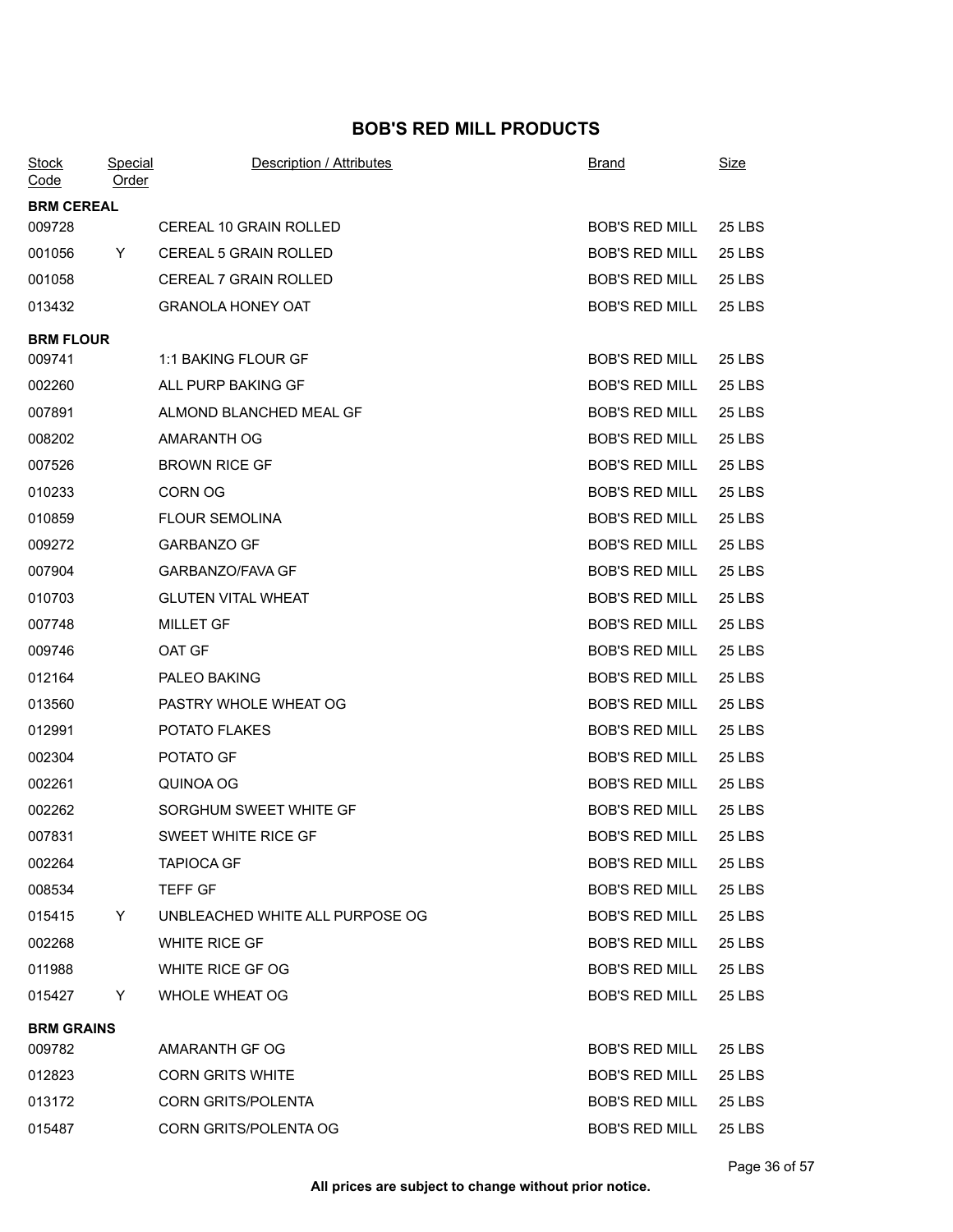## **BOB'S RED MILL PRODUCTS**

| <b>Stock</b><br>Code | Special<br>Order  | <b>Description / Attributes</b> |  | <b>Brand</b>          | <b>Size</b>   |  |  |
|----------------------|-------------------|---------------------------------|--|-----------------------|---------------|--|--|
| <b>BRM GRAINS</b>    |                   |                                 |  |                       |               |  |  |
| 009785               |                   | <b>CORNMEAL MEDIUM OG</b>       |  | <b>BOB'S RED MILL</b> | <b>25 LBS</b> |  |  |
| 009786               |                   | <b>FARRO OG</b>                 |  | <b>BOB'S RED MILL</b> | 25 LBS        |  |  |
| 003095               |                   | OATS ROLLED GF                  |  | <b>BOB'S RED MILL</b> | <b>25 LBS</b> |  |  |
| 009788               |                   | OATS ROLLED QUICK GF            |  | <b>BOB'S RED MILL</b> | <b>25 LBS</b> |  |  |
| 013284               |                   | OATS ROLLED REGULAR OG          |  | <b>BOB'S RED MILL</b> | 25 LBS        |  |  |
| 010704               |                   | OATS ROLLED THICK               |  | <b>BOB'S RED MILL</b> | 50 LBS        |  |  |
| 009789               |                   | OATS STEEL CUT GF               |  | <b>BOB'S RED MILL</b> | <b>25 LBS</b> |  |  |
| 015414               | Y                 | OATS STEEL CUT OG               |  | <b>BOB'S RED MILL</b> | <b>25 LBS</b> |  |  |
| <b>BRM MIXES</b>     |                   |                                 |  |                       |               |  |  |
| 008744               |                   | MIX CAKE VANILLA GF             |  | <b>BOB'S RED MILL</b> | <b>25 LBS</b> |  |  |
| 009806               | Y                 | MIX PANCAKE & WAFFLE 10 GRAIN   |  | <b>BOB'S RED MILL</b> | <b>25 LBS</b> |  |  |
| 007419               |                   | <b>MIX PANCAKE GF</b>           |  | <b>BOB'S RED MILL</b> | <b>25 LBS</b> |  |  |
| 009808               |                   | MIX PIZZA CRUST GF              |  | <b>BOB'S RED MILL</b> | <b>25 LBS</b> |  |  |
| 005458               |                   | MIX SOUP 13 BEAN                |  | <b>BOB'S RED MILL</b> | <b>25 LBS</b> |  |  |
| <b>BRM SEEDS</b>     |                   |                                 |  |                       |               |  |  |
| 009844               |                   | FLAX BROWN WHOLE GF             |  | <b>BOB'S RED MILL</b> | <b>25 LBS</b> |  |  |
| 007836               |                   | FLAXSEED MEAL BROWN GF OG       |  | <b>BOB'S RED MILL</b> | <b>25 LBS</b> |  |  |
| 002215               |                   | FLAXSEED MEAL GOLDEN GF OG      |  | <b>BOB'S RED MILL</b> | <b>25 LBS</b> |  |  |
|                      | <b>SWEETENERS</b> |                                 |  |                       |               |  |  |

| <b>Stock</b><br>Code | Special<br><u>Order</u> | Description / Attributes         | <b>Brand</b>     | <b>Size</b>   |
|----------------------|-------------------------|----------------------------------|------------------|---------------|
| <b>DRY</b>           |                         |                                  |                  |               |
| 013730               | Y                       | BROWN RICE SYRUP 28 DE POWDER OG | <b>SUZANNES</b>  | 44 LBS        |
| 014575               |                         | CORN SYRUP 30 DE POWDER NON GMO  | <b>BULK</b>      | 55 LBS        |
| 006162               |                         | <b>SUCANAT</b>                   | <b>WHOLESOME</b> | <b>50 LBS</b> |
| 006165               |                         | SUCANAT OG                       | <b>WHOLESOME</b> | 12/2 LBS      |
| 006166               |                         | SUCANAT OG                       | <b>WHOLESOME</b> | <b>50 LBS</b> |
| 012058               |                         | SUGAR BROWN DARK OG              | <b>BULK</b>      | <b>50 LBS</b> |
| 006169               |                         | SUGAR BROWN DARK OG              | <b>WHOLESOME</b> | 6/24 OZ       |
| 012057               |                         | SUGAR BROWN LIGHT OG             | <b>BULK</b>      | 50 LBS        |
| 006172               |                         | SUGAR BROWN LIGHT OG             | <b>WHOLESOME</b> | 6/24 OZ       |
| 007833               |                         | SUGAR CANE REFIND NATURAL        | <b>BULK</b>      | 50 LBS        |
| 006186               |                         | SUGAR ECJ FAIR TRADE OG          | <b>WHOLESOME</b> | <b>50 LBS</b> |
| 006190               |                         | SUGAR ECJ OG                     | <b>BULK</b>      | 50 LBS        |
| 006195               |                         | <b>SUGAR OG</b>                  | <b>WHOLESOME</b> | 12/2 LBS      |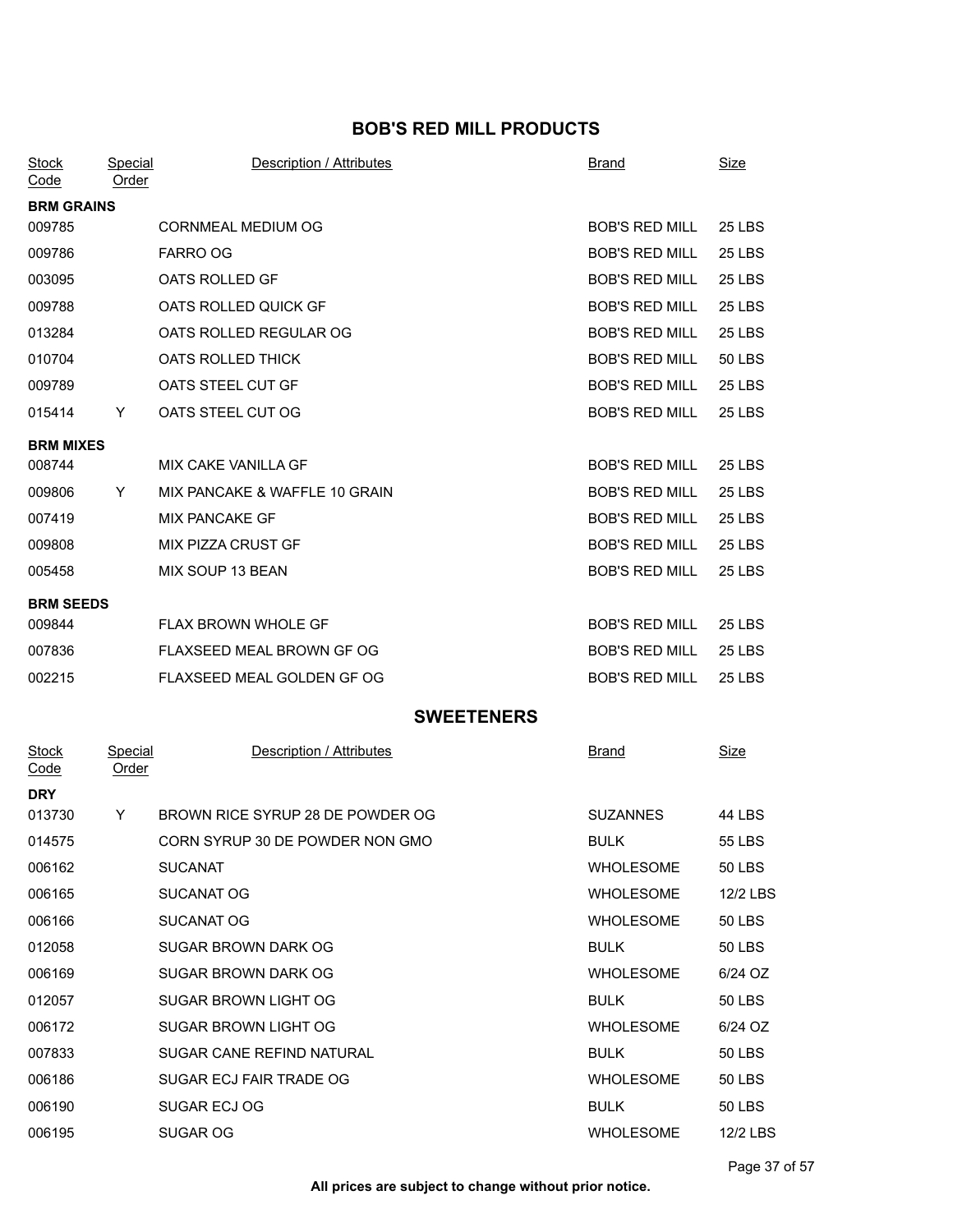## **SWEETENERS**

| <b>Stock</b><br>Code | Special<br>Order | Description / Attributes              | <b>Brand</b>     | Size          |
|----------------------|------------------|---------------------------------------|------------------|---------------|
| <b>DRY</b>           |                  |                                       |                  |               |
| 006197               |                  | SUGAR PACKETS LOOSE OG                | <b>WHOLESOME</b> | 1000 CT       |
| 009249               |                  | SUGAR PALM COCONUT OG                 | <b>BULK</b>      | 5 LBS         |
| 015504               |                  | SUGAR PALM COCONUT OG                 | <b>BULK</b>      | 55 LBS        |
| 006200               |                  | SUGAR POWDERED 6X OG                  | <b>WHOLESOME</b> | <b>50 LBS</b> |
| 006201               |                  | SUGAR POWDERED OG                     | <b>WHOLESOME</b> | 6/1 LBS       |
| 006203               |                  | <b>SUGAR RAW FT</b>                   | <b>WHOLESOME</b> | 12/1.5 LBS    |
| 006205               |                  | SUGAR RAW PACKETS FT                  | <b>WHOLESOME</b> | 1000 CT       |
| 015233               |                  | SUGAR TURBINADO RAW OG                | <b>WHOLESOME</b> | 12/1.5 LBS    |
| 006214               |                  | SUGAR TURBINADO/DEMERARA              | <b>WHOLESOME</b> | 50 LBS        |
| 007888               |                  | SWEETNER/STEVIA OG                    | <b>WHOLESOME</b> | 1000 CT       |
| <b>LIQUID</b>        |                  |                                       |                  |               |
| 008385               |                  | AGAVE NECTAR BLUE OG                  | <b>WHOLESOME</b> | 5 GAL         |
| 006097               |                  | AGAVE NECTAR CLEAR OG                 | <b>BULK</b>      | 5 GAL         |
| 007574               |                  | AGAVE NECTAR DARK OG                  | <b>BULK</b>      | 1 GAL         |
| 007924               |                  | AGAVE NECTAR DARK OG                  | <b>BULK</b>      | 4/1 GAL       |
| 008170               |                  | AGAVE NECTAR DARK OG                  | <b>BULK</b>      | 5 GAL         |
| 006092               |                  | AGAVE NECTAR DARK RAW OG              | <b>WHOLESOME</b> | 5 GAL         |
| 006098               |                  | AGAVE NECTAR LIGHT OG                 | <b>BULK</b>      | 1 GAL         |
| 006101               |                  | AGAVE NECTAR LIGHT OG                 | <b>BULK</b>      | 4/1 GAL       |
| 006102               |                  | AGAVE NECTAR LIGHT OG                 | <b>BULK</b>      | 5 GAL         |
| 015400               |                  | BROWN RICE 42 DE SYRUP                | <b>SUZANNES</b>  | <b>DRUM</b>   |
| 006110               |                  | <b>BROWN RICE SYRUP OG</b>            | <b>SUZANNES</b>  | 1 GAL         |
| 006113               |                  | <b>BROWN RICE SYRUP OG</b>            | <b>SUZANNES</b>  | 60 LBS        |
| 011986               |                  | <b>BROWN RICE SYRUP OG</b>            | <b>SUZANNES</b>  | <b>DRUM</b>   |
| 006128               |                  | HONEY WILDFLOWER                      | <b>SUZANNES</b>  | 5 LBS         |
| 006129               |                  | HONEY WILDFLOWER                      | <b>SUZANNES</b>  | 6/5 LBS       |
| 012247               |                  | HONEY WILDFLOWER OG                   | <b>BULK</b>      | 5 LBS         |
| 012196               |                  | HONEY WILDFLOWER OG                   | <b>BULK</b>      | 6/5 LBS       |
| 006131               |                  | <b>HONEY WILDFLOWER OG</b>            | <b>BULK</b>      | 60 LBS        |
| 006139               |                  | MAPLE SYRUP GRADE A DARK & ROBUST OG  | <b>BULK</b>      | 1 GAL         |
| 007500               |                  | MAPLE SYRUP GRADE A DARK & ROBUST OG  | <b>BULK</b>      | 4/1 GAL       |
| 009935               |                  | MAPLE SYRUP GRADE A DARK & ROBUST OG  | <b>BULK</b>      | 5 GAL         |
| 006137               |                  | MAPLE SYRUP GRADE A VRY DARK&STRNG OG | <b>BULK</b>      | 1 GAL         |
| 014219               |                  | MAPLE SYRUP GRADE A VRY DARK&STRNG OG | <b>BULK</b>      | 4/1 GAL       |
| 006141               |                  | MAPLE SYRUP GRADE A VRY DARK&STRNG OG | <b>BULK</b>      | 5 GAL         |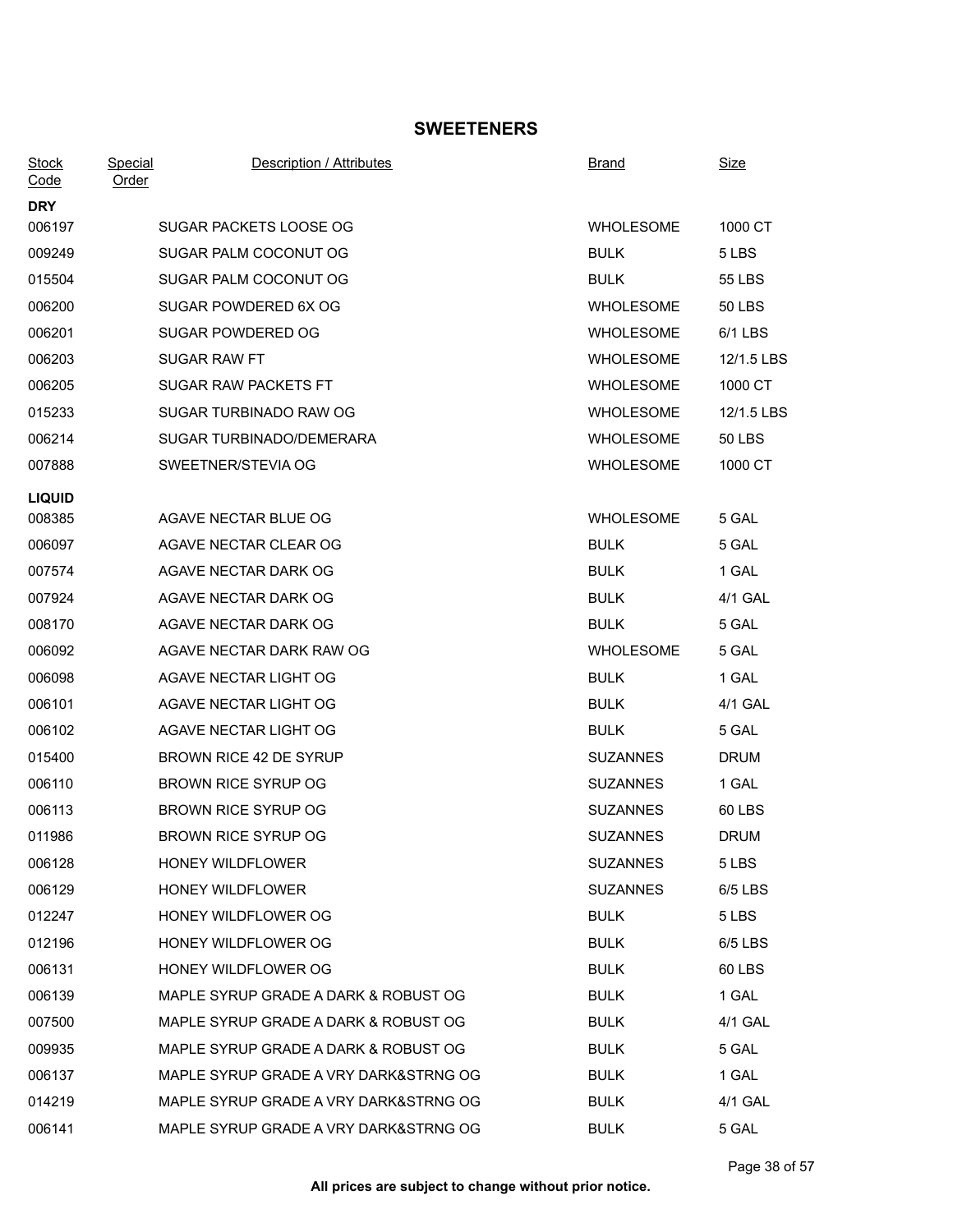## **SWEETENERS**

| <b>Stock</b><br>Code | <b>Special</b><br>Order        | Description / Attributes                    | <b>Brand</b>       | <b>Size</b>     |
|----------------------|--------------------------------|---------------------------------------------|--------------------|-----------------|
| <b>LIQUID</b>        |                                |                                             |                    |                 |
| 006146               |                                | MAPLE SYRUP VERY DARK & STRONG              | <b>BULK</b>        | 5 GAL           |
| 013866               |                                | <b>MOLASSES BLACKSTRAP</b>                  | GOOD FOOD          | 5 GAL           |
| 006148               |                                | MOLASSES BLACKSTRAP OG                      | <b>SUZANNES</b>    | 1 GAL           |
| 007722               |                                | MOLASSES OG                                 | <b>WHOLESOME</b>   | 12/32 FZ        |
| 006150               |                                | MOLASSES OG                                 | <b>WHOLESOME</b>   | 32 FZ           |
| 006151               |                                | <b>MOLASSES OG</b>                          | <b>SUZANNES</b>    | 5 GAL           |
| 008490               |                                | <b>MOLASSES POMEGRANATE</b>                 | <b>CORTAS</b>      | 17 FZ           |
| 009078               |                                | SWEETNER/AGAVE BLUE PACKETS OG              | <b>WHOLESOME</b>   | 500 CT          |
| 010852               |                                | TAPIOCA 42 DE SYRUP OG                      | <b>SUZANNES</b>    | 60 LBS          |
| 015252               | Y.                             | TAPIOCA 60 DE SYRUP OG                      | <b>SUZANNES</b>    | 60 LBS          |
|                      |                                | <b>COFFEE, COFFEE SUBSTITUTES &amp; TEA</b> |                    |                 |
| <b>Stock</b><br>Code | <b>Special</b><br><b>Order</b> | Description / Attributes                    | <u>Brand</u>       | <u>Size</u>     |
| 006324               |                                | CHAI LIQUID CONC                            | <b>OREGON</b>      | 6/32 FZ         |
| 013091               |                                | COFFEE 2SOULS DARK ROAST FT OG              | JIM'S              | 5 LBS           |
| 013092               |                                | COFFEE 2SOULS DARK ROAST GROUND FT OG       | JIM'S              | 5 LBS           |
| 012941               |                                | COFFEE BREAKFAST BLEND FT OG                | JIM'S              | 5 LBS           |
| 012645               |                                | COFFEE BREAKFAST BLEND GROUND FT OG         | JIM'S              | 5 LBS           |
| 013094               |                                | COFFEE ESPRESSO JIMBO GROUND OG             | JIM'S              | 5 LBS           |
| 013093               |                                | COFFEE ESPRESSO JIMBO OG                    | JIM'S              | 5 LBS           |
| 001588               |                                | COFFEE SUBSTITUTE CAFIX                     | <b>CAFIX</b>       | 7 OZ            |
| 012942               |                                | COFFEE SWEET LOVE GROUND OG                 | <b>JIM'S</b>       | 5 LBS           |
| 012293               |                                | COFFEE SWEET LOVE OG                        | JIM'S              | 5 LBS           |
| 013096               |                                | COFFEE TOGETHER DECAF GROUND OG             | JIM'S              | 5 LBS           |
| 013095               |                                | COFFEE TOGETHER DECAF OG                    | JIM'S              | 5 LBS           |
| 013794               |                                | COFFEE WITCHES BREW BLEND X OG              | JIM'S              | 5 LBS           |
| 012940               |                                | COLOMBIAN GROUND OG                         | <b>JIM'S</b>       | 5 LBS           |
| 001559               |                                | <b>COLOMBIAN OG</b>                         | JIM'S              | 5 LBS           |
| 010303               |                                | <b>MATCHA</b>                               | <b>GREEN FOODS</b> | 5.5 FZ          |
| 014091               |                                | MATCHA GRN COOKING GRADE OG                 | <b>BULK</b>        | 1 <sub>LB</sub> |
| 013705               |                                | MATCHA GRN COOKING GRADE OG                 | <b>BULK</b>        | <b>11 LBS</b>   |
| 010417               | <b>Example 19</b>              | MATCHA GRN OG                               | <b>GREEN FOODS</b> | 1/11 FZ         |
| 006280               | Y                              | TEA BANCHA OG                               | <b>CHOICE</b>      | 6/16 BAGS       |
| 006297               |                                | TEA BREAKFAST ENGLISH FT OG                 | <b>FRONTIER</b>    | 1LB             |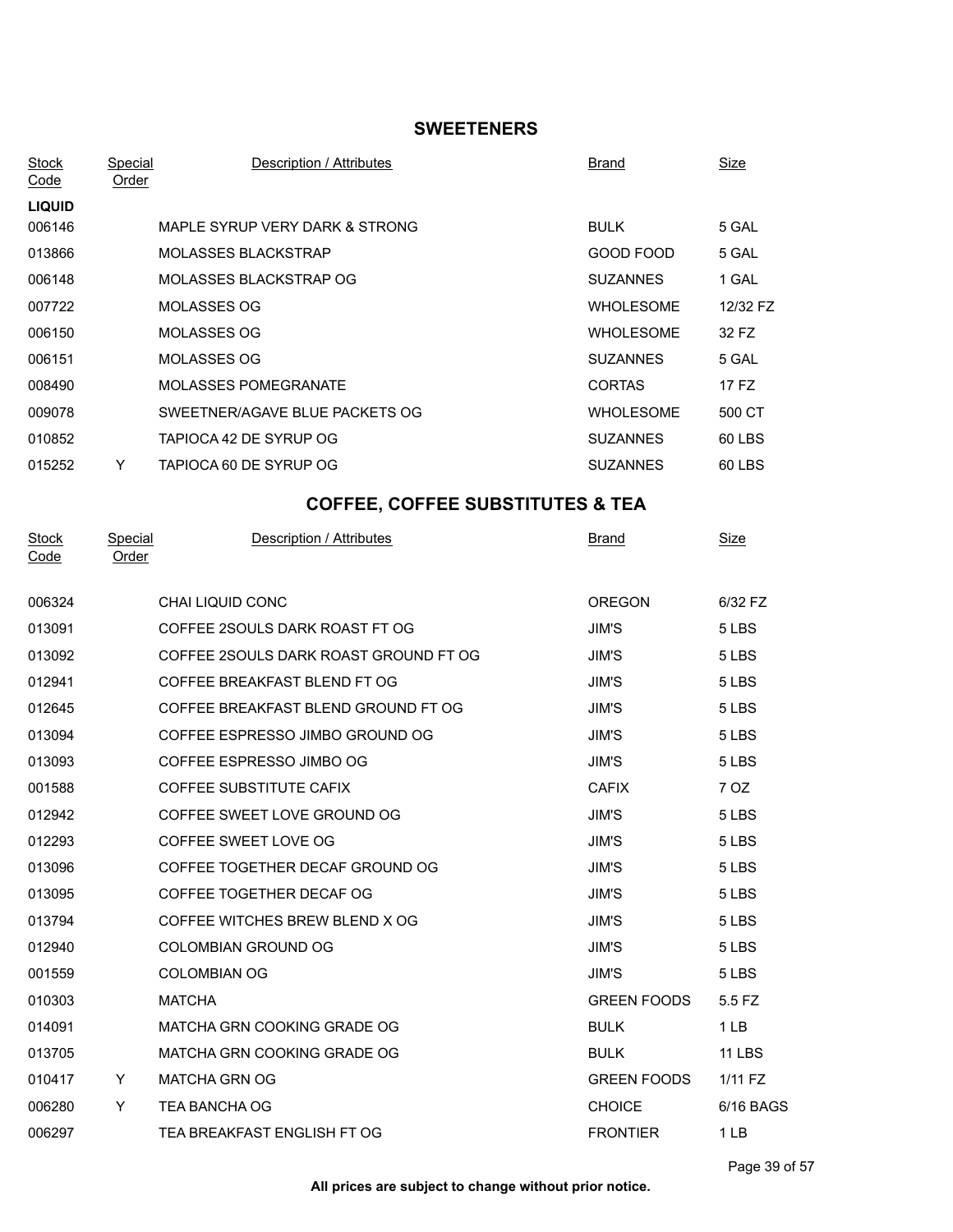# **COFFEE, COFFEE SUBSTITUTES & TEA**

| <b>Stock</b><br>Code | Special<br><u>Order</u> | Description / Attributes       | <b>Brand</b>      | <b>Size</b>     |
|----------------------|-------------------------|--------------------------------|-------------------|-----------------|
| 006300               | Y                       | TEA BREAKFAST OG               | <b>CHOICE</b>     | 6/16 BAGS       |
| 006309               |                         | TEA CEYLON FT OG               | <b>FRONTIER</b>   | 1 LB            |
| 006315               | Y                       | TEA CHAI FT OG                 | <b>FRONTIER</b>   | 1LB             |
| 006332               | Y                       | TEA CHAMOMILE FLOWER WHL OG    | <b>FRONTIER</b>   | 1LB             |
| 006336               | Y                       | TEA CHAMOMILE OG               | <b>CHOICE</b>     | 6/16 BAGS       |
| 006352               | Y                       | TEA DARJEELING OG              | <b>CHOICE</b>     | 6/16 BAGS       |
| 006358               | Y                       | TEA EARL GREY DECAF OG         | <b>CHOICE</b>     | 6/16 BAGS       |
| 006359               |                         | TEA EARL GREY FT OG            | <b>FRONTIER</b>   | 1 <sub>LB</sub> |
| 006362               | Y.                      | TEA EARL GREY OG               | <b>CHOICE</b>     | 6/16 BAGS       |
| 015895               | Y                       | <b>TEA GENMAICHA OG</b>        | <b>CHOICE</b>     | 6/16 BAGS       |
| 006376               | Y                       | <b>TEA GINGER OG</b>           | YOGI              | 6/16 BAGS       |
| 006392               |                         | TEA GREEN GUNPOWDER FT OG      | <b>FRONTIER</b>   | $1$ LB          |
| 006394               | Y                       | TEA GREEN JASMINE OG           | <b>CHOICE</b>     | 6/16 BAGS       |
| 006409               | Y                       | TEA GREEN PREM JAPAN OG        | <b>CHOICE</b>     | 6/16 BAGS       |
| 006432               |                         | TEA HIBISCUS FLOWERS C/S OG    | <b>FRONTIER</b>   | 1 <sub>LB</sub> |
| 006482               | Y.                      | <b>TEA KUKKICHA OG</b>         | <b>GES</b>        | <b>11 LBS</b>   |
| 008071               |                         | TEA LAPSANG SOUCHUNG OG        | <b>FRONTIER</b>   | 1LB             |
| 006525               |                         | <b>TEA PEPPERMINT OG</b>       | <b>FRONTIER</b>   | 1 <sub>LB</sub> |
| 006526               | Y.                      | <b>TEA PEPPERMINT OG</b>       | <b>CHOICE</b>     | 6/16 BAGS       |
| 006534               | Y                       | <b>TEA RED ZINGER</b>          | <b>CELESTIAL</b>  | 6/20 BAGS       |
| 010915               |                         | TEA SACHETS ASSAM BREAKFAST OG | <b>TWO LEAVES</b> | 100 CT          |
| 011038               |                         | TEA SACHETS ASSAM BRKFST OG    | <b>TWO LEAVES</b> | 6/15 BAG        |
| 010918               |                         | TEA SACHETS CHAMOMILE OG       | <b>TWO LEAVES</b> | 100 CT          |
| 011040               |                         | TEA SACHETS CHAMOMILE OG       | <b>TWO LEAVES</b> | 6/15 BAG        |
| 010916               |                         | TEA SACHETS EARL GREY OG       | <b>TWO LEAVES</b> | 100 CT          |
| 011039               |                         | TEA SACHETS EARL GREY OG       | <b>TWO LEAVES</b> | 6/15 BAG        |
| 010919               |                         | TEA SACHETS PEPPERMINT OG      | <b>TWO LEAVES</b> | 100 CT          |
| 011041               |                         | TEA SACHETS PEPPERMINT OG      | <b>TWO LEAVES</b> | 6/15 BAG        |
| 010917               |                         | TEA SACHETS TAMAYOKUCHA OG     | <b>TWO LEAVES</b> | 100 CT          |
| 011042               |                         | TEA SACHETS TAMAYOKUCHA OG     | <b>TWO LEAVES</b> | 6/15 BAG        |
| 010920               |                         | TEA SACHETS TROPICAL GREEN OG  | <b>TWO LEAVES</b> | 100 CT          |
| 015607               | Y.                      | TEA THAI ALL NAT CONCENTRATE   | <b>THAIWALA</b>   | 6/32 OZ         |

## **BREAD & TORTILLAS**

| <b>Stock</b> | Special           | Attributes<br>Description | Brand | <b>.</b><br>Size |
|--------------|-------------------|---------------------------|-------|------------------|
| Code         | Order<br><u>.</u> |                           |       |                  |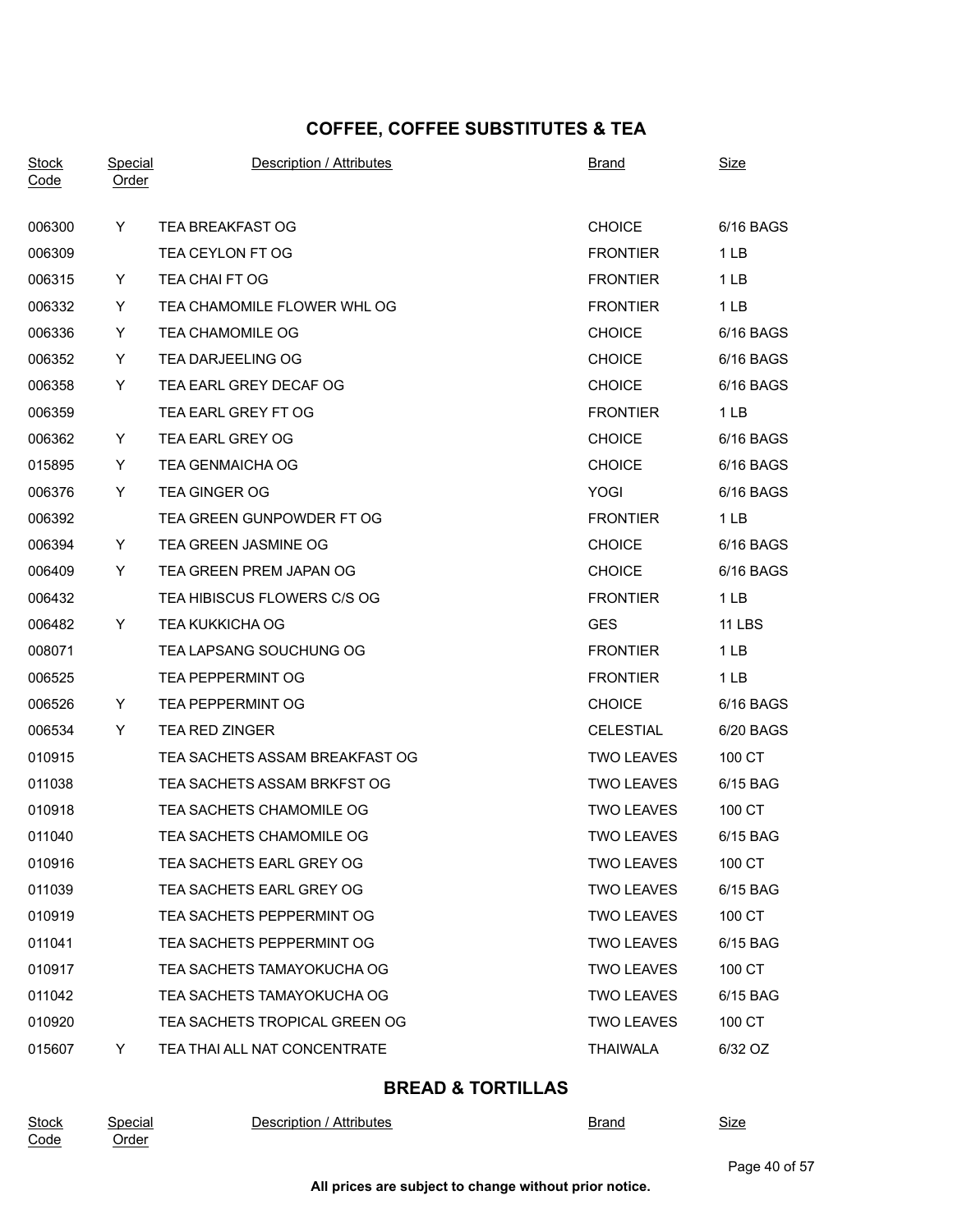## **BREAD & TORTILLAS**

| <b>Stock</b><br>Code | <b>Special</b><br><b>Order</b> | Description / Attributes                 | <b>Brand</b>             | Size             |
|----------------------|--------------------------------|------------------------------------------|--------------------------|------------------|
| 011612               | Y.                             | <b>BAGELS CINN RAISIN</b>                | ALVARADO                 | 6/20 OZ          |
| 013396               | Y.                             | BAGELS SPROUTED SESAME OG                | ALVARADO                 | 6/20 OZ          |
| 000540               |                                | BAGELS SPROUTED WHEAT OG                 | ALVARADO                 | 6/20 OZ          |
| 014651               |                                | BRD/TORTILLAS CAULIFLOWER 8" GRAIN FREE  | MARIA AND RICAR 8/6 CT   |                  |
| 014654               |                                | BRD/TORTILLAS QUINOA FLOUR 8" GF         | MARIA AND RICAR 8/6 CT   |                  |
| 014653               |                                | BRD/TORTILLAS SWEET POTATO 8" GRAIN FREE | MARIA AND RICAR 8/6 CT   |                  |
| 014652               |                                | BRD/TORTILLAS ZUCCHINI 8" GRAIN FREE     | MARIA AND RICAR 8/6 CT   |                  |
| 010742               |                                | <b>BREAD CRUMBS GF/WF/DF</b>             | ENER-G                   | <b>50 LBS</b>    |
| 014122               |                                | BREAD CRUMBS ITALIAN WF GF               | <b>GILLIANS</b>          | 25 LBS           |
| 000721               |                                | <b>BREAD CRUMBS PANKO</b>                | <b>PANKO</b>             | 25 LBS           |
| 014333               |                                | BREAD CRUMBS RICE PANKO GF               | <b>BUNGE</b>             | <b>10 LBS</b>    |
| 014564               |                                | BREAD CRUMBS SF WF GF                    | <b>GILLIANS</b>          | 25 LBS           |
| 014092               |                                | <b>BREAD CRUMBS WF GF</b>                | <b>GILLIANS</b>          | 25 LBS           |
| 000579               |                                | BREAD EZEKIEL 4:9 SPRT OG                | <b>FOOD FOR LIFE</b>     | 6/24 OZ          |
| 000583               |                                | BREAD EZEKIEL SESAME OG                  | FOOD FOR LIFE            | 6/24 OZ          |
| 000589               | Y                              | BREAD GENESIS 1:29 OG                    | FOOD FOR LIFE            | 6/24 OZ          |
| 010705               |                                | BREAD MULTIGRAIN OAT OG                  | <b>RUDI'S BAKERY</b>     | 8/22 OZ          |
| 014801               |                                | BREAD SANDWICH BUCKWHEAT MOLASSES GF     | <b>HAPPY CAMPER</b>      | 6/12 SLICES      |
| 014799               |                                | BREAD SANDWICH CLASSY GF OG              | <b>HAPPY CAMPER</b>      | 6/12 SLICES      |
| 014800               |                                | BREAD SANDWICH HEMP HEMP HOORAY GF OG    | <b>HAPPY CAMPER</b>      | 6/12 SLICES      |
| 016037               |                                | BREAD SANDWICH WHITE NO GUM GF           | <b>FARM TABLE GF</b>     | 8/23.5 OZ        |
| 014473               |                                | <b>BUNS BURGER PRETZEL MINI</b>          | PRETZILLA                | 6/20 BUNS        |
| 014472               |                                | <b>BUNS BURGER PRETZEL SLICED</b>        | PRETZILLA                | <b>12/6 BUNS</b> |
| 014802               |                                | BUNS BURGER WILD GF OG                   | <b>HAPPY CAMPER</b>      | 6/4 PK           |
| 013897               |                                | <b>BUNS SAUSAGE PRETZEL SLICED</b>       | PRETZILLA                | <b>12/6 BUNS</b> |
| 011835               |                                | MUFFINS ENGL 4:9 SPROUT OG               | FOOD FOR LIFE            | 6/16 OZ          |
| 008087               |                                | MUFFINS ENGLISH MULTIGRN O               | <b>RUDI'S BAKERY</b>     | 8/12 OZ          |
| 008115               |                                | MUFFINS ENGLSH MULTISEED GF VEGAN        | FOOD FOR LIFE            | 6/18 OZ          |
| 000622               |                                | PITA BREAD WW                            | <b>DAMASCUS</b>          | 1/6 CT           |
| 008374               |                                | PITA ONEBUN WHEAT OG                     | OZERY'S                  | 6/6/12.7 OZ      |
| 000637               |                                | ROLLS HAM EZEK SPRTD SES OG              | FOOD FOR LIFE            | 6/16 OZ          |
| 007422               |                                | ROLLS HAMBURGER OG WW                    | <b>RUDI'S BAKERY</b>     | 7/18 OZ          |
| 007863               | Y.                             | ROTI PARATHA BREAD                       | <b>BULK</b>              | 30 BAGS          |
| 013745               |                                | TORTILLAS ANCIENT GRAIN 11"              | MARIA AND RICAR 10/12 CT |                  |
| 015421               | Y                              | TORTILLAS BLUE CORN FS 6"                | <b>MASIENDA</b>          | 12/30 CT         |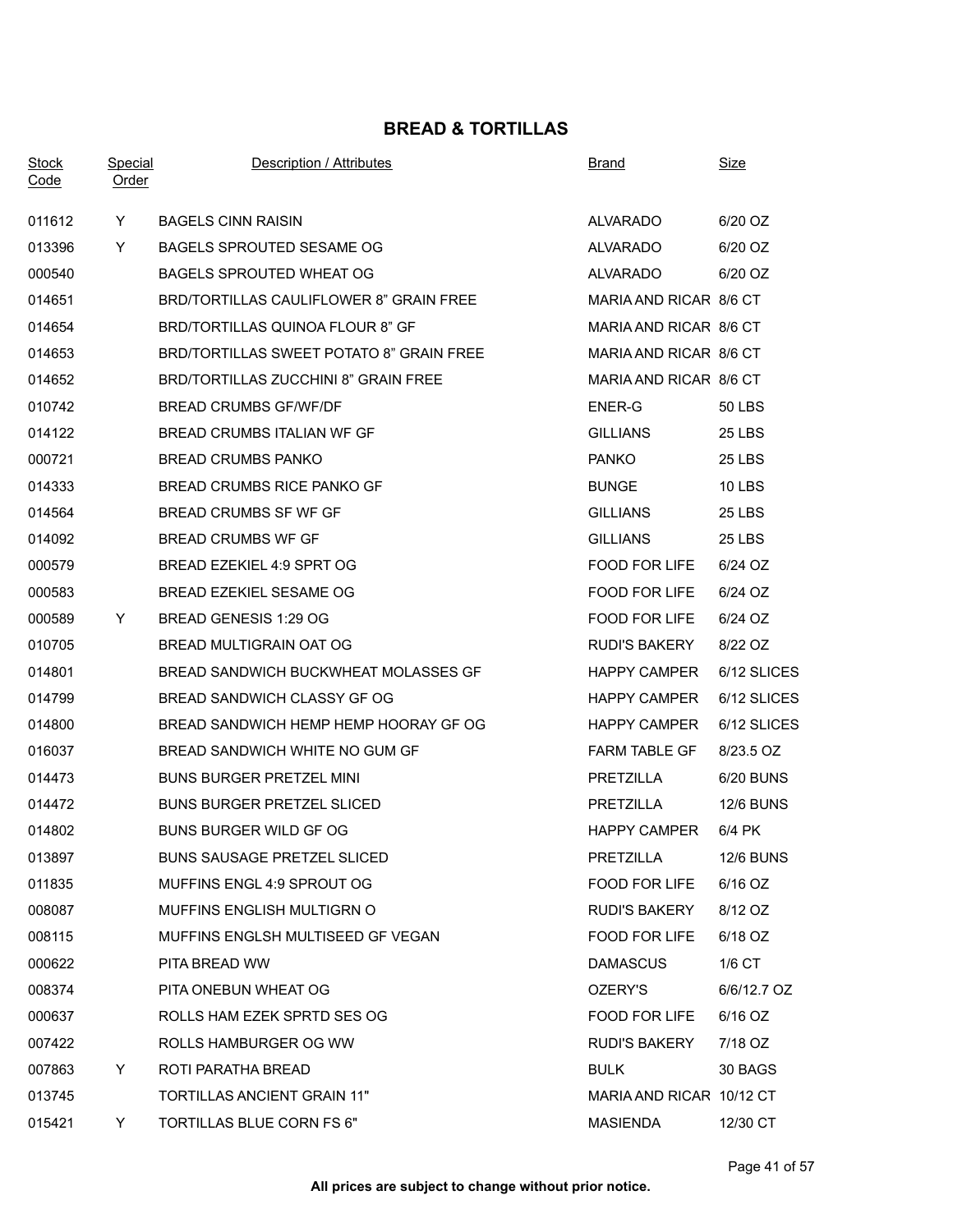## **BREAD & TORTILLAS**

| <b>Stock</b><br>Code | Special<br><b>Order</b> | Description / Attributes      | Brand                     | <b>Size</b> |
|----------------------|-------------------------|-------------------------------|---------------------------|-------------|
| 015789               | Y                       | TORTILLAS BLUE WHITE FS 6"    | MASIENDA                  | 12/30 CT    |
| 000679               |                         | TORTILLAS BROWN RICE GF VEGAN | <b>FOOD FOR LIFE</b>      | 12/12 OZ    |
| 015460               | Y                       | TORTILLAS CORN 5" NON GMO     | <b>VISTA HERMOSA</b>      | 360 CT      |
| 007704               |                         | TORTILLAS CORN SPROUTED OG    | FOOD FOR LIFE             | 12/10 OZ    |
| 000683               |                         | TORTILLAS CORN WHITE 6"       | MARIA AND RICAR 8/2.5 LBS |             |
| 015462               | Y                       | TORTILLAS FLOUR 12" NON GMO   | VISTA HERMOSA             | 20/5 CT     |
| 015461               | Y                       | TORTILLAS FLOUR 7" NON GMO    | VISTA HERMOSA             | 12/12 CT    |
| 009161               |                         | TORTILLAS SPINACH GARDEN      | TUMARO'S                  | 6/12 CT     |
| 000703               |                         | TORTILLAS W/W 12" OG          | MARIA AND RICAR 10/12 CT  |             |
| 007801               |                         | TORTILLAS WW 8" OG            | MARIA AND RICAR 6/8 CT    |             |
|                      |                         |                               |                           |             |

#### **HEAT AND SERVE**

|  | 013684 |  |
|--|--------|--|
|--|--------|--|

FROZEN PIZZA CRUST 8" VEGAN GF FROZEN PIZZA CRUST 8" VEGAN GF

| <b>Stock</b><br>Code | Special<br>Order | Description / Attributes         | <b>Brand</b>                | <u>Size</u> |
|----------------------|------------------|----------------------------------|-----------------------------|-------------|
| 015392               | Y                | DELI MEAT SLICES MIXED GARDEN OG | <b>GREEN SLICE</b>          | 10/3.5 OZ   |
| 005215               |                  | <b>SEITAN</b>                    | <b>BULK</b>                 | $2/5$ LBS   |
| 009206               |                  | <b>SEITAN</b>                    | BLACKBIRD FOOD 5/8 LBS      |             |
| 009207               |                  | <b>SEITAN</b>                    | BLACKBIRD FOOD 8 LBS        |             |
| 012119               |                  | <b>SEITAN BACON</b>              | UPTON'S NATURA 2/5 LBS      |             |
| 012372               |                  | <b>SEITAN BBQ STRIPS</b>         | BLACKBIRD FOOD 5/8 LBS      |             |
| 012369               |                  | <b>SEITAN BBQ STRIPS</b>         | <b>BLACKBIRD FOOD 8 LBS</b> |             |
| 013544               | Y                | <b>SEITAN CHILI LIME STRIPS</b>  | <b>BLACKBIRD FOOD 8 LBS</b> |             |
| 016643               |                  | <b>SEITAN CRUMBLE ORIGINAL</b>   | BLACKBIRD FOOD 5/8 LBS      |             |
| 012373               | Y                | SEITAN FAJITAS SPICE STRIPS      | BLACKBIRD FOOD 5/8 LBS      |             |
| 012120               |                  | <b>SEITAN PASTRAMI</b>           | UPTON'S NATURA 2/5 LBS      |             |
| 014367               |                  | <b>SEITAN PEPPERONI</b>          | <b>BE HIVE</b>              | 4/2.5 LBS   |
| 012374               |                  | SEITAN ROSEMARY GARLIC STRIPS    | BLACKBIRD FOOD 5/8 LBS      |             |
| 012371               |                  | SEITAN ROSEMARY GARLIC STRIPS    | <b>BLACKBIRD FOOD 8 LBS</b> |             |
| 016642               |                  | SEITAN SAUSAGE ITALIAN FENNEL    | BLACKBIRD FOOD 5/8 LBS      |             |
| 013922               |                  | <b>SEITAN TRADITIONAL</b>        | UPTON'S NATURA 2/5 LBS      |             |
| 016319               |                  | SEITAN TRADITIONAL               | UPTON'S NATURA 4/5 LBS      |             |
| 016617               |                  | <b>SEITAN TRKY DELI SLICES</b>   | BE HIVE                     | 4/2.5 LBS   |
| 012685               |                  | SEITAN UNSEASONED STRIPS         | BLACKBIRD FOOD 5/8 LBS      |             |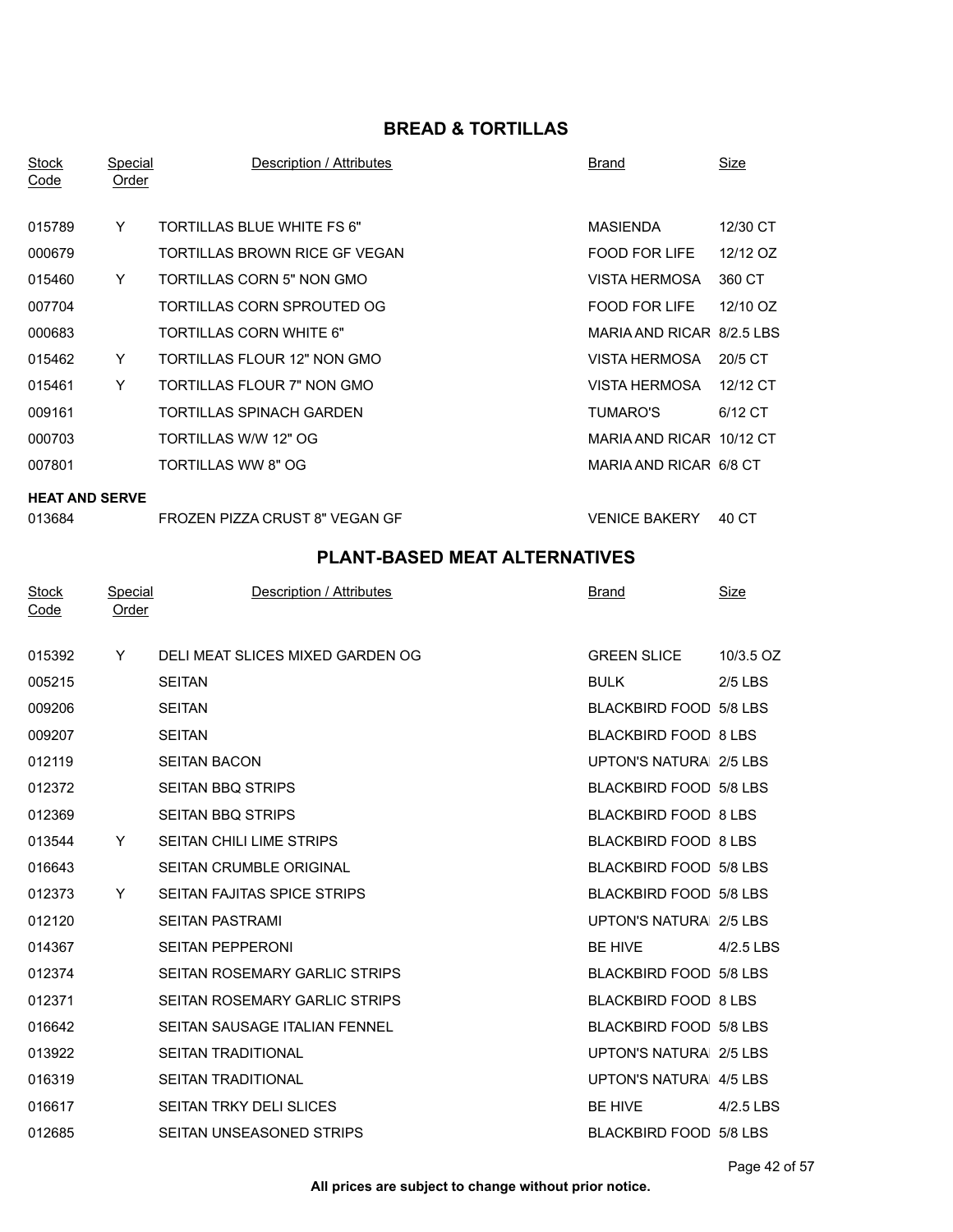| BLACKBIRD FOOD 8 LBS<br>SEITAN UNSEASONED STRIPS<br>012686<br>NEW WAVE FOOD: 5.29 LBS<br>013789<br>SHRIMP RAW VEGAN<br>Y.<br>005488<br>SOY BACON FAKIN'<br><b>LIGHTLIFE</b><br>6 LBS<br>005571<br>SOY BACON SMART<br><b>LIGHTLIFE</b><br>12/5 OZ<br>008017<br>SOY BACON SMOKY MAPLE TEMPEH<br><b>TOFURKY</b><br>5/1.5 LBS<br>SOY BACON VEGGIE ORIGINAL<br>SOYBOY<br>015217<br>6/12 OZ<br>013863<br>SOY BACON VEGGIE ORIGINAL OG<br><b>SOYBOY</b><br>4/1.5 LBS<br>013317<br>SOY BOLOGNA SMART DELI SLICES<br><b>LIGHTLIFE</b><br>8/5.5 OZ<br>SOY CHICKEN FREE PATTIES<br><b>BOCA</b><br>005534<br>12/10 OZ<br>SOY HAM SMART DELI SLICES<br><b>LIGHTLIFE</b><br>8/5.5 OZ<br>005550<br>015216<br>SOY NOT DOGS<br><b>SOYBOY</b><br>6/12 OZ<br>005671<br>SOY PEPPERONI<br><b>YVES</b><br>8/4.2 OZ<br>Y.<br>SOY SAUSAGE GIMME LEAN<br>12/14 OZ<br>005548<br><b>LIGHTLIFE</b><br>SOY SAUSAGE SMART LINKS CHORIZO<br><b>LIGHTLIFE</b><br>8/12 OZ<br>007901<br>Y.<br>SOY SAUSAGE SMART LINKS ITALIA<br><b>LIGHTLIFE</b><br>8/12 OZ<br>007667<br>SOY TEMPEH OG<br>005600<br><b>SOYBOY</b><br>5/2.4 LBS<br>SOY TOFU EXTRA FIRM OG<br><b>NASOYA</b><br>015117<br>6/14 OZ<br>015118<br>SOY TOFU FIRM OG<br><b>NASOYA</b><br>6/14 OZ<br>015598<br>SOY TOFU FIRM PASTRZD OG<br><b>SOYBOY</b><br>4/4 LBS<br>005628<br>SOY TOFU SILKEN EX-FIRM TETRA<br><b>MORINU</b><br>12/12 OZ<br>SOY TOFU SILKEN FIRM TETRA<br>005629<br><b>MORINU</b><br>12/12 OZ<br>SOY TOFU SILKEN OG<br><b>NASOYA</b><br>005632<br>6/16 OZ<br>005633<br>SOY TOFU SILKEN SOFT TETRA<br><b>MORINU</b><br>12/12 OZ<br>SOY TOFU SMOKED<br>SOYBOY<br>005634<br>$6/3$ LBS<br>014233<br>SOY TSP OG<br><b>BULK</b><br><b>20 LBS</b><br>005648<br>SOY TURKEY SMART DELI SLICES<br><b>LIGHTLIFE</b><br>8/5.5 OZ<br>011021<br>SOY YUBA TOFU SKIN PLAIN GF OG<br>HODO SOY<br>2/2.5 LBS ** EX**<br><b>FROZEN</b><br>013908<br>BURGER BEYOND 4 OZ PATTY<br><b>BEYOND MEAT</b><br>40/4 OZ<br>014388<br>BURGER BEYOND 6 OZ PATTY<br><b>BEYOND MEAT</b><br>32/6 OZ<br>000753<br>BURGER BOCA ORG VEGAN 48 CT<br><b>BOCA</b><br>12/10 OZ<br>Y.<br>014545<br><b>BURGER MEAT BRICK VEGAN</b><br><b>IMPOSSIBLE FOOI 4/5 LBS</b><br>013644<br>BURGER PATTY QUARTER LB VEGAN<br>IMPOSSIBLE FOOI 40 CT<br>008599<br><b>BURGER SUNSHINE ORIG OG</b><br><b>SUNSHINE</b><br>12/4/2.5 OZ<br>Y<br>015738<br><b>CHICKENLESS STRIPS</b><br>DR. PRAEGER'S<br><b>10 LBS</b> | <b>Stock</b><br>Code | <u>Special</u><br>Order | Description / Attributes | <b>Brand</b> | <b>Size</b> |
|--------------------------------------------------------------------------------------------------------------------------------------------------------------------------------------------------------------------------------------------------------------------------------------------------------------------------------------------------------------------------------------------------------------------------------------------------------------------------------------------------------------------------------------------------------------------------------------------------------------------------------------------------------------------------------------------------------------------------------------------------------------------------------------------------------------------------------------------------------------------------------------------------------------------------------------------------------------------------------------------------------------------------------------------------------------------------------------------------------------------------------------------------------------------------------------------------------------------------------------------------------------------------------------------------------------------------------------------------------------------------------------------------------------------------------------------------------------------------------------------------------------------------------------------------------------------------------------------------------------------------------------------------------------------------------------------------------------------------------------------------------------------------------------------------------------------------------------------------------------------------------------------------------------------------------------------------------------------------------------------------------------------------------------------------------------------------------------------------------------------------------------------------------------------------------------------------------------------------------------------------------------------------------------------------------------------------------------------------------------------------------------------------|----------------------|-------------------------|--------------------------|--------------|-------------|
|                                                                                                                                                                                                                                                                                                                                                                                                                                                                                                                                                                                                                                                                                                                                                                                                                                                                                                                                                                                                                                                                                                                                                                                                                                                                                                                                                                                                                                                                                                                                                                                                                                                                                                                                                                                                                                                                                                                                                                                                                                                                                                                                                                                                                                                                                                                                                                                                  |                      |                         |                          |              |             |
|                                                                                                                                                                                                                                                                                                                                                                                                                                                                                                                                                                                                                                                                                                                                                                                                                                                                                                                                                                                                                                                                                                                                                                                                                                                                                                                                                                                                                                                                                                                                                                                                                                                                                                                                                                                                                                                                                                                                                                                                                                                                                                                                                                                                                                                                                                                                                                                                  |                      |                         |                          |              |             |
|                                                                                                                                                                                                                                                                                                                                                                                                                                                                                                                                                                                                                                                                                                                                                                                                                                                                                                                                                                                                                                                                                                                                                                                                                                                                                                                                                                                                                                                                                                                                                                                                                                                                                                                                                                                                                                                                                                                                                                                                                                                                                                                                                                                                                                                                                                                                                                                                  |                      |                         |                          |              |             |
|                                                                                                                                                                                                                                                                                                                                                                                                                                                                                                                                                                                                                                                                                                                                                                                                                                                                                                                                                                                                                                                                                                                                                                                                                                                                                                                                                                                                                                                                                                                                                                                                                                                                                                                                                                                                                                                                                                                                                                                                                                                                                                                                                                                                                                                                                                                                                                                                  |                      |                         |                          |              |             |
|                                                                                                                                                                                                                                                                                                                                                                                                                                                                                                                                                                                                                                                                                                                                                                                                                                                                                                                                                                                                                                                                                                                                                                                                                                                                                                                                                                                                                                                                                                                                                                                                                                                                                                                                                                                                                                                                                                                                                                                                                                                                                                                                                                                                                                                                                                                                                                                                  |                      |                         |                          |              |             |
|                                                                                                                                                                                                                                                                                                                                                                                                                                                                                                                                                                                                                                                                                                                                                                                                                                                                                                                                                                                                                                                                                                                                                                                                                                                                                                                                                                                                                                                                                                                                                                                                                                                                                                                                                                                                                                                                                                                                                                                                                                                                                                                                                                                                                                                                                                                                                                                                  |                      |                         |                          |              |             |
|                                                                                                                                                                                                                                                                                                                                                                                                                                                                                                                                                                                                                                                                                                                                                                                                                                                                                                                                                                                                                                                                                                                                                                                                                                                                                                                                                                                                                                                                                                                                                                                                                                                                                                                                                                                                                                                                                                                                                                                                                                                                                                                                                                                                                                                                                                                                                                                                  |                      |                         |                          |              |             |
|                                                                                                                                                                                                                                                                                                                                                                                                                                                                                                                                                                                                                                                                                                                                                                                                                                                                                                                                                                                                                                                                                                                                                                                                                                                                                                                                                                                                                                                                                                                                                                                                                                                                                                                                                                                                                                                                                                                                                                                                                                                                                                                                                                                                                                                                                                                                                                                                  |                      |                         |                          |              |             |
|                                                                                                                                                                                                                                                                                                                                                                                                                                                                                                                                                                                                                                                                                                                                                                                                                                                                                                                                                                                                                                                                                                                                                                                                                                                                                                                                                                                                                                                                                                                                                                                                                                                                                                                                                                                                                                                                                                                                                                                                                                                                                                                                                                                                                                                                                                                                                                                                  |                      |                         |                          |              |             |
|                                                                                                                                                                                                                                                                                                                                                                                                                                                                                                                                                                                                                                                                                                                                                                                                                                                                                                                                                                                                                                                                                                                                                                                                                                                                                                                                                                                                                                                                                                                                                                                                                                                                                                                                                                                                                                                                                                                                                                                                                                                                                                                                                                                                                                                                                                                                                                                                  |                      |                         |                          |              |             |
|                                                                                                                                                                                                                                                                                                                                                                                                                                                                                                                                                                                                                                                                                                                                                                                                                                                                                                                                                                                                                                                                                                                                                                                                                                                                                                                                                                                                                                                                                                                                                                                                                                                                                                                                                                                                                                                                                                                                                                                                                                                                                                                                                                                                                                                                                                                                                                                                  |                      |                         |                          |              |             |
|                                                                                                                                                                                                                                                                                                                                                                                                                                                                                                                                                                                                                                                                                                                                                                                                                                                                                                                                                                                                                                                                                                                                                                                                                                                                                                                                                                                                                                                                                                                                                                                                                                                                                                                                                                                                                                                                                                                                                                                                                                                                                                                                                                                                                                                                                                                                                                                                  |                      |                         |                          |              |             |
|                                                                                                                                                                                                                                                                                                                                                                                                                                                                                                                                                                                                                                                                                                                                                                                                                                                                                                                                                                                                                                                                                                                                                                                                                                                                                                                                                                                                                                                                                                                                                                                                                                                                                                                                                                                                                                                                                                                                                                                                                                                                                                                                                                                                                                                                                                                                                                                                  |                      |                         |                          |              |             |
|                                                                                                                                                                                                                                                                                                                                                                                                                                                                                                                                                                                                                                                                                                                                                                                                                                                                                                                                                                                                                                                                                                                                                                                                                                                                                                                                                                                                                                                                                                                                                                                                                                                                                                                                                                                                                                                                                                                                                                                                                                                                                                                                                                                                                                                                                                                                                                                                  |                      |                         |                          |              |             |
|                                                                                                                                                                                                                                                                                                                                                                                                                                                                                                                                                                                                                                                                                                                                                                                                                                                                                                                                                                                                                                                                                                                                                                                                                                                                                                                                                                                                                                                                                                                                                                                                                                                                                                                                                                                                                                                                                                                                                                                                                                                                                                                                                                                                                                                                                                                                                                                                  |                      |                         |                          |              |             |
|                                                                                                                                                                                                                                                                                                                                                                                                                                                                                                                                                                                                                                                                                                                                                                                                                                                                                                                                                                                                                                                                                                                                                                                                                                                                                                                                                                                                                                                                                                                                                                                                                                                                                                                                                                                                                                                                                                                                                                                                                                                                                                                                                                                                                                                                                                                                                                                                  |                      |                         |                          |              |             |
|                                                                                                                                                                                                                                                                                                                                                                                                                                                                                                                                                                                                                                                                                                                                                                                                                                                                                                                                                                                                                                                                                                                                                                                                                                                                                                                                                                                                                                                                                                                                                                                                                                                                                                                                                                                                                                                                                                                                                                                                                                                                                                                                                                                                                                                                                                                                                                                                  |                      |                         |                          |              |             |
|                                                                                                                                                                                                                                                                                                                                                                                                                                                                                                                                                                                                                                                                                                                                                                                                                                                                                                                                                                                                                                                                                                                                                                                                                                                                                                                                                                                                                                                                                                                                                                                                                                                                                                                                                                                                                                                                                                                                                                                                                                                                                                                                                                                                                                                                                                                                                                                                  |                      |                         |                          |              |             |
|                                                                                                                                                                                                                                                                                                                                                                                                                                                                                                                                                                                                                                                                                                                                                                                                                                                                                                                                                                                                                                                                                                                                                                                                                                                                                                                                                                                                                                                                                                                                                                                                                                                                                                                                                                                                                                                                                                                                                                                                                                                                                                                                                                                                                                                                                                                                                                                                  |                      |                         |                          |              |             |
|                                                                                                                                                                                                                                                                                                                                                                                                                                                                                                                                                                                                                                                                                                                                                                                                                                                                                                                                                                                                                                                                                                                                                                                                                                                                                                                                                                                                                                                                                                                                                                                                                                                                                                                                                                                                                                                                                                                                                                                                                                                                                                                                                                                                                                                                                                                                                                                                  |                      |                         |                          |              |             |
|                                                                                                                                                                                                                                                                                                                                                                                                                                                                                                                                                                                                                                                                                                                                                                                                                                                                                                                                                                                                                                                                                                                                                                                                                                                                                                                                                                                                                                                                                                                                                                                                                                                                                                                                                                                                                                                                                                                                                                                                                                                                                                                                                                                                                                                                                                                                                                                                  |                      |                         |                          |              |             |
|                                                                                                                                                                                                                                                                                                                                                                                                                                                                                                                                                                                                                                                                                                                                                                                                                                                                                                                                                                                                                                                                                                                                                                                                                                                                                                                                                                                                                                                                                                                                                                                                                                                                                                                                                                                                                                                                                                                                                                                                                                                                                                                                                                                                                                                                                                                                                                                                  |                      |                         |                          |              |             |
|                                                                                                                                                                                                                                                                                                                                                                                                                                                                                                                                                                                                                                                                                                                                                                                                                                                                                                                                                                                                                                                                                                                                                                                                                                                                                                                                                                                                                                                                                                                                                                                                                                                                                                                                                                                                                                                                                                                                                                                                                                                                                                                                                                                                                                                                                                                                                                                                  |                      |                         |                          |              |             |
|                                                                                                                                                                                                                                                                                                                                                                                                                                                                                                                                                                                                                                                                                                                                                                                                                                                                                                                                                                                                                                                                                                                                                                                                                                                                                                                                                                                                                                                                                                                                                                                                                                                                                                                                                                                                                                                                                                                                                                                                                                                                                                                                                                                                                                                                                                                                                                                                  |                      |                         |                          |              |             |
|                                                                                                                                                                                                                                                                                                                                                                                                                                                                                                                                                                                                                                                                                                                                                                                                                                                                                                                                                                                                                                                                                                                                                                                                                                                                                                                                                                                                                                                                                                                                                                                                                                                                                                                                                                                                                                                                                                                                                                                                                                                                                                                                                                                                                                                                                                                                                                                                  |                      |                         |                          |              |             |
|                                                                                                                                                                                                                                                                                                                                                                                                                                                                                                                                                                                                                                                                                                                                                                                                                                                                                                                                                                                                                                                                                                                                                                                                                                                                                                                                                                                                                                                                                                                                                                                                                                                                                                                                                                                                                                                                                                                                                                                                                                                                                                                                                                                                                                                                                                                                                                                                  |                      |                         |                          |              |             |
|                                                                                                                                                                                                                                                                                                                                                                                                                                                                                                                                                                                                                                                                                                                                                                                                                                                                                                                                                                                                                                                                                                                                                                                                                                                                                                                                                                                                                                                                                                                                                                                                                                                                                                                                                                                                                                                                                                                                                                                                                                                                                                                                                                                                                                                                                                                                                                                                  |                      |                         |                          |              |             |
|                                                                                                                                                                                                                                                                                                                                                                                                                                                                                                                                                                                                                                                                                                                                                                                                                                                                                                                                                                                                                                                                                                                                                                                                                                                                                                                                                                                                                                                                                                                                                                                                                                                                                                                                                                                                                                                                                                                                                                                                                                                                                                                                                                                                                                                                                                                                                                                                  |                      |                         |                          |              |             |
|                                                                                                                                                                                                                                                                                                                                                                                                                                                                                                                                                                                                                                                                                                                                                                                                                                                                                                                                                                                                                                                                                                                                                                                                                                                                                                                                                                                                                                                                                                                                                                                                                                                                                                                                                                                                                                                                                                                                                                                                                                                                                                                                                                                                                                                                                                                                                                                                  |                      |                         |                          |              |             |
|                                                                                                                                                                                                                                                                                                                                                                                                                                                                                                                                                                                                                                                                                                                                                                                                                                                                                                                                                                                                                                                                                                                                                                                                                                                                                                                                                                                                                                                                                                                                                                                                                                                                                                                                                                                                                                                                                                                                                                                                                                                                                                                                                                                                                                                                                                                                                                                                  |                      |                         |                          |              |             |
|                                                                                                                                                                                                                                                                                                                                                                                                                                                                                                                                                                                                                                                                                                                                                                                                                                                                                                                                                                                                                                                                                                                                                                                                                                                                                                                                                                                                                                                                                                                                                                                                                                                                                                                                                                                                                                                                                                                                                                                                                                                                                                                                                                                                                                                                                                                                                                                                  |                      |                         |                          |              |             |
|                                                                                                                                                                                                                                                                                                                                                                                                                                                                                                                                                                                                                                                                                                                                                                                                                                                                                                                                                                                                                                                                                                                                                                                                                                                                                                                                                                                                                                                                                                                                                                                                                                                                                                                                                                                                                                                                                                                                                                                                                                                                                                                                                                                                                                                                                                                                                                                                  |                      |                         |                          |              |             |
|                                                                                                                                                                                                                                                                                                                                                                                                                                                                                                                                                                                                                                                                                                                                                                                                                                                                                                                                                                                                                                                                                                                                                                                                                                                                                                                                                                                                                                                                                                                                                                                                                                                                                                                                                                                                                                                                                                                                                                                                                                                                                                                                                                                                                                                                                                                                                                                                  |                      |                         |                          |              |             |
|                                                                                                                                                                                                                                                                                                                                                                                                                                                                                                                                                                                                                                                                                                                                                                                                                                                                                                                                                                                                                                                                                                                                                                                                                                                                                                                                                                                                                                                                                                                                                                                                                                                                                                                                                                                                                                                                                                                                                                                                                                                                                                                                                                                                                                                                                                                                                                                                  |                      |                         |                          |              |             |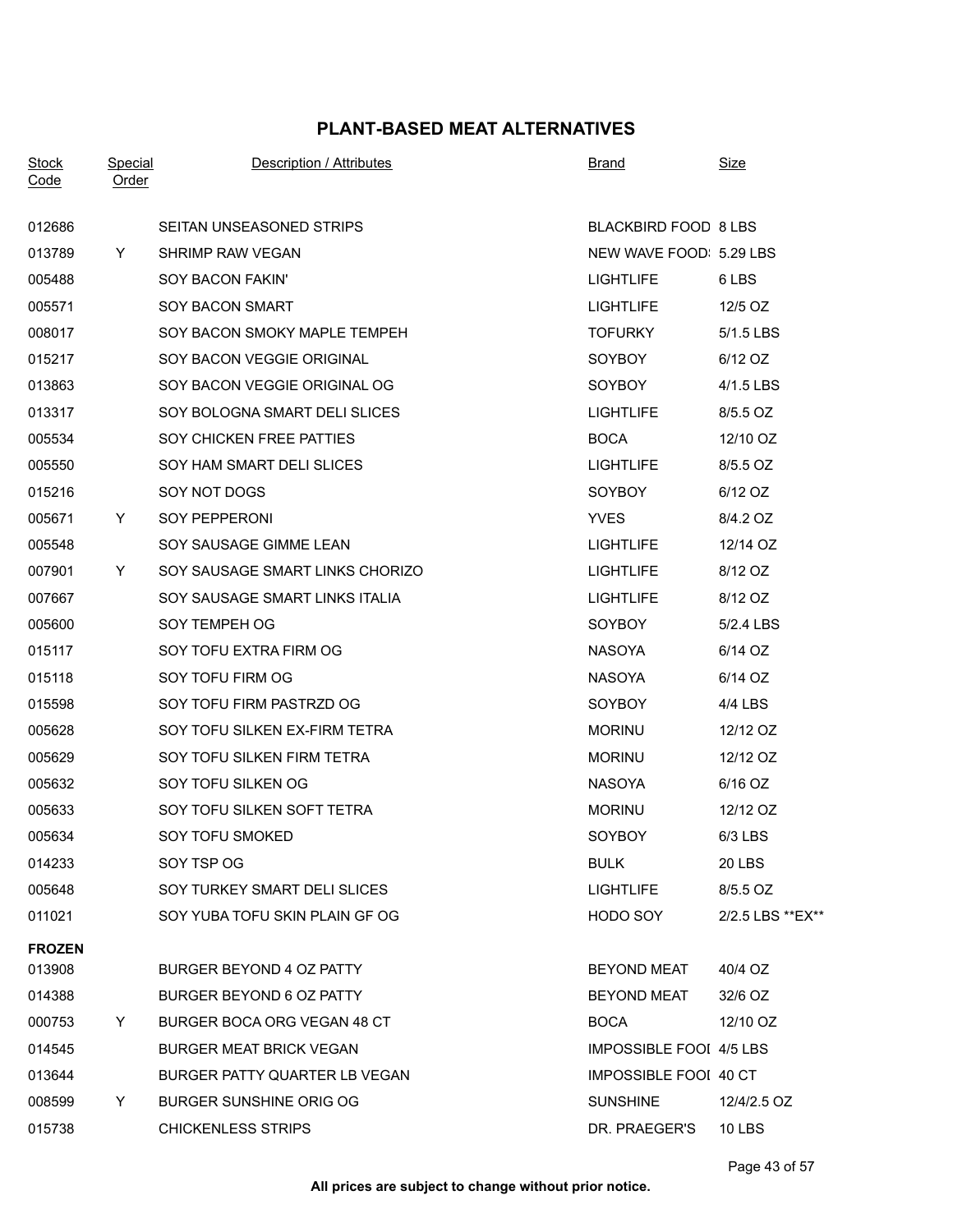| <b>Stock</b><br><u>Code</u> | <u>Special</u><br>Order | Description / Attributes                 | <b>Brand</b>               | <u>Size</u>   |
|-----------------------------|-------------------------|------------------------------------------|----------------------------|---------------|
| <b>FROZEN</b>               |                         |                                          |                            |               |
| 014425                      |                         | FISH AHIMI HALVES VEGAN                  | OCEAN HUGGER 13/2.2 LBS    |               |
| 016578                      |                         | FISH RAW TUNA FILET PLANT-BASED          | CURRENT FOODS 12/8.8 OZ    |               |
| 016579                      |                         | FISH RAW TUNA POKE CUBES PLANT-BASED     | CURRENT FOODS 12/8.8 OZ    |               |
| 015827                      |                         | FROZEN VEGAN CRAB CAKE NE                | <b>GOOD CATCH</b>          | 2/80 OZ       |
| 015825                      |                         | FROZEN VEGAN FISH BURGER                 | <b>GOOD CATCH</b>          | 2/80 OZ       |
| 015826                      |                         | FROZEN VEGAN FISH CAKE THAI STYLE        | <b>GOOD CATCH</b>          | 2/80 OZ       |
| 016178                      |                         | FROZEN VEGAN FISH FILLET BREADED         | <b>GOOD CATCH</b>          | 2/80 OZ       |
| 016570                      |                         | <b>MEATBALLS VEGAN</b>                   | IMPOSSIBLE FOOI 160/1 OZ   |               |
| 015921                      |                         | PLANT BASED COLD CUT BLCK PEP BEET       | PLANT PROVISION 4/2.5 LBS  |               |
| 015922                      |                         | PLANT BASED COLD CUT CHIPOTLE CHILE CARF | PLANT PROVISION 4/2.5 LBS  |               |
| 015923                      |                         | PLANT BASED COLD CUT TUSCAN RED PEPPER   | PLANT PROVISION 4/2.5 LBS  |               |
| 016585                      |                         | <b>PORK GROUND</b>                       | IMPOSSIBLE FOOI 6/2.2 LBS  |               |
| 015634                      | Y                       | SAUSAGE PATTY VEGAN                      | IMPOSSIBLE FOOI 100/1.6 OZ |               |
| 014351                      |                         | SCOOP-ABLE BARBADOS MIX GF               | <b>HEIDI'S</b>             | $2/4$ LBS     |
| 014350                      |                         | SCOOP-ABLE PERSIAN MIX GF                | <b>HEIDI'S</b>             | $2/4$ LBS     |
| 011244                      |                         | SOY BREAKFAST PATTIES                    | <b>GARDEIN</b>             | 8/8 OZ        |
| 013579                      |                         | SOY CHICK'N WING BBQ                     | <b>GARDEIN</b>             | 8/9 OZ        |
| 015592                      | Y.                      | SOY CRAB CHUB                            | HUNGRY PLANET 4/5 LBS      |               |
| 014199                      |                         | SOY NOT DOGS JUMBO                       | <b>SOYBOY</b>              | 60/2.6 OZ     |
| 008018                      |                         | SOY SLICES HICKORY SMOKED                | <b>TOFURKY</b>             | 10/1 LB       |
| 015841                      |                         | SOY SLICES OVEN ROASTED                  | <b>TOFURKY</b>             | 10/1 LB       |
| 015287                      |                         | SOY SLICES PEPPERED                      | <b>TOFURKY</b>             | 10/1 LB       |
| 002893                      |                         | SOY VEG BEEFLESS STRIPS                  | <b>GARDEIN</b>             | <b>10 LBS</b> |
| 002906                      |                         | SOY VEG CHICKEN BREAST                   | <b>GARDEIN</b>             | 50/3.8 OZ     |
| 002908                      |                         | SOY VEG CHICKEN TENDERS BREADED          | <b>GARDEIN</b>             | <b>12 LBS</b> |
| 002907                      |                         | SOY VEG CHICKN STRIPS                    | <b>GARDEIN</b>             | <b>10 LBS</b> |
| 002916                      |                         | SOY VEG GROUND CRUMBLES                  | <b>GARDEIN</b>             | <b>10 LBS</b> |
| 002919                      | Y                       | SOY VEG MEATBALL CLASSIC                 | NATE'S                     | 320 CT        |
| 011303                      |                         | SOY VEG MEATBALLS                        | GARDEIN                    | 10 LBS        |
| 016354                      |                         | SOY VEG ULTIMATE BREADED CHICKEN BREAST  | <b>GARDEIN</b>             | <b>10 LBS</b> |
| 014496                      |                         | UNCUT BEEFLESS GROUND COOKED             | BEFORE THE BUT 4/2.5 LBS   |               |
| 014495                      |                         | UNCUT BEEFLESS TIPS COOKED               | BEFORE THE BUT 4/2.5 LBS   |               |
| 014505                      |                         | UNCUT BURGER GROUND                      | BEFORE THE BUT 4/2.5 LBS   |               |
| 014501                      |                         | UNCUT BURGER PLANT MEAT                  | BEFORE THE BUT 40/4 OZ     |               |
| 014502                      |                         | UNCUT BURGER SAVORY CHICKENLESS          | BEFORE THE BUT 40/4 OZ     |               |
|                             |                         |                                          |                            |               |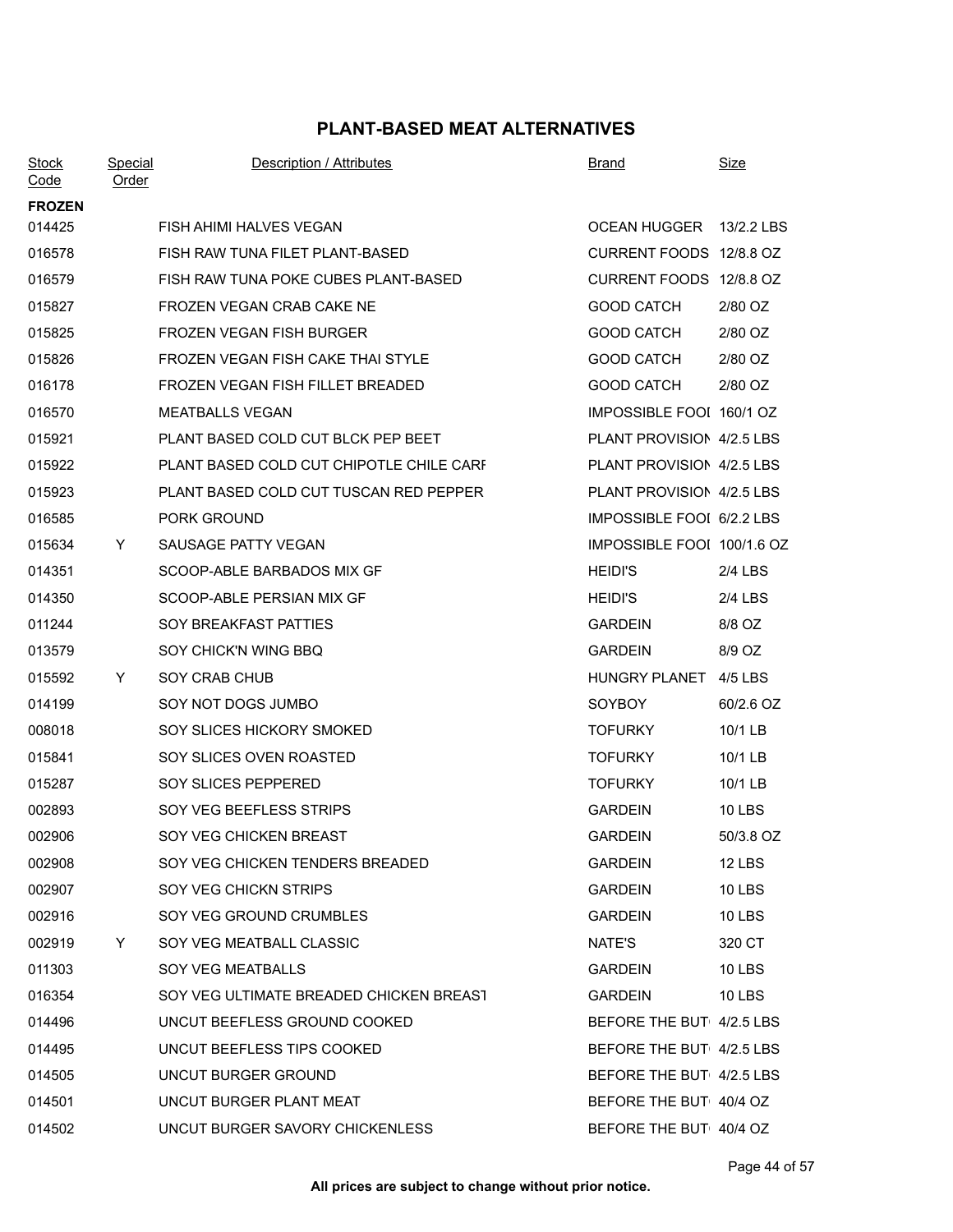| <b>Stock</b><br>Code | <b>Special</b><br>Order | Description / Attributes                   | <b>Brand</b>               | <u>Size</u>   |
|----------------------|-------------------------|--------------------------------------------|----------------------------|---------------|
| <b>FROZEN</b>        |                         |                                            |                            |               |
| 014503               |                         | UNCUT BURGER TURKEYLESS                    | BEFORE THE BUT 40/4 OZ     |               |
| 014490               |                         | UNCUT CHICKENLESS CHUNKS COOKED            | BEFORE THE BUT 4/2.5 LBS   |               |
| 014499               |                         | UNCUT PORKLESS CHORIZO GROUND              | BEFORE THE BUT 4/2.5 LBS   |               |
| 014500               |                         | UNCUT PORKLESS PULLED COOKED               | BEFORE THE BUT 4/2.5 LBS   |               |
| 014504               |                         | UNCUT PORKLESS SAUSAGE BREAKFAST           | BEFORE THE BUT 80/2 OZ     |               |
| 014497               |                         | UNCUT PORKLESS SAUSAGE GROUND COOKED       | BEFORE THE BUT 4/2.5 LBS   |               |
| 014498               |                         | UNCUT PORKLESS SAUSAGE ITALIAN GROUND      | BEFORE THE BUT 4/2.5 LBS   |               |
| 015411               |                         | UNREAL CORN'D BEEF SLICED                  | MRS. GOLDFARB'S 2.5 LBS    |               |
| 015753               |                         | UNREAL CORN'D BEEF                         | MRS. GOLDFARB'S 30 LBS     |               |
| 015289               |                         | UNREAL CORN'D BEEF SLICED                  | MRS. GOLDFARB'S 12/2.5 LBS |               |
| 016152               |                         | UNREAL STEAK SLICED                        | MRS. GOLDFARB'S 12/2.5 LBS |               |
| 015754               |                         | UNREAL TURK'Y SLICED                       | MRS. GOLDFARB'S 12/2.5 LBS |               |
| 016154               |                         | <b>VEG CHICKEN TENDERS</b>                 | <b>BEYOND MEAT</b>         | $2/5$ LBS     |
| 008664               |                         | <b>VEG FIELD BURGER</b>                    | <b>FIELD ROAST</b>         | 48 CT         |
| 002899               |                         | <b>VEG GRAIN CELEBRATION ROAST</b>         | <b>FIELD ROAST</b>         | 2 LBS         |
| 002900               |                         | <b>VEG GRAIN CELEBRATION ROAST</b>         | <b>FIELD ROAST</b>         | $6/2$ LBS     |
| 014571               |                         | <b>VEG GRAIN CRUMBLE ITALIAN</b>           | <b>FIELD ROAST</b>         | $6/2$ LBS     |
| 014572               |                         | VEG GRAIN CRUMBLE MEXICAN CHIPOTLE         | <b>FIELD ROAST</b>         | $6/2$ LBS     |
| 010922               |                         | <b>VEG GRAIN FRANKFURTER</b>               | <b>FIELD ROAST</b>         | <b>12 LBS</b> |
| 015905               |                         | <b>VEG GRAIN PEPPERONI SLICES</b>          | <b>FIELD ROAST</b>         | 2/5.5 LBS     |
| 002924               |                         | <b>VEG GRAIN SAUSAGE APPLE SAGE</b>        | <b>FIELD ROAST</b>         | <b>10 LBS</b> |
| 002926               |                         | <b>VEG GRAIN SAUSAGE ITALIAN</b>           | <b>FIELD ROAST</b>         | <b>10 LBS</b> |
| 002929               |                         | <b>VEG GRAIN SAUSAGE MEX CHPTE</b>         | <b>FIELD ROAST</b>         | <b>10 LBS</b> |
| 013858               |                         | <b>VEG SAUSAGE BRAT ORIG</b>               | <b>BEYOND MEAT</b>         | <b>11 LBS</b> |
| 016043               | Y                       | <b>VEG SAUSAGE BREAKFAST PATTY</b>         | VEGETARIAN PLU: 8/10.5 OZ  |               |
| 015883               |                         | <b>VEG SAUSAGE BREAKFAST PATTY</b>         | <b>BEYOND MEAT</b>         | 9.19 LBS      |
| 013856               |                         | <b>VEG SAUSAGE ITALIAN HOT</b>             | <b>BEYOND MEAT</b>         | <b>11 LBS</b> |
| 013857               |                         | VEG SAUSAGE ITALIAN SWEET                  | <b>BEYOND MEAT</b>         | <b>11 LBS</b> |
| 010905               |                         | VEG SAUSGE BRKFST APPLE MAPLE              | <b>FIELD ROAST</b>         | $1/9$ LBS     |
| 016601               |                         | <b>VEG STADIUM DOG</b>                     | <b>FIELD ROAST</b>         | 10.4 LBS      |
| 016638               |                         | <b>VEGAN CHICKEN PATTIES</b>               | REBELLYOUS FOC 2/5 LBS     |               |
| 016637               |                         | <b>VEGAN CHICKEN TENDERS</b>               | REBELLYOUS FOC 2/5 LBS     |               |
| 015821               |                         | <b>VEGAN TUNA DELI STYLE BAG</b>           | <b>GOOD CATCH</b>          | 6/40 OZ       |
|                      |                         | <b>PLANT-BASED SOUR CREAM &amp; YOGURT</b> |                            |               |
| 005590               |                         | SOY SOUR CREAM NON-HYDRO                   | <b>TOFUTTI</b>             | 12/12 OZ      |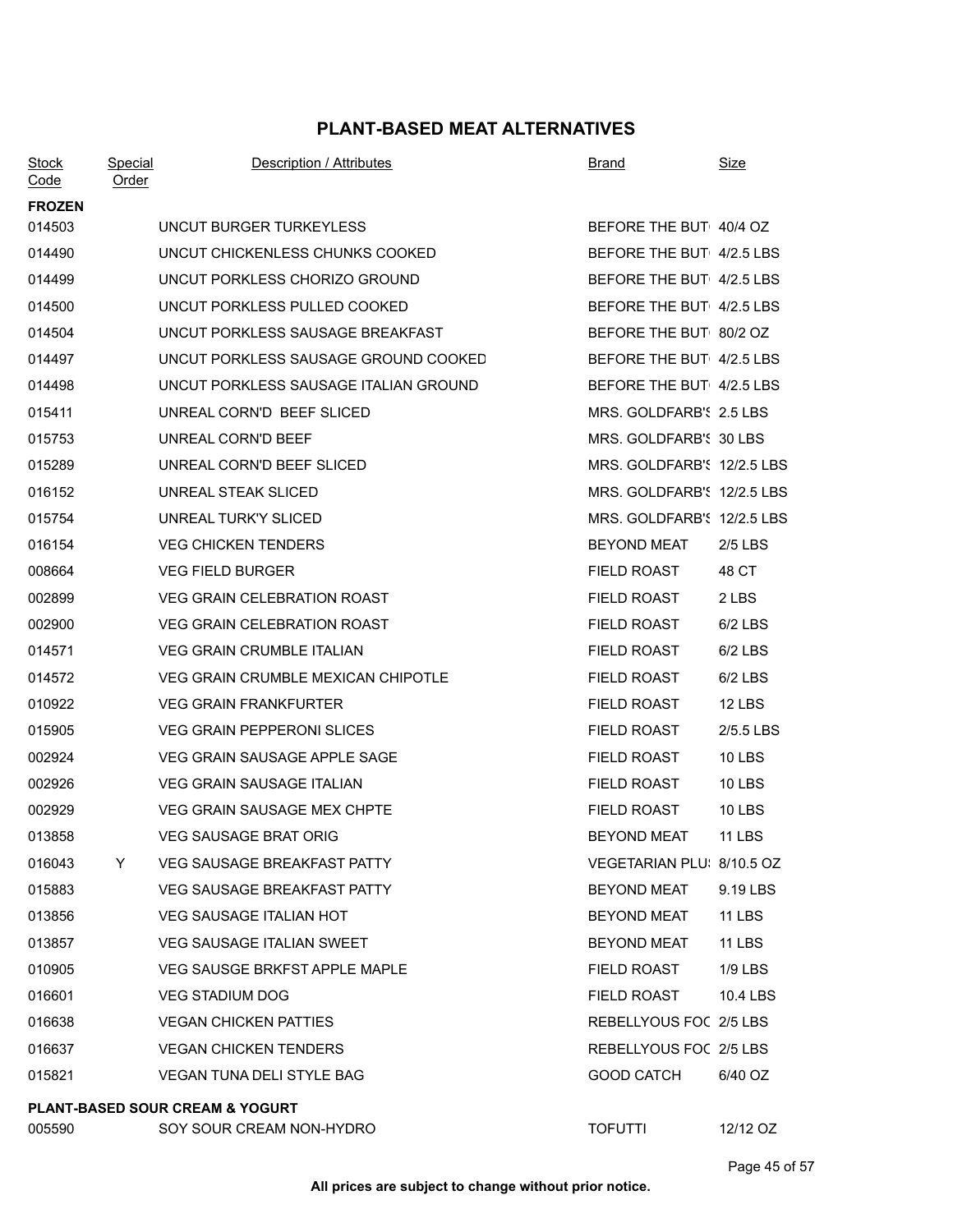| <b>Stock</b><br>Code | Special<br><u>Order</u>                    | Description / Attributes            | <b>Brand</b>                   | <b>Size</b>    |  |  |  |
|----------------------|--------------------------------------------|-------------------------------------|--------------------------------|----------------|--|--|--|
|                      | <b>PLANT-BASED SOUR CREAM &amp; YOGURT</b> |                                     |                                |                |  |  |  |
| 009488               |                                            | SOY SOUR CREAM NON-HYDRO            | <b>TOFUTTI</b>                 | 4/5 LBS        |  |  |  |
| <b>MEAT PRODUCTS</b> |                                            |                                     |                                |                |  |  |  |
| <b>Stock</b><br>Code | <b>Special</b><br><u>Order</u>             | Description / Attributes            | <u>Brand</u>                   | <u>Size</u>    |  |  |  |
| 015500               | Y                                          | <b>BACON ABF THICK DRY RUBBED</b>   | GARRETT VALLEY 4/3 LBS         |                |  |  |  |
| 012646               |                                            | BEEF GREAT HOTDOG OG                | <b>APPLEGATE</b>               | 12/14 OZ       |  |  |  |
| 004059               |                                            | BEEF HOTDOG ABF                     | <b>APPLEGATE</b>               | 12/10 OZ       |  |  |  |
| 015635               |                                            | BEEF HOTDOG OG                      | <b>APPLEGATE</b>               | 12/10 OZ       |  |  |  |
| 010023               |                                            | CHICKEN OVEN ROASTED ABF BULK       | <b>APPLEGATE</b>               | 2/6 LBS RNDM   |  |  |  |
| 004064               | Y                                          | CHICKEN SLICED ROASTED OG           | <b>APPLEGATE</b>               | 12/6 OZ        |  |  |  |
| 004079               |                                            | HAM UNCURED ABF BULK                | <b>APPLEGATE</b>               | 2/5.5 LBS RDMN |  |  |  |
| 014746               |                                            | PEPPERONI CHUB BEEF & PORK ABF BULK | <b>APPLEGATE</b>               | 6/2.5 LBS RNDM |  |  |  |
| 013463               |                                            | PORK BREAKFAST SAUSAGE ABF          | <b>APPLEGATE</b>               | 12/7 OZ        |  |  |  |
| 004091               |                                            | <b>TURKEY BACON ABF</b>             | <b>APPLEGATE</b>               | 12/8 OZ        |  |  |  |
| 008715               |                                            | <b>TURKEY BACON OG</b>              | <b>APPLEGATE</b>               | 12/8 OZ        |  |  |  |
| 004099               |                                            | <b>TURKEY GROUND OG</b>             | ORGANIC VALLEY 2/10 LBS        |                |  |  |  |
| 004101               |                                            | TURKEY HERB ROASTED ABF BULK        | APPLEGATE                      | 2/6.5 LBS RNDM |  |  |  |
| 004102               |                                            | <b>TURKEY HOTDOG ABF</b>            | <b>APPLEGATE</b>               | 12/10 OZ       |  |  |  |
| 016672               |                                            | TURKEY OVEN ROASTED ABF BULK        | <b>APPLEGATE</b>               | 2/5 LBS RNDM   |  |  |  |
| 004103               |                                            | TURKEY OVEN ROASTED ABF BULK        | <b>APPLEGATE</b>               | 2/7 LBS RNDM   |  |  |  |
| 015908               | Y                                          | TURKEY OVEN ROASTED ABF BULK        | THOUSAND HILLS 3/14.5 LBS RNDN |                |  |  |  |
| 004107               | Y                                          | <b>TURKEY SLICED ROASTED OG</b>     | <b>APPLEGATE</b>               | 12/6 OZ        |  |  |  |
| 004108               |                                            | <b>TURKEY SMOKED ABF BULK</b>       | <b>APPLEGATE</b>               | 2/7 LBS RNDM   |  |  |  |
|                      |                                            | <b>FROZEN FRUIT</b>                 |                                |                |  |  |  |
| <b>Stock</b><br>Code | Special<br>Order                           | Description / Attributes            | <b>Brand</b>                   | <u>Size</u>    |  |  |  |
| 015490               |                                            | ACAI GUARANA OG                     | <b>SAMBAZON</b>                | 80/100 GMS     |  |  |  |
| 014583               |                                            | ACAI PURE NO SUGAR OG               | SAMBAZON                       | 80/100 GMS     |  |  |  |
| 015390               |                                            | ACAI PURE UNSWEETENED OG            | <b>MAKAI FRUITS</b>            | 60/100 GMS     |  |  |  |
| 010275               |                                            | ACAI PURE UNSWTND OG                | AMAFRUITS                      | 8/4/100 GMS    |  |  |  |
| 013173               |                                            | ACAI SCOOPABLE OG                   | SAMBAZON                       | 3 GAL          |  |  |  |
| 015395               |                                            | ACAI STRAWBERRY SORBET OG           | SAMBAZON                       | <b>2/2 GAL</b> |  |  |  |
| 015391               |                                            | ACAI SWEETENED OG                   | <b>MAKAI FRUITS</b>            | 60/100 GMS     |  |  |  |
|                      |                                            |                                     |                                |                |  |  |  |

Page 46 of 57

**All prices are subject to change without prior notice.**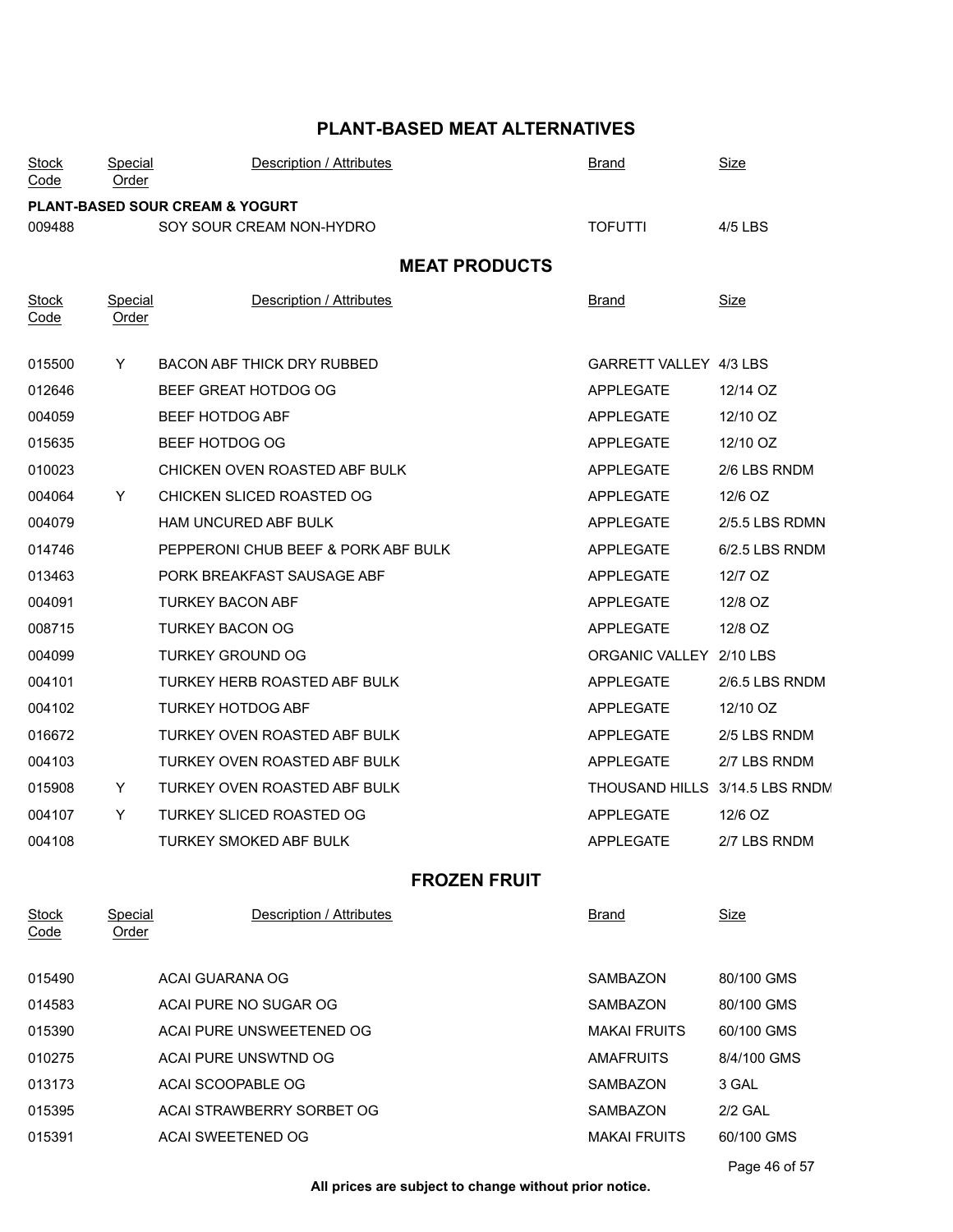### **FROZEN FRUIT**

| <b>Stock</b> | <b>Special</b> | Description / Attributes          | <b>Brand</b>        | <u>Size</u>   |
|--------------|----------------|-----------------------------------|---------------------|---------------|
| Code         | <b>Order</b>   |                                   |                     |               |
| 010681       |                | <b>ACAI SWTND OG</b>              | <b>AMAFRUITS</b>    | 8/4/100 GMS   |
| 011079       |                | APPLES SLCED IQF OG               | <b>PROFRUIT</b>     | <b>40 LBS</b> |
| 013416       |                | AVOCADO DICED                     | <b>PROFRUIT</b>     | 2/11 LBS      |
| 002670       |                | <b>BANANAS SLICED OG</b>          | <b>PROFRUIT</b>     | <b>30 LBS</b> |
| 016530       |                | <b>BLACKBERRIES OG</b>            | <b>PROFRUIT</b>     | 22 LBS        |
| 015575       |                | BLUE MAGIC SORBET SCOOPABLE OG    | <b>MAKAI FRUITS</b> | 3 GAL         |
| 007673       |                | <b>BLUEBERRIES OG</b>             | <b>PROFRUIT</b>     | 30 LBS        |
| 009094       |                | <b>CHERRIES SWT NATURAL</b>       | <b>PROFRUIT</b>     | 26.5 LBS      |
| 015569       |                | COCONUT BASE SCOOPABLE OG         | <b>MAKAI FRUITS</b> | 3 GAL         |
| 015926       |                | COCONUT CREAM OG                  | <b>ZUMA VALLEY</b>  | 6/4.4 LBS     |
| 016231       |                | <b>COCONUT MEAT OG</b>            | ZUMA VALLEY         | 6/4.4 LBS     |
| 013829       |                | COCONUT MEAT YOUNG THAI OG        | <b>COPRA</b>        | 10/1 LB       |
| 016703       |                | <b>CRANBERRIES OG</b>             | SNO PAC             | <b>15 LBS</b> |
| 002691       |                | <b>CRANBERRIES OG</b>             | <b>PROFRUIT</b>     | 40 LBS        |
| 002690       |                | <b>CRANBERRIES OG</b>             | <b>PROFRUIT</b>     | 5 LBS         |
| 013899       |                | DRAGONFRUIT (PITAYA) IQF CUBES OG | PITAYA PLUS         | 20 LBS        |
| 010702       |                | DRAGONFRUIT (PITAYA) PULP OG      | PITAYA PLUS         | 60/100 G      |
| 012168       |                | DRAGONFRUIT (PITAYA) SORBET OG    | PITAYA PLUS         | 3 GAL         |
| 015711       | Y.             | <b>JACKFRUIT RIPE BUBS' OG</b>    | PITAYA PLUS         | <b>20 LBS</b> |
| 009339       |                | <b>MANGO CHUNKS</b>               | <b>PROFRUIT</b>     | 10 LBS        |
| 002700       |                | <b>MANGO CHUNKS OG</b>            | <b>PROFRUIT</b>     | <b>30 LBS</b> |
| 014961       |                | <b>MANGO IQF CHUNKS</b>           | <b>PROFRUIT</b>     | 30 LBS        |
| 016730       |                | MANGO SCOOPABLE OG                | <b>MAKAI FRUITS</b> | 3 GAL         |
| 015568       |                | MATCHA GREEN TEA SCOOPABLE OG     | <b>MAKAI FRUITS</b> | 3 GAL         |
| 008199       |                | PAPAYA DICED                      | <b>PROFRUIT</b>     | <b>30 LBS</b> |
| 002707       |                | <b>PEACHES</b>                    | <b>PROFRUIT</b>     | <b>10 LBS</b> |
| 002709       |                | PEACHES OG                        | <b>PROFRUIT</b>     | 4/5 LBS       |
| 002710       |                | PEACHES OG                        | <b>PROFRUIT</b>     | 5 LBS         |
| 008780       |                | PEARS 8" DICED                    | <b>PROFRUIT</b>     | 40 LBS        |
| 009342       |                | <b>PINEAPPLE</b>                  | <b>PROFRUIT</b>     | <b>10 LBS</b> |
| 008222       |                | PINEAPPLE OG                      | <b>PROFRUIT</b>     | 30 LBS        |
| 002716       |                | PINEAPPLE OG                      | <b>WOODSTOCK</b>    | 5 LBS         |
| 015786       |                | PLUMS HALVED IQF                  | <b>PROFRUIT</b>     | <b>22 LBS</b> |
| 002719       |                | PUREE CONC PASSIONFRUIT           | <b>NAPA VLY</b>     | 6/30 OZ       |
| 008593       | Y.             | PUREE CONC POMEGRANATE            | NAPA VLY            | 6/30 OZ       |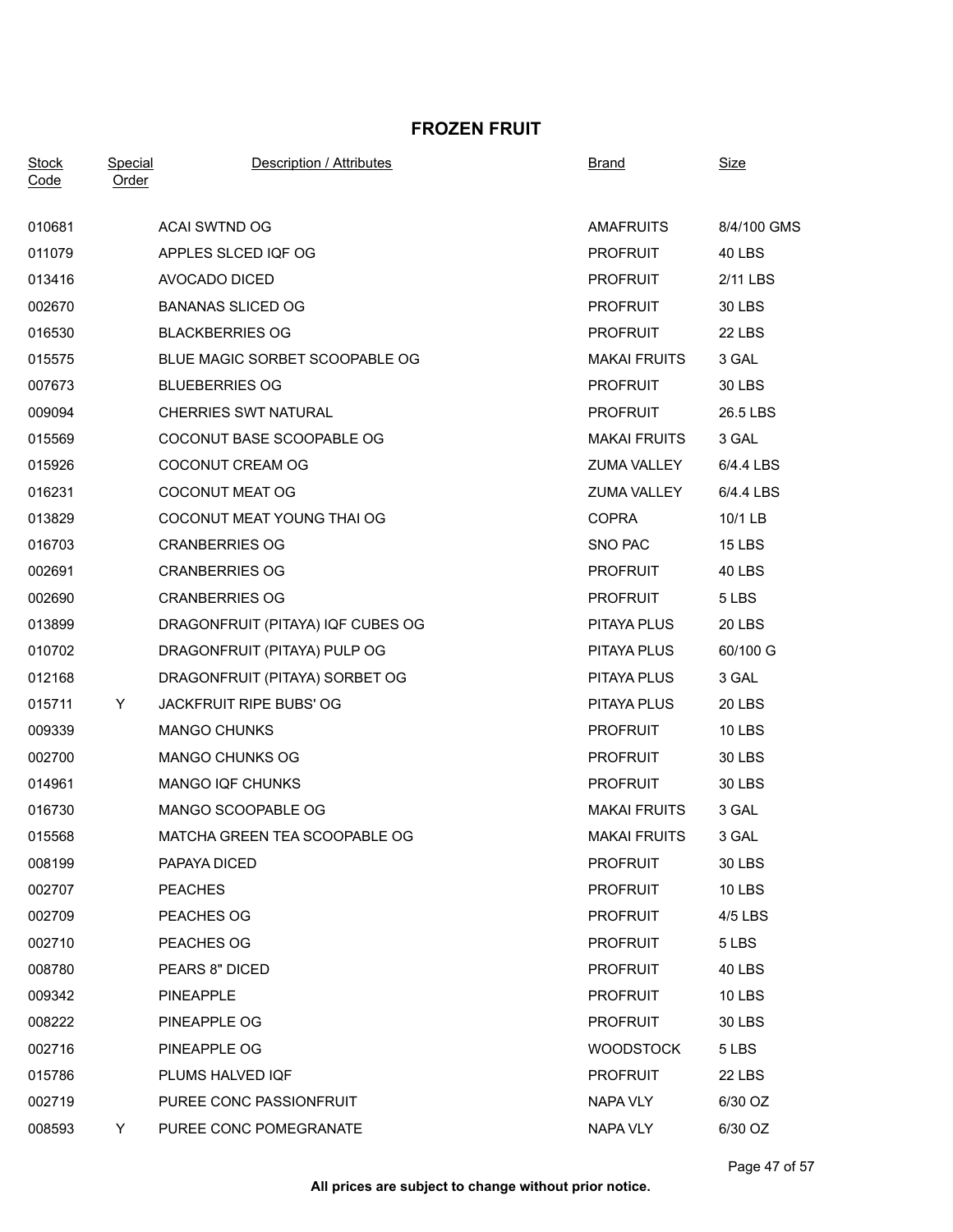## **FROZEN FRUIT**

| <b>Stock</b><br>Code | <b>Special</b><br>Order | Description / Attributes  | <b>Brand</b>         | <b>Size</b>   |
|----------------------|-------------------------|---------------------------|----------------------|---------------|
| 009889               | Y                       | PUREE CRANBERRY           | <b>NAPA VLY</b>      | 6/30 OZ       |
| 002718               | Y                       | PUREE MANGO               | <b>NAPA VLY</b>      | 6/30 OZ       |
| 011291               | Y                       | PUREE PEAR                | <b>NAPA VLY</b>      | 6/30 OZ       |
| 011290               | Y                       | PUREE PINK GUAVA          | <b>NAPA VLY</b>      | 6/30 OZ       |
| 002720               | Y                       | PUREE RASPBERRY           | NAPA VLY             | 6/30 OZ       |
| 011894               | Y                       | PUREE STRAWBERRY          | <b>NAPA VLY</b>      | 6/30 OZ       |
| 002722               | Y                       | PUREE WHT PEACH           | <b>NAPA VLY</b>      | 6/30 OZ       |
| 016454               |                         | <b>RASPBERRIES OG</b>     | SNO PAC              | 20 LBS        |
| 002726               |                         | <b>RASPBERRIES OG</b>     | <b>PROFRUIT</b>      | 4/5.5 LBS     |
| 002727               |                         | <b>RASPBERRIES OG</b>     | <b>PROFRUIT</b>      | 5.5 LBS       |
| 009341               |                         | <b>STRAWBERRY</b>         | <b>PROFRUIT</b>      | 10 LBS        |
| 002730               |                         | STRAWBERRY OG             | <b>PROFRUIT</b>      | 30 LBS        |
| 002731               | Y                       | STRAWBERRY OG             | <b>WOODSTOCK</b>     | 4/5 LBS       |
| 002732               |                         | STRAWBERRY OG             | <b>WOODSTOCK</b>     | 5 LBS         |
|                      |                         | <b>FROZEN VEGETABLES</b>  |                      |               |
| <b>Stock</b><br>Code | Special<br><b>Order</b> | Description / Attributes  | <u>Brand</u>         | <u>Size</u>   |
| 016393               |                         | BUTTERNUT SQUASH DICED OG | SNO PAC              | <b>20 LBS</b> |
| 014253               |                         | CELERY DICED IQF OG       | <b>PROFRUIT</b>      | 45 LBS        |
| 014117               |                         | CHILES POBLANO RSTD 1/4"  | SUPHERB HARMS 45 LBS |               |
| 016378               |                         | CORN OG                   | SNO PAC              | <b>20 LBS</b> |
| 015691               |                         | <b>CORN OG</b>            | <b>BULK</b>          | 5 LBS         |
| 015690               |                         | <b>CORN OG</b>            | <b>BULK</b>          | 6/5 LBS       |
| 002943               | Y                       | CORN OG                   | <b>WOODSTOCK</b>     | 6/5 LBS       |
| 016391               |                         | EDAMAME IN SHELL OG       | SNO PAC              | <b>15 LBS</b> |
| 016390               |                         | EDAMAME SHELLED OG        | SNO PAC              | 20 LBS        |
| 002638               |                         | <b>EDAMAME SHELLED OG</b> | <b>WOODSTOCK</b>     | 3 LBS         |
| 002639               | Y                       | EDAMAME SHELLED OG        | <b>WOODSTOCK</b>     | 6/3 LBS       |
| 002649               |                         | <b>FAVA BEANS</b>         | <b>BULK</b>          | 22 LBS        |
| 012173               |                         | KALE OG                   | <b>PROFRUIT</b>      | 5/4.4 LBS     |
| 016460               |                         | ONION DICED OG            | SNO PAC              | 22 LBS        |
| 014328               |                         | ONION OG                  | <b>MARTEN'S</b>      | 20 LBS        |
| 015689               |                         | PEAS OG                   | <b>BULK</b>          | 2 LBS         |
| 016377               |                         | PEAS OG                   | SNO PAC              | 20 LBS        |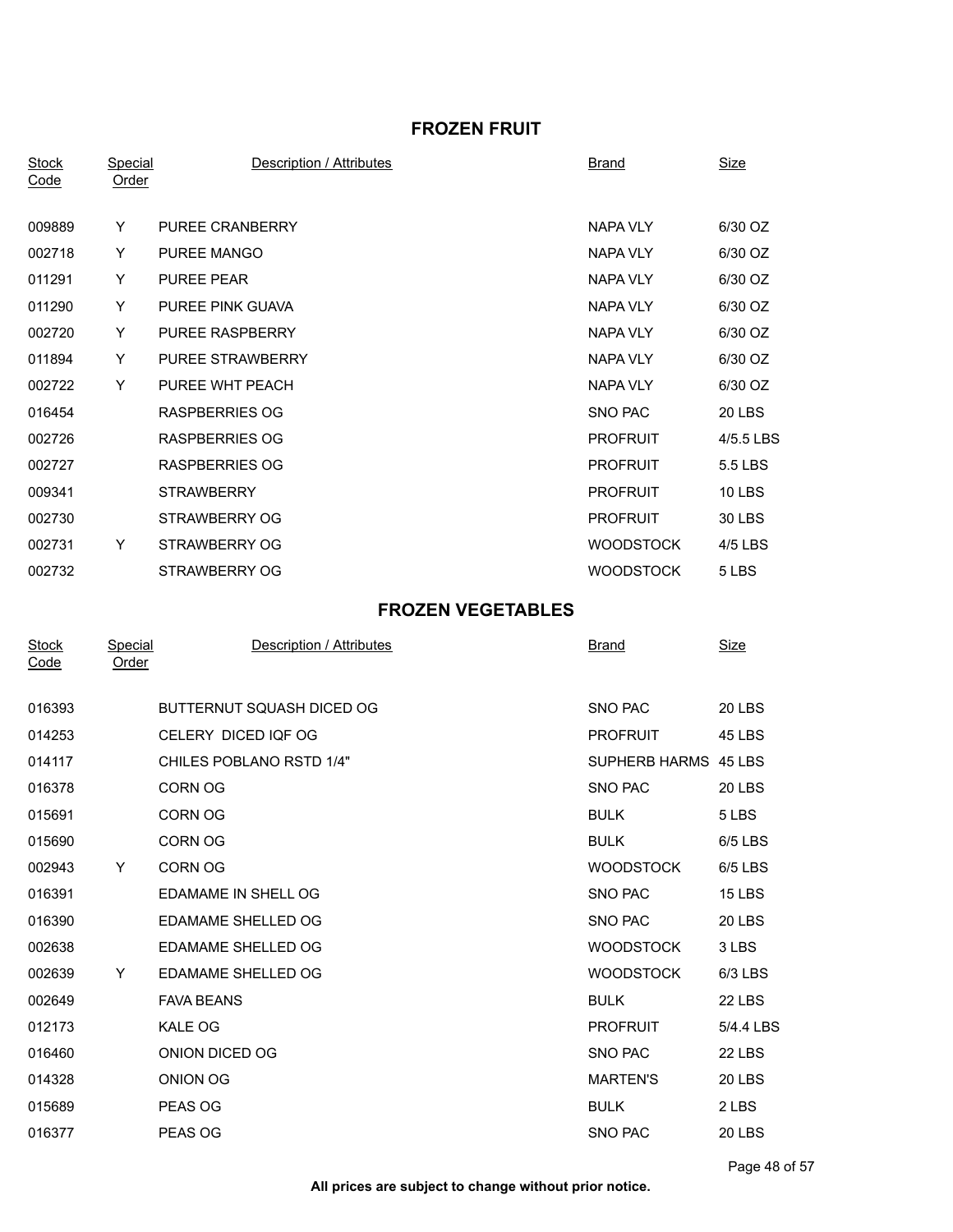## **FROZEN VEGETABLES**

| <b>Stock</b><br>Code | <u>Special</u><br><b>Order</b> | <b>Description / Attributes</b>               | <b>Brand</b>                           | <b>Size</b>           |
|----------------------|--------------------------------|-----------------------------------------------|----------------------------------------|-----------------------|
|                      |                                |                                               |                                        |                       |
| 002959               | Y                              | PEAS OG                                       | <b>BULK</b>                            | 5 LBS                 |
| 015688               |                                | PEAS OG                                       | <b>BULK</b>                            | 6/2 LBS               |
| 002960               | Y                              | PEAS OG                                       | <b>BULK</b>                            | 6/5 LBS               |
| 016392               |                                | POTATOES DICED 3/8 CUT OG                     | SNO PAC                                | <b>20 LBS</b>         |
| 002965               |                                | SPINACH OG                                    | <b>WOODSTOCK</b>                       | 3 LBS                 |
| 016389               |                                | <b>SPINACH OG</b>                             | SNO PAC                                | <b>35 LBS</b>         |
| 012172               |                                | SPINACH OG                                    | <b>PROFRUIT</b>                        | 5/4.4 LBS             |
| 008038               |                                | SPINACH OG                                    | <b>WOODSTOCK</b>                       | 6/3 LBS               |
| 016394               |                                | SWEET POTATOES DICED OG                       | SNO PAC                                | 20 LBS                |
|                      |                                | <b>JUICES &amp; BEVERAGES</b>                 |                                        |                       |
| <b>Stock</b><br>Code | <b>Special</b><br>Order        | Description / Attributes                      | Brand                                  | <b>Size</b>           |
| <b>COLD BREW</b>     |                                |                                               |                                        |                       |
| 014033               | Y                              | TEA COLD BREW MANGO BLACK OG                  | <b>NOBL</b>                            | 660 FZ                |
| <b>JUICES</b>        |                                |                                               |                                        |                       |
| 009001               |                                | ALOE PURE OG                                  | LAKEWOOD                               | 32 FZ                 |
| 003669               |                                | APPLE OG                                      | <b>EDEN FOODS</b>                      | 6/64 FZ               |
| 003695<br>003716     |                                | <b>BILBERRY NECTAR OG</b><br><b>CHERRY OG</b> | <b>BIONATURAE</b><br><b>EDEN FOODS</b> | 6/25.4 FZ<br>12/32 FZ |
| 001600               | Y.<br>Y                        | CONCENTRATE BLK CHERRY                        | <b>DYNAMIC</b>                         | 16 FZ                 |
| 010168               | Y                              | <b>CONCENTRATE CRANBERRY</b>                  | <b>DYNAMIC</b>                         | 16 FZ                 |
| 001605               | Y                              | CONCENTRATE POMEGRANATE                       | <b>DYNAMIC</b>                         | 8 FZ                  |
| 003736               |                                | <b>CRANBERRY BLEND OG</b>                     | <b>LAKEWOOD</b>                        | 12/12.5 FZ            |
| 014427               |                                | <b>CRANBERRY BLEND OG</b>                     | <b>LAKEWOOD</b>                        | 6/32 FZ               |
| 003752               | Y.                             | <b>CRANBERRY PURE OG</b>                      | LAKEWOOD                               | 6/32 FZ               |
| 011133               | Y.                             | <b>GRAPE JUICE 3PK OG</b>                     | <b>APPLE</b>                           | 9/3/200 ML            |
| 014673               |                                | LEMON 100% OG                                 | <b>SANTA CRUZ</b>                      | 8/16 FZ               |
| 007384               | Y                              | <b>LEMONADE OG</b>                            | SANTA CRUZ                             | 12/32 FZ              |
| 014674               |                                | <b>LIME 100% OG</b>                           | SANTA CRUZ                             | 8/16 FZ               |
| 014340               |                                | ORANGE JUICE PURE OG                          | LAKEWOOD                               | 6/32 FZ               |
| 003837               | Y                              | ORANGE NO PULP OG                             | <b>UNCLE MT</b>                        | 6/52 FZ               |
| 003839               |                                | ORANGE OG                                     | LAKEWOOD                               | 12/12.5 FZ            |
| 003857               | Y.                             | PASSION FRUIT                                 | <b>CERES</b>                           | 12/33.8 FZ            |
| 011729               | Y                              | PEACH                                         | <b>CERES</b>                           | 12/33.8 FZ            |
| 003861               |                                | PEACH NECTAR OG                               | <b>BIONATURAE</b>                      | 6/25.4 FZ             |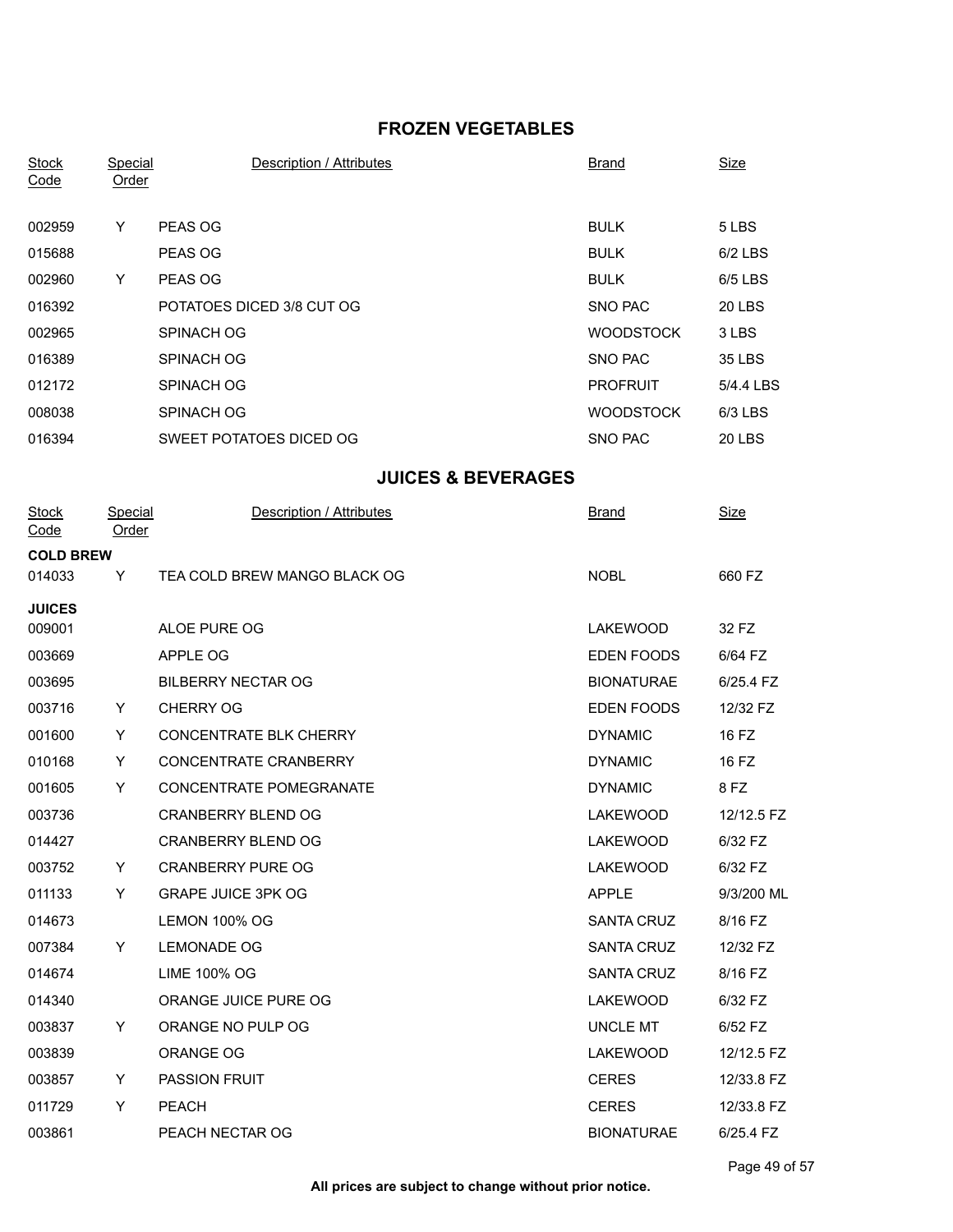## **JUICES & BEVERAGES**

| <b>Stock</b><br>$\overline{\textsf{Code}}$ | Special<br><u>Order</u> | Description / Attributes             | <b>Brand</b>      | Size       |
|--------------------------------------------|-------------------------|--------------------------------------|-------------------|------------|
| <b>JUICES</b>                              |                         |                                      |                   |            |
| 010830                                     | Y                       | <b>PEAR</b>                          | <b>CERES</b>      | 12/33.8 FZ |
| 003866                                     |                         | PEAR NECTAR OG                       | <b>BIONATURAE</b> | 6/25.4 FZ  |
| 003879                                     |                         | PINEAPPLE PURE OG                    | LAKEWOOD          | 12/12.5 FZ |
| 003891                                     |                         | POMEGRANATE HH OG                    | <b>LAKEWOOD</b>   | 6/32 FZ    |
| 016409                                     | Y                       | <b>TOMATO OG</b>                     | <b>LAKEWOOD</b>   | 6/32 FZ    |
| 003928                                     |                         | TOMATO OG                            | <b>KNUDSEN</b>    | 6/32 FZ    |
| <b>KOMBUCHA</b>                            |                         |                                      |                   |            |
| 012703                                     |                         | KOMBUCHA KEG BLOOD ORANGE OG         | AQUA VITEA        | 660 FZ     |
| 012700                                     |                         | KOMBUCHA KEG BLUEBERRY SOCIAL OG     | <b>AQUA VITEA</b> | 660 FZ     |
| 012704                                     |                         | KOMBUCHA KEG ELDERBERRY OG           | <b>AQUA VITEA</b> | 660 FZ     |
| 012706                                     |                         | KOMBUCHA KEG GINGER OG               | AQUA VITEA        | 660 FZ     |
| 012702                                     |                         | KOMBUCHA KEG HIBISCUS GINGER LIME OG | AQUA VITEA        | 660 FZ     |
| 013810                                     |                         | KOMBUCHA KEG PEACH OUT OG            | <b>AQUA VITEA</b> | 660 FZ     |
| 014615                                     |                         | KOMBUCHA KEG PINEAPPLE LEMONADE OG   | <b>AQUA VITEA</b> | 660 FZ     |
| 012701                                     |                         | KOMBUCHA KEG STRAWBERRY SAGE OG      | <b>AQUA VITEA</b> | 660 FZ     |
| 012707                                     |                         | KOMBUCHA KEG TUMERIC SUNRISE         | <b>AQUA VITEA</b> | 660 FZ     |
| 012709                                     |                         | REFILLABLE GLASS BOTTLE              | AQUA VITEA        | 12/16.9 FZ |
| 012708                                     |                         | REFILLABLE GLASS GROWLER             | <b>AQUA VITEA</b> | 6/64 FZ    |

# **JUICE-BAR SUPERFOODS & ADD-ONS**

| <b>Stock</b><br>Code | Special<br>Order | Description / Attributes     | <b>Brand</b>             | <b>Size</b>   |
|----------------------|------------------|------------------------------|--------------------------|---------------|
|                      |                  |                              |                          |               |
| 013147               |                  | ACAI FREEZE DRIED POWDER OG  | <b>USF</b>               | <b>22 LBS</b> |
| 006813               |                  | ALOE JUICE OG                | LILY OF THE DESE 1 GAL   |               |
| 006815               | Y                | ALOE JUICE OG                | LILY OF THE DESE 32 FZ   |               |
| 006817               |                  | ALOE JUICE OG                | LILY OF THE DESE 4/1 GAL |               |
| 006834               |                  | <b>BEE POLLEN</b>            | <b>BULK</b>              | 5 LBS         |
| 013879               |                  | CAMU CAMU POWDER RAW OG      | <b>USF</b>               | <b>11 LBS</b> |
| 012005               |                  | CHLORELLA POWDER RAW         | <b>USF</b>               | <b>22 LBS</b> |
| 011860               |                  | CHLORELLA POWDER RAW         | <b>USF</b>               | 5 LBS         |
| 006866               |                  | EXTRACT ECHINACEA            | <b>NATANSWR</b>          | 2 OZ          |
| 006871               |                  | EXTRACT ELEUTHERO (GINSENG)  | <b>NATANSWR</b>          | 2 OZ          |
| 006905               |                  | <b>EXTRACT GINKGO BILOBA</b> | <b>NATANSWR</b>          | 1 OZ          |
| 006917               | Y                | HEMPSEED OIL OG              | <b>NUTIVA</b>            | 24 OZ         |
| 010389               |                  | <b>LECITHIN</b>              | <b>BULK</b>              | 44 LBS        |
|                      |                  |                              |                          |               |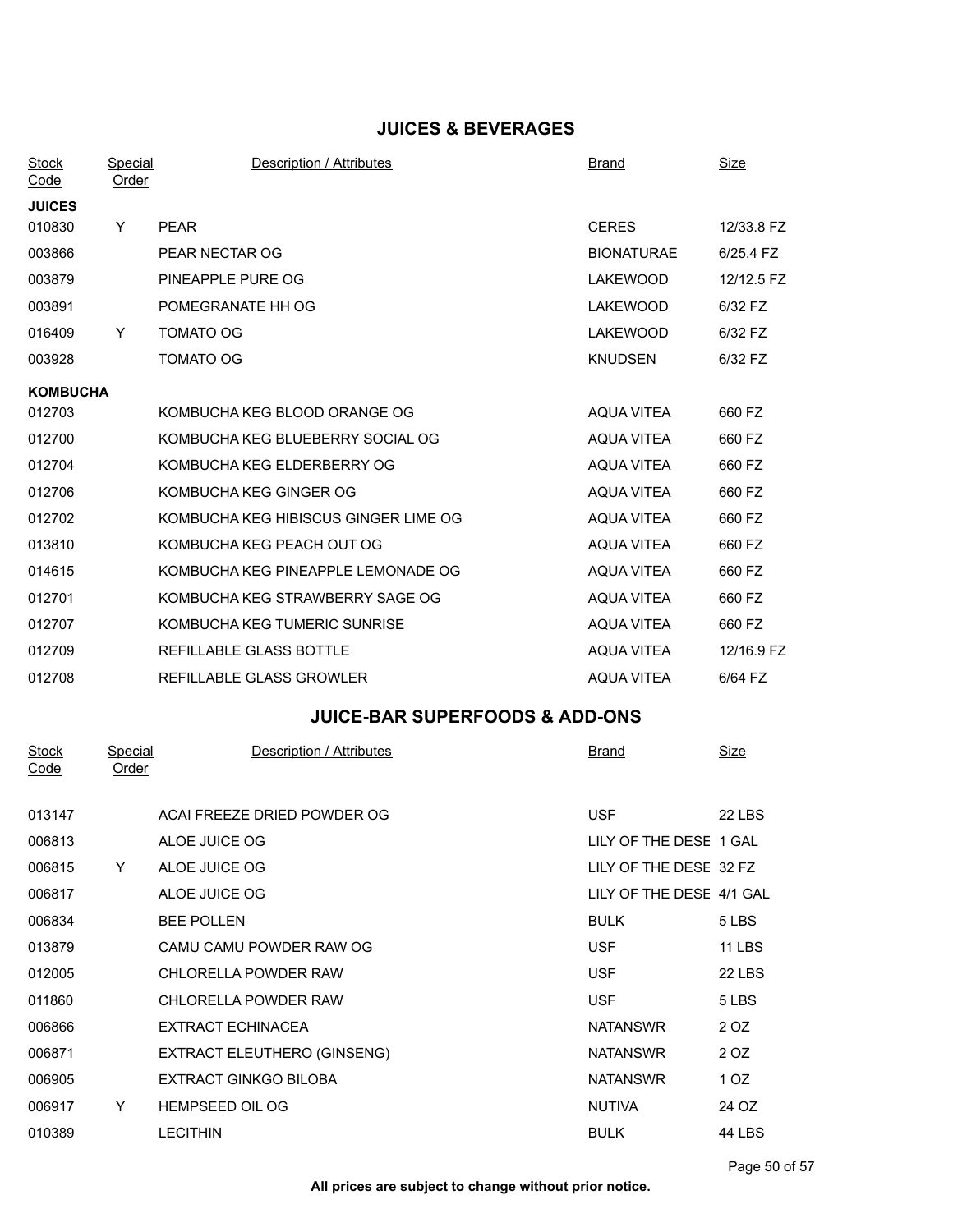## **JUICE-BAR SUPERFOODS & ADD-ONS**

| <b>Stock</b><br>Code | Special<br><b>Order</b> | Description / Attributes       | <b>Brand</b>    | <b>Size</b>     |
|----------------------|-------------------------|--------------------------------|-----------------|-----------------|
| 006922               |                         | <b>LECITHIN</b>                | <b>BULK</b>     | 5 LBS           |
| 009498               |                         | LUCUMA RAW POWDER OG           | <b>USF</b>      | 5 LBS           |
| 015796               |                         | MACA POWDER OG                 | <b>USF</b>      | 44 LBS          |
| 006928               |                         | <b>MACA POWDER OG</b>          | <b>USF</b>      | 5 LBS           |
| 012549               |                         | MESQUITE SWEET POWDER RAW OG   | <b>BULK</b>     | <b>11 LBS</b>   |
| 015491               | Y                       | MUCUNA PRURIENS POWDER OG      | <b>BULK</b>     | <b>55 LBS</b>   |
| 016581               |                         | MULBERRIES RAW OG              | <b>BULK</b>     | 13.2 LBS        |
| 014369               |                         | PITAYA POWDER OG               | <b>BULK</b>     | <b>24 LBS</b>   |
| 014569               |                         | POMEGRANATE POWDER OG          | <b>BULK</b>     | 1 <sub>LB</sub> |
| 011288               |                         | POMEGRANATE POWDER OG          | <b>BULK</b>     | 33 LBS          |
| 012085               |                         | POMEGRANATE POWDER OG          | <b>BULK</b>     | 5 LBS           |
| 016505               |                         | POWDER OAT GF OG               | JOI             | 2.82 LBS        |
| 013536               |                         | PROTEIN POWDER BROWN RICE OG   | <b>USF</b>      | <b>44 LBS</b>   |
| 010675               |                         | PROTEIN POWDER BROWN RICE OG   | <b>USF</b>      | 5 LBS           |
| 006913               | Y.                      | PROTEIN POWDER HEMP OG         | <b>NUTIVA</b>   | 16 OZ           |
| 015428               |                         | PROTEIN POWDER HEMP RAW OG     | <b>USF</b>      | 33 LBS          |
| 008622               |                         | PROTEIN POWDER HEMP RAW OG     | <b>USF</b>      | 5 LBS           |
| 013535               |                         | PROTEIN POWDER PEA RAW OG      | <b>USF</b>      | <b>44 LBS</b>   |
| 013517               |                         | PROTEIN POWDER PEA RAW OG      | <b>USF</b>      | 5 LBS           |
| 006953               | Y                       | PROTEIN POWDER WHEY FR VANILLA | <b>NEXTPROT</b> | 2 LBS           |
| 014110               |                         | <b>PSYLLIUM HUSKS OG</b>       | <b>BULK</b>     | 55 LBS          |
| 006959               |                         | <b>PSYLLIUM HUSKS POWDER</b>   | <b>YERBA</b>    | 1/12 OZ         |
| 013454               |                         | PSYLLIUM HUSKS WHOLE OG        | <b>BULK</b>     | 22 LBS          |
| 006978               |                         | <b>SPIRULINA</b>               | <b>FRONTIER</b> | 1 <sub>LB</sub> |
| 014238               | Y                       | SPIRULINA POWDER OG            | <b>USF</b>      | 5 LBS           |
| 013346               |                         | <b>TOCOTRIENOL RISOLUBLES</b>  | <b>BULK</b>     | 22 LBS          |
| 007002               | Y.                      | VITAMIN C POWDER BUFFERED      | <b>NUTRICOL</b> | <b>240 GRMS</b> |
| 012022               | Y                       | <b>WHEATGRASS POWDER OG</b>    | E.C.O.          | 44 LBS          |
| 007014               |                         | YEAST NUTRITIONAL              | <b>FRONTIER</b> | 1 LB            |
| 007015               |                         | YEAST NUTRITIONAL              | <b>REDSTAR</b>  | <b>10 LBS</b>   |
| 014568               |                         | YEAST NUTRITIONAL OG           | <b>FRONTIER</b> | 1 <sub>LB</sub> |
|                      |                         |                                |                 |                 |

| Stock | Special      | Attributes<br>Description | Branc | <b>.</b><br>Sıze |
|-------|--------------|---------------------------|-------|------------------|
| Code  | <u>Order</u> |                           |       |                  |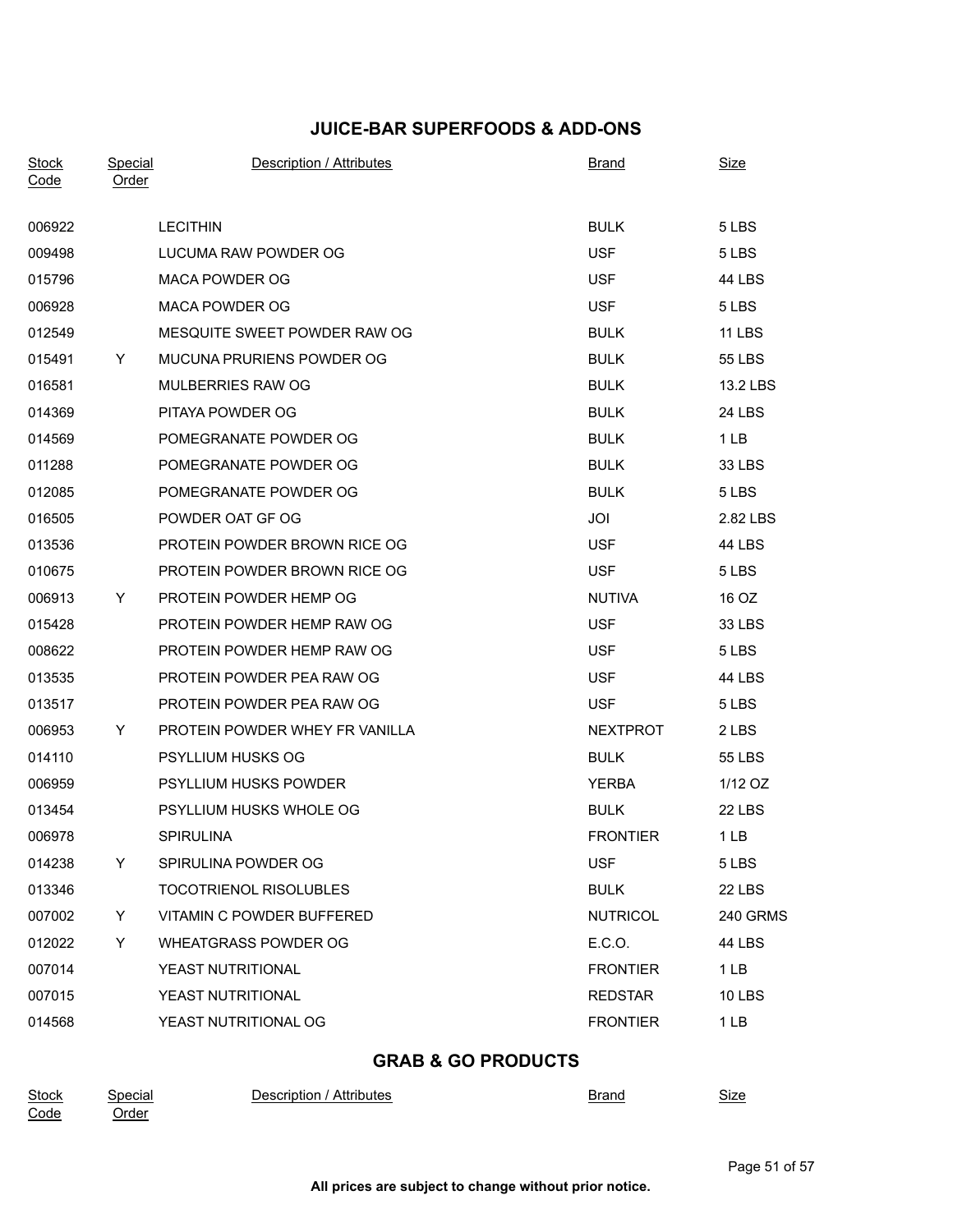| <b>Stock</b> | <b>Special</b> | Description / Attributes             | <b>Brand</b>     | <u>Size</u> |
|--------------|----------------|--------------------------------------|------------------|-------------|
| Code         | <b>Order</b>   |                                      |                  |             |
| 016057       |                | BITES OAT APPLE PIE GF               | BOBO'S           | 6/5/1.3 OZ  |
| <b>BARS</b>  |                |                                      |                  |             |
| 016056       |                | BITES OAT ORIG CHOC CHIP GF          | BOBO'S           | 6/5/1.3 OZ  |
| 016058       |                | BITES OAT PEANUT BUTTER CHOC CHIP GF | BOBO'S           | 6/5/1.3 OZ  |
| 008674       | Y.             | <b>CHIA ACAI BERRY</b>               | <b>HLTH WARR</b> | 15/.88 OZ   |
| 009418       | Y.             | CHIA CHOC PNUT BTR                   | <b>HLTH WARR</b> | 15/.88 OZ   |
| 008673       | Y              | CHIA COCONUT                         | <b>HLTH WARR</b> | 15/.88 OZ   |
| 000156       |                | CLIF CHOCOLATE CHIP                  | <b>CLIF</b>      | 12/2.4 OZ   |
| 000157       | Y.             | CLIF CHOCOLATE CHIP PNUT CRUNCH      | <b>CLIF</b>      | 12/2.4 OZ   |
| 010906       | Y              | CLIF CHOCOLATE COOL MINT             | <b>CLIF</b>      | 12/2.4 OZ   |
| 000160       |                | CLIF CRNCHY PEANUT BUTTER            | <b>CLIF</b>      | 12/2.4 OZ   |
| 000187       | Y.             | CLIF WHITE CHOCOLATE MACAD OG        | <b>CLIF</b>      | 12/2.4 OZ   |
| 010060       | Y              | EPIC LAMB CURRANT MINT BAR           | <b>EPIC</b>      | 12/1.3 OZ   |
| 000096       |                | KIND ALMOND & COCONUT                | <b>KIND</b>      | 12/1.4 OZ   |
| 008948       |                | KIND BLUEBERRY PECAN & FIBER         | <b>KIND</b>      | 12/1.4 OZ   |
| 008723       |                | KIND DARK CHOCOLATE NUTS & SEA SALT  | <b>KIND</b>      | 12/1.4 OZ   |
| 000216       |                | KIND FRUIT & NUT DELIGHT             | <b>KIND</b>      | 12/1.4 OZ   |
| 000310       | Y.             | NUTRITIONAL APPLE PIE                | LARABAR          | 16/1.6 OZ   |
| 000312       | Y.             | NUTRITIONAL CARROT CAKE              | LARABAR          | 16/1.6 OZ   |
| 014133       |                | OAT ALMOND BUTTER GF                 | BOBO'S           | 12/3 OZ     |
| 016052       |                | OAT CHOC CHIP GF                     | BOBO'S           | 12/3 OZ     |
| 010081       |                | OAT COCONUT GF                       | BOBO'S           | 12/3 OZ     |
| 016053       |                | OAT LEMON POPPYSEED GF               | BOBO'S           | 12/3 OZ     |
| 010242       |                | OAT MAPLE PECAN GF                   | BOBO'S           | 12/3 OZ     |
| 010430       |                | <b>OAT ORIGINAL</b>                  | BOBO'S           | 12/3 OZ     |
| 014134       |                | OAT PEANUT BUTTER GF                 | BOBO'S           | 12/3 OZ     |
| 016054       |                | OAT STUFFED CHOC ALMOND GF           | BOBO'S           | 12/2.5 OZ   |
| 016055       |                | OAT STUFFED CHOC PEANUT BUTTER GF    | BOBO'S           | 12/2.5 OZ   |
| 010171       | Y              | QUEST CHOC CHIP COOKIE DOUGH         | QUEST            | 12/2.12 OZ  |
| 010170       | Y.             | <b>QUEST COOKIES AND CREAM</b>       | <b>QUEST</b>     | 12/2.12 OZ  |
| 010285       | Y              | QUEST DOUBLE CHOCOLATE CHUNK         | <b>QUEST</b>     | 12/2.12 OZ  |
| 015516       | Y              | RAW GLO BIRTHDAY CAKE                | <b>RAW REV</b>   | 12/1.6 OZ   |
| 015514       | Y              | RAW GLO CHOC CHIP COOKIE DOUGH       | RAW REV          | 12/1.6 OZ   |
| 015512       | Y              | RAW GLO CRUNCHY PEANUT BTR SEA SALT  | <b>RAW REV</b>   | 12/1.6 OZ   |
| 015513       | Y.             | RAW GLO DARK CHOC CASHEW MINT        | RAW REV          | 12/1.6 OZ   |
|              |                |                                      |                  |             |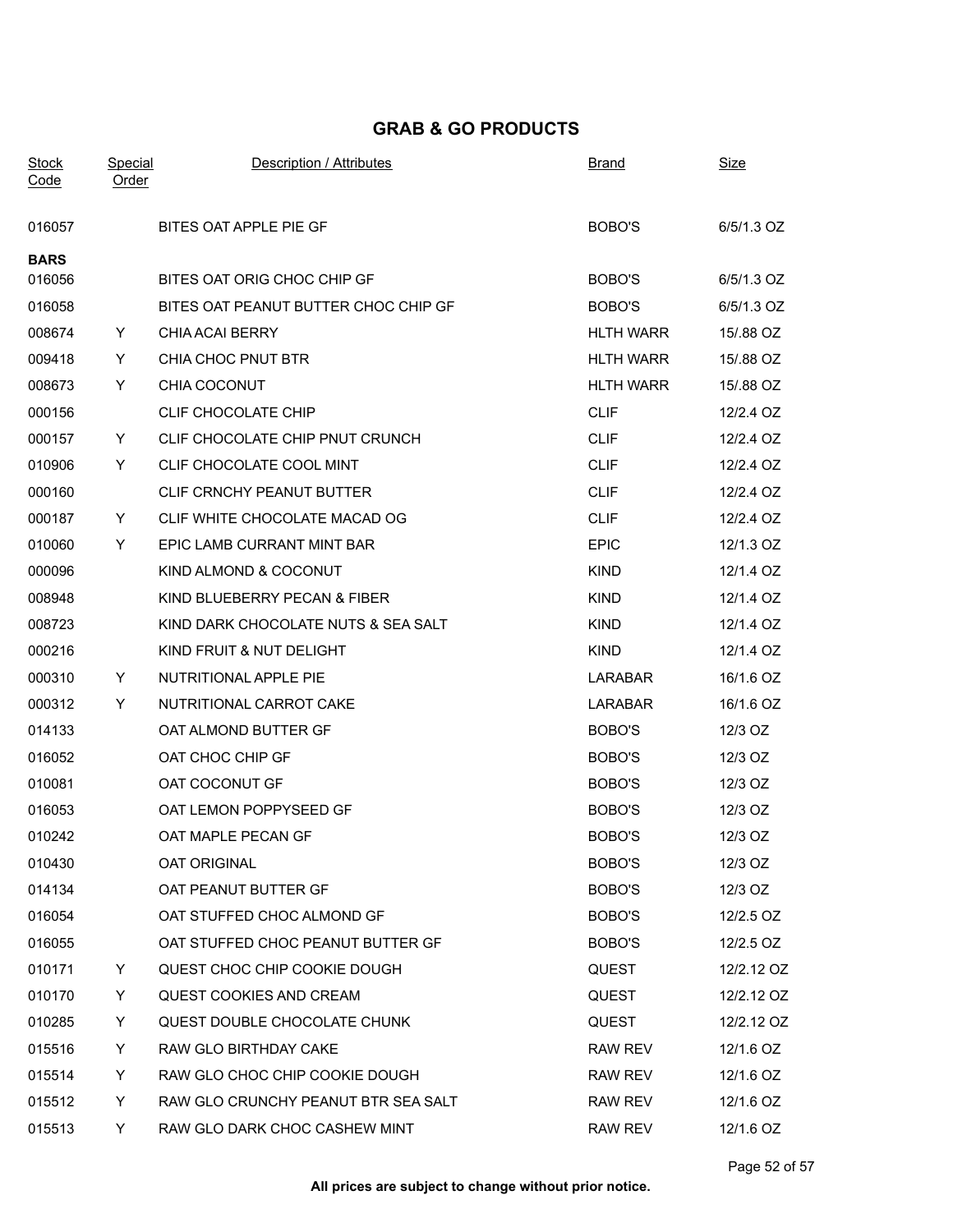| <b>Special</b><br><b>Order</b> | <b>Description / Attributes</b>         | <b>Brand</b>                | Size       |
|--------------------------------|-----------------------------------------|-----------------------------|------------|
|                                |                                         |                             |            |
| Y                              | RAW GLO DARK CHOC PEANUT BUTTER SEA SA  | <b>RAW REV</b>              | 12/1.6 OZ  |
| Y                              | RAW GLO DOUBLE CHOC BROWNIE             | <b>RAW REV</b>              | 12/1.6 OZ  |
| Y.                             | RAW GLO MIXED NUTS SEA SALT             | <b>RAW REV</b>              | 12/1.6 OZ  |
| Y                              | RAW GLO PEANUT BUTTER SEA SALT          | <b>RAW REV</b>              | 12/1.6 OZ  |
| <b>BEVERAGES</b>               |                                         |                             |            |
| Y.                             | DRINK APPLE CIDER VIN APL CN OG         | <b>BRAGGS</b>               | 12/16 FZ   |
| Y.                             | DRINK APPLE CIDER VIN GRAPE OG          | <b>BRAGGS</b>               | 12/16 FZ   |
| Y                              | DRINK COLD BREW COCO NOIR W/ALMD MLK VO | <b>CALIFIA</b>              | 8/10.5 FZ  |
| Y.                             | DRINK COLD BREW SALTED CARAMEL W/ALMD N | <b>CALIFIA</b>              | 8/10.5 FZ  |
| Y                              | DRINK COLD BREW XX ESP W/ALMD MLK VGN   | <b>CALIFIA</b>              | 8/10.5 FZ  |
|                                | DRINK SPORT HYDRATION LIME              | <b>REJOY</b>                | 12/16 FZ   |
|                                | DRINK SPORT HYDRATION TANGERINE         | <b>REJOY</b>                | 12/16 FZ   |
|                                |                                         |                             |            |
|                                | SELTZER CAN FRESH JCE GRAPEFRT          | <b>SPINDRIFT</b>            | 24/12 FZ   |
|                                | SELTZER CAN FRESH JCE LEMON             | <b>SPINDRIFT</b>            | 24/12 FZ   |
|                                | SELTZER CAN FRESH JCE RASP LME          | <b>SPINDRIFT</b>            | 24/12 FZ   |
| Y.                             | SPRITZER ARANCIATA                      | <b>SAN PELL</b>             | 24/11.5 FZ |
|                                | SPRITZER BLUEBERRY SODA                 | <b>MAINE ROOT</b>           | 6/4/12 FZ  |
|                                | SPRITZER ELDERFLOWER SODA               | <b>BELVOIR</b>              | 12/8.4 FZ  |
|                                | SPRITZER GINGER BREW                    | <b>REEDS</b>                | 24/12 FZ   |
|                                | SPRITZER GINGER BREW EXTRA              | <b>REEDS</b>                | 24/12 FZ   |
|                                | SPRITZER GINGER BREW SODA               | <b>MAINE ROOT</b>           | 6/4/12 FZ  |
|                                | SPRITZER LEMON LIME SODA                | <b>MAINE ROOT</b>           | 6/4/12 FZ  |
|                                | SPRITZER MANDARIN ORANGE SODA           | MAINE ROOT                  | 6/4/12 FZ  |
|                                | SPRITZER MEXICANE SODA                  | <b>MAINE ROOT</b>           | 6/4/12 FZ  |
|                                | SPRITZER ROOT BEER MICRO-BREWED         | <b>VIRGILS</b>              | 24/12 FZ   |
|                                | SPRITZER ROOT BEER SODA                 | <b>MAINE ROOT</b>           | 6/4/12 FZ  |
|                                | SPRITZER SARSAPARILLA SODA              | <b>MAINE ROOT</b>           | 6/4/12 FZ  |
|                                |                                         |                             |            |
| Y.                             | CANDY CARAMEL CHOC ESPRESSO VEGAN OG    | <b>COCOMELS</b>             | 15/1 OZ    |
| Y                              | CANDY CARAMEL CHOC SEA SALT VEGAN OG    | <b>COCOMELS</b>             | 15/1 OZ    |
|                                | CANDY CARAMEL CHOC VANILLA VEGAN OG     | <b>COCOMELS</b>             | 15/1 OZ    |
| Y                              | CHOCOLATE PEANUT BUTTER CP DK OG        | <b>JUSTIN'S</b>             | 12/1.4 OZ  |
| Y                              | CHOCOLATE PEANUT BUTTER CP MLK OG       | <b>JUSTIN'S</b>             | 12/1.4 OZ  |
|                                |                                         | <b>BEVERAGES CARBONATED</b> |            |

#### **KOMBUCHA**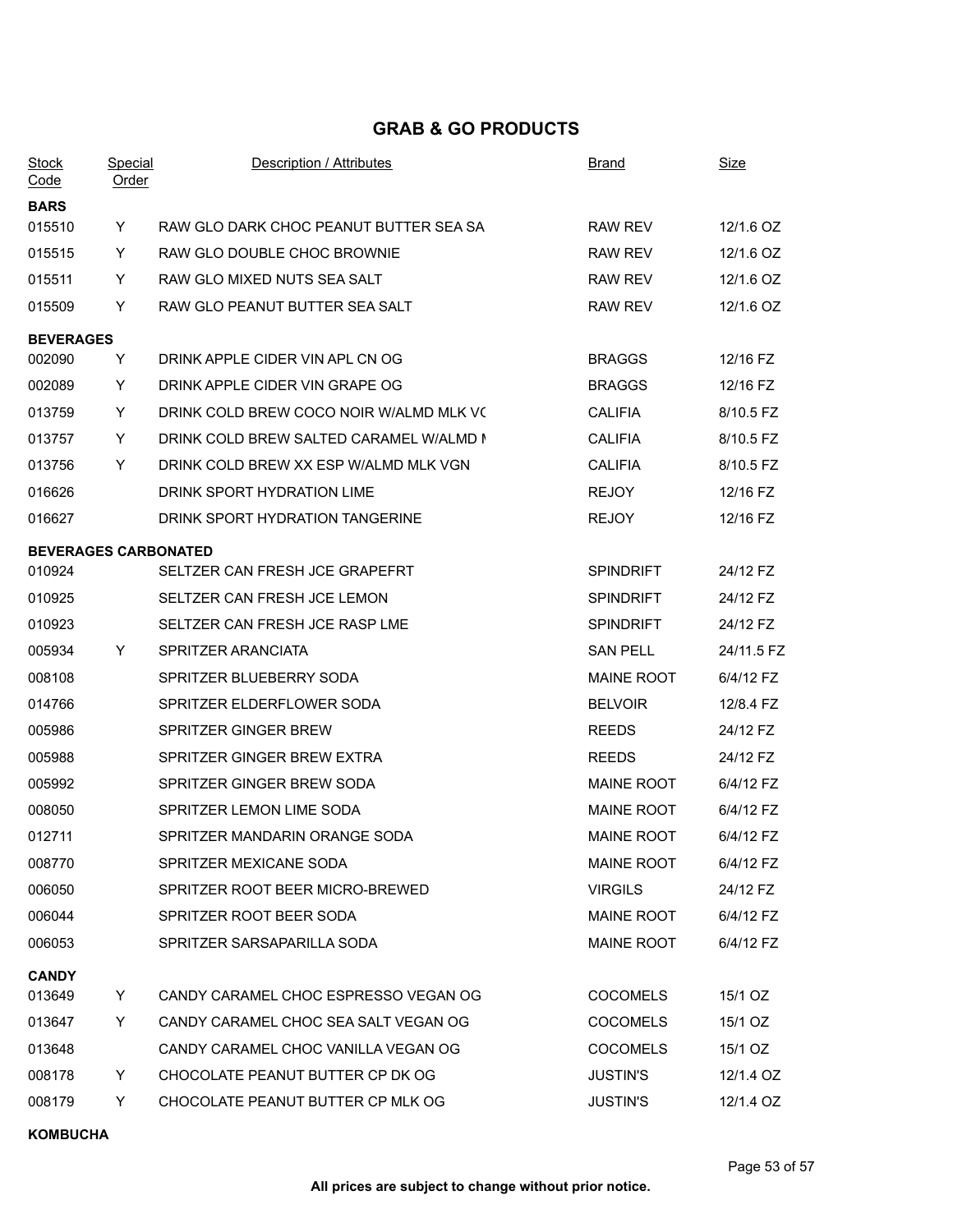| <b>Stock</b><br>Code | Special<br><b>Order</b> | Description / Attributes               | <b>Brand</b>            | <b>Size</b> |
|----------------------|-------------------------|----------------------------------------|-------------------------|-------------|
| <b>KOMBUCHA</b>      |                         |                                        |                         |             |
| 016203               |                         | ADAPTONIC CAN BLACKBERRY ASH OG        | ROWDY MERMAID 12/12 FZ  |             |
| 016204               |                         | ADAPTONIC CAN MATCHA YUZU OG           | ROWDY MERMAID 12/12 FZ  |             |
| 016355               |                         | ADAPTONIC CAN STRAWBERRY HOLY BASIL OG | ROWDY MERMAID 12/12 FZ  |             |
| 016199               |                         | KOMBUCHA CAN ALPINE LAVENDER OG        | ROWDY MERMAID 12/12 FZ  |             |
| 016611               |                         | KOMBUCHA CAN BLUEBERRY LAVENDER FT OG  | <b>BEAR'S FRUIT</b>     | 12/12 FZ    |
| 016506               |                         | KOMBUCHA CAN FLOWER GROW OG            | ROWDY MERMAID 12/12 FZ  |             |
| 016550               |                         | KOMBUCHA CAN HEMP INFUSED GINGER       | EAST COAST KOM 24/12 FZ |             |
| 016548               |                         | KOMBUCHA CAN HEMP INFUSED LAV LEM      | EAST COAST KOM 24/12 FZ |             |
| 016549               |                         | KOMBUCHA CAN HEMP INFUSED PEACH ROSE   | EAST COAST KOM 24/12 FZ |             |
| 016551               |                         | KOMBUCHA CAN HEMP INFUSED TANG TURM    | EAST COAST KOM 24/12 FZ |             |
| 016552               |                         | KOMBUCHA CAN HEMP INFUSED VARIETY PK   | EAST COAST KOM 24/12 FZ |             |
| 016612               |                         | KOMBUCHA CAN LEMON ROSEMARY FT OG      | <b>BEAR'S FRUIT</b>     | 12/12 FZ    |
| 016200               |                         | KOMBUCHA CAN LIONS ROOT OG             | ROWDY MERMAID 12/12 FZ  |             |
| 016665               |                         | KOMBUCHA CAN PINEAPPLE MINT FT OG      | <b>BEAR'S FRUIT</b>     | 12/12 FZ    |
| 016201               |                         | KOMBUCHA CAN SAVORY PEACH OG           | ROWDY MERMAID 12/12 FZ  |             |
| 016666               |                         | KOMBUCHA CAN STRAWBERRY JALAPENO FT O  | <b>BEAR'S FRUIT</b>     | 12/12 FZ    |
| 016198               |                         | KOMBUCHA CAN STRAWBERRY TONIC OG       | ROWDY MERMAID 12/12 FZ  |             |
| 016202               |                         | KOMBUCHA CAN WATERMELON BLOOM OG       | ROWDY MERMAID 12/12 FZ  |             |
| 006455               |                         | KOMBUCHA CRANBERRY OG                  | <b>GTS</b>              | 12/16 FZ    |
| 006460               |                         | KOMBUCHA GINGERADE OG                  | <b>GTS</b>              | 12/16 FZ    |
| 006461               |                         | KOMBUCHA GINGERBRRY OG                 | <b>GTS</b>              | 12/16 FZ    |
| 006465               |                         | KOMBUCHA GUAVA OG                      | <b>GTS</b>              | 12/16 FZ    |
| 015531               | Y                       | KOMBUCHA HEART BEET OG                 | <b>GTS</b>              | 12/16 OZ    |
| 006452               | Y                       | KOMBUCHA HIBISCUS GINGER #7 OG         | <b>GTS</b>              | 12/16 FZ    |
| 006451               | Y                       | KOMBUCHA LAVENDER LOVE #3 OG           | <b>GTS</b>              | 12/16 FZ    |
| 007546               | Y.                      | KOMBUCHA LEMONADE OG                   | <b>GTS</b>              | 12/16 FZ    |
| 006470               |                         | KOMBUCHA MANGO OG                      | <b>GTS</b>              | 12/16 FZ    |
| 006471               | Y                       | KOMBUCHA MULTI-GREEN OG                | <b>GTS</b>              | 12/16 FZ    |
| 006474               |                         | KOMBUCHA ORIGINAL OG                   | <b>GTS</b>              | 12/16 FZ    |
| 012716               |                         | KOMBUCHA RTD BLUEBERRY SOCIAL OG       | AQUA VITEA              | 12/16 FZ    |
| 013176               |                         | KOMBUCHA RTD GINGER OG                 | <b>AQUA VITEA</b>       | 12/16 FZ    |
| 012717               |                         | KOMBUCHA RTD HIBISCUS GINGER LIME OG   | <b>AQUA VITEA</b>       | 12/16 FZ    |
| 013595               |                         | KOMBUCHA RTD PEACH OUT OG              | AQUA VITEA              | 12/16 FZ    |
| 015014               |                         | KOMBUCHA RTD PINEAPPLE LEMONADE OG     | AQUA VITEA              | 12/16 FZ    |
| 012715               |                         | KOMBUCHA RTD STRAWBERRY SAGE OG        | AQUA VITEA              | 12/16 FZ    |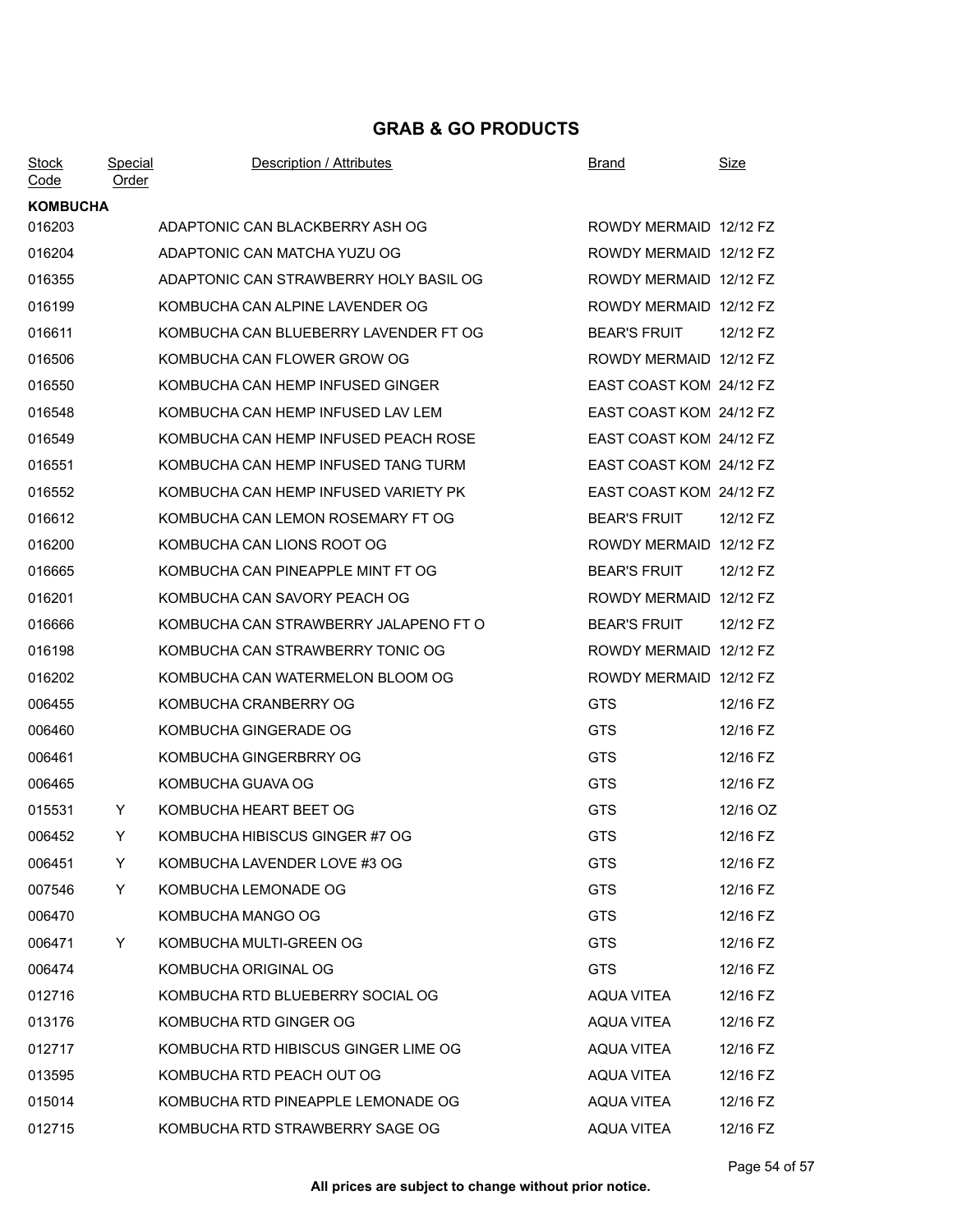| <b>Stock</b><br>Code | <b>Special</b><br><u>Order</u> | Description / Attributes                   | <b>Brand</b>               | Size        |
|----------------------|--------------------------------|--------------------------------------------|----------------------------|-------------|
| <b>KOMBUCHA</b>      |                                |                                            |                            |             |
| 012713               |                                | KOMBUCHA RTD TURMERIC SUNRISE              | <b>AQUA VITEA</b>          | 12/16 FZ    |
| 007446               | Y.                             | KOMBUCHA STRAWBERRY OG                     | <b>GTS</b>                 | 12/16 FZ    |
| 013569               | Y                              | KOMBUCHA TANTRIC TUMERIC OG                | <b>GTS</b>                 | 12/16 FZ    |
| 006479               |                                | KOMBUCHA TRILOGY OG                        | <b>GTS</b>                 | 12/16 FZ    |
| 013498               | Y.                             | KOMBUCHA WATERMELON OG                     | <b>GTS</b>                 | 12/16 FZ    |
|                      |                                | <b>PLANT-BASED SOUR CREAM &amp; YOGURT</b> |                            |             |
| 015528               | Y                              | LIVING COCOYO YOGURT PURE                  | <b>GTS</b>                 | 6/8 OZ      |
| 015529               | Y.                             | LIVING COCOYO YOGURT RASPBERRY             | <b>GTS</b>                 | 6/8 OZ      |
| <b>SNACKS</b>        |                                |                                            |                            |             |
| 014395               |                                | ALMOND BITE COOKIES OG                     | THE BITES COMP/ 12/1.25 OZ |             |
| 009370               | Y.                             | APPLE SQUZ APPLE                           | GOGO                       | 12/4/3.2 OZ |
| 009369               | Y                              | APPLE SQUZ STRAWBERRY                      | GOGO                       | 12/4/3.2 OZ |
| 009477               |                                | <b>BEAN &amp; RICE CHIPS NACHO</b>         | <b>BEANFIELDS</b>          | 24/1.5 OZ   |
| 015692               |                                | BEAN & RICE CHIPS NACHO JALAPENO           | <b>BEANFIELDS</b>          | 24/1.5 OZ   |
| 013425               | Y.                             | BEAN & RICE CHIPS PICO DE GALLO            | <b>BEANFIELDS</b>          | 24/1.5 OZ   |
| 001304               |                                | <b>BLUE CORN CHIPS OG</b>                  | GARDEN OF EATIN 24/1.5 OZ  |             |
| 015771               | Y.                             | <b>JERKY BEEF ORIGINAL</b>                 | <b>FIELD TRIP</b>          | 9/2.2 OZ    |
| 005298               | Y                              | <b>JERKY MEATLESS TERIYAKI</b>             | <b>PRIMAL</b>              | 24/1 OZ     |
| 007864               | Y.                             | JERKY MEATLESS TEXAS BBQ                   | <b>PRIMAL</b>              | 24/1 OZ     |
| 011829               | Y                              | KALE CHIPS ORIGINAL OG                     | <b>RHYTHM</b>              | 12/2 OZ     |
| 010459               | Y                              | KALE CHIPS ORIGINAL OG                     | <b>RHYTHM</b>              | 8/.75 OZ    |
| 001366               | Y                              | POTATO JALAPEÑO CHIPS                      | <b>KETTLE</b>              | 24/1.5 OZ   |
| 001371               | Y.                             | POTATO KRNKL SLT & PEPPER CHIPS            | <b>KETTLE</b>              | 24/1.5 OZ   |
| 001395               |                                | POTATO SEA SALT CHIPS                      | <b>KETTLE</b>              | 24/1.5 OZ   |
| 001398               |                                | POTATO SEA SALT/VING CHIPS                 | KETTLE                     | 24/1.5 OZ   |
| 013676               |                                | RICE SEA SALT                              | <b>RICEWORKS</b>           | 14/1.75 OZ  |
| 013677               |                                | RICE SWEET CHILI                           | <b>RICEWORKS</b>           | 14/1.75 OZ  |
| 015794               |                                | SNACKS COOKIE WAFFLE COFFEE OG             | <b>UNTAPPED</b>            | 16/1.1 OZ   |
| 015793               |                                | SNACKS COOKIE WAFFLE MAPLE OG              | <b>UNTAPPED</b>            | 16/1.1 OZ   |
| 015795               |                                | SNACKS COOKIE WAFFLE RASPBERRY OG          | <b>UNTAPPED</b>            | 16/1.1 OZ   |
| 015776               |                                | SNACKS PROTEIN PUFFS CHEESE OG             | IWON ORGANICS 8/1.5 OZ     |             |
| 015777               |                                | SNACKS PROTEIN STIX MES BBQ OG             | IWON ORGANICS 8/1.5 OZ     |             |
| 015778               |                                | SNACKS PROTEIN STIX SPICY SWEET PEPPER C   | IWON ORGANICS 8/1.5 OZ     |             |
| 015779               |                                | SNACKS PROTEIN STIX SWEET DIJON OG         | IWON ORGANICS 8/1.5 OZ     |             |
| 001456               | Y.                             | <b>TERRA</b>                               | <b>TERRA</b>               | 24/1 OZ     |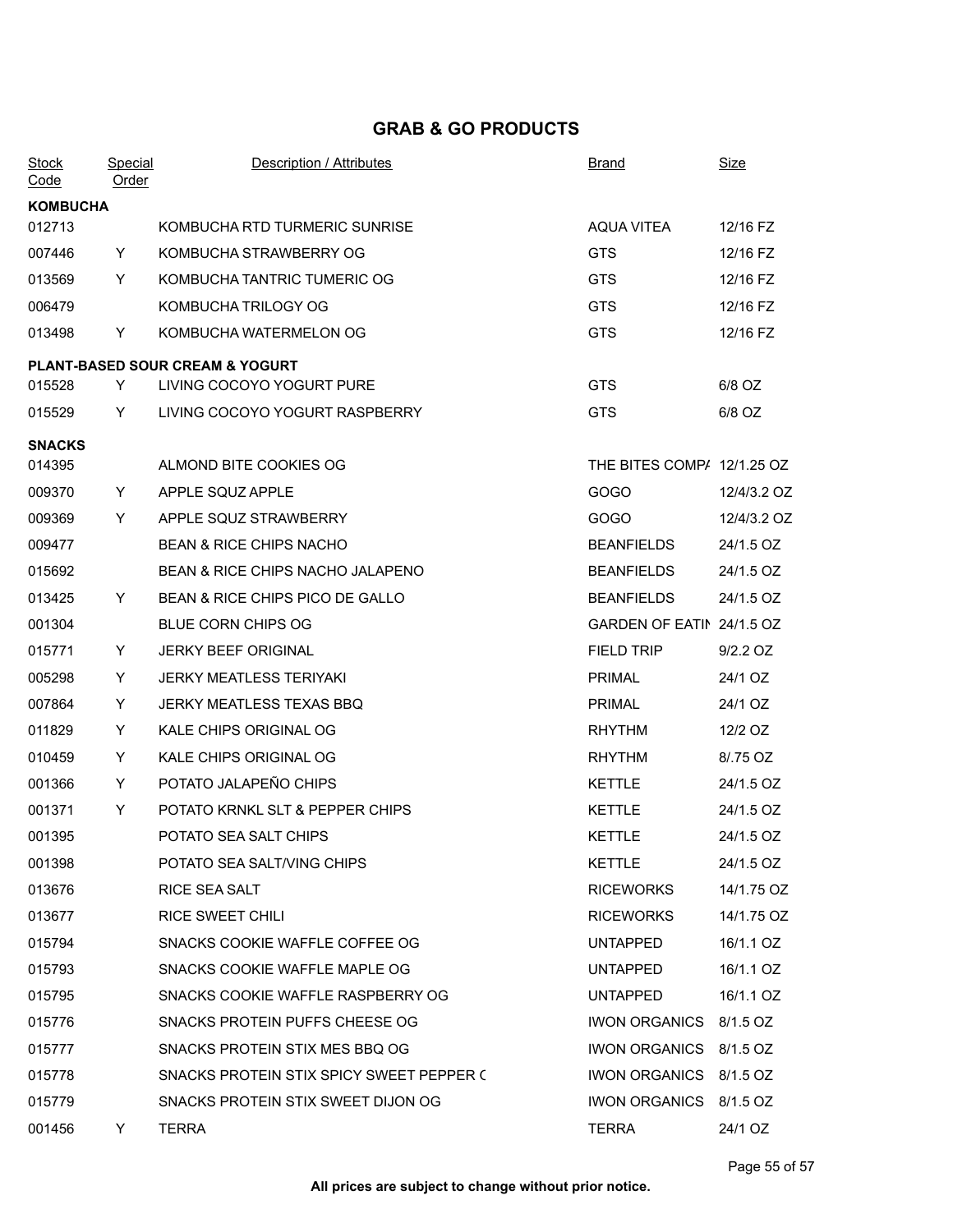| <b>Stock</b><br>Code                              | <b>Special</b><br>Order        | Description / Attributes                  | <b>Brand</b>           | <u>Size</u> |  |
|---------------------------------------------------|--------------------------------|-------------------------------------------|------------------------|-------------|--|
| <b>TEAS</b>                                       |                                |                                           |                        |             |  |
| 006443                                            | Y                              | KIDS DRINK APPLY OG                       | HONEST TEA             | 4/8/6.75 FZ |  |
| 006444                                            | Y                              | KIDS DRINK BERRY GOOD OG                  | <b>HONEST TEA</b>      | 4/8/6.75 FZ |  |
| 006446                                            | Y                              | KIDS DRINK SUPER FRUIT OG                 | <b>HONEST TEA</b>      | 4/8/6.75 FZ |  |
| 006565                                            | Y                              | RTD GIANT PEACH                           | <b>TAZO</b>            | 12/13.8 FZ  |  |
| 006570                                            | Y.                             | RTD GREEN DRAGON OG                       | <b>HONEST TEA</b>      | 12/16 FZ    |  |
| 006581                                            | Y.                             | RTD ICED GREEN OG                         | <b>TAZO</b>            | 12/13.8 FZ  |  |
| 006582                                            | Y                              | RTD ICED LEMON GINGER                     | <b>TAZO</b>            | 12/13.8 FZ  |  |
| 010719                                            | Y                              | RTD JUST GRN UNSWEET OG                   | <b>HONEST TEA</b>      | 12/16 FZ    |  |
| 006592                                            | Y.                             | RTD LORI'S LEMON OG                       | <b>HONEST TEA</b>      | 12/16 FZ    |  |
| 008826                                            | Y                              | RTD MANGO WHITE OG                        | <b>HONEST TEA</b>      | 12/16 FZ    |  |
| 006595                                            | Y                              | RTD MOROCCAN MINT OG                      | <b>HONEST TEA</b>      | 12/16 FZ    |  |
| 010519                                            |                                | RTD PASSION                               | <b>TAZO</b>            | 12/13.8 FZ  |  |
| 006623                                            | Y                              | RTD TAZOBERRY                             | <b>TAZO</b>            | 12/13.8 FZ  |  |
| <b>WATER</b>                                      |                                |                                           |                        |             |  |
| 014252                                            | Y.                             | WATER COCONUT OG                          | NATURE FACTOR 12/10 FZ |             |  |
| 007085                                            |                                | WATER M.V. SPARKLING GLASS                | <b>MOUNTAIN</b>        | 12/16.9 FZ  |  |
| 007117                                            |                                | WATER M.V. SPRING GLASS                   | <b>MOUNTAIN</b>        | 12/16.9 FZ  |  |
| 007090                                            |                                | WATER SAN PEL SPARKLING MINERAL           | <b>SAN PELL</b>        | 12/750 ML   |  |
| 007093                                            |                                | WATER SAN PEL SPARKLING MINERAL           | <b>SAN PELL</b>        | 24/8.45 FZ  |  |
| 013619                                            |                                | WATER SPARKLING COCONUT OG                | SANAVI                 | 12/17 FZ    |  |
| 010428                                            | Y                              | <b>WATER SPRING</b>                       | <b>ICELANDIC</b>       | 24/16.9 FZ  |  |
| 007104                                            |                                | <b>WATER SPRING</b>                       | <b>POLAND</b>          | 40/16.9 FZ  |  |
| 016066                                            |                                | WATER TREE SPARKLING 4 PK OG              | <b>ASARASI</b>         | 3-4PK/12 FZ |  |
| 016067                                            |                                | WATER TREE SPARKLING LEMON 4 PK OG        | <b>ASARASI</b>         | 3-4PK/12 FZ |  |
| 016072                                            |                                | WATER TREE SPARKLING PERSICA PEACH 4 PK   | <b>ASARASI</b>         | 3-4PK/12 FZ |  |
| 016071                                            |                                | WATER TREE SPARKLING PINK GRAPEFRUIT 4 P  | <b>ASARASI</b>         | 3-4PK/12 FZ |  |
| 016070                                            |                                | WATER TREE SPARKLING WILD CHERRY LIME 4 I | <b>ASARASI</b>         | 3-4PK/12 FZ |  |
| <b>ECO-FRIENDLY CLEANERS &amp; PAPER PRODUCTS</b> |                                |                                           |                        |             |  |
| <b>Stock</b><br>Code                              | <b>Special</b><br><b>Order</b> | Description / Attributes                  | <u>Brand</u>           | <u>Size</u> |  |
| 003298                                            | Y                              | <b>HSH/AUTO DISH GEL LEMON</b>            | <b>SEVENTH</b>         | 6/42 OZ     |  |
| 003315                                            | Y                              | HSH/BLEACH ULTRA NON-CHLR                 | <b>SEVENTH</b>         | 6/64 OZ     |  |
| 003322                                            | Y                              | HSH/CLEANER ALL PURPOSE FREE & CLEAR      | <b>SEVENTH</b>         | 8/23 FZ     |  |
| 007966                                            | Y                              | HSH/CLEANER FLOOR BAC-OUT                 | <b>BIOKLEEN</b>        | 6/32 FZ     |  |